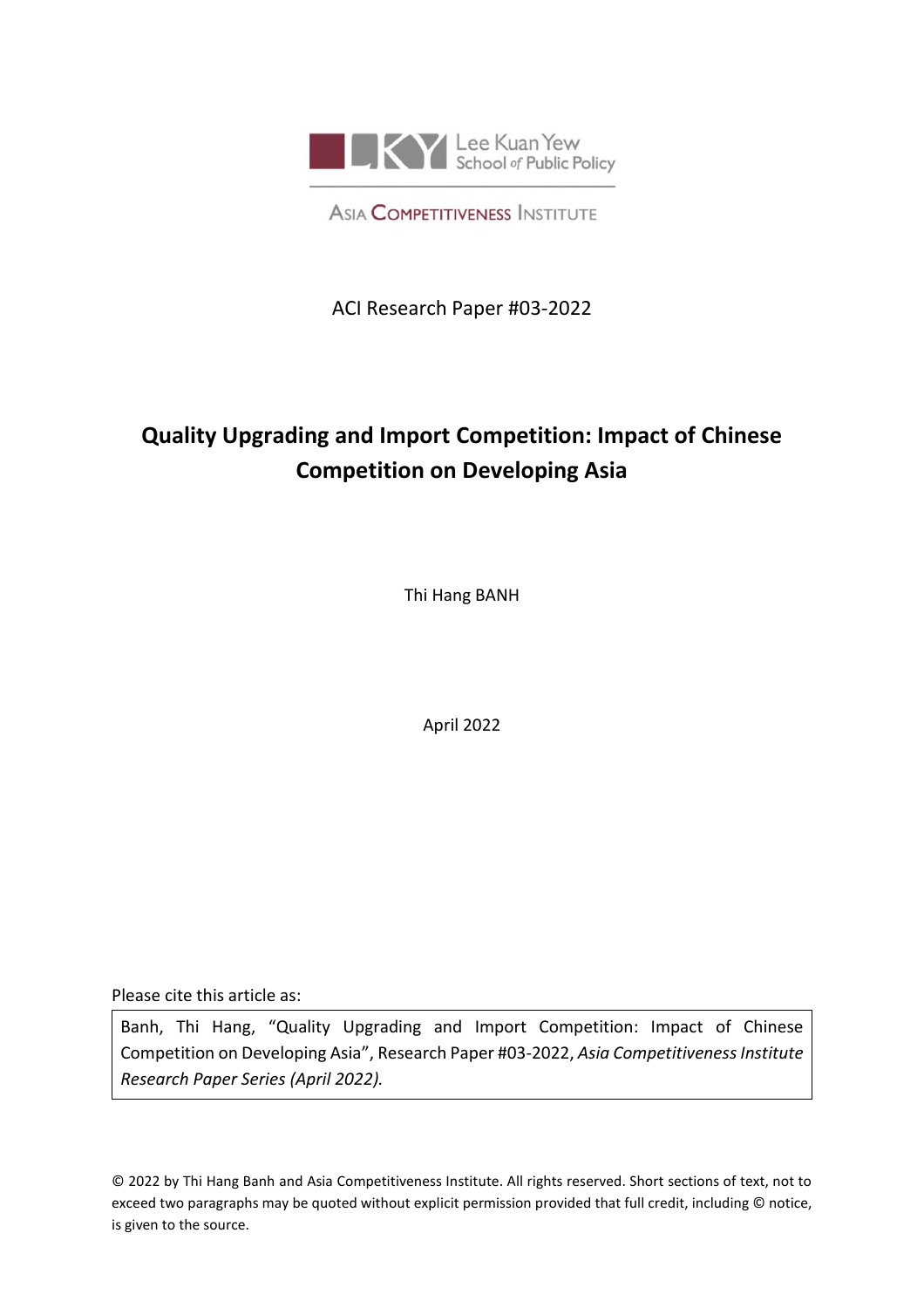# Quality Upgrading and Import Competition: Impact of Chinese Competition on Developing Asia\*

Thi Hang Banh†

### April 2022

#### Abstract

This paper studies how Asian developing countries respond to the rise of China in the US market using product-level bilateral trade data from BACI-CEPII dataset for the period from 1995 to 2015. In particular, I investigate the effect of competition from rising China's exports on value, quantity, and quality of exports from Asian developing countries in the US market. I find robust evidence that Chinese competition has a non-negative effect on value and quantity of exports from Bangladesh, Vietnam, and Sri Lanka but a negative effect on exports from Indonesia, Malaysia, Philippines, India, Pakistan, and Thailand. This difference in the effects on value and quantity of exports might arise from the difference in response with respect to product quality. All countries upgrade product quality when facing tougher competition from China and more so for their comparative advantage products or products where China has a comparative advantage, but the rate of quality upgrading is higher for Bangladesh, Vietnam, and Sri Lanka. I also find that greater competitive pressure from China's exports leads to more quality upgrading for products close to the world quality frontier for Bangladesh, Vietnam, and Sri Lanka and for short-ladder products for Indonesia, Malaysia, Philippines, India, Pakistan, and Thailand.

Keywords: Quality Upgrading, Chinese Competition, Developing Asia, Comparative Advantage

JEL Codes: F10, F14

<sup>\*</sup>A special thanks to Arpita Chatterjee and Arghya Ghosh for substantial guidance during my PhD program. I am grateful to Mauro Caselli, Shengyu Li, and Scott French for their valuable comments and suggestions. I am also benefitted from conversations with Paul Cheung, Stefano Schiavo, Tomasi Chiara, and Andrea Fracasso as well as the feedback provided by Ina Charlotte Jakel, Laura Marquez-Ramos, and participants at the Adelaide PhD Summer Institute in International Trade and the Asia Pacific Trade Seminar 2019. I also thank the two examiners of my PhD thesis for their supportive comments and suggestions. All remaining errors are mine.

<sup>†</sup>Asia Competitiveness Institute, Lee Kuan Yew School of Public Policy, National University of Singapore, email: hangbanh@nus.edu.sg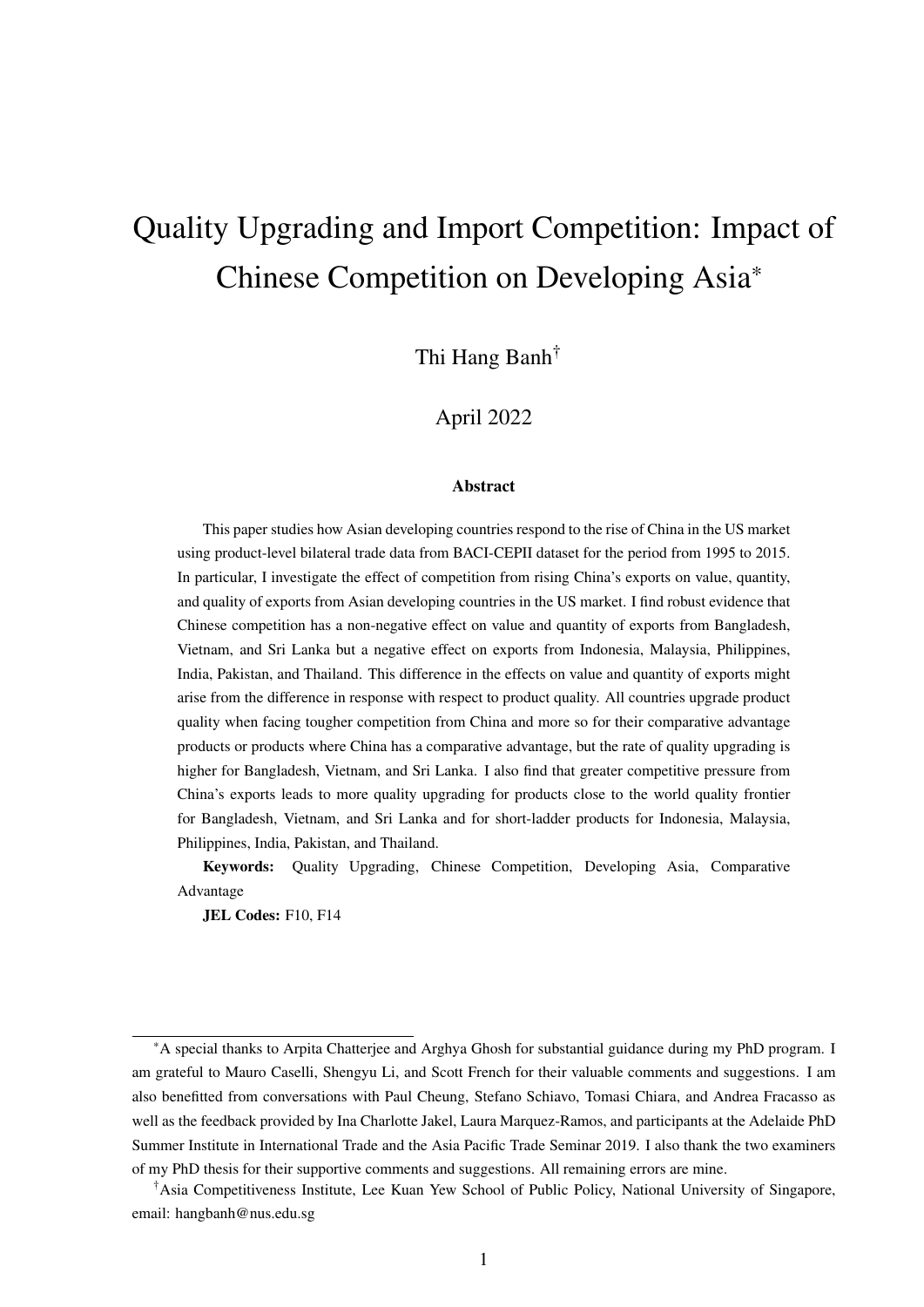## 1 Introduction

China has integrated dramatically into the world economy since the late 1990s, causing a large positive global supply shock for manufacturing. This rapid integration of China has raised concerns regarding its impacts on labor markets [\(Autor, Dorn, & Hanson,](#page-27-0) [2013;](#page-27-0) [2016\)](#page-27-1), innovation, IT, and productivity of firms [\(Bloom, Draca, & Van Reenen,](#page-28-0) [2016;](#page-28-0) [Pellegrino &](#page-30-0) [Zingales,](#page-30-0) [2018\)](#page-30-0), or political polarization [\(Autor, Dorn, Hanson, & Majlesi,](#page-27-2) [2020\)](#page-27-2). Most of the research focuses on the impact on developed countries, probably due to the availability of data and the distributional effects of trade derived from trade theory.<sup>[1](#page-0-0)</sup>

However, when considering the competition effect, developing countries, in particular those in Asia, are likely to be the ones more severely affected by the rise of China. These countries and China not only exhibit similar comparative advantages in labor-intensive industries and similar export structures but also are close in geography. Therefore, China's growth is expected to adversely affect the exports of these countries, but export growth has widely been regarded as a significant contribution to economic growth in these countries [\(Ekanayake,](#page-28-1) [1999\)](#page-28-1). Exports have constituted a large share in GDP of these countries with the share being higher than 60% in Vietnam, Thailand, and Malaysia (see figure [1\)](#page-3-0).

Despite this strong concern, there is little systematic evidence on the extent to which the trade shock from China's rise affects Asian developing countries. Study on the role of comparative advantage and product quality in these countries' responses to the China trade shock is also relatively rare.

This paper seeks to fill the gap by investigating the impact of Chinese competition on value, quantity, and quality of exports to the US by Asian developing countries. The sample of Asian developing countries includes Bangladesh, India, Indonesia, Malaysia, Pakistan, the Philippines, Sri Lanka, Thailand, and Vietnam because of their similarities to China in geography, comparative advantage, and export structure. I focus on exports to the US since the US has been an important export destination of China and all countries in the sample (see table [1\)](#page-31-0). Shares of exports to the US have accounted for more than 15 percent of total exports of Sri Lanka, Vietnam, Bangladesh, India, and Pakistan.

<sup>&</sup>lt;sup>1</sup> According to the Stolper-Samuelson theorem, an increase in trade with low-wage countries is likely to be a force for greater inequality in developed countries.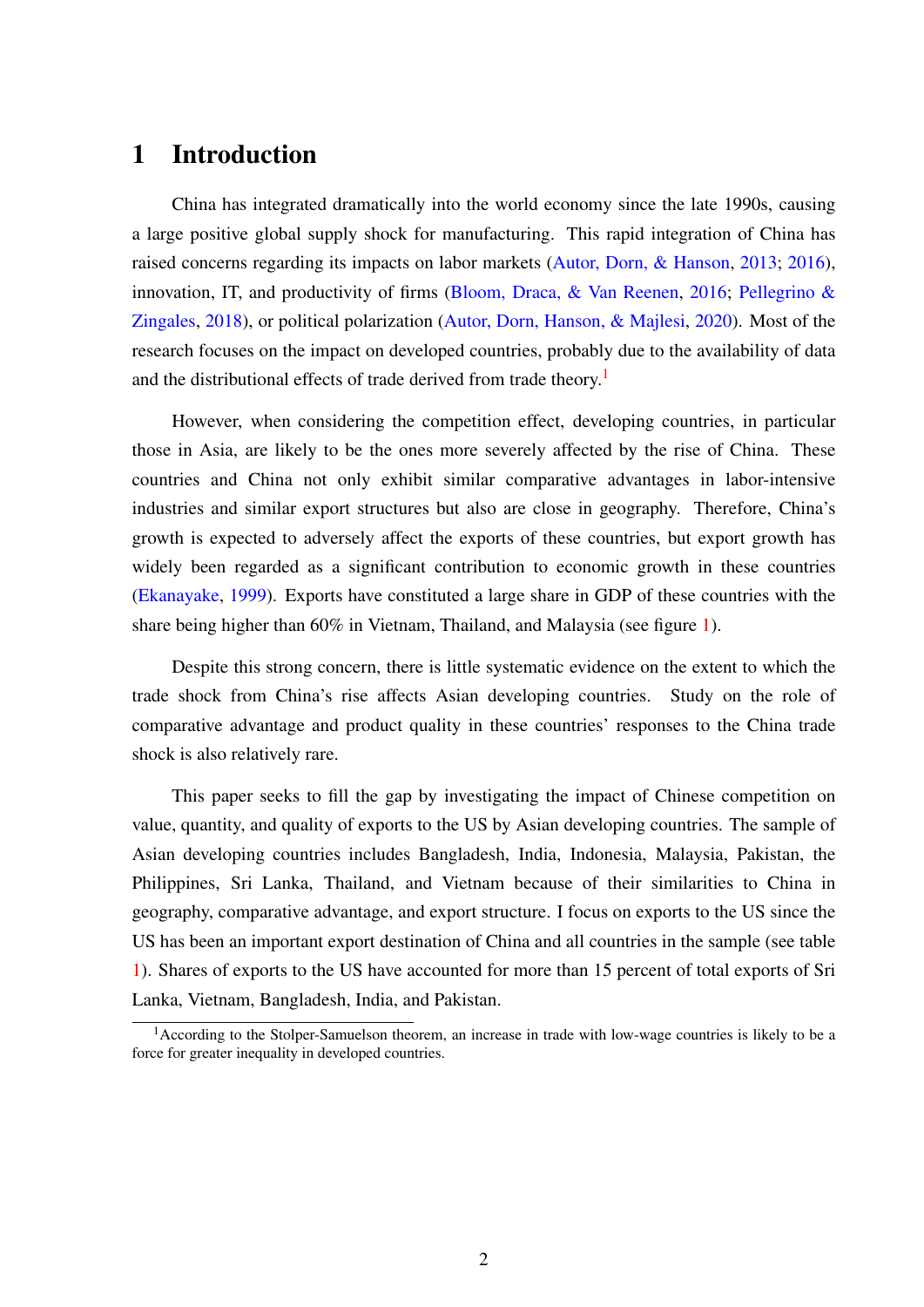<span id="page-3-0"></span>

Figure 1: Share of total exports in GDP in several developing countries

Source: Author's calculation from the World Development Indicators of the World Bank. The figure presents the share of exports in the GDP of each country.

Using product-level bilateral trade data from the BACI database for the period from 1995 to 2015, I show that the impact of rising competition from China on the value and quantity of exports to the US is heterogeneous. I ascribe this difference in export performance to their differences in response with respect to product quality. The effect on export value and quantity is non-negative for the group of Bangladesh, Vietnam, and Sri Lanka (group 1), while it is negative for the group of the other countries (group 2). By contrast, all countries upgrade the quality of exports to the US when facing tougher competition from China. Quality improvement in both groups is also higher for their comparative advantage products or products where China had a comparative advantage. However, while countries in group 1 improve quality more for frontier varieties, countries in group 2 improve quality more for short-ladder products.[23](#page-0-0)

Chinese competition is measured by China's share in the US market at the six-digit Harmonized System (HS6, 1992 version) product level. I follow [Autor et al.](#page-27-0) [\(2013\)](#page-27-0) to identify the impact of trade shocks emanating from China by exploiting exogenous intensification of

<sup>&</sup>lt;sup>2</sup>Frontier varieties are varieties where their proximity to the world quality frontier belongs to the top quartile of the distance to the frontier distribution of the product at the six-digit Harmonized System (HS6, 1992 version) level. A variety's proximity to the frontier is defined as the ratio of its transformed quality to the highest quality within each HS6 product. This is presented in detail in Section [4.2.](#page-18-0)

<sup>&</sup>lt;sup>3</sup>Short-ladder products are products with lengths of their quality ladders belong to the first, second, or third quartile of the ladder length distribution of all products, where ladder length is the difference between the maximum and the minimum quality of a product [\(Khandelwal,](#page-29-0) [2010\)](#page-29-0). This is presented in detail in Section [4.2.](#page-18-0)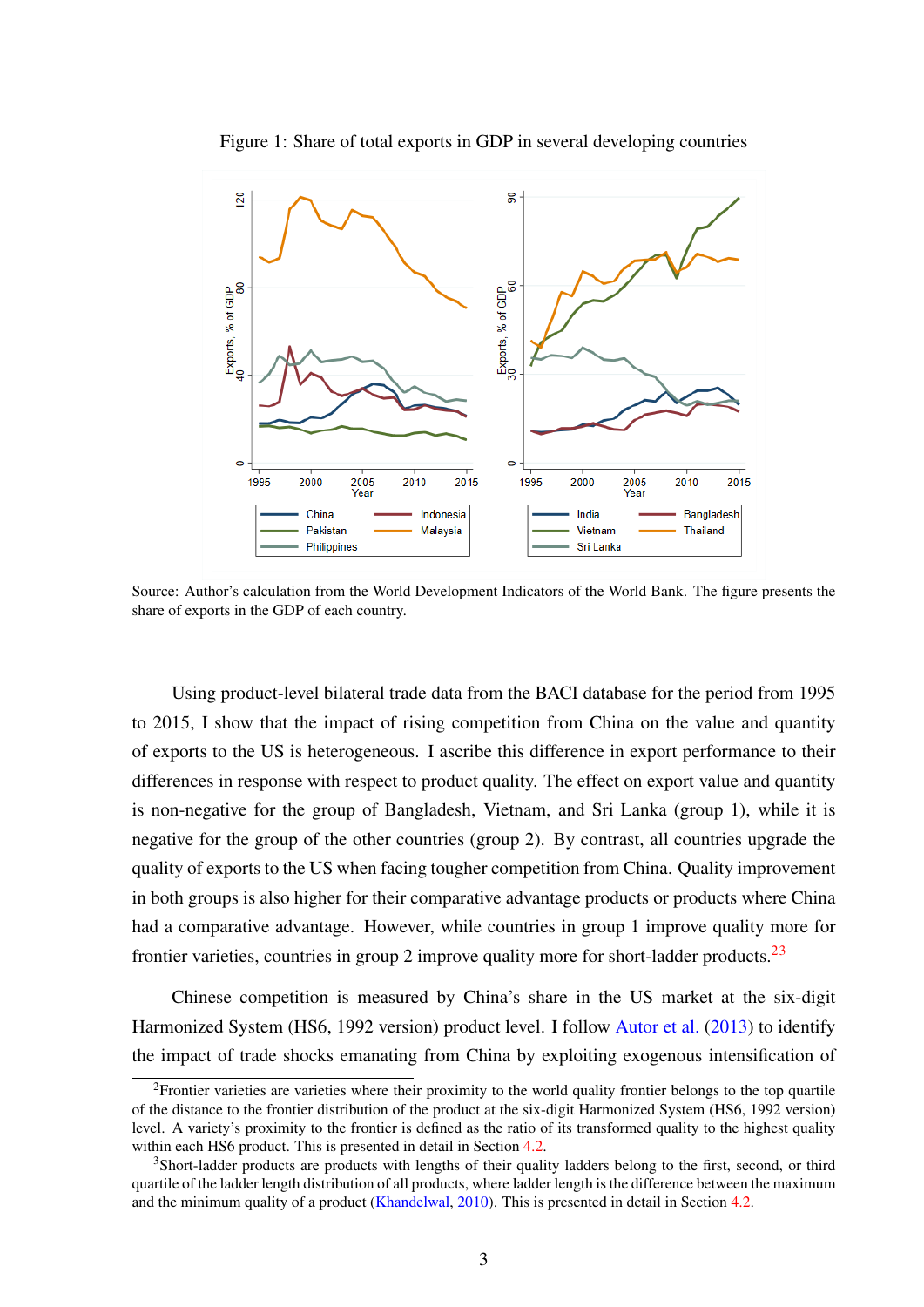Chinese exports to other developed countries at the product-year level. In contrast to previous approaches which use unit value as a proxy for quality, I estimate quality at the product level for bilateral import data in the US using both price and quantity information following [Khandelwal](#page-29-0) [\(2010\)](#page-29-0). Subsequently, I construct a measure for the length of the quality ladder following [Khandelwal](#page-29-0) [\(2010\)](#page-29-0) and a measure for proximity to the world quality frontier following [Amiti and Khandelwal](#page-27-3) [\(2013\)](#page-27-3).

I also compute the revealed comparative advantage (RCA) index at the product-level using the method in [Balassa](#page-28-2) [\(1965\)](#page-28-2) for China and Asian developing countries. One drawback of this RCA index is that it could not correct for distortions in trade flows due to trade costs or proximity to market demand. Nevertheless, by being based solely on raw trade data the index is simple and intuitive [\(French,](#page-29-1) [2017\)](#page-29-1). I employ the RCA index to identify products where the rise of China was more pronounced, i.e. China had a comparative advantage in the production of these products, and allow the heterogeneity in the impact according to the comparative advantage.

Employing the bilateral trade data at the HS6 product level, I first show the effects of Chinese competition on the value and quantity of exports from Asian developing countries. I, then, investigate possible reasons leading to the differences in the impacts on different countries by examining the effect on product quality and the heterogeneity in the effects on product quality according to the comparative advantage, the proximity to the quality frontier, and the length of quality ladder.

This paper relates to three strands of the international trade literature. First, the paper is most directly related to the rapidly growing literature on the impact of China's rise on other countries. [Acemoglu, Autor, Dorn, Hanson, and Price](#page-27-4) [\(2016\)](#page-27-4), [Autor et al.](#page-27-0) [\(2013\)](#page-27-0), and [Autor,](#page-27-5) [Dorn, Hanson, and Song](#page-27-5) [\(2014\)](#page-27-5) focus on the labor market outcomes in the US in response to the Chinese competition. Firm-level data have also been used to quantify the impact of Chinese competition on productivity in advanced economies [\(Bloom et al.,](#page-28-0) [2016;](#page-28-0) [Autor, Dorn,](#page-27-6) [Hanson, Pisano, & Shu,](#page-27-6) [2020\)](#page-27-6). Regarding the impact on developing countries, [Utar and Ruiz](#page-30-1) [\(2013\)](#page-30-1) use Mexican plant-level data to investigate the impact of the competition from China on the evolution of the maquiladora industry in the US market. [Hanson and Robertson](#page-29-2) [\(2010\)](#page-29-2) examine the impact of China's growth in manufacturing export on the demand for export from ten other developing countries, finding a modest negative impact but larger on labor-intensive industries. While the literature focuses on the effect of the rise of China on the labor market in developed or middle-income countries, I analyze the effect on export performance for a group of Asian developing countries with similarities to China in geography, comparative advantage, and export structure in the US market. I also propose possible reasons for the heterogeneity in the impact.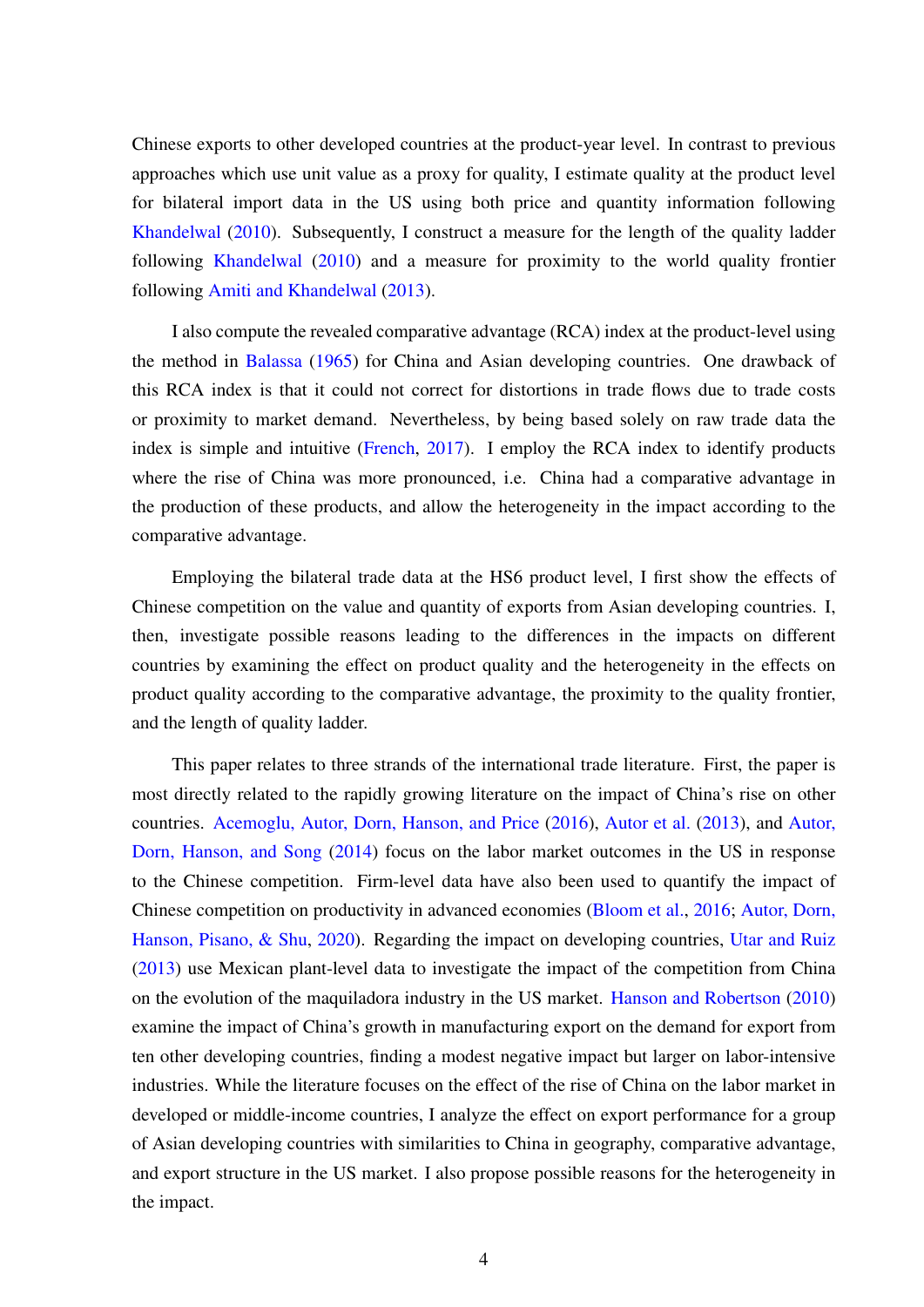My paper is closely related to the empirical papers investigating the competition between China and Asian countries [\(Herschede,](#page-29-3) [1991;](#page-29-3) [Ahearne, Fernald, Loungani, & Schindler,](#page-27-7) [2003;](#page-27-7) [Eichengreen, Rhee, & Tong,](#page-28-3) [2007;](#page-28-3) and [P.-c. Athukorala,](#page-27-8) [2009\)](#page-27-8). However, these studies examine the impact for the period before 2005, which does not quite capture the period after China joined the World Trade Organization (WTO). Using data at an aggregated level, this literature focuses on the traditional notion of homogeneous products and thus could not take into account the heterogeneity between products at a more disaggregated level. [Eichengreen et al.](#page-28-3) [\(2007\)](#page-28-3) use exports to various destinations, which shows an absolute change in the exports but not a relative change. They use the distance between China and the importing country and China's real GDP as instruments for the growth of China. However, the distance is constant over time, while China's GDP does not vary across importers. This would mean that they are using the cross section variation or the variation at the country-year level in their instruments to identify the exogenous component of China's exports, but changes in China's exports occur at the sectoryear level. Moreover, China's exports contribute to around 40% of China's GDP, which raises a concern regarding the validity of the instrument. My paper provides an updated study on the impact of Chinese competition for a long period including both the periods before and after China joined the WTO. I also look at a more disaggregated level of trade data, which allows me to capture the heterogeneity between products within an industry, especially the differences in product quality.

The paper is also related to the literature on quality upgrading and innovation. Quality upgrading is expected to positively affect export performance and, hence, economic growth and development [\(Grossman & Helpman,](#page-29-4) [1991;](#page-29-4) [Hausmann, Hwang, & Rodrik,](#page-29-5) [2007\)](#page-29-5). Thus, understanding how competition affects product quality is important. [Aghion and Howitt](#page-27-9) [\(2006\)](#page-27-9), [Aghion, Bloom, Blundell, Griffith, and Howitt](#page-27-10) [\(2005\)](#page-27-10), and [Aghion, Blundell, Griffith, Howitt,](#page-27-11) [and Prantl](#page-27-11) [\(2009\)](#page-27-11) build models to predict effects of competition on firms' innovation. There are also empirical studies focusing on the impact of rising competition from China on firm's innovation in advanced countries such as France (Martin  $\&$  Mejean, [2014\)](#page-30-2), Denmark [\(Utar,](#page-30-3) [2014\)](#page-30-3), or Belgium [\(Mion & Zhu,](#page-30-4) [2012\)](#page-30-4).

My paper is most closely related to [Amiti and Khandelwal](#page-27-3) [\(2013\)](#page-27-3) where they use product-level data from 56 countries to the US. They show that lower tariffs encourage quality upgrading for products close to the frontier, while the effect is the opposite for products distant from the frontier. While also investigating the impact of competition on product quality, my paper differs from [Amiti and Khandelwal](#page-27-3) [\(2013\)](#page-27-3) in a number of ways. First, they measure import competition by a decrease in the US's import tariffs, while I use a different measure of competition, which is the share of imports from China. Second, unlike their main focus on the impact on quality upgrading, I analyze the impact on product quality and relate it to the impact on value and quantity of exports. I show that the heterogeneity in the impact on value and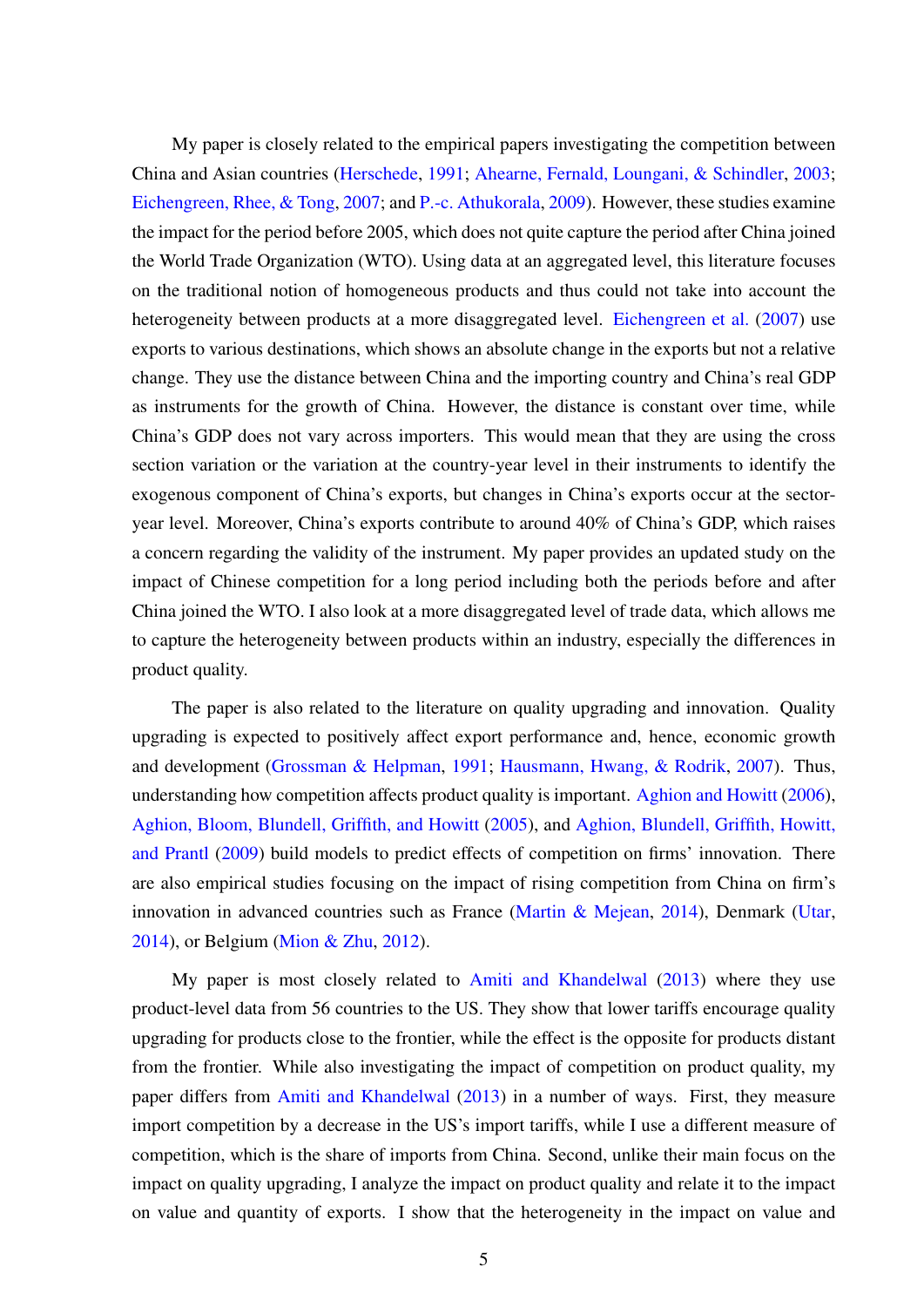quantity of exports from different countries might derive from the differences in response with respect to quality and whether a product is close to the frontier or is a long-ladder product. Third, while their sample includes both developed and developing countries, my sample contains only Asian developing countries which are similar to China in various aspects such as comparative advantage, export structure, and geography. Thus, I can further examine the heterogeneity in the effect according to comparative advantage. Finally, I find that not all countries improve quality more for products close to the frontier. This result raises the question of why some countries upgrade quality more for products close to the frontier, while other countries do not.

[Antoniades](#page-27-12) [\(2015\)](#page-27-12) argues that an increase in market toughness induces increases in both price and quality of the long-ladder products, while tougher competition leads to a decline in price and an improvement in the quality of the short-ladder products. [Fan, Li, and Yeaple](#page-29-6) [\(2015\)](#page-29-6) also find that a reduction in import tariffs induces a firm to increase export quality and raises its export price in industries where the scope for quality differentiation is large and lowers its export price in industries where the scope is small. Additionally, [Khandelwal](#page-29-0) [\(2010\)](#page-29-0) confirms that price is a good proxy for the quality of long-ladder products, but not for short. I contribute to this literature by providing evidence showing tougher competition leads to more quality upgrading for short-ladder products compared to long-ladder products in countries in group 2.

This study also considers the role of comparative advantage in the context of international competition. A substantial amount of literature has tried to generalize the simple Ricardian model and to predict a pattern of trade [\(Dornbusch, Fischer, & Samuelson,](#page-28-4) [1977;](#page-28-4) [Eaton & Kortum,](#page-28-5) [2002;](#page-28-5) and [Bernard, Redding, & Schott,](#page-28-6) [2007\)](#page-28-6). [Bernard et al.](#page-28-6) [\(2007\)](#page-28-6) predict that trade liberalization induces an aggregate productivity growth in all industries, but this productivity growth is strongest in comparative advantage sectors because resources reallocate between and within sectors. Consistent with this model, [Amiti and Khandelwal](#page-27-3) [\(2013\)](#page-27-3) find that more rapid quality growth is associated with comparative advantage sectors. According to the learning-by-doing models of productivity evolution by [P. R. Krugman](#page-29-7) [\(1987\)](#page-29-7) and [Young](#page-30-5) [\(1991\)](#page-30-5), learning is faster in sectors that produce more, and sectors with comparative advantage are the ones that produce more. These models imply that relative productivity differences between countries increase over time, or in other words, comparative advantage strengthens. Another strand of literature has attempted to infer (unobservable) differences in relative productivity using information from the (observable) pattern of trade based on Ricardian trade theory, which is called the revealed comparative advantage index [\(Balassa,](#page-28-2) [1965;](#page-28-2) [French,](#page-29-1) [2017\)](#page-29-1). In this paper, I employ the RCA index to provide evidence that countries upgrade quality more for comparative advantage products.

The rest of the paper is structured as follows. Section 2 describes the main dataset used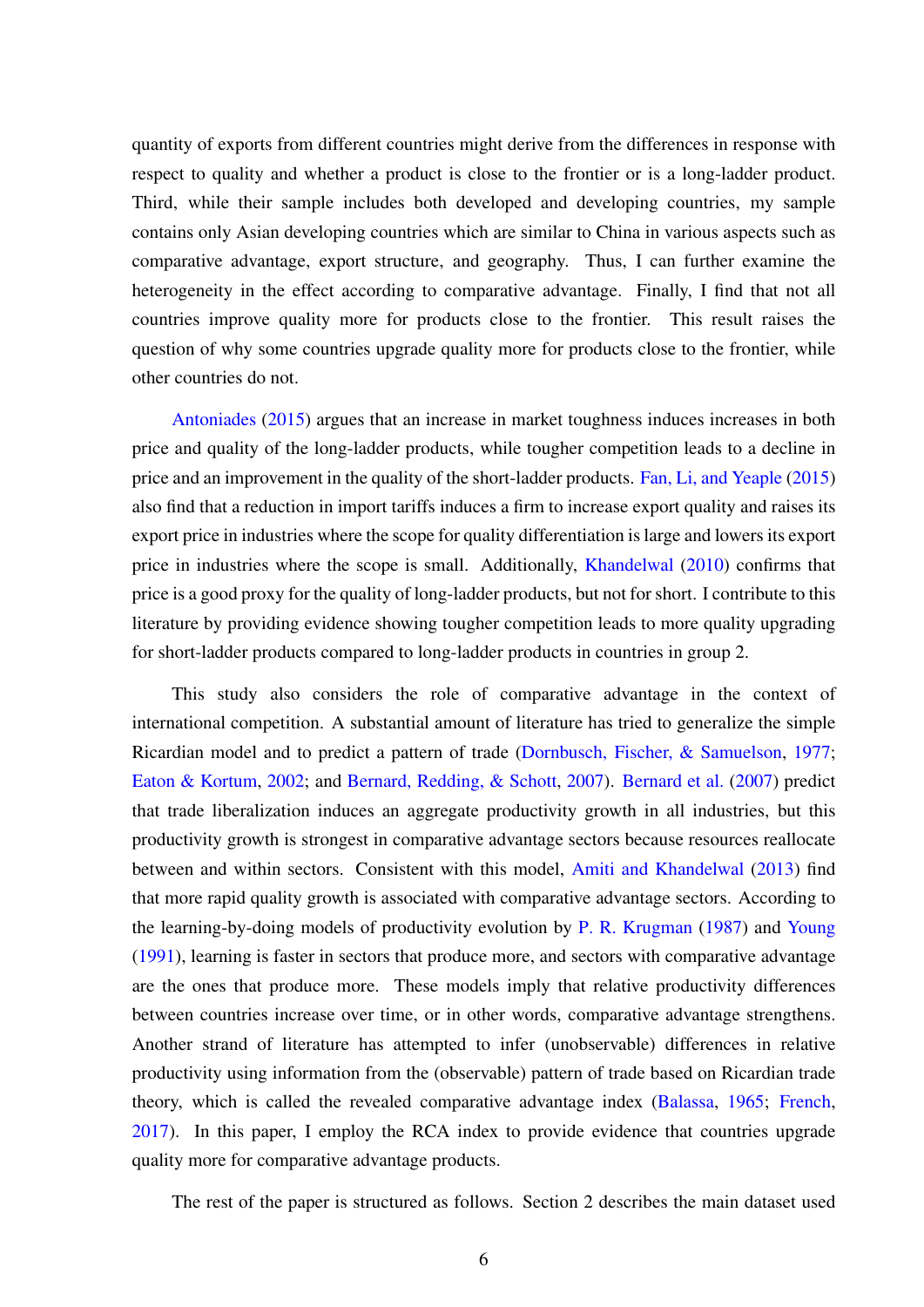in the paper and some stylized facts. Section 3 presents the empirical analysis of the impact on export value and quantity. In Section 4, I estimate product quality and analyze the impact of Chinese competition on product quality of exports. Section 5 presents the robustness checks and section 6 provides some concluding remarks.

## 2 Data source and stylised facts

#### 2.1 Data source

The data used in this paper are primarily the annual product-level trade data from the Centre d'Etudes Prospectives et d'Informations Internationales (CEPII), the BACI-CEPII dataset, which is constructed from the United Nations (UN) Comtrade database (Gaulier  $\&$ [Zignago,](#page-29-8) [2010\)](#page-29-8). This dataset provides information on bilateral trade including trade values and quantities at the six-digit HS product disaggregation for 224 countries, covering the 1995-2015 period. The dataset corrects for differences in export and import figures of bilateral flows. By using disaggregated product-level trade data, I capture substantial heterogeneity in products within industries. I use HS - SITC (Standard International Trade Classification) correspondence tables to restrict the sample to manufacturing industries (SITC 5-8) which are the focus of this study. The sample reduces to 3954 manufacturing six-digit HS products from 5018 products.

#### 2.2 Rise of China and export similarities

China's exports have grown dramatically since 2000. The share of Chinese exports in total world trade has tripled over the past two decades - from around 4.3% in 1995 to 15.1% in 2015 and has been about 1.5 times higher than the share of the second-largest export country since 2010. Similarly, its share in the US market has increased more than fourfold over the period from 1995 to 2015, dominating all other US trading partners since 2009 and surpassing Mexico despite the signing of the North American Free Trade Agreement in 1994. China's export shares in the World and the US have also exceeded the total share of all nine Asian developing countries in the sample since 2001 when China joined the WTO (figure [2\)](#page-8-0). The share of manufacturing exports from China to other developed economies has also grown substantially during the period from 1995 to 2015 (figure [3\)](#page-8-1).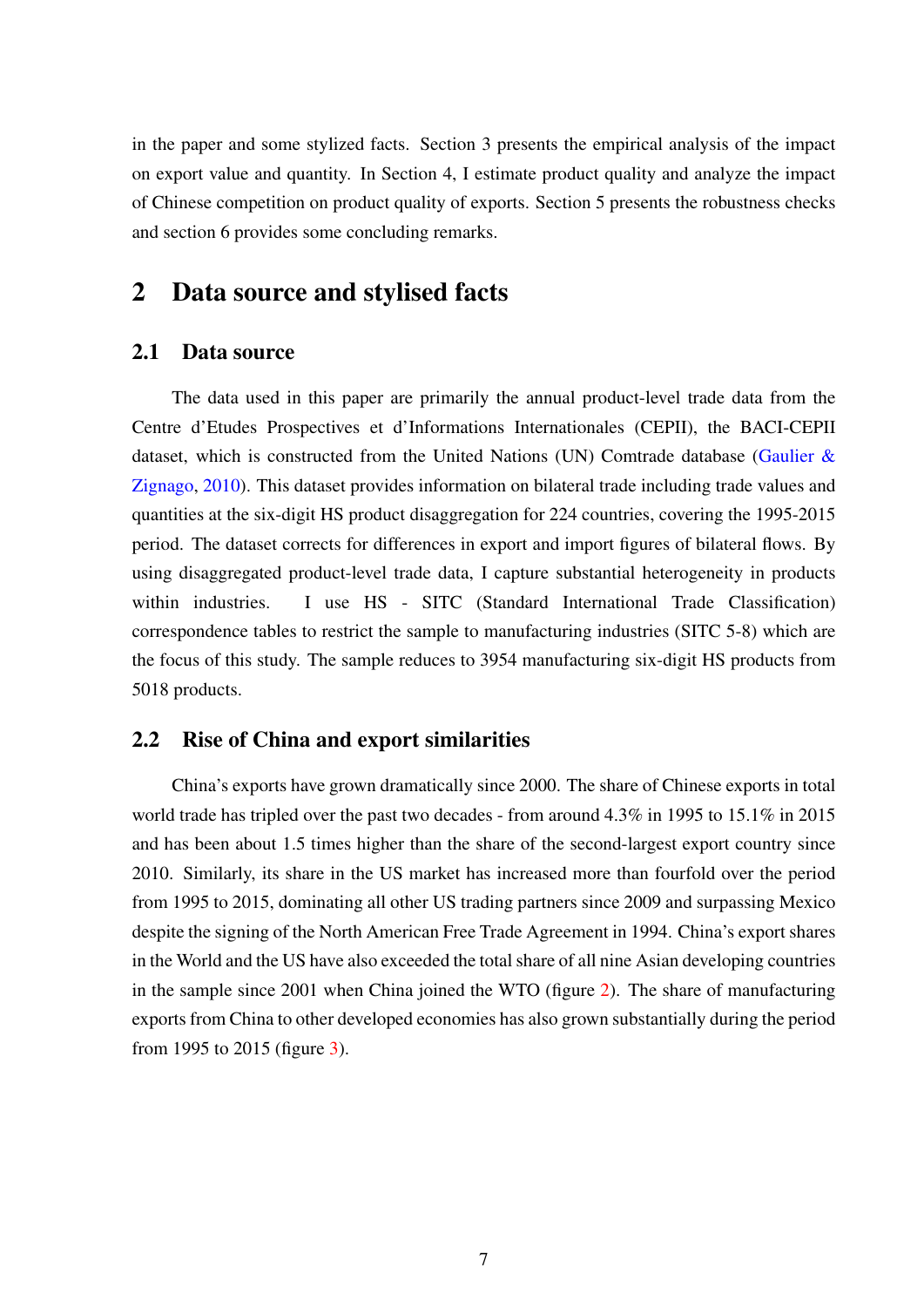<span id="page-8-0"></span>Figure 2: Export shares of several countries in World's total exports and the US's total imports



<span id="page-8-1"></span>Source: Author's calculation from BACI-CEPII database. The figure presents the export share of each country or group of countries in the world's total exports and the US's total imports.



Figure 3: China's market shares in several developed countries

Source: Author's calculation from BACI-CEPII database. The figure presents the share of imports from China in the total imports of each country.

Using export correlation coefficients and the RCA index, I observe substantial similarities in export structures to the US market between China and other Asian developing countries, which implies that the rise of China may pose a considerable threat to these economies.

#### Export correlation coefficients

The export correlation coefficient is the correlation coefficient between structures of exported products to the US of country *c* and of China. It is used to measure the export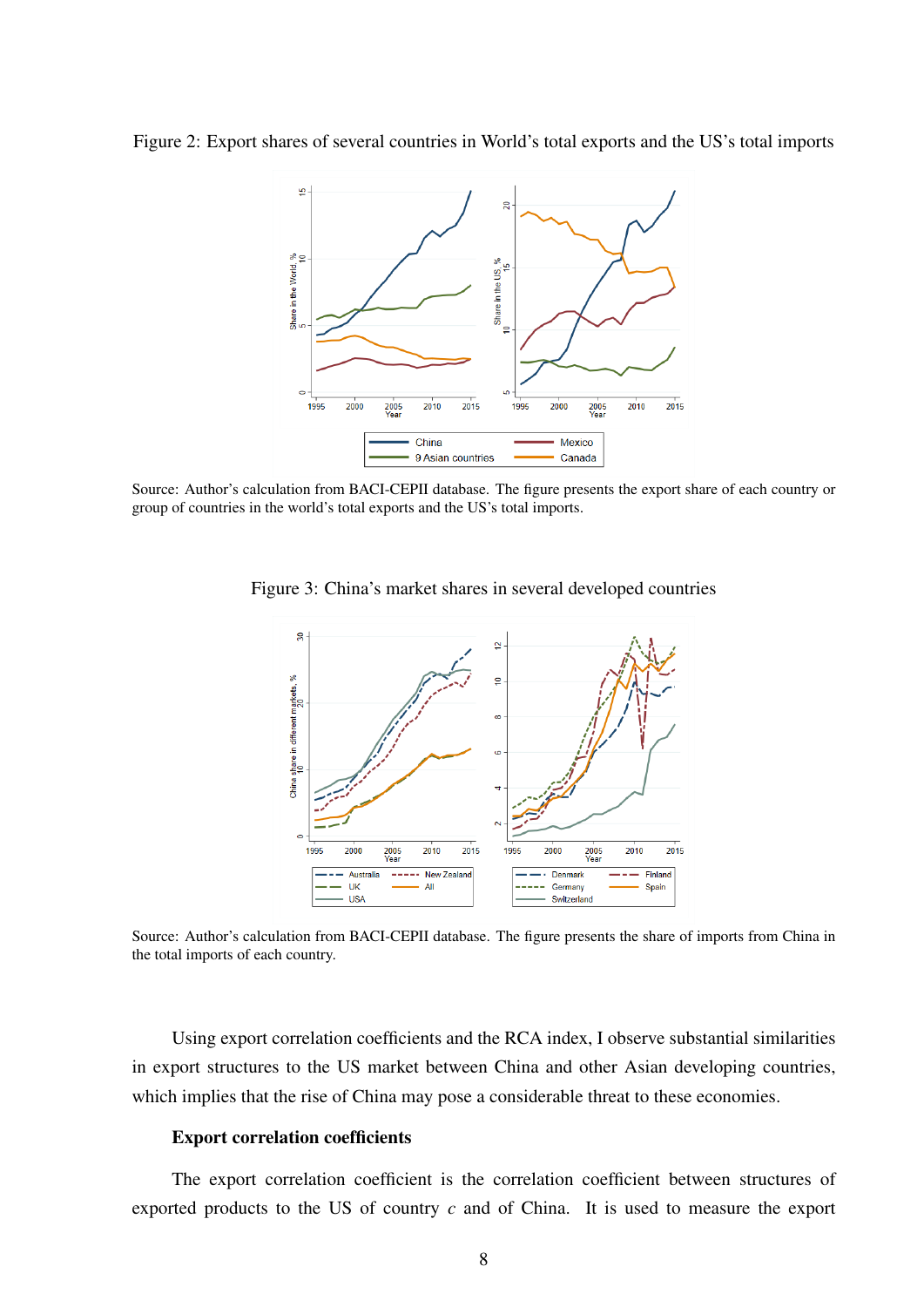similarity between a country and China and is computed using the Pearson correlation coefficient formula, as follows:

$$
corr_{s_t^{cUS}, s_t^{CHUS}} = \frac{\sum_h \left(s_{ht}^{cUS} - \frac{1}{N} \sum_h s_{ht}^{cUS}\right) \left(s_{ht}^{CHUS} - \frac{1}{N} \sum_h s_{ht}^{CHUS}\right)}{\sum_h \left(s_{ht}^{CUS} - \frac{1}{N} \sum_h s_{ht}^{CUS}\right)^2 \sum_h \left(s_{ht}^{CHUS} - \frac{1}{N} \sum_h s_{ht}^{CHUS}\right)^2},
$$

where  $s_{ht}^{cUS}$  refers to country *c*'s export share of HS6 product *h* to the US in *c*'s total exports to the US at time *t*,  $s_{ht}^{CHUS}$  is China's export share of HS6 product *h* to the US in China's total exports to the US at time *t*, and *N* denotes the total number of HS6 products exported to the US by both countries *c* and China at time *t*. This correlation coefficient has been used in the literature to measure the export similarity between countries [\(De Benedictis & Tajoli,](#page-28-7) [2007;](#page-28-7) [Autor et al.,](#page-27-1) [2016\)](#page-27-1).

Table [2](#page-31-1) reports the correlation coefficients between the structures of exports to the US of each country and of China. All coefficients are significantly positive except for some coefficients of India, meaning that the export structures of China and countries in the sample are largely similar. Vietnam's export structure is becoming more and more similar to China's with coefficients higher than 0.50 during recent years. By contrast, Indonesia, Malaysia, and Thailand are moving away from China's export structure, but they still share great similarities to China in their export structures compared with other countries (except for Vietnam). The export structures of the Southern Asian countries appear to be less similar to China's compared to other countries in the region.

#### Comparative advantage

I also use the number of products exported to the US where both China and an Asian developing country have a comparative advantage in their production to show their similarity in export structure. The [Balassa](#page-28-2) [\(1965\)](#page-28-2) revealed comparative advantage index for HS6 products is computed as follows:

$$
RCA_{ht}^c = \frac{E_{ht}^c/E_t^c}{E_{ht}/E_t} = \frac{E_{ht}^c/E_{ht}}{E_t^c/E_t},
$$

where  $E_{ht}^c$  denotes country *c*'s total exports of product *h* at time *t*,  $E_{ht} = \sum_c E_{ht}^c$  is the world's total exports of product *h* at time *t*,  $E_t^c$  refers to country *c*'s total exports at time *t*, and  $E_t = \sum_c E_t^c$ is the world's total export at time *t*. Thus, the revealed comparative advantage index is the ratio of product *h*'s share in country *c*'s exports  $(E_{ht}^c/E_t^c)$  to its share in world trade  $(E_{ht}/E_t)$ . A revealed comparative advantage index greater than one ( $RCA<sub>ht</sub><sup>c</sup> > 1$ ) implies that country *c* has a comparative advantage in producing product *h* at time *t*.

I, then, compute the fraction of HS6 products exported to the US where both China and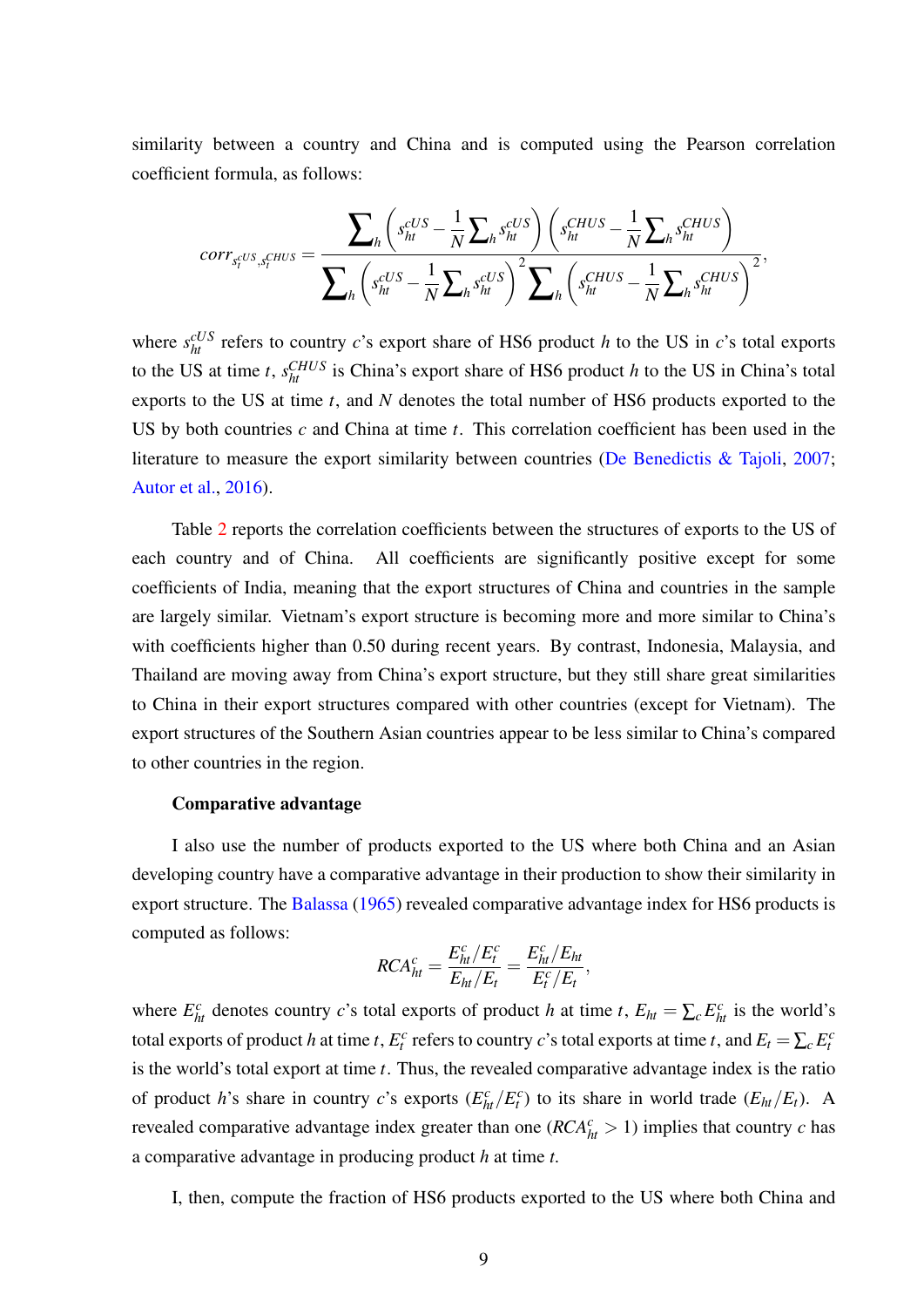country *c* have revealed comparative advantage indices greater than one ( $RCA<sub>ht</sub><sup>c</sup> > 1$ ) in country *c*'s total number of comparative advantage products exported to the US. Table [3](#page-32-0) show these fractions for each country in 1995, 2005, and 2015. The proportion ranges from 47% (for Malaysia in 2015) to 88% (for Bangladesh in 1995). More than 50% of comparative advantage products exported to the US from these countries are also exported by China and China also has a comparative advantage in the production of these products. Vietnam, Bangladesh, and Sri Lanka are the three countries with the highest numbers. These figures imply that China and Asian developing countries also reveal substantial similarity in comparative advantage.

These stylized facts suggest that China and its Asian neighbors are remarkably similar in their exports to the US market. While China's exports to the US have grown significantly in the last 20 years, exports of its Asian counterparts have increased slightly (e.g. India and Vietnam) or even decreased (e.g. Malaysia, Thailand, and Philippines) (figure [4\)](#page-10-0). Although instructive, these summary statistics, which do not control for other factors that also affect the export performance of these developing countries and for the endogeneity of the growth of China, were primarily descriptive. In the next section, I employ econometric methods to investigate the impact of China's rise on the export performance of its Asian neighbors in the US market.



<span id="page-10-0"></span>Figure 4: Shares of Asian developing countries in the US market

Source: Author's calculation from BACI-CEPII database. The figure presents share of imports from each country in US's total imports.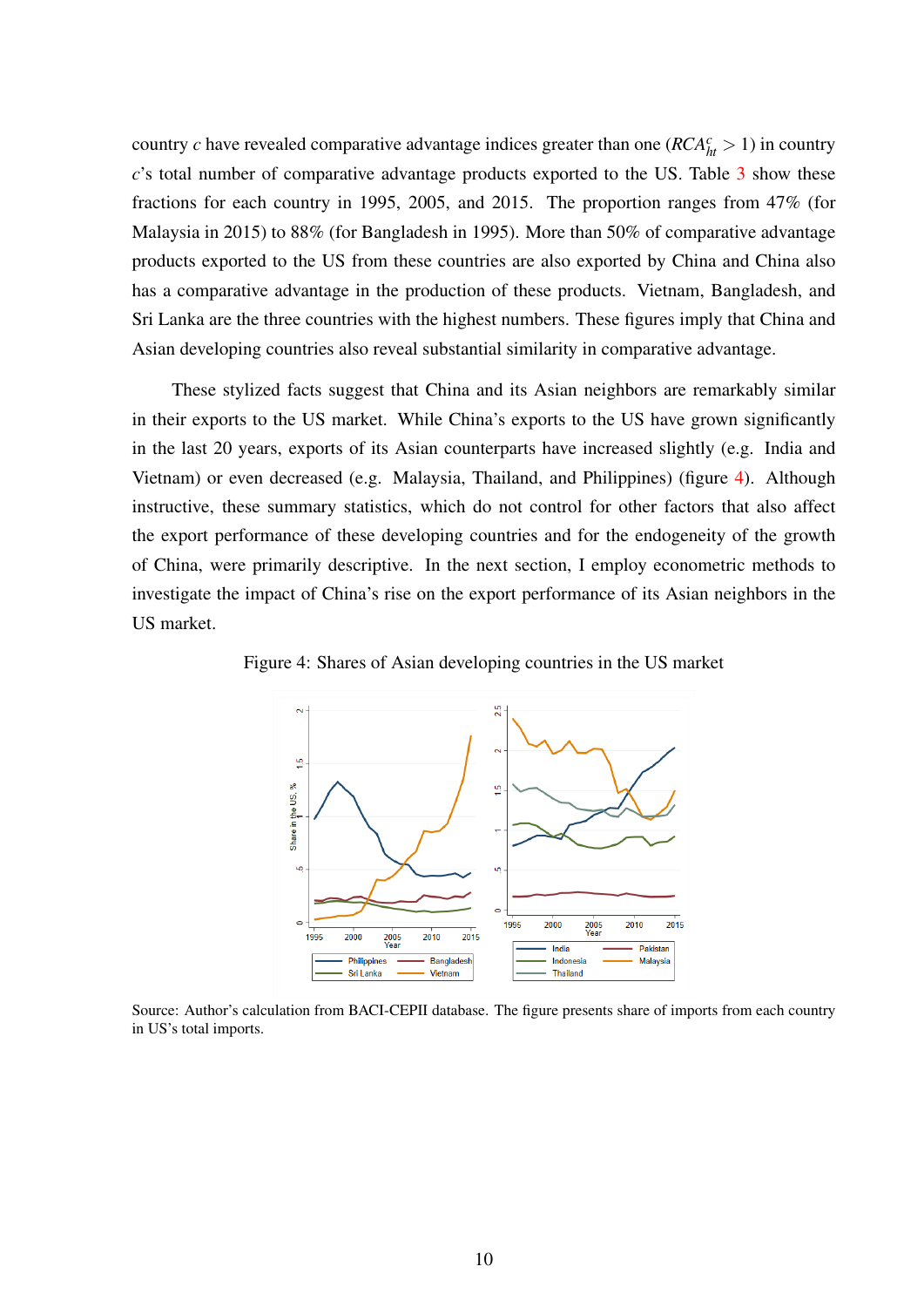# 3 Impact on export value and quantity

#### 3.1 Empirical strategy

This section presents the measure of Chinese competition and the empirical specification to study the impact of the China trade shock on the value and quantity of exports. The trade shock from China is measured as the share of import from China in US total imports at the HS6 product level:

$$
China\_share_{ht} = \frac{M_{ht}^{CH}}{M_{ht}},
$$

where  $M_{ht}^{CH}$  refers to US's import of HS6 product *h* from China at time *t*, and  $M_{ht}$  denotes US's total imports of the product *h* at time *t* [\(Bloom et al.,](#page-28-0) [2016\)](#page-28-0).

The following specification is used to explore the impact of China's growth on exports of other countries:

<span id="page-11-0"></span>
$$
y_{cht} = \beta China\_share_{ht-1} + \alpha_1 ln(GDP_{ct-1}) + \delta_{ch} + \delta_t + \varepsilon_{cht}
$$
\n(3.1.1)

where *y<sub>cht</sub>* denotes one of the two different outcomes: log of value and log of quantity of exports from country  $c$  to the US at time  $t$ . The product-exporter fixed effects,  $\delta_{ch}$ , is included to control for systematic differences at the country-product level. General technological change and other time-varying factors are captured by year fixed effects,  $\delta_t$ . *ln*(*GDP*<sub>*ct*−1</sub>) refers to the log of the real gross domestic output of country *c*, which controls for country-level shocks such as technological shocks or changes in relative endowments that affect exports.

In estimating equation  $(3.1.1)$  it is important to take into account the potential endogeneity problem of the *China share* variable (*China*\_*shareht*−1). This variable potentially embodies domestic demand shocks in the US, changes in US's industry production, changes in production capabilities in other exporters (these changes may in part a response to supply shocks from China), and China's supply shocks. For example, a positive demand shock in a sector in the US market is likely to induce an increase in imports from both China and all countries in the sample, which might lead to a positive correlation between *China share* and the error term. On the other hand, a positive sectoral productivity shock in the US tends to raise domestic production and thus reduces imports.

To identify the impact of the China trade shock, I follow [Autor et al.](#page-27-0) [\(2013;](#page-27-0) [2016\)](#page-27-1) to instrument China's share in US imports with China's share in imports of other high-income markets. I use data on the contemporaneous product-level share of Chinese exports to other high-income markets which are Australia, Denmark, Finland, Germany, New Zealand, Spain, Switzerland, and the United Kingdom (UK), to construct the share of imports from China in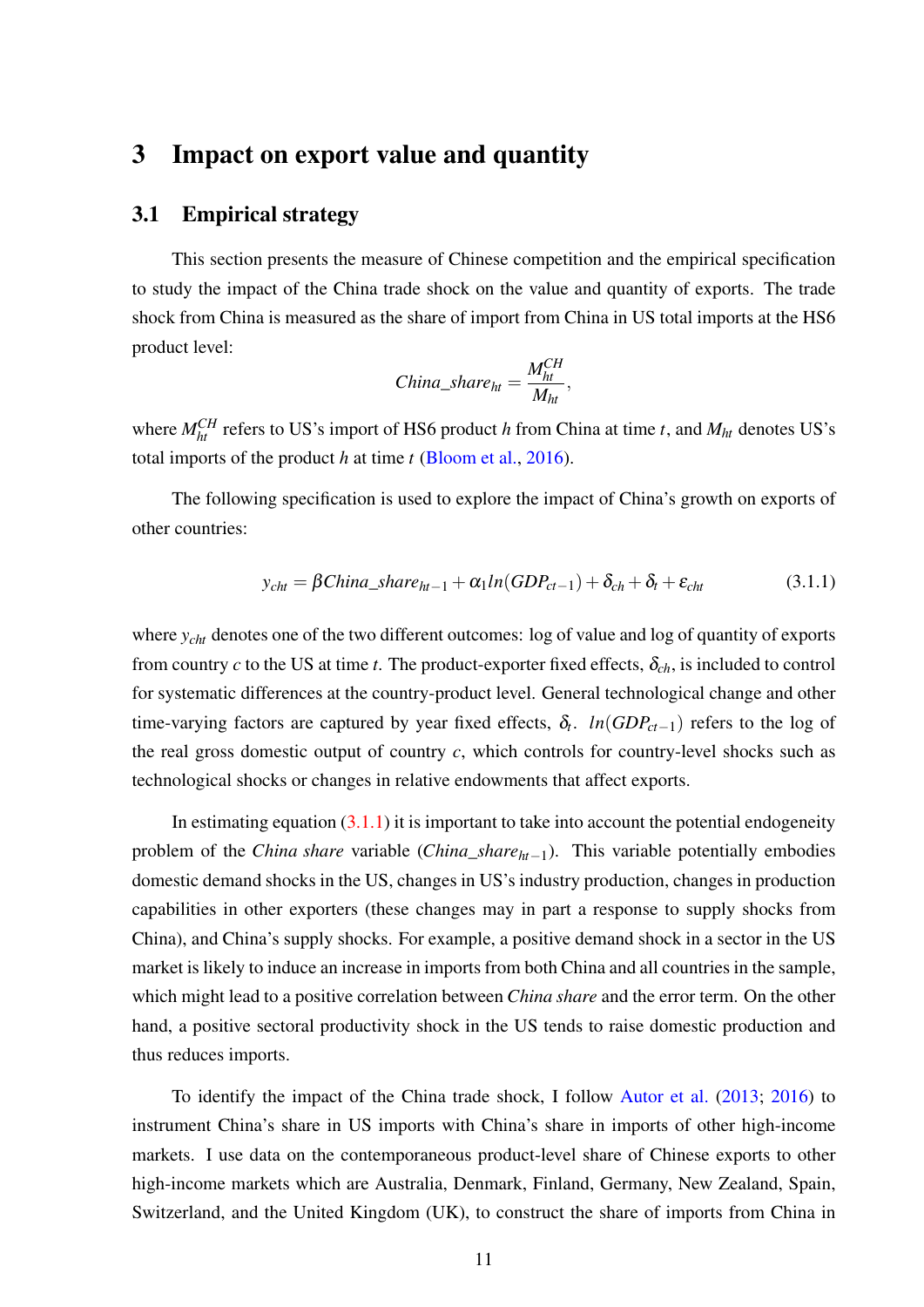total imports of these countries.<sup>[4](#page-0-0)</sup> A shift-share (or "Bartik") instrument in typical settings averages a set of shocks (the China trade shock in my case) using exposure share weights to have the shocks and the regression observations at the same level. [Goldsmith-Pinkham,](#page-29-9) [Sorkin, and Swift](#page-29-9) [\(2020\)](#page-29-9) show that the identification of the shift-share instruments can be based on the exogeneity of the share weights in some research designs, while [Borusyak, Hull,](#page-28-8) [and Jaravel](#page-28-8) [\(2022\)](#page-28-8) provide an econometric framework in which identification follows from the quasi-random assignment of shocks and share weights are allowed to be endogenous. In my paper, the share weights is not necessary as both the shocks (the *China share* variable) and the regression observations are at the product level.

The exclusion restriction assumption is satisfied when the shocks are exogenous. The identification assumption requires that the common component of rising Chinese imports to the US and the comparable high-income countries stems from China's rising competitiveness, falling prices, or falling trade costs in exporting sectors, which is likely to be the case in the period from 1995 to 2015. The exclusion restriction may be invalid if product demand shocks are correlated across high-income countries or there are correlated technological shocks leading to import growth in the US and the group of developed countries. In my robustness checks, I partially eliminate this concern by controlling for countries' total exports at the four-digit HS (HS4) level, US total imports at the HS4 level, or year-HS2 fixed effects. However, this potential threat to the identification strategy cannot be ruled out completely as noted by [Autor et al.](#page-27-0) [\(2013;](#page-27-0) [2016\)](#page-27-1). Therefore, estimates using this instrumental variable (IV) should be interpreted with this caveat in mind.

Table [4](#page-32-1) reports the correlation coefficients between imports from China of the US and of other high-income economies that are used to compute the instrumental variable for China's share in the US. The correlation coefficient is calculated as the Pearson correlation of the share of import from China in total imports at the HS6 product level between the US and an advanced country, as follows:

$$
corr_{s_t^{dCH},s_t^{USCH}} = \frac{\sum_h \left( s_{ht}^{dCH} - \frac{1}{N} \sum_h s_{ht}^{dCH} \right) \left( s_{ht}^{USCH} - \frac{1}{N} \sum_h s_{ht}^{USCH} \right)}{\sum_h \left( s_{ht}^{dCH} - \frac{1}{N} \sum_h s_{ht}^{dCH} \right)^2 \sum_h \left( s_{ht}^{USCH} - \frac{1}{N} \sum_h s_{ht}^{USCH} \right)^2},
$$

where  $s_{ht}^{dCH}$  refers to country *d*'s share of HS6 product *h* imported from China in *d*'s total imports of product *h* at time *t*,  $s_{ht}^{USCH}$  is US's share of HS6 product *h* imported from China in

<sup>&</sup>lt;sup>4</sup>The set of high-income countries is similar to the sample used in [Autor et al.](#page-27-0) [\(2013;](#page-27-0) [2016\)](#page-27-1), except for the United Kingdom. I replace Japan in their original sample by the United Kingdom since Japan is an important trading partner of various countries in the sample and is close in geography to China and all Asian developing countries. Therefore, any shock to Chinese imports in Japan market is likely to be correlated with changes in supply capabilities of other countries in the sample, which invalidates the exclusion restriction requirement.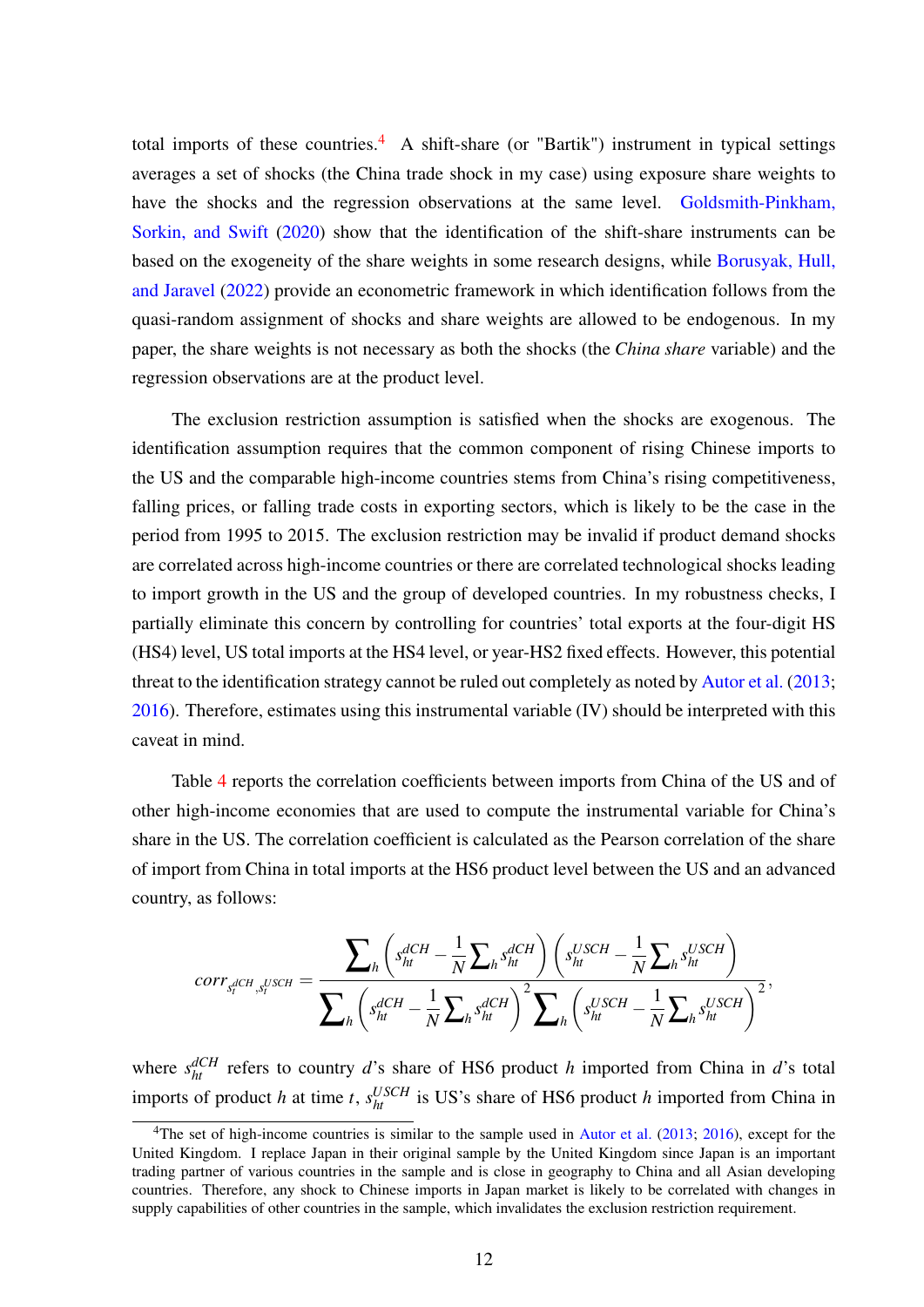US's total imports of product *h* at time *t*, and *N* denotes the total number of HS6 products imported from China by both countries *d* and the US at time *t*. Chinese exports to the US are highly correlated with Chinese exports to other high-income countries with correlation coefficients ranging from 0.48 (Switzerland) to 0.67 (UK). Figure [3](#page-8-1) also shows similar trends in China's shares in the US and these high-income markets. These similarities suggest that the instrumental variable used in the paper satisfies the relevance condition.

#### 3.2 Empirical results

Regressions in equation [\(3.1.1\)](#page-11-0) are estimated separately for each country in the sample. Results are reported in table [5.](#page-33-0) The effects on export value are significantly negative for most of the countries in the sample, except for Bangladesh, Vietnam, and Sri Lanka. The negative effect is strongest for Thailand with a decrease of approximately 2.885 percent in export value for a one-percentage-point rise in China's share, following by Malaysia (about 2.691 percent). By contrast, a one-percentage-point increase in China's share leads to a rise of around 4 percent in the value of exports from Vietnam and around 2.6 percent in Bangladesh. The coefficient for Sri Lanka is also negative, but it is insignificant.

Chinese competition leads to an increase in the quantity of exports from Vietnam, Bangladesh, India, and Sri Lanka, but the evidences for India and Sri Lanka are not significant. On the other hand, the other countries experience a decrease in the quantity of exports due to the rising competition from China. The size of the positive effect ranges from around 0.11 (Sri Lanka) to around 3.88 (Vietnam), while the size of the negative effect is between around -0.38 (Indonesia) and about -3.19 (Thailand). An obvious interpretation for the negative effects of Chinese competition on value and quantity is that the rise of Chinese exports leads consumers in the US to substitute goods from Asian developing countries with Chinese goods.

Based on the similarity in the impact on different countries and for simplicity, I group countries into two different groups. Group 1 includes Bangladesh, Vietnam, and Sri Lanka where the effect is non-negative for both export value and export quantity. These countries also have the highest proportion of comparative advantage products exported to the US which is overlapped with China's (table [3\)](#page-32-0). Bangladesh, Vietnam, and Sri Lanka are also the three countries where their shares of exports to the US in their total exports are higher than other countries in the sample. Group 2 consists of India, Indonesia, Malaysia, Pakistan, the Philippines, and Thailand where the effect is non-positive for both export value and export quantity.<sup>[5](#page-0-0)</sup>

Columns 1 and 2 in tables [6](#page-34-0) and [7](#page-34-1) report results of regressions  $(3.1.1)$  using IV for the

 $5$ The key results in this section and the following sections remain similar with two alternative groupings, when including only Bangladesh and Vietnam in Group 1 or when including Bangladesh, Vietnam, Sri Lanka, and India in Group 1. Results are available upon request.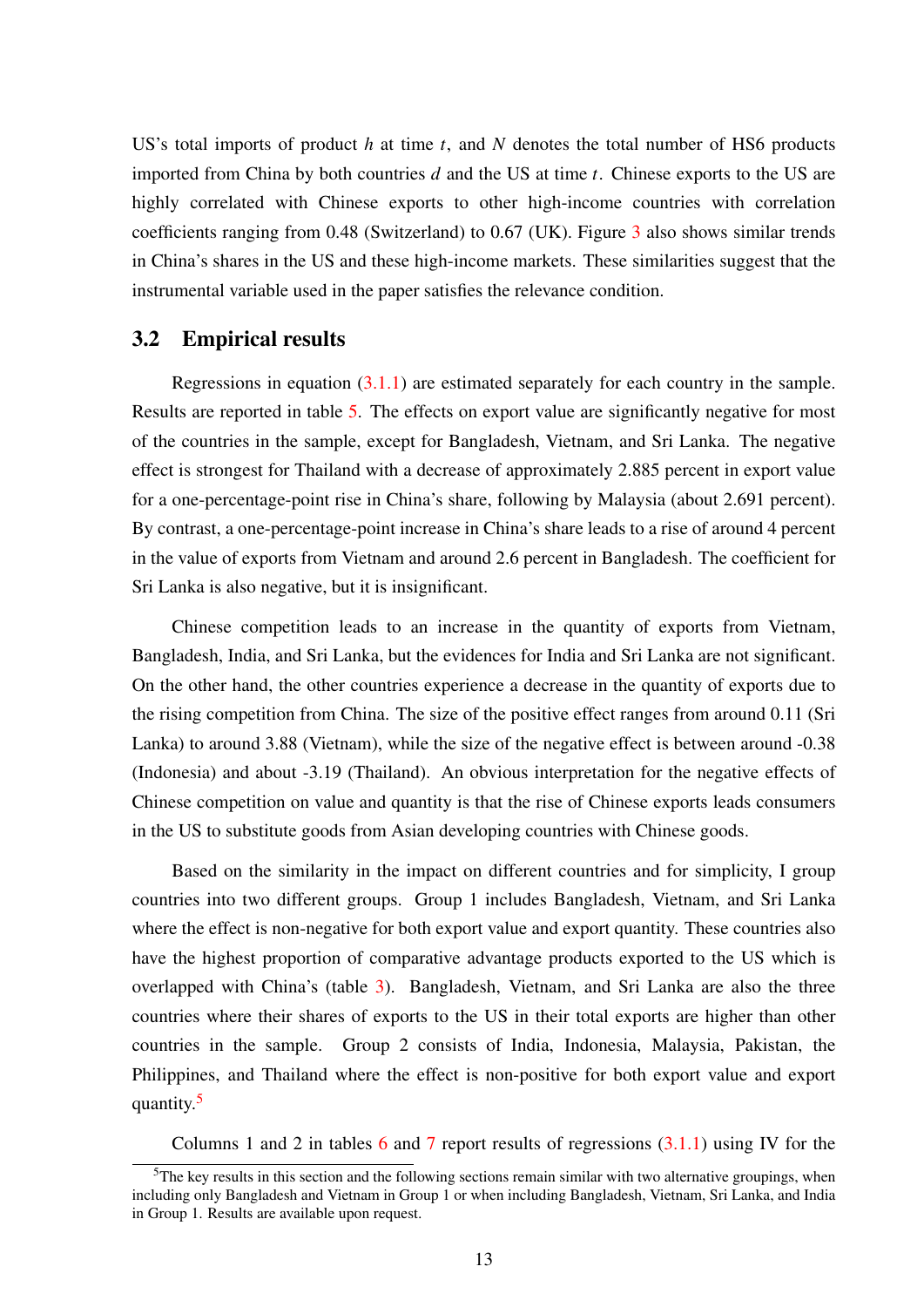*China share* variable for different groups of countries. On average, a one-percentage-point increase in *China share* is predicted to increase the value and quantity of exports to the US from countries in group 1 by approximately 2.1% and 2.4%, respectively. On the contrary, countries in group 2 experience a negative effect of about 1.7% and 1.2% on value and quantity of exports, respectively.<sup>[6](#page-0-0)</sup> The Kleibergen-Paap LM statistics for under-identification and the Kleibergen-Paap Wald F statistics for weak identification of the instrumental variable are reported at the bottom of tables [6](#page-34-0) and [7.](#page-34-1) They confirm the validity of the instrument.

Given similarities in comparative advantage and geography with China, all Asian countries should be negatively affected, but the results appear that some countries successfully use their product differentiation strategy, and thus China's export expansion has not been associated with a contraction in exports from these countries in the US market, while others do not. The literature has found that consumers in the advanced countries value quality more than those in poor countries [\(Hallak,](#page-29-10) [2006\)](#page-29-10). Based on this literature, the positive effects of Chinese competition on value and quantity might imply that higher competitive pressure from China creates an incentive for other countries to concentrate on quality upgrading to differentiate their exports from China's exports in order to better insulate themselves from Chinese competition.

I conduct a simple check on a possible effect on product quality by dividing the sample into homogeneous products and differentiated products according to the classification by [Rauch](#page-30-6) [\(1999\)](#page-30-6). Results from IV regressions of equation [\(3.1.1\)](#page-11-0) for two groups of products are reported in the last four columns in tables [6](#page-34-0) and [7.](#page-34-1) In both tables, the effects on homogeneous products are not statistically significant, while the effects on differentiated products are statistically significant and signs and magnitudes of coefficients are consistent with the overall effects on two groups of countries in the first two columns. The IV does not work well for the sample of homogeneous products in group 1, and this is possibly because of the small sample size. Results from fixed effect regressions also do not show any significant effect on the group

<sup>&</sup>lt;sup>6</sup>These results seem to not in line with what has been found in the literature. [Ahearne et al.](#page-27-7) [\(2003\)](#page-27-7) and [P.](#page-27-8) [c. Athukorala](#page-27-8) [\(2009\)](#page-27-8) find a positive correlation between China's exports and exports of Indonesia, Malaysia, the Philippines, and Thailand. However, they study the period before 2005. During this period, exports from these four countries were more similar than recently when they have been diverging their exports from China's exports. They perform the analysis for the three-digit-level or five-digit-level industries, which is at a more aggregate level. [Wood and Mayer](#page-30-7) [\(2011\)](#page-30-7), [Hanson and Robertson](#page-29-2) [\(2010\)](#page-29-2), and [Eichengreen et al.](#page-28-3) [\(2007\)](#page-28-3) find that China's rise mostly affects developing countries with similar comparative advantage in labor-intensive industries. My results on Indonesia, Malaysia, the Philippines, and Thailand are consistent with this finding, while the results on Bangladesh and Vietnam are not in line given that Bangladesh and Vietnam have considerably similar export structures with China. However, these studies use data for the period up until 2005, while China's rise is more prominent for the period after 2001 when China has joined the WTO. The growing pressure of Chinese exports might heighten the incentive for other countries to invest in technology into the production of higher-quality products in order to compete against China, which might lead to the difference in the findings. By using aggregate data at the country or four-digit-level HS, these papers do not take into account the heterogeneity across products at a more disaggregated level in the magnitude of the shock.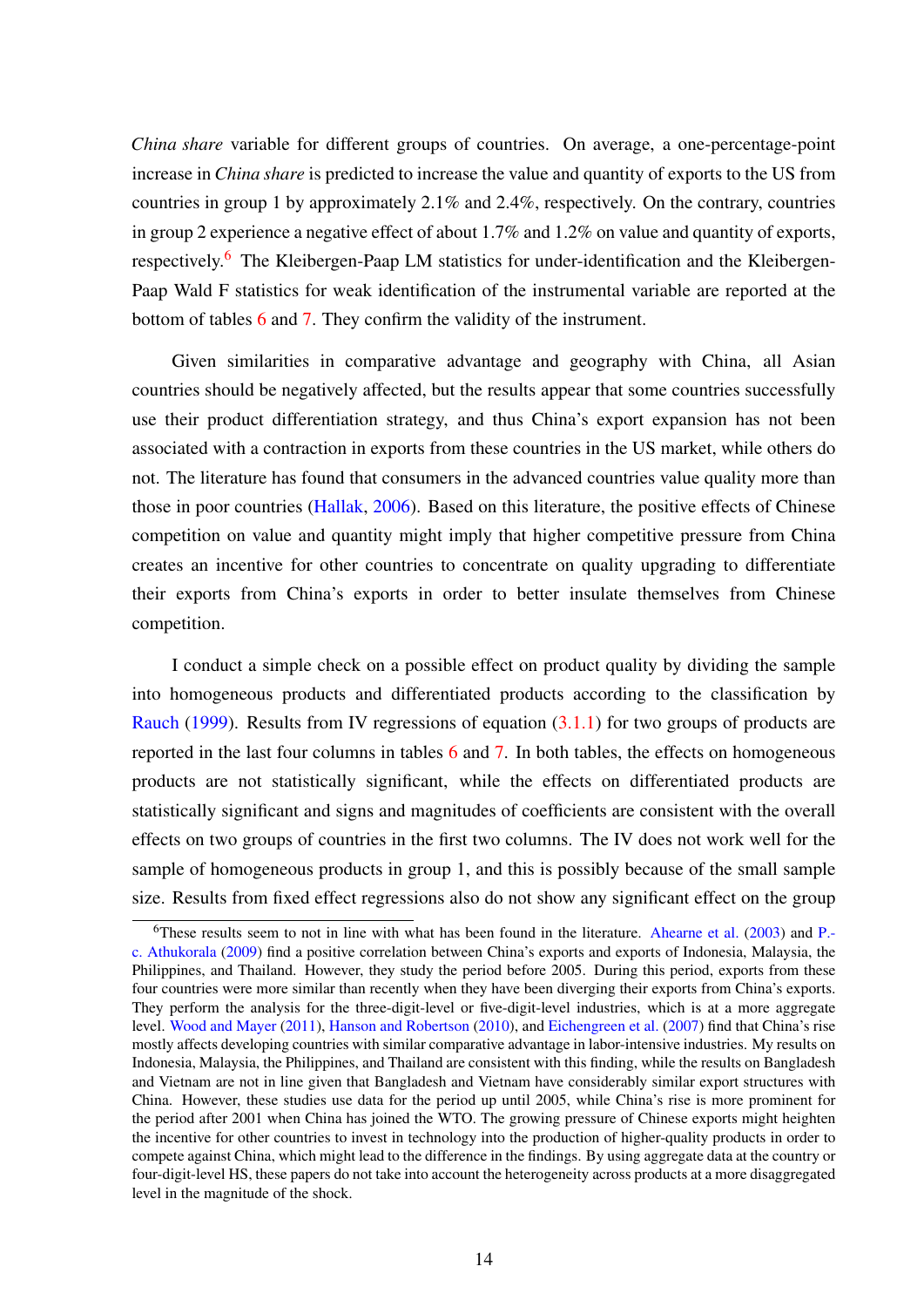of homogeneous products. These results imply that most of the impact of the rise of China on two groups of countries comes from the effect on differentiated products.

Differentiated products are those with high scope for quality differentiation, while homogeneous products have limited scope for quality differentiation. [Schott](#page-30-8) [\(2008\)](#page-30-8) extend the Heckscher-Ohlin model for vertical differentiation. In this framework, countries with different relative abundance in factor endowment will specialize in differentiated products with different quality levels, and thus they can also compete within each industry by producing products of different quality levels. According to this model of vertial differentiation, results from the last four columns in tables [6](#page-34-0) and [7](#page-34-1) suggest that countries in groups 1 and 2 might respond to increasing competition from China by adjusting the quality of their exports. In the next section, I estimate product quality and investigate the impact of Chinese competition on product quality.

# 4 Impact on product quality

Quality upgrading is often viewed as innovation and plays an important role in export success and economic growth [\(Hausmann, Hwang, & Rodrik,](#page-29-5) [2007\)](#page-29-5). Results from our previous section imply that Asian developing countries might respond to the increasing competition from China's exports by adjusting their product quality. In this section, I apply the methodology in [Khandelwal](#page-29-0) [\(2010\)](#page-29-0) to infer product quality as the residual of a demand equation and employ the estimated product quality to analyze the effect of Chinese competition on the quality of exports from Asian developing countries.

### <span id="page-15-0"></span>4.1 Estimation of product quality

#### 4.1.1 Methodology

Product quality is estimated by applying the methodology developed by [Khandelwal](#page-29-0) [\(2010\)](#page-29-0) to product-level trade data. This method controls for product price and derives the quality of exported varieties from relative differences in their market shares. For two varieties with the same unit values, the one with a higher market share is assigned higher quality. To allow for more appropriate substitution patterns between varieties of each product, the method uses a nested logit demand framework by [Berry](#page-28-9) [\(1994\)](#page-28-9).

In this study, I define products at the six-digit HS codes (HS6 product), denoted by *h*. Each six-digit HS code is considered as a nest for the application. A variety is a US import from country *c* within a product (variety *ch*). A four-digit HS code is referred to as an industry (HS4 industry). [Berry](#page-28-9) [\(1994\)](#page-28-9) shows that under the assumption that each consumer makes a discrete choice among different varieties depending on their prices, observed characteristics, quality,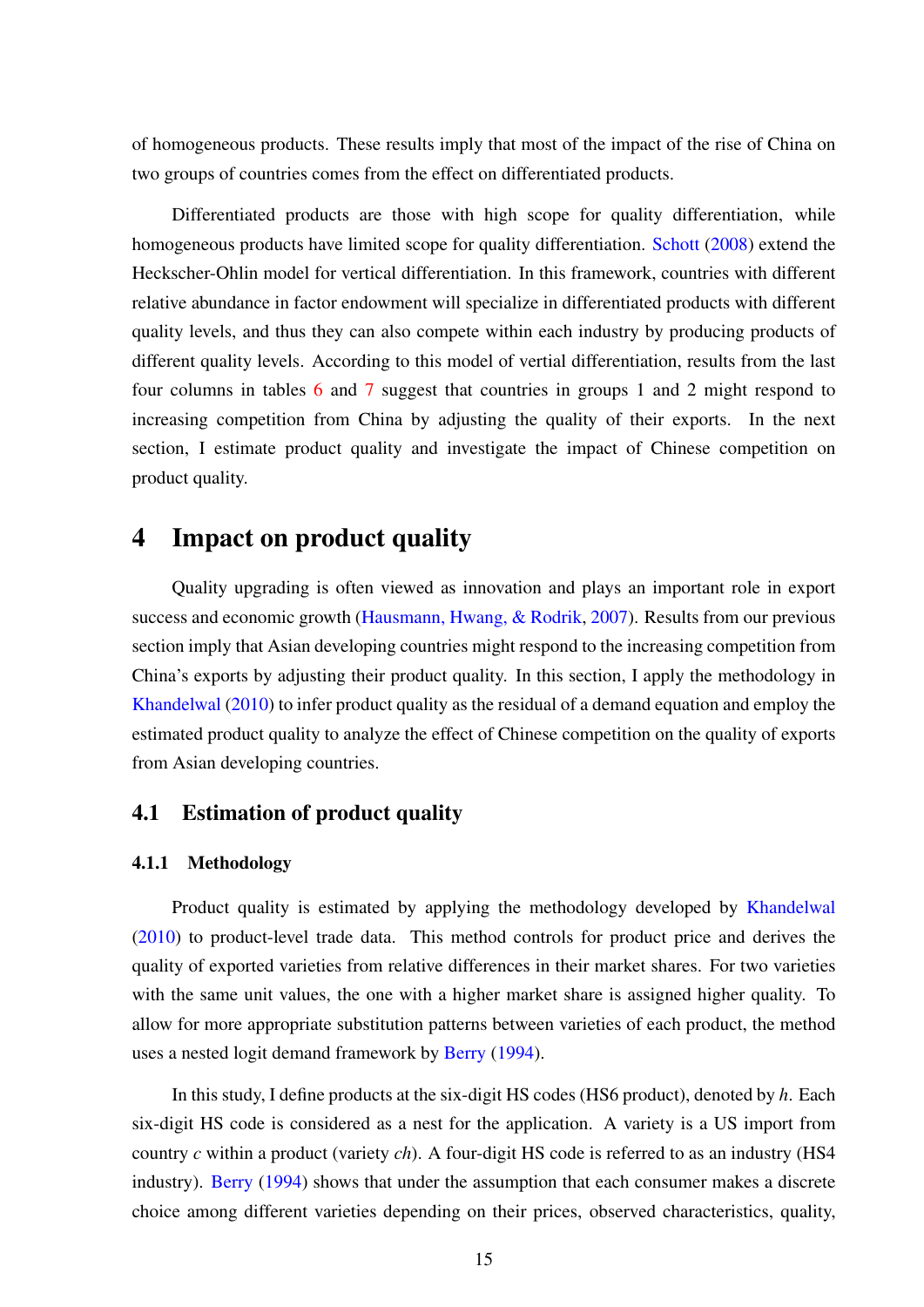and on random consumer "tastes", market share is derived as the aggregation across consumers of their individual probability of choosing one variety over the others. Therefore, the quality of each variety *ch* can be measured as the residual from the estimation of the following demand model:

$$
ln(s_{cht}) - ln(s_{0t}) = \alpha p_{cht} + \sigma ln(ns_{cht}) + Q_{cht}
$$
\n(4.1.1)

where  $ln(s_{\text{cht}})$  is the log market share of variety *ch* and  $ln(s_{0t})$  refers to the log market share of an 'outside variety'. The term *ln*(*nscht*) denotes the 'nest share' of variety *ch*, namely the market share of variety *ch* within product *h* at time *t*. This term allows a product in the market to be segmented in subclass *h* of closer substitute varieties. The unit value is used as a proxy for a variety's export price *pcht*. *Qcht* refers to the quality of variety *ch* at time t.

As I do not have information on detailed characteristics of varieties, following [Khandelwal](#page-29-0) [\(2010\)](#page-29-0), I control for variety fixed effects ( $\lambda_{1,ch}$ ) and year fixed effects ( $\lambda_{2,t}$ ). The variety quality includes three components, a time-invariant component  $(\lambda_{1,ch})$ , a time trend common across all varieties  $(\lambda_{2,t})$ , and  $\lambda_{3,cht}$  which varies across varieties and time as in equation [\(4.1.2\)](#page-16-0). This last component of quality,  $\lambda_{3,cht}$ , is not observed by the econometrician and plays the role of the estimation error in equation [\(4.1.2\)](#page-16-0).

<span id="page-16-0"></span>
$$
ln(s_{cht}) - ln(s_{0t}) = \alpha p_{cht} + \sigma ln(n_{Scht}) + \lambda_{1,ch} + \lambda_{2,t} + \lambda_{3,cht}
$$
\n(4.1.2)

Two key challenges are present when estimating equation  $(4.1.2)$ . First,  $\lambda_{3,cht}$  and the nest share *nscht* are potentially correlated with the variety's price *pcht*. I instrument the price with the variety's unit cost including all freight, insurance, and other charges (excluding import duties). The relevance requirement is satisfied since unit costs are obviously correlated with prices, but one may raise a concern that transportation cost may be correlated with a variety's quality because of the "Washington Apples" effect, i.e. transportation costs lead distant countries to ship high-quality goods [\(Hummels & Skiba,](#page-29-11) [2004\)](#page-29-11). Following [Khandelwal](#page-29-0) [\(2010\)](#page-29-0), I use this instrument under the assumption that shocks to trade costs do not affect deviations  $\lambda_{3,cht}$  from a variety's average quality  $\lambda_{1,ch}$ .

To deal with the endogeneity problem of the nest share, I use the number of varieties within product *h* and the number of products exported by country *c* within each industry as the instrumental variables for the nest share. The identification assumption is the intensive (i.e. quantities exported) and the extensive (i.e. number of different varieties and products exported) margins of trade are correlated, but the extensive margin is uncorrelated with the quality of each individual variety. This assumption is satisfied if exporting firms choose varieties' quality after variety entry and exit occur [\(Khandelwal,](#page-29-0) [2010\)](#page-29-0).

Second, [Khandelwal](#page-29-0) [\(2010\)](#page-29-0) notes the problem of hidden varieties in estimating equation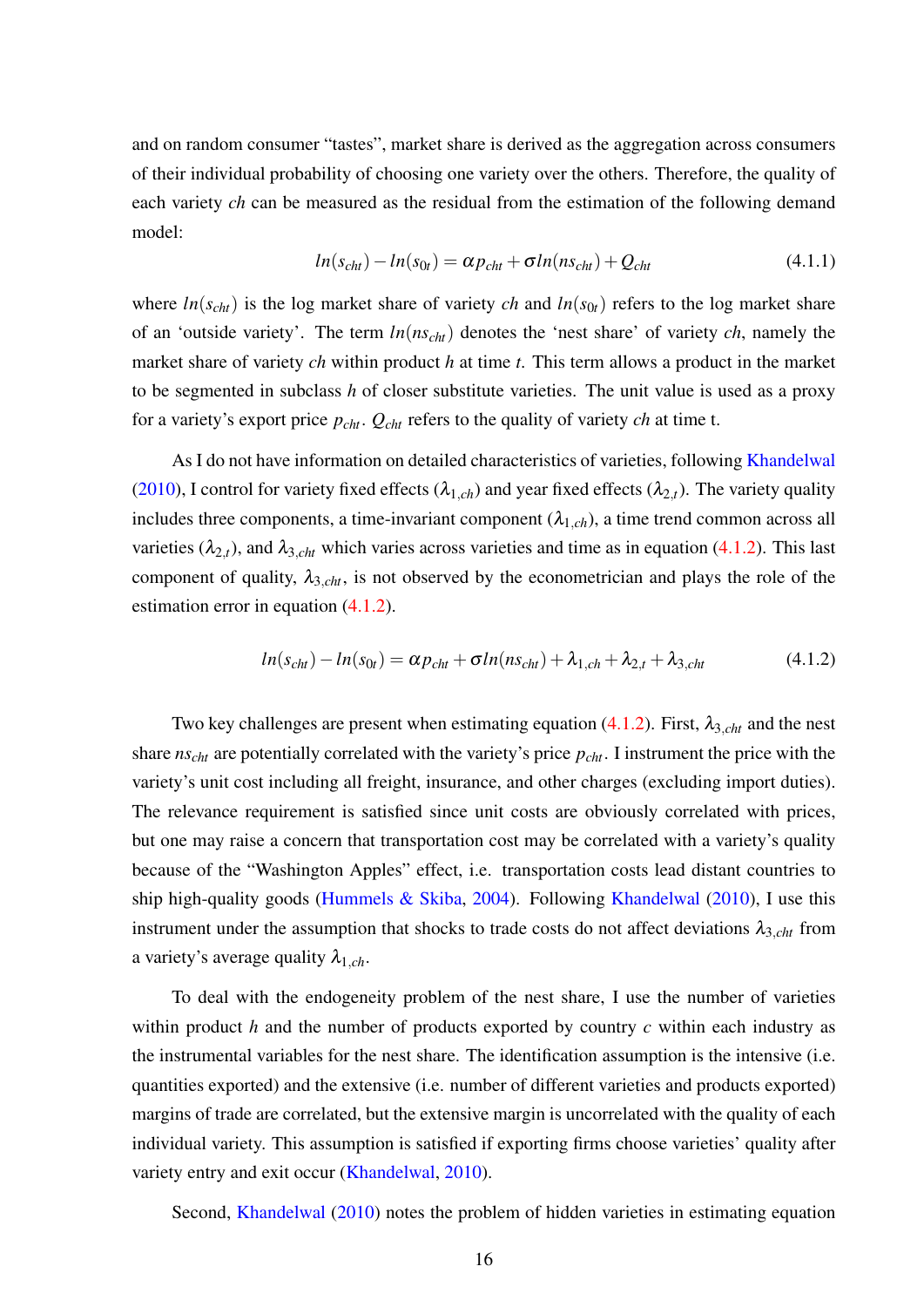[\(4.1.2\)](#page-16-0), i.e. if a country exports more finely classified (hidden) varieties within a product, market share of the product at a more aggregate level will be larger. I follow [Khandelwal](#page-29-0) [\(2010\)](#page-29-0) to use a country's population as a proxy for countries' hidden varieties. This proxy is derived from the model in [P. Krugman](#page-29-12) [\(1980\)](#page-29-12) where a larger country produces more varieties.

After adjusting for the hidden varieties, I estimate the following specification of the demand model:

<span id="page-17-0"></span>
$$
ln(s_{cht}) - ln(s_{0t}) = \alpha p_{cht} + \sigma ln(ns_{cht}) + \gamma ln(p_{0pt}) + \lambda_{1,ch} + \lambda_{2,t} + \lambda_{3,cht}
$$
(4.1.3)

where *pop<sub>ct</sub>* denotes the population of country *c*. Once consistent estimates of the demand parameters  $\alpha$  and  $\sigma$  are obtained, the estimator of quality is obtained as:

<span id="page-17-1"></span>
$$
\hat{Q}_{cht} = \hat{\lambda}_{1, ch} + \hat{\lambda}_{2, t} + \hat{\lambda}_{3, cht} = [ln(s_{cht}) - ln(s_{0t})] - [\hat{\alpha}p_{cht} + \hat{\sigma}ln(ns_{cht}) + \hat{\gamma}ln(p_{O}p_{ct})]
$$
(4.1.4)

#### 4.1.2 Data source, estimation procedure, and results

I estimate equation [\(4.1.3\)](#page-17-0) separately for each four-digit HS industry using BACI-CEPII data from 1995 to 2015 for all exporters to the US. Unit value and unit cost used to estimate product quality are taken from [Schott](#page-30-8) [\(2008\)](#page-30-8). A variety's unit value is the sum of the value, total duties, and transportation costs divided by the import quantity. A variety's unit cost is defined as the sum of all freight, insurance, and other charges (excluding US import duties) divided by the import quantity. Since the US import data taken from [Schott](#page-30-8) [\(2008\)](#page-30-8) reports information at the ten-digit HS (HS10) level, I take the mean of unit value and mean of unit cost for all HS10 varieties within each HS6 variety to have information on unit value and unit cost at the six-digit HS level. Unit values and unit costs for HS6 varieties are then deflated to real values using the US consumer price index (CPI). I restrict the sample to the manufacturing industries (SITC 5-8) and exclude the homogeneous goods defined by [Rauch](#page-30-6) [\(1999\)](#page-30-6). Since the import data are noisy, I exclude observations with unit values that fall below the 1st percentile or above the 99th percentile of its distribution.

To construct market share of outside varieties, I use US domestic output data taken from the National Bureau of Economic Research and US Census Bureau's Center for Economic Studies (NBER-CES) Manufacturing Industry Database [\(Becker, Gray, & Marvakov,](#page-28-10) [2016\)](#page-28-10) (from 1995 to 2011) and the Annual Survey of Manufacturers (from 2012 to 2015). The classification of these domestic output data is at the six-digit North American Industry Classification System (NAICS). After excluding homogeneous goods defined by [Rauch](#page-30-6) [\(1999\)](#page-30-6) and non-manufacturing industries (SITC 0-4 and SITC 9), I construct product output as the sum of value of shipment and changes in inventories between the end of the current year and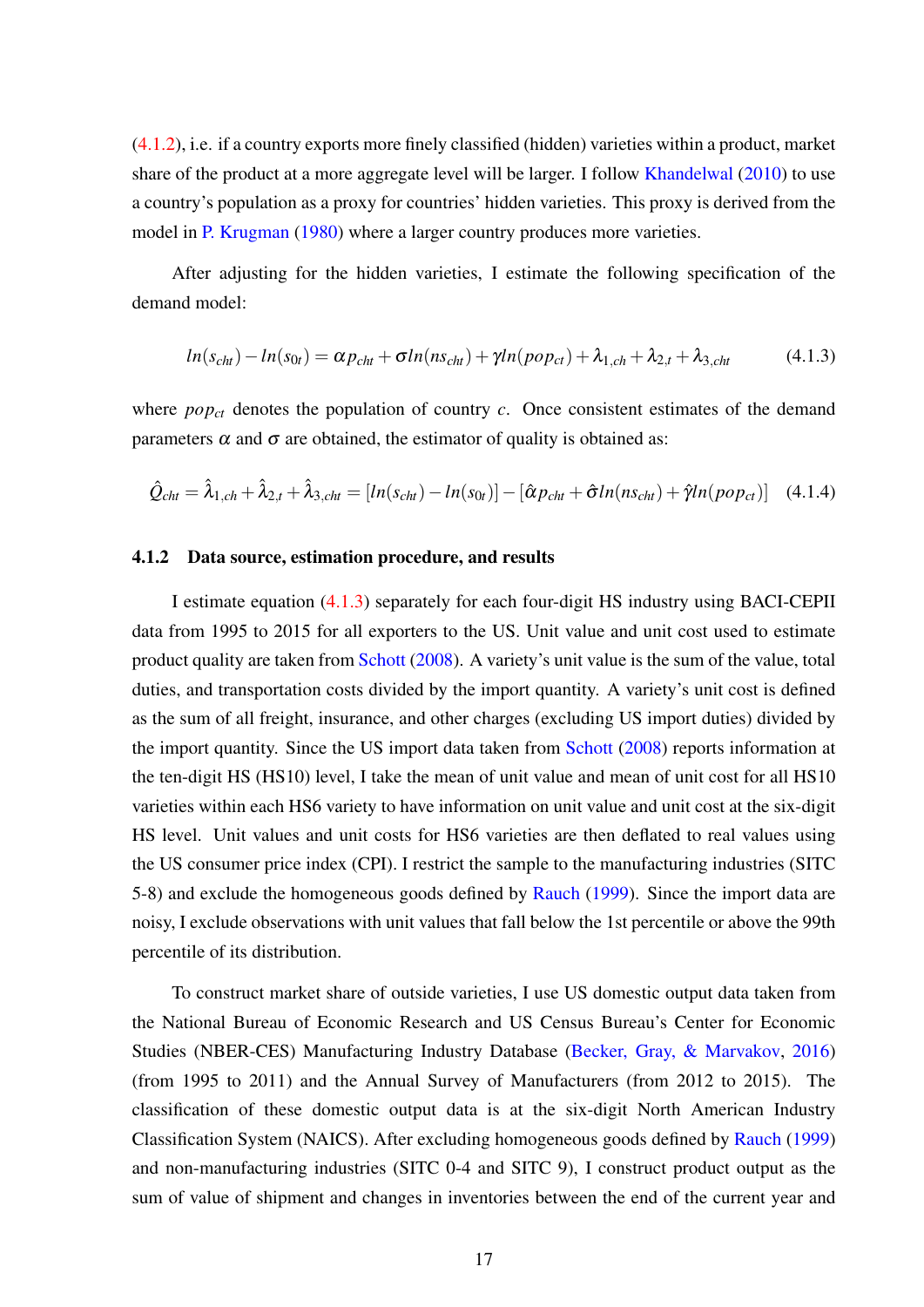the end of the previous year. HS-NAICS Concordance from [Pierce and Schott](#page-30-9) [\(2009\)](#page-30-9) is used to merge domestic industry output data and trade data from BACI. I also use correspondence tables of different HS editions taken from the United Nations (UN) Statistics Division to convert six-digit HS codes to the same six-digit HS classifications used in 1992 to avoid problems related to the reclassification of codes. Data on population, consumer price index, and real GDP are taken from the World Development Indicator of the World Bank.

The domestic substitute for imports could be considered as the outside variety in this case. Therefore, the market share of the outside variety  $(s_{0t})$  is defined as one minus the industry's import penetration. I construct the industry's import penetration as  $IPEN_{it}$  =  $M_{it}$  $M_{it}$  +  $Q_{it}$  −  $X_{it}$ [\(Bernard, Jensen, & Schott,](#page-28-11) [2006\)](#page-28-11), where  $M_{it}$  refers to the total value of US imports,  $Q_{it}$  denotes domestic production, and *Xit* represents total US exports at the HS4 level. I remove all HS4 industries with extreme import penetration ratios that fall below the 2nd percentile or above the 98th percentile of its distribution.

Once having the outside variety market share, the total industry output is computed as  $MKT_{4t} = \sum_{ch \neq 0} q_{cht}/(1 - s_{0t})$ , where  $q_{cht}$  denotes the import quantity of variety *ch* and  $\sum_{ch \neq 0} q_{cht}$  is the sum of all HS6 products under a HS4 industry. The total product output is defined as  $MKT_{6t} = \sum_{c\neq 0} q_{cht}/(1 - s_{0t})$ , where  $\sum_{c\neq 0} q_{cht}$  denotes the sum of all varieties exported by all exporters under a HS6 product. The imported variety market share and the nest share are computed as  $s_{cht} = q_{cht}/MKT_{4t}$  and  $ns_{cht} = q_{cht}/MKT_{6t}$ , respectively.

Since a large number of fixed effects is included in the regressions, I drop all industries where the number of observations in all years is less than 100 to ensure having sufficient observations for each regression. Regression  $(4.1.3)$  is estimated for 1669 products in 307 different HS4 industries exported from 182 countries with standard errors clustered at the exporter level. After having estimated product quality, I exclude all industries where the coefficients of price and nest share are not consistent with theory, i.e. the price coefficient should be negative and the nest share coefficient should take values between 0 and  $1<sup>7</sup>$  $1<sup>7</sup>$  $1<sup>7</sup>$  The instrument variables in the regressions of these industries are unlikely to perform well. I also remove all varieties with extreme values of quality estimate that are below the bottom 1st percentile or above the top 99th percentile of the quality distribution to mitigate any concern about measurement errors. The estimation statistics of these regressions are summarized in table [8.](#page-35-0) Estimates of the demand parameters are used to obtain the measure of quality  $\hat{Q}_{cht}$  as in equation  $(4.1.4)$ .

<span id="page-18-0"></span> $7$ This accounts for about 55% of the sample. However, the results in the next section remain the same with the inclusion of these industries, see tables 41 and 42 in the Appendix C.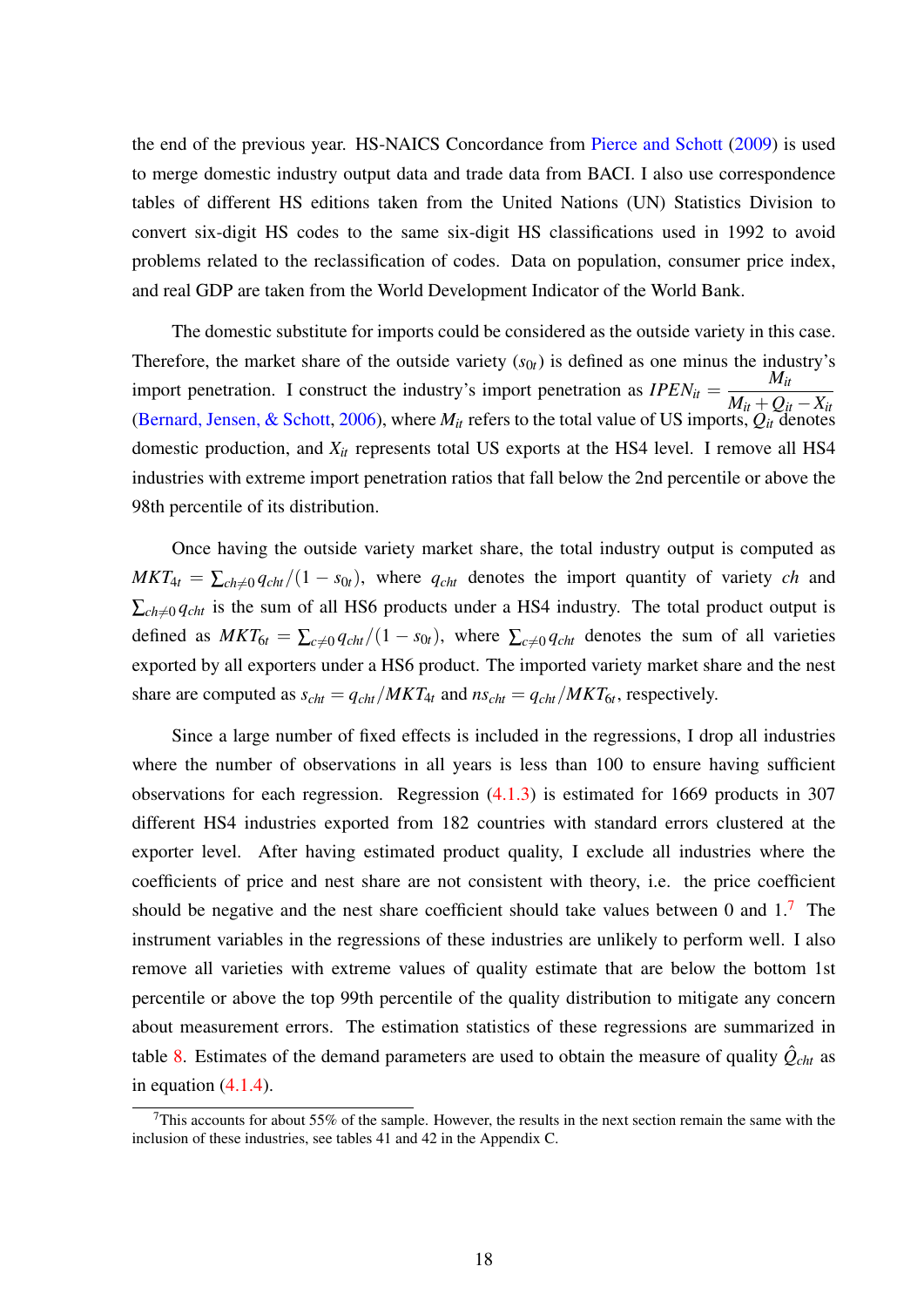#### 4.2 Empirical results

After estimating product quality, I investigate the effect of Chinese competition on product quality using the same specification as equation  $(3.1.1)$ , but the dependent variable is the quality estimated according to the method described in Section [4.1.](#page-15-0) In the quality regression, including the exporter-product fixed effects ensures that the estimation exploits the variation within the product because the qualities are estimated separately across industries [\(Amiti & Khandelwal,](#page-27-3) [2013\)](#page-27-3).

Table [9](#page-35-1) reports the effect on product quality estimated using IV for unit price and nest share for two groups of countries. Unlike the impacts on export value and export quantity, the effect of Chinese competition on product quality is significantly positive for both groups of countries.<sup>[8](#page-0-0)</sup> Asian developing countries upgrade their product quality in order to compete against China when facing increasing competitive pressure from China. This finding supports the escape-competition effect argument in [Nickell](#page-30-10) [\(1996\)](#page-30-10) and [Bastos and Straume](#page-28-12) [\(2012\)](#page-28-12) that stronger competition increases incentives to invest in innovation (quality upgrading) to survive the competition. The finding is consistent with the result in [Amiti and Khandelwal](#page-27-3) [\(2013\)](#page-27-3) where they also find that greater competition leads to an increase in export quality. The result also complies with an increase in the skilled labor value added content of exports from these countries over the same period reported in figure [5.](#page-20-0)

Results in columns 2 and 4 in table [9](#page-35-1) seems to show that the magnitude of the coefficient of the regression for group 1 is higher than the one for group 2. However, the 95% confidence interval of the coefficient for group 1, which is  $[1.68; 4.01]$ , is overlapped with the 95% confidence interval of the coefficient for group 2, which is [1.28 and 2.36]. A formal test shows that the coefficient of group 1 is not significantly higher than the one of group 2. This might imply that countries in both groups upgrade product quality at an almost similar rate. Nevertheless, the effects on export value and quantity are different between the two groups, and the level of similarity in export structure, especially in the proportion of comparative advantage products, is not similar between the two groups. There might be certain products where some countries are better at quality upgrading, but some countries are not.

 $8$ The effect is significantly positive for each country as well, see table 8 in the Appendix C. By contrast, if using unit value as a proxy for product quality, the coefficient on the*China share* variable is significantly negative for both groups of countries. The difference in the results on product quality and on unit value confirms that using unit value as a proxy for product quality will mislead the impact in this case [\(Khandelwal,](#page-29-0) [2010;](#page-29-0) [Szczygielski & Grabowski,](#page-30-11) [2012;](#page-30-11) and [Jakel & Sorensen,](#page-29-13) [2020\)](#page-29-13). Higher prices might reflect the wage differential, higher manufacturing costs, or trade costs.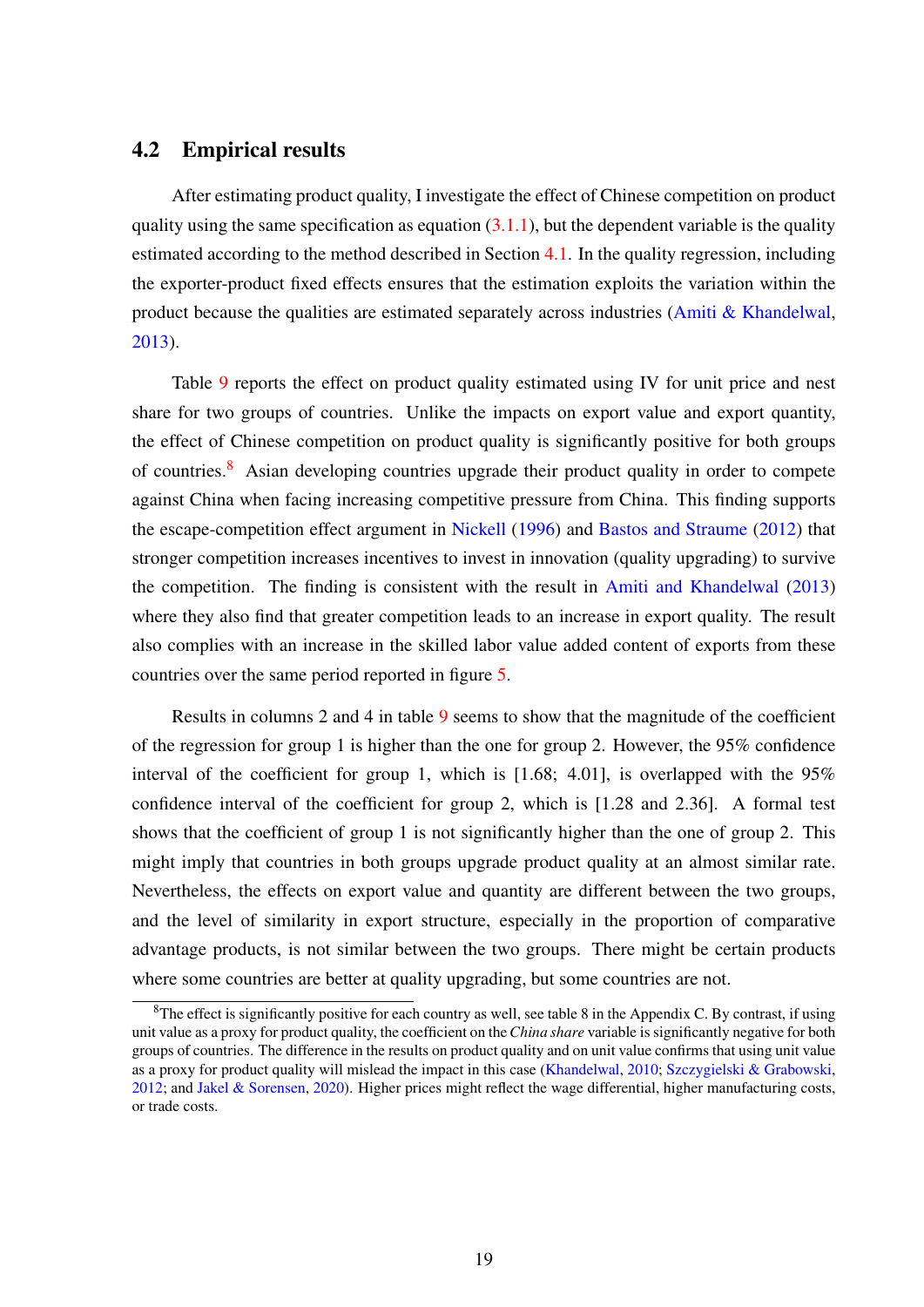<span id="page-20-0"></span>

Figure 5: Skilled labor value added content of exports

Source: The Labor Content of Exports Database [\(Cali et al.,](#page-28-13) [2016\)](#page-28-13). The graph plots the skilled labor value added content of total exports (in 2010US\$ million) in each country.

[Bernard et al.](#page-28-6) [\(2007\)](#page-28-6) and [Amiti and Khandelwal](#page-27-3) [\(2013\)](#page-27-3) suggest that quality growth is associated with comparative advantage sectors. This raises the question of whether the impacts of China's rise on quality will differ between comparative advantage and comparative disadvantage products and this heterogeneity in the impact will be different between the two groups of countries. I test for heterogeneous impacts of China's rise according to the comparative advantage of these countries in equation  $(2.0.1)$  in the Appendix. The results reported in the first two columns of table [11](#page-37-0) in the Appendix show that countries tend to upgrade quality more for products where they have a comparative advantage in the production. Nevertheless, there is no substantial difference in the results between the two groups of countries.

The escape-competition theory in [Nickell](#page-30-10) [\(1996\)](#page-30-10) and [Bastos and Straume](#page-28-12) [\(2012\)](#page-28-12) argues that stronger competition raises incentives to invest in quality upgrading. Additionally, the competitive intensity from China might be greater for products where China has a comparative advantage than those where China does not have a comparative advantage. Thus, one possible explanation for differences in impacts on value and quantity between the two groups of countries could be different responses on product quality with respect to the competitive intensity from China. I analyze the heterogeneity in the impact on product quality according to China's comparative advantage using the specification in equation [\(2.0.2\)](#page-38-0) in the Appendix. The results reported in the last two columns of table [11](#page-37-0) in the Appendix show that both groups of countries improve quality more for products where China has a comparative advantage than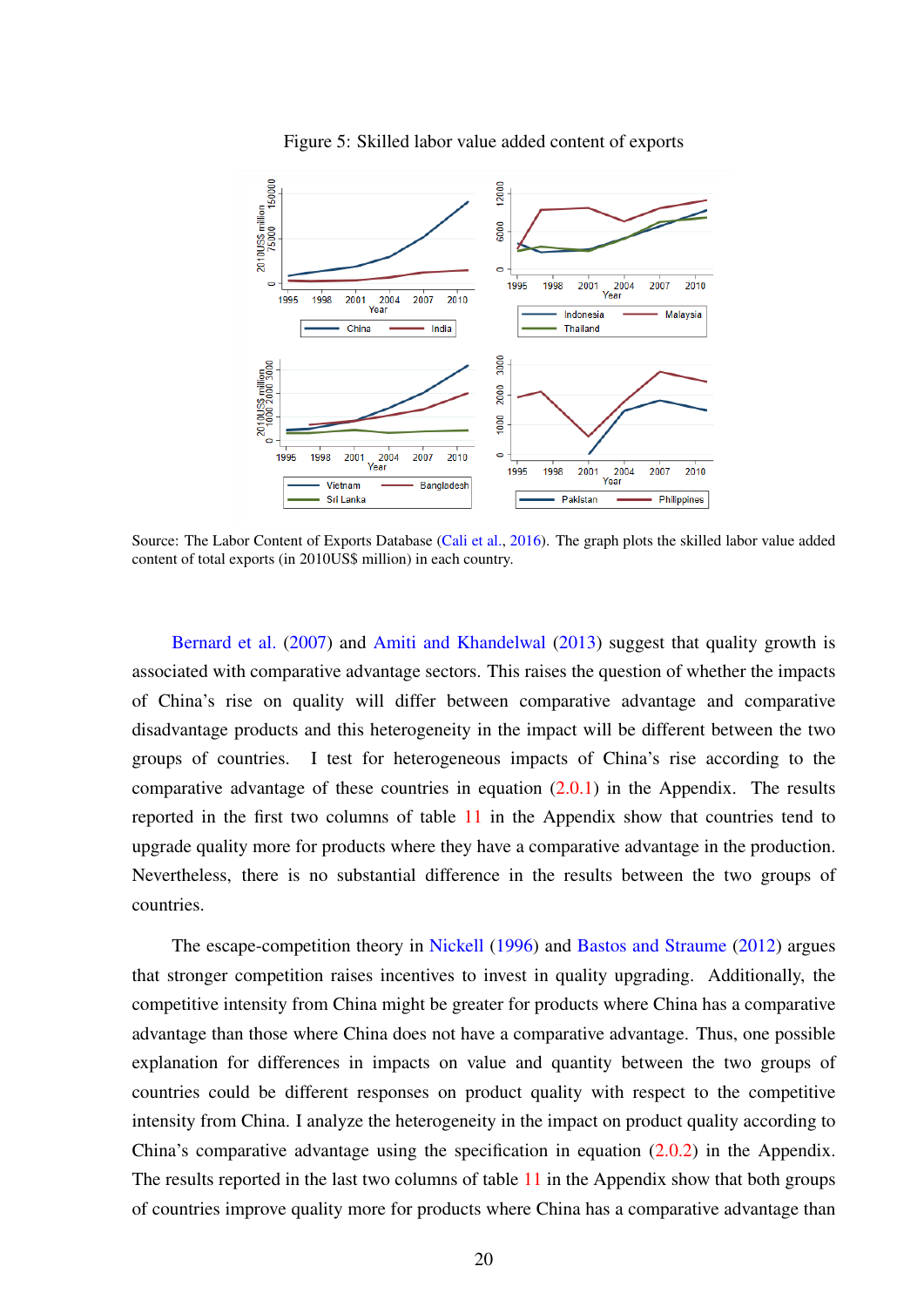those where China does not have a comparative advantage.

[Aghion et al.](#page-27-11) [\(2009\)](#page-27-11) allow the relationship between competition and innovation to depend on the proximity of the product to the world technology frontier. The authors show that threat from entrants induces incumbent firms in the industry close to the frontier to innovate more since they know that they can escape and survive entry by innovating successfully. By contrast, firms in the industry far from the frontier do not have an incentive to innovate since entry threat reduces the expected rents from innovation. This mechanism is mentioned as the escape-entry effect in their paper. Based on this theory, I investigate the heterogeneity in the impact according to the proximity to the world quality frontier:

<span id="page-21-0"></span>
$$
\hat{Q}_{cht} = \beta China\_share_{ht-1} + \gamma_5 China\_share_{ht-1} * (PF_{h95}^c > p75)
$$
  
+  $\alpha_1 ln(GDP_{ct-1}) + \delta_{ch} + \delta_t + \varepsilon_{cht}$  (4.2.1)

where  $\hat{Q}_{\text{cht}}$  refers to the quality of product *h* exported by country *c* at time *t*, which is estimated following the method described in Section [4.1.](#page-15-0)  $PF_{h95}^c$  denotes the proximity to the quality frontier of variety *ch* in 1995 and  $PF_{h95}^c > p75$  is a dummy variable where the proximity to the quality frontier of product *h* exported by country *c* belongs to the fourth quartile of the distance to the frontier distribution of product *h* in 1995. A variety with the distance to the frontier in the fourth quartile of its distribution is considered as close to the frontier. I fix the proximity to the frontier measure at the figures computed in 1995, the initial year in the sample, to mitigate any endogeneity concerns.

The proximity to frontier measure is constructed following [Amiti and Khandelwal](#page-27-3) [\(2013\)](#page-27-3). I take a monotonic transformation of the quality estimates to ensure that all qualities are nonnegative:  $\hat{Q}_{cht}^T = exp[\hat{Q}_{cht}]$ . A variety's proximity to the frontier is defined as the ratio of its transformed quality to the highest quality within each HS6 product:  $PF_{ht}^c =$  $\hat{\mathcal{Q}}^{T}_{cht}$  $max_{c \in ht}(\hat{Q}^T_{cht})$ . The proximity to frontier is bounded between 0 and 1. This measure is close to 1 for varieties close to the frontier and is close to 0 for varieties far from the frontier.

Similar to the specification in equation  $(3.1.1)$ , there are likely endogeneity problems with the *China share* variable (*China*\_*shareht*−1) when estimating equation [\(4.2.1\)](#page-21-0). Therefore, I instrument the *China share* variable with the same instrument as above (i.e. China's share in other high-income markets) and instrument the interaction term with the interaction between the China's share in other high-income markets and the dummy indicator for belonging to the fourth quartile of the distance to the frontier distribution of product *h* in 1995 ( $PF_{h95}^c > p75$ ).

The first two columns in table [10](#page-36-1) present the results for equation  $(4.2.1)$ . In line with [Amiti and Khandelwal](#page-27-3) [\(2013\)](#page-27-3) and the escape-entry effect in [Aghion et al.](#page-27-11) [\(2009\)](#page-27-11), products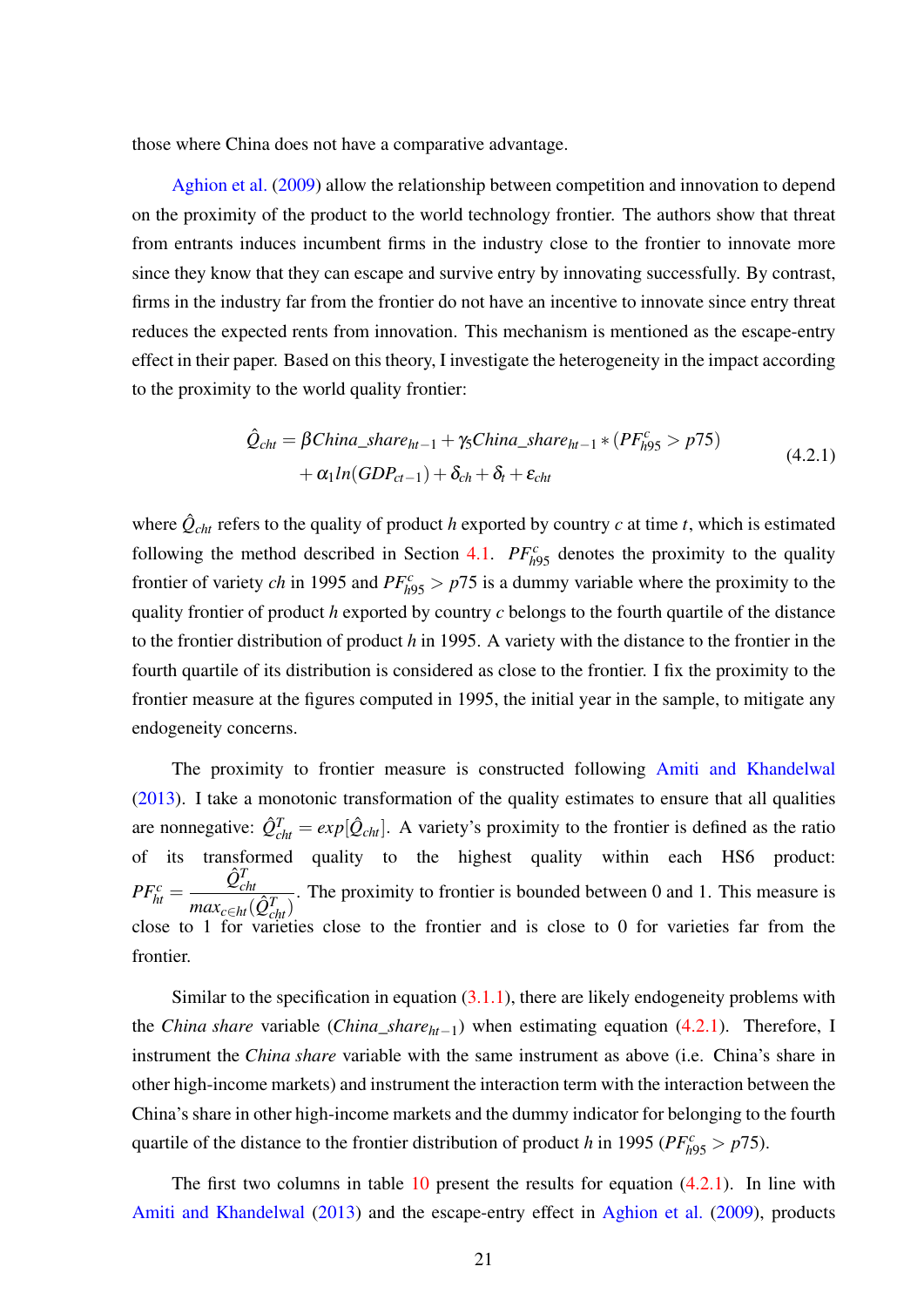close to the world frontier in group 1 are further upgraded quality when facing tougher competition from China, which is shown by the significantly positive coefficient of the interaction term *China\_share*<sub>*ht*−1</sub>  $*(PF_{h95}^c > p75)$ . On the contrary, the coefficient of the interaction term *China\_share*<sub>*ht*−1</sub> \* ( $PF_{h95}^c > p75$ ) is negative but insignificant for group 2. I don't find any evidence of the heterogeneity in the effect on product quality according to the proximity to the world frontier for countries in group 2.

Finally, there might be more scope for quality differentiation for long-ladder products than short-ladder products. Therefore, I allow the relationship between competition and product quality to depend on the length of the quality ladder. Following [Khandelwal](#page-29-0) [\(2010\)](#page-29-0), the quality ladder is constructed as the difference between the maximum and minimum quality of a product: *Ladder*<sub>ht</sub> =  $\hat{Q}_{ht}^{max} - \hat{Q}_{ht}^{min}$ . I estimate the following regression:

<span id="page-22-0"></span>
$$
\hat{Q}_{cht} = \beta China\_share_{ht-1} + \gamma_7 China\_share_{ht-1} * (Ladder_{h95} > p75)
$$
  
+  $\alpha_1 ln(GDP_{ct-1}) + \delta_{ch} + \delta_t + \varepsilon_{cht}$  (4.2.2)

where *Ladder*<sub>h95</sub> >  $p75$  is a dummy variable equal to one if the length of the quality ladder of product *h* belongs to the fourth quartile of the ladder length distribution of all products in 1995. To mitigate endogeneity concerns, I use the quality ladder of a product at the length measured in 1995 (i.e. the first period in the sample). One might raise a concern that "short" ladders could become "long" or vice versa over time [\(Khandelwal,](#page-29-0) [2010\)](#page-29-0). However, the correlation coefficients between a product's initial ladder length and its lengths in later years (until the last year in the sample) are significant and higher than 0.85. This implies that a product's ladder length is persistent over time. I use the same method as in equation  $(4.2.1)$  to deal with the endogeneity problem.

Results of regression [\(4.2.2\)](#page-22-0) are reported in the last two columns in table [10.](#page-36-1) The coefficient of the interaction term (*China\_share*<sub>*ht*−1</sub> \* (*Ladder<sub>h</sub>*95 >  $p75$ )) is negative for countries in both groups but significant for only group 2. However, the magnitude of the coefficient is smaller than the coefficient on *China*\_*shareht*−1. Countries in group 2 further upgrade the quality of short-ladder products when facing tougher competition from China. However, short-ladder products are likely to have a low correlation between price and quality, i.e., expensive imports in short-ladder products do not usually receive a high valuation from the average consumer [\(Khandelwal,](#page-29-0) [2010\)](#page-29-0). Moreover, the quality ladder can be used as a proxy for vertical differentiation. In short-ladder products, the scope for quality differentiation is likely to be limited. Therefore, it might not be a wise strategy to upgrade the quality of short-ladder products. This could be a possible reason for the decrease in the value and quantity of exports in group 2 when facing tougher competition from China.

Overall, the two groups of countries follow different strategies when facing tougher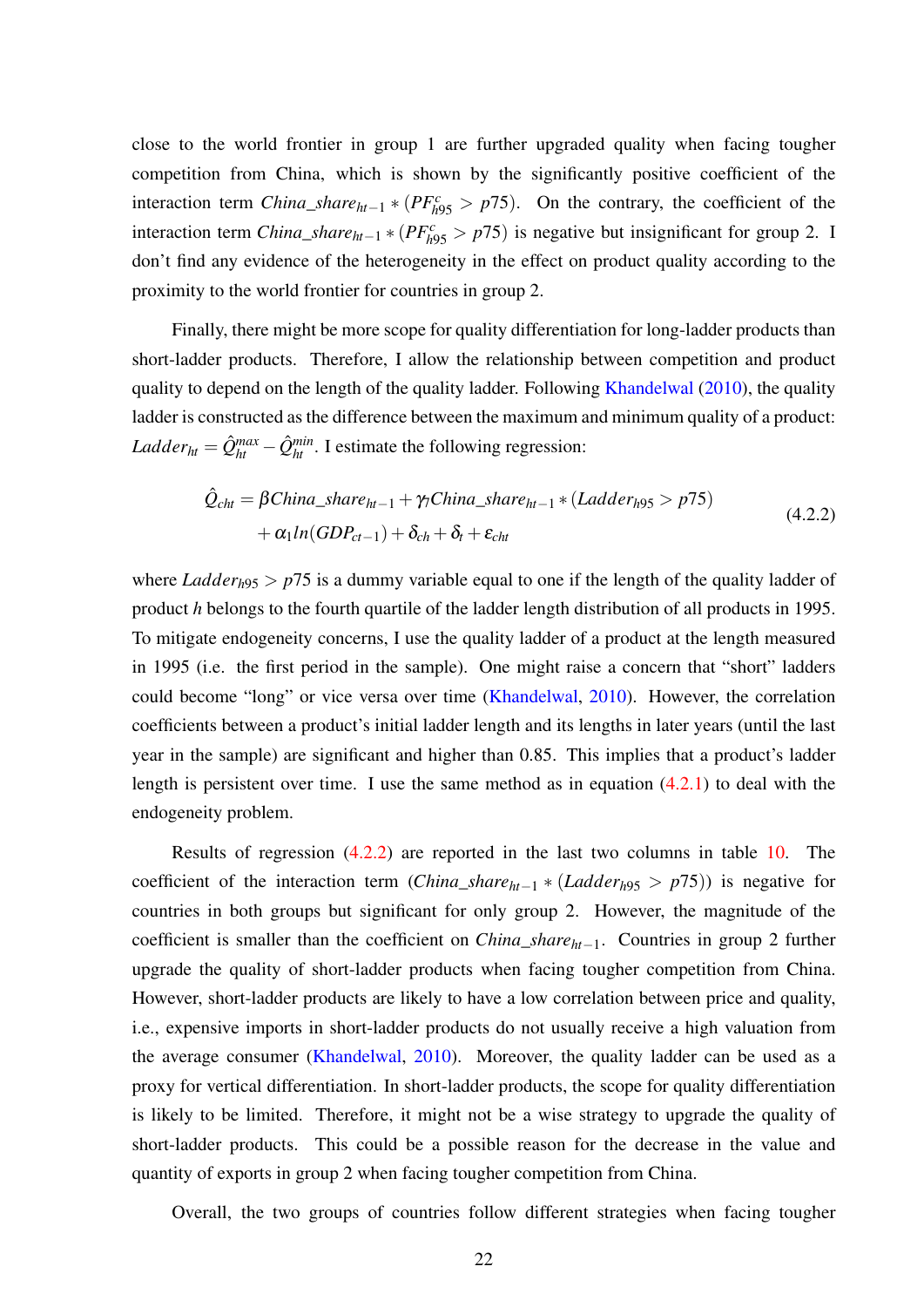competition from China. While countries in group 1 upgrade quality more for products closed to the frontier than those distant to the frontier, countries in group 2 upgrade quality less for long-ladder products than short-ladder ones. These different strategies could possibly emanate from the variation in the level of export concentration between the two groups. Exports of countries in group 1 highly concentrated on the garment industry; and hence, group 1 countries are likely to produce high-quality products and keep focusing on upgrading the quality of these products to expand their exports in high-income markets [\(Rahman,](#page-30-12) [2008;](#page-30-12) [P.-C. Athukorala,](#page-27-13) [2007;](#page-27-13) and [Chaponnière, Cling, & Zhou,](#page-28-14) [2010\)](#page-28-14). [Lopez-Acevedo and Robertson](#page-30-13) [\(2012\)](#page-30-13) also find that Bangladesh, Vietnam, and Sri Lanka have upgraded the quality of their textile products. On the other hand, most countries in group 2 have a more diverse export portfolio; and thus they may produce less differentiated goods.

## 5 Robustness analysis

In this section, I check the robustness of the results to different ways to cluster standard errors, additional controls, new estimated quality, and different measures of the proximity to the world frontier and quality ladder measures.

First, I estimate the effect on value and quantity for the group of products used in the regressions of the effect on product quality. This is because the data trimming for the quality estimation procedure substantially reduces the size of the sample used in the quality regressions relative to the sample size of the regressions of the impacts on value and quantity. The results on value and quantity remain similar for this sample, except for the effect on quantity in group 2, it is insignificant but still negative (see table 7 in the Appendix C).

Since the variable of interest (*China share*) varies at the HS6-year level, I cluster standard errors at the HS4-year level for regressions in the above sections. As a robustness check, I estimate all regressions again and cluster standard errors at the exporter-HS4 level (tables 9 and 10), at the exporter-year level (tables 11 and 12), and at the HS6 product level (tables 13 and 14).<sup>[9](#page-0-0)</sup> The significance of the main coefficients does not change.

One might concern that productivity shocks at the industry level may bias the results. I check the sensitivity of the results by including the one-period lag of the log of a country's total exports at the HS4 level to control for any productivity shocks at the HS4 industry level. The sign and significance level of all estimates are the same as before, and the magnitudes of the coefficients change moderately (tables 15 and 16). Industry-specific shocks or domestic demand shocks at the industry level in the US could affect the results. Therefore, I estimate another specification controlling for the one-period lag of the log of total US import at the

 $9^9$ The results of the robustness checks are reported in the Appendix C.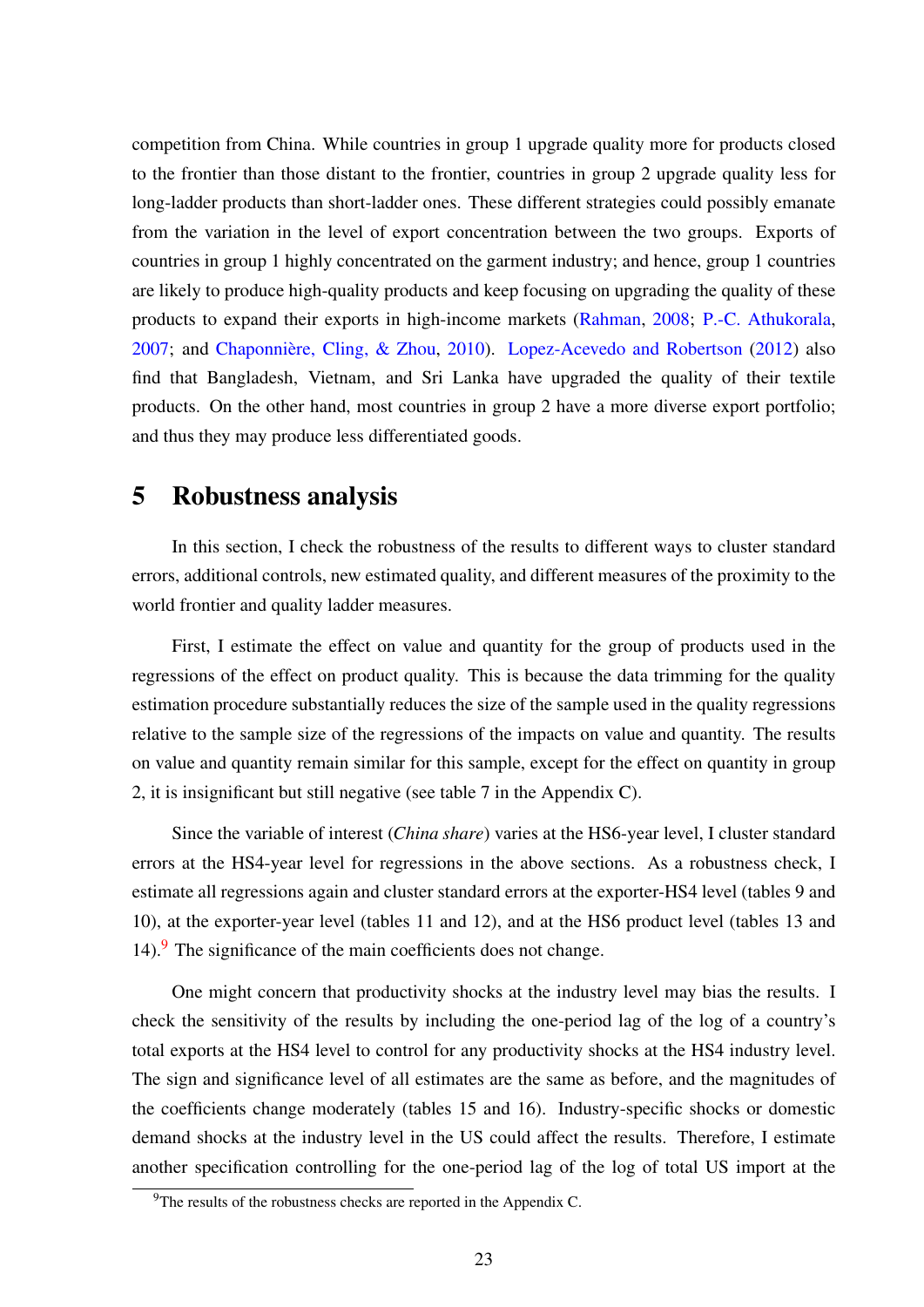HS4 industry level to capture these shocks (tables 17 and 18). I also estimate other regressions controlling for year fixed effects, exporter fixed effects, and HS6 fixed effects (tables 19 and 20), or controlling for exporter fixed effects, HS6 fixed effects, and year-HS2 fixed effects (tables 21 and 22). The impact of China's rise could be instantaneous. To address this concern, I regress the current value of the dependent variables on the current value of the *China share* variable instead of using the one-period lag of *China share* (tables 23 and 24). Also, the comparative advantages of China and these Asian countries are probably evolving over time. Therefore, I control for the one-period lag of the normalized revealed comparative advantage indices at the HS6 level of China and these Asian countries in tables 25 and 26, where the normalized revealed comparative advantage index of product *h* produced by country *c* at time *t* is computed as  $NRCA_{ht}^c =$  $RCA<sub>ht</sub><sup>c</sup>$  − 1  $\frac{RCA_{ht}^{c}}{RCA_{ht}^{c}+1}$ . In tables 27 and 28 I include both the one-period lag of the normalized revealed comparative advantage indices and the exporter-year fixed effects. I receive similar results when performing all these robustness checks.

Quality upgrading of these countries may result from the complementary effect of the rise of China. Studies have found that better access to greater variety and high quality of imported inputs can stimulate firms' innovation and productivity [\(Goldberg, Khandelwal, Pavcnik, &](#page-29-14) [Topalova,](#page-29-14) [2010\)](#page-29-14). Countries in my sample have imported a considerable amount of intermediate inputs from China (above 10% of total imports of Bangladesh, Pakistan, Vietnam, and some other countries), which could be the source of quality upgrading in these countries. Since it is almost impossible to have information on intermediate inputs for each product at the HS6 level, I include the one-period lag of countries' shares of capital and intermediate inputs imported from China in their total imports to partially control for the complementary effect of the rise of China (tables 29 and 30).<sup>[10](#page-0-0)</sup> I also include the one-period lag of the log of China's exports to these countries at the HS6 level (tables 31 and 32). The results remain robust to adding this control.

There could be a problem of measurement errors in the proximity and ladder variables due to outliers of the highest and lowest quality varieties. I address this concern by redefining the frontier using the third-highest-quality variety rather than the maximum and redefining the ladder using the difference between the third-highest-quality variety and the third-lowest-quality variety. The results remain robust to these alternative measures of the world frontier and the quality ladder (tables 33 and 34). Moreover, China's export quality may be overstated because of its large shares of exports in the US market (hidden varieties problem) and its small value added compared to its gross value (while the US import data record gross values) [\(Amiti & Khandelwal,](#page-27-3) [2013\)](#page-27-3). Thus, I reestimate quality using equation  $(4.1.3)$  for a

 $10P$  Products are categorized into four different groups including raw materials, intermediate goods, consumer goods, and capital goods according to UNCTAD (United Nations Conference on Trade and Development) categorization.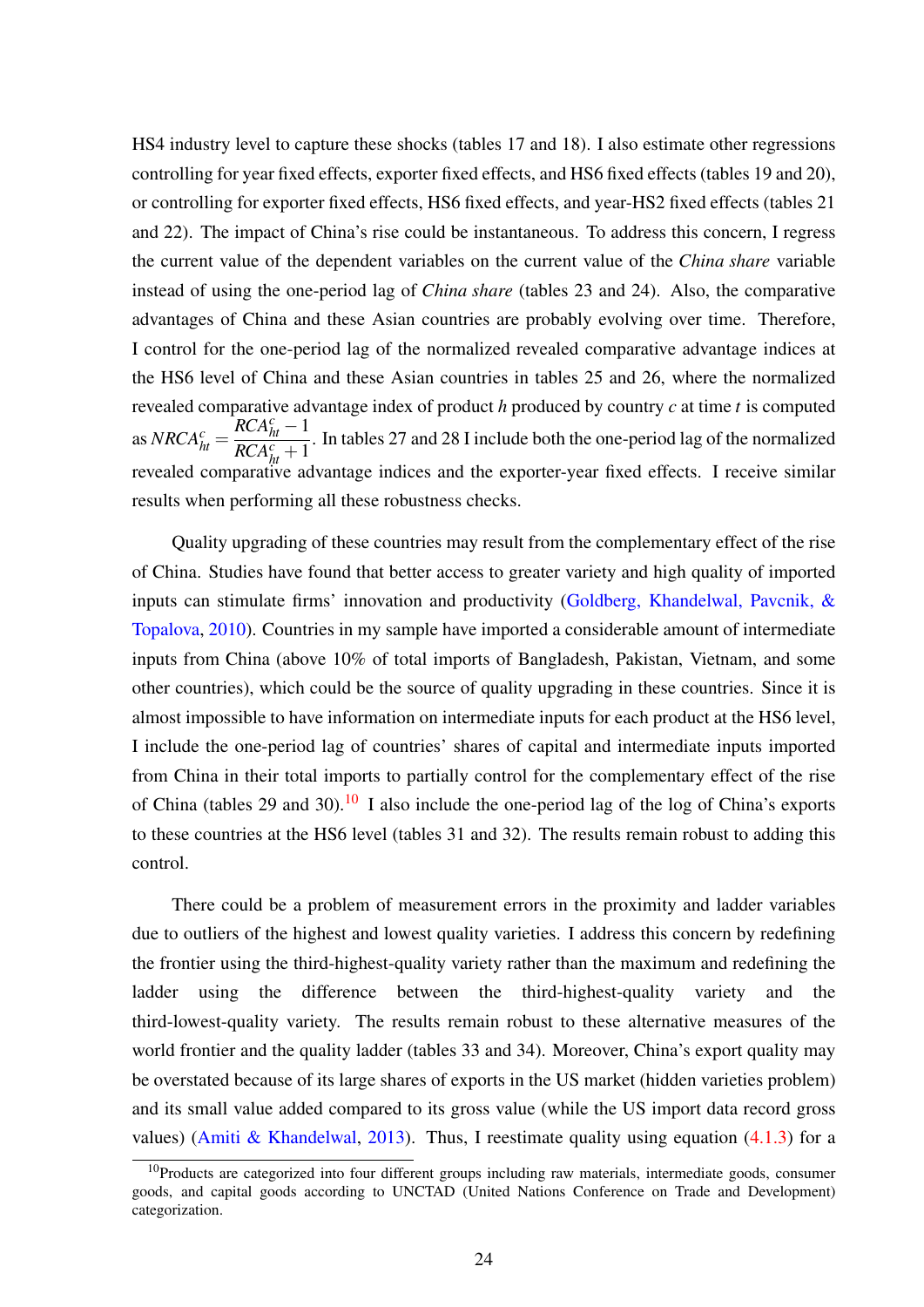sample excluding China, redefine the frontier and ladder variables after re-estimating quality, and estimate the above regressions using the new quality estimate (tables 35 and 36). Magnitudes of the coefficients change, but their signs are mostly consistent with the main results.

One might raise concerns about the instrument variables in the quality estimation regressions, which might lead to inconsistent estimated quality. I estimate the main specifications for both the quality estimated by fixed-effect regressions and quality estimated using IV (tables 37 and 38). I also estimate product quality using median unit cost instead of mean unit cost as an IV for the unit price and estimate the effect on product quality using this new measure of quality (tables 39 and 40). The results remain robust to these robustness checks.

# 6 Conclusion

The rapid integration of China into the world economy has considerably affected the exporting environment faced by other developing countries in the region. However, the paper provides clear evidence that the impacts of the increasing competition from China on value and quantity are mixed depending on the similarity in export structure between a country and China. In countries with considerably high numbers of similar comparative advantage products with China such as Vietnam, Bangladesh, and Sri Lanka, China's export expansion has not been associated with a contraction in their exports to the US. On the other hand, there is a tendency for China's exports to crowd out the exports of other countries, who are diverging their exports from China's export products or have a smaller number of similar comparative advantage products with China.

All countries respond to tougher competitive pressure from China by upgrading product quality, which is consistent with the fact that their exports have become more sophisticated. The share of machinery, transport, and equipment to total exports has surpassed that of other primary products. Nonetheless, the rate of quality upgrading depends importantly on whether the product is a comparative advantage product, how far the product is from the world quality frontier, and the length of the quality ladder. Both groups of countries upgrade quality more for their comparative advantage products or products where China has a comparative advantage, but the rate of quality upgrading is higher for the group of Vietnam, Bangladesh, and Sri Lanka (group 1 countries). Tougher competition from China also encourages quality upgrading for products close to the frontier for countries in group 1. By contrast, I find no difference in response with respect to quality according to the proximity to the frontier for products exported by Indonesia, Malaysia, Philippines, India, Pakistan, and Thailand (group 2 countries). Countries in group 2 improve quality more for short-ladder products when facing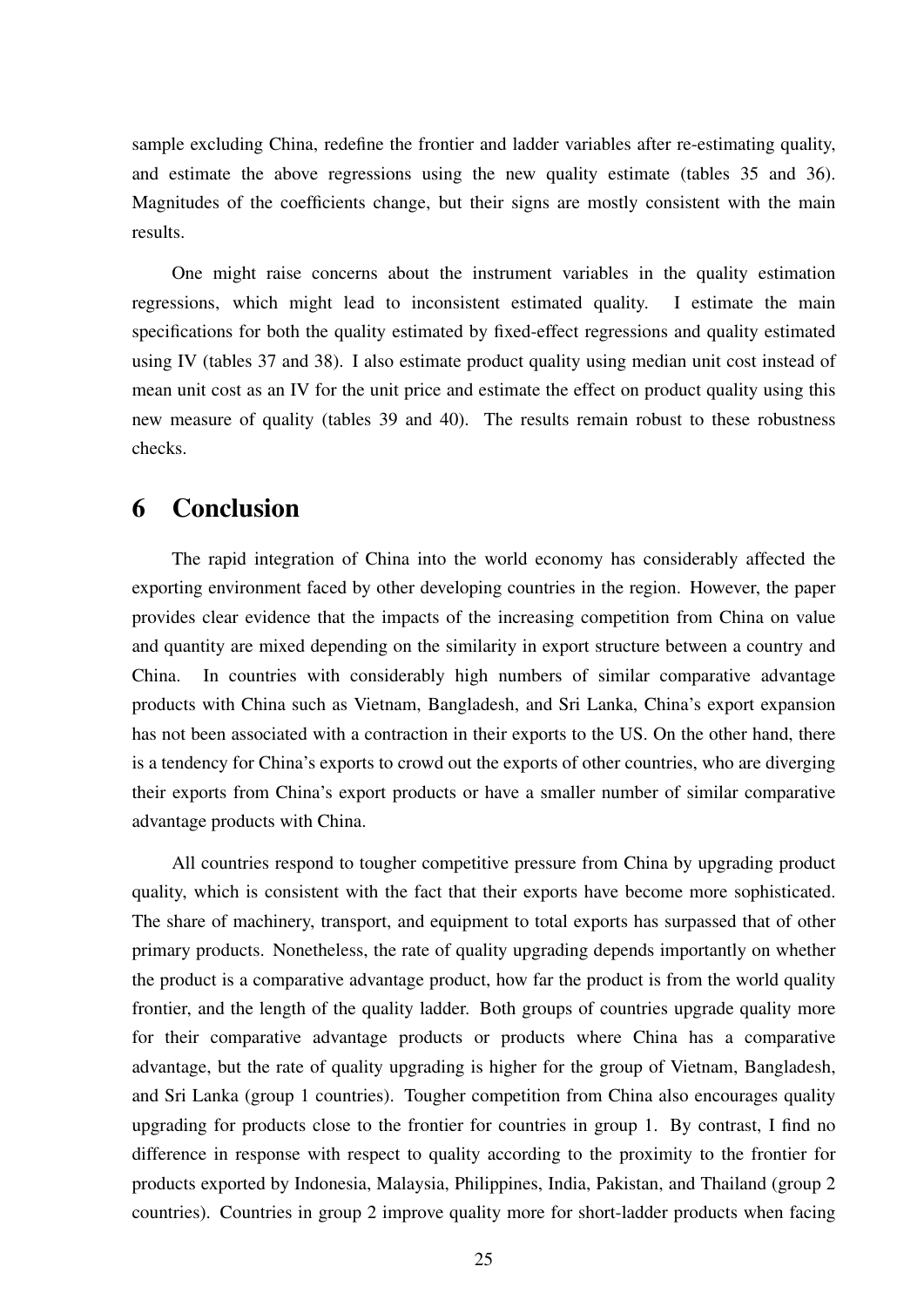China's export expansion.

However, the China-United States trade war in 2018, new free trade agreements such as the Regional Comprehensive Economic Partnership (RCEP), and the pandemic pressure might have changed the global trade environment after 2015. While exports to the US of Asian developing countries might directly benefit from the increase in tariffs that the US imposed on imports from China, the competition environment might also change due to China's policy in response to the China-US trade war. The Chinese government approved new Foreign Investment Law to enhance protection on intellecture property, which is expected to play a positive role in encouraging a more innovative environment in China [\(Liu,](#page-29-15) [2019\)](#page-29-15). The trade war and the pandemic pressure have brought stiff challenges to the manufacturing industries in the Asian developing countries, motivating the sectors in these countries to innovate and transition from simple assembly production to more complex higher value-added manufaturing to stay competitive in the global economy. At the same time, the Regional Comprehensive Economic Partnership<sup>[11](#page-0-0)</sup> is expected to broaden and deepen the economic linkages and connectivity among its membership countries, bringing more opportunities for its member countries to "move up" from their current position in global value chains. All these factors might change the patterns of the impact of the competition from China on its Asian neighbors, which is an interesting issue for further study.

<sup>&</sup>lt;sup>11</sup>RCEP is a free trade agreement between the ten member states of the Association of Southeast Asian Nations (ASEAN) (Brunei, Cambodia, Indonesia, Laos, Malaysia, Myanmar, the Philippines, Singapore, Thailand, Vietnam) and its five partners (Australia, China, Japan, South Korea, and New Zealand).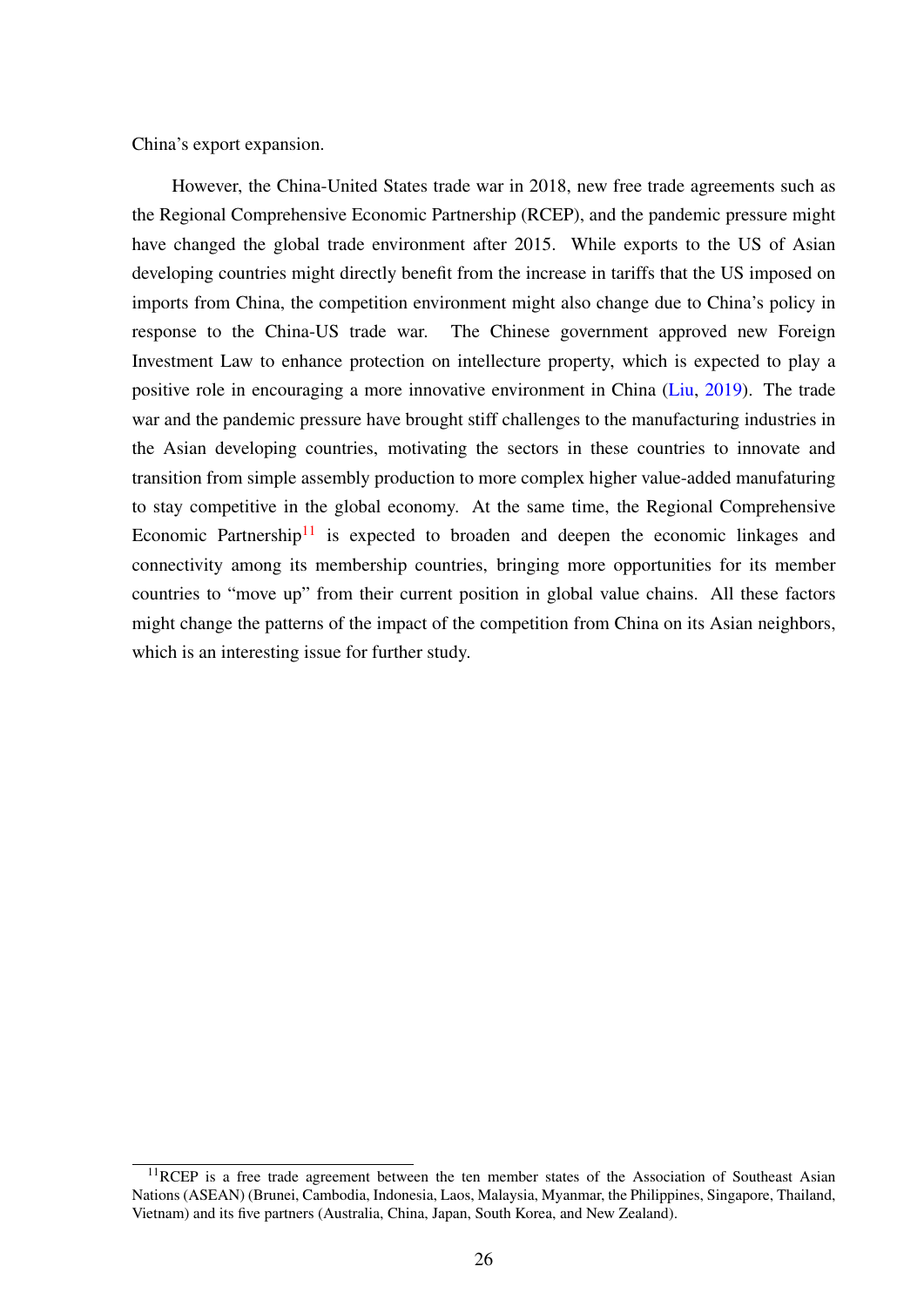# References

- <span id="page-27-4"></span>Acemoglu, D., Autor, D., Dorn, D., Hanson, G., & Price, B. (2016). Import Competition and the Great U.S. Employment Sag of the 2000s. *Journal of Labor Economics*, *34*, S141-S198.
- <span id="page-27-10"></span>Aghion, P., Bloom, N., Blundell, R., Griffith, R., & Howitt, P. (2005). Competition and Innovation: An Inverted U Relationship. *The Quarterly Journal of Economics*, *120*, 701- 728.
- <span id="page-27-11"></span>Aghion, P., Blundell, R., Griffith, R., Howitt, P., & Prantl, S. (2009). The Effects of Entry on Incumbent Innovation and Productivity. *The Review of Economics and Statistics*, *91*, 20-32. doi: [10.1162/rest.91.1.20](https://doi.org/10.1162/rest.91.1.20)
- <span id="page-27-9"></span>Aghion, P., & Howitt, P. (2006). Appropriate Growth Policy: A Unifying Framework. *Journal of the European Economic Association*, *4*, 269-314. doi: [10.1162/jeea.2006.4.2-3.269](https://doi.org/10.1162/jeea.2006.4.2-3.269)
- <span id="page-27-7"></span>Ahearne, A. G., Fernald, J. G., Loungani, P., & Schindler, J. W. (2003). China and Emerging Asia: Comrades or Competitors? *Federal Reserve Bank of Chicago Working Papers*.
- <span id="page-27-3"></span>Amiti, M., & Khandelwal, A. K. (2013). Import Competition and Quality Upgrading. *The Review of Economics and Statistics*, *95*, 476-490. doi: [10.1162/REST\\_a\\_00271](https://doi.org/10.1162/REST_a_00271)
- <span id="page-27-12"></span>Antoniades, A. (2015). Heterogeneous Firms, Quality, and Trade. *Journal of International Economics*, *95*, 263-273. doi: [10.1016/j.jinteco.2014.10.002](https://doi.org/10.1016/j.jinteco.2014.10.002)
- <span id="page-27-13"></span>Athukorala, P.-C. (2007). Manufacturing Exports from Sri Lanka: Opportunities, Achievements and Policy Options. *Institute of Policy Studies of Sri Lanka*, *Industrialization Series No. 8*.
- <span id="page-27-8"></span>Athukorala, P.-c. (2009). The Rise of China and East Asian Export Performance: Is the Crowding-Out Fear Warranted? *The World Economy*, *32*, 234-266. doi: [10.1111/j.1467-](https://doi.org/10.1111/j.1467-9701.2008.01151.x) [9701.2008.01151.x](https://doi.org/10.1111/j.1467-9701.2008.01151.x)
- <span id="page-27-0"></span>Autor, D., Dorn, D., & Hanson, G. (2013). The China Syndrome: Local Labor Market Effects of Import Competition in the United States. *American Economic Review*, *103*, 2121-2168. doi: [10.1257/aer.103.6.2121](https://doi.org/10.1257/aer.103.6.2121)
- <span id="page-27-1"></span>Autor, D., Dorn, D., & Hanson, G. (2016). The China Shock: Learning from Labor Market Adjustment to Large Changes in Trade. *Annual Review of Economics*, *8*, 205-240. doi: [10.1146/annurev-economics-080315-015041](https://doi.org/10.1146/annurev-economics-080315-015041)
- <span id="page-27-2"></span>Autor, D., Dorn, D., Hanson, G., & Majlesi, K. (2020). Importing Political Polarization? The Electoral Consequences of Rising Trade Exposure. *American Economic Review*, *110*(10), 3139-3183. doi: [10.1257/aer.20170011](https://doi.org/10.1257/aer.20170011)
- <span id="page-27-6"></span>Autor, D., Dorn, D., Hanson, G., Pisano, G., & Shu, P. (2020). Foreign Competition and Domestic Innovation: Evidence from U.S. Patents. *American Economic Review: Insights*, *2*, 357-374. doi: [10.1257/aeri.20180481](https://doi.org/10.1257/aeri.20180481)
- <span id="page-27-5"></span>Autor, D., Dorn, D., Hanson, G., & Song, J. (2014). Trade Adjustment: Worker Level Evidence.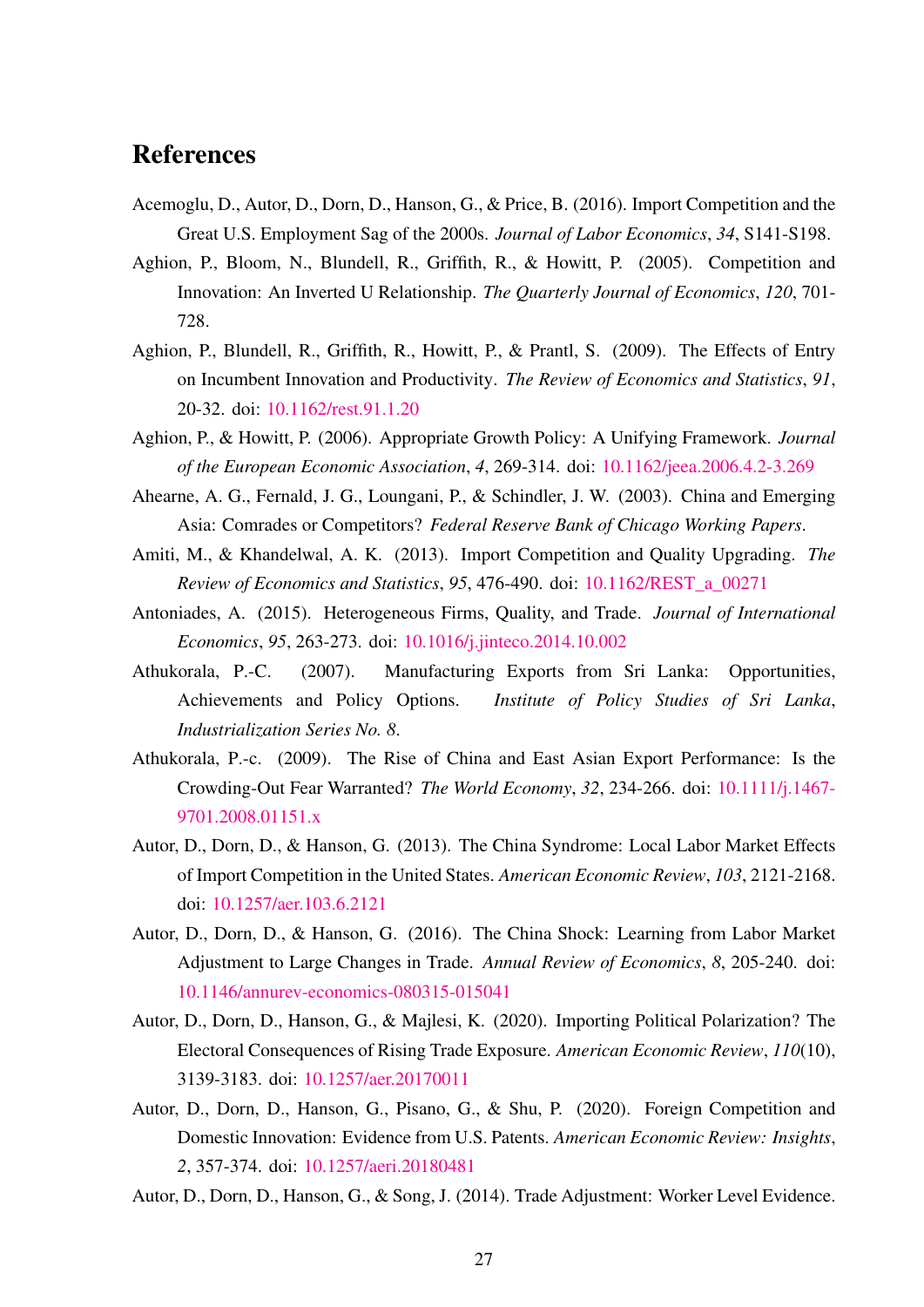*The Quarterly Journal of Economics*, 1799-1860. doi: [10.1093/qje/qju026](https://doi.org/10.1093/qje/qju026)

- <span id="page-28-2"></span>Balassa, B. (1965). Trade Liberalisation and 'Revealed' Comparative Advantage. *The Manchester School*, *33*. doi: [10.1111/j.1467-9957.1965.tb00050.x](https://doi.org/10.1111/j.1467-9957.1965.tb00050.x)
- <span id="page-28-12"></span>Bastos, P., & Straume, O. (2012). Globalization, Product Differentiation, and Wage Inequality. *The Canadian Journal of Economics*, *45*, 857-78.
- <span id="page-28-10"></span>Becker, R., Gray, W., & Marvakov, J. (2016). NBER-CES Manufacturing Industry Database. *NBER*.
- <span id="page-28-11"></span>Bernard, A. B., Jensen, B. J., & Schott, P. K. (2006). Survival of the best fit: Exposure to low-wage countries and the (uneven) growth of U.S. manufacturing plants. *Journal of International Economics*, *68*, 219-237. doi: [10.1016/j.jinteco.2005.06.002](https://doi.org/10.1016/j.jinteco.2005.06.002)
- <span id="page-28-6"></span>Bernard, A. B., Redding, S. J., & Schott, P. K. (2007). Comparative Advantage and Heterogeneous Firms. *Review of Economic Studies*, *74*, 31-66. doi: [10.1111/j.1467-](https://doi.org/10.1111/j.1467-937X.2007.00413.x) [937X.2007.00413.x](https://doi.org/10.1111/j.1467-937X.2007.00413.x)
- <span id="page-28-9"></span>Berry, S. T. (1994). Estimating Discrete-Choice Models of Product Differentiation. *RAND Journal of Economics*, *25*, 242-262. doi: [10.2307/2555829](https://doi.org/10.2307/2555829)
- <span id="page-28-0"></span>Bloom, N., Draca, M., & Van Reenen, J. (2016). Trade Induced Technical Change? The Impact of Chinese Imports on Innovation, IT and Productivity. *Review of Economic Studies*, *83*, 87-117. doi: [10.1093/restud/rdv039](https://doi.org/10.1093/restud/rdv039)
- <span id="page-28-8"></span>Borusyak, K., Hull, P., & Jaravel, X. (2022). Quasi-Experimental Shift-Share Research Designs. *The Review of Economic Studies*, *89*(1), 181-213. doi: [10.1093/restud/rdab030](https://doi.org/10.1093/restud/rdab030)
- <span id="page-28-13"></span>Cali, M., Francois, J., Hollweg, H. C., Manchin, M., Oberdabernig, D. A., Rojas-Romagosa, H., . . . Tomberger, P. (2016). The Labor Content of Exports Database. *Policy Research Working Paper, The World Bank*, *WPS7615*.
- <span id="page-28-14"></span>Chaponnière, J.-R., Cling, J.-P., & Zhou, B. (2010). Vietnam Following in China's Footsteps: The Third Wave of Emerging Asian Economies. In A. Santos-Paulino & G. Wan (Ed.), *Southern Engines of Global Growth* (p. 114-140). Oxford: Oxford University Press.
- <span id="page-28-7"></span>De Benedictis, L., & Tajoli, L. (2007). Economic Integration and Similarity in Trade Structures. *Empirica*, *34*, 117-137.
- <span id="page-28-4"></span>Dornbusch, R., Fischer, S., & Samuelson, P. A. (1977). Comparative Advantage, Trade, and Payments in a Ricardian Model with a Continuum of Goods. *American Economic Review*, *67*, 823-839.
- <span id="page-28-5"></span>Eaton, J., & Kortum, S. (2002). Technology, Geography, and Trade. *Econometrica*, *70*, 1741- 1779.
- <span id="page-28-3"></span>Eichengreen, B., Rhee, Y., & Tong, H. (2007). China and the Exports of other Asian Countries. *Review of World Economics*, *143*, 201-226. doi: [10.1007/s10290-007-0105-0](https://doi.org/10.1007/s10290-007-0105-0)
- <span id="page-28-1"></span>Ekanayake, E. (1999). Exports and Economic Growth in Asian Developing Countries: Cointegration and Error-Correction Models. *Journal of Economic Development*, *24*(2).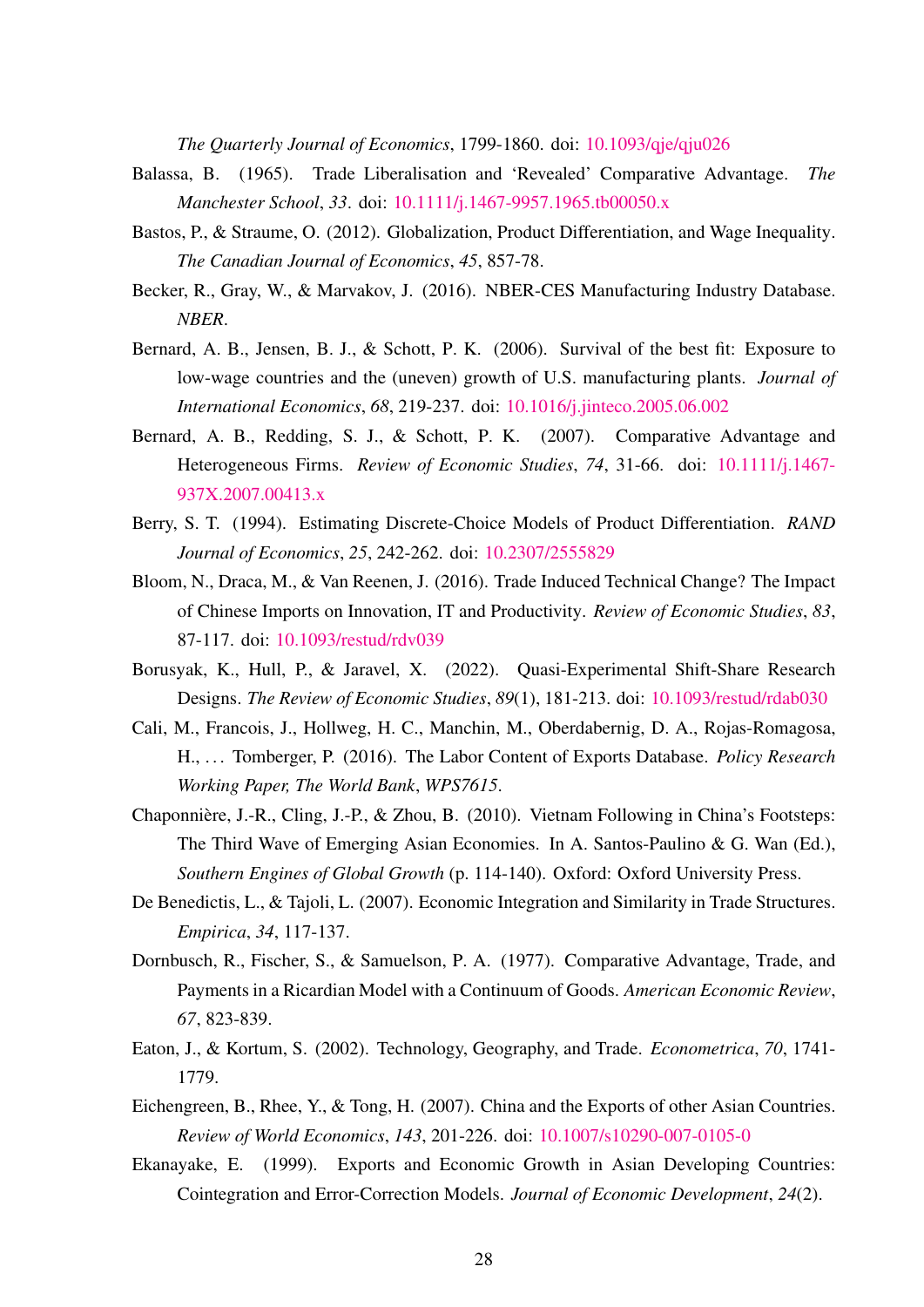- <span id="page-29-6"></span>Fan, H., Li, Y. A., & Yeaple, S. R. (2015). Trade Liberalization, Quality, and Export Prices. *The Review of Economics and Statistics*, *97*, 1033-1051. doi: [10.1162/REST\\_a\\_00524](https://doi.org/10.1162/REST_a_00524)
- <span id="page-29-1"></span>French, S. (2017). Revealed comparative advantage: What is it good for? *Journal of International Economics*, *106*, 83-103. doi: [10.1016/j.jinteco.2017.02.002](https://doi.org/10.1016/j.jinteco.2017.02.002)
- <span id="page-29-8"></span>Gaulier, G., & Zignago, S. (2010, October). *BACI: International Trade Database at the Product-Level. The 1994-2007 Version* (Tech. Rep. No. 2010-23). CEPII. Retrieved from <http://www.cepii.fr/CEPII/en/publications/wp/abstract.asp?NoDoc=2726>
- <span id="page-29-14"></span>Goldberg, P. K., Khandelwal, A. K., Pavcnik, N., & Topalova, P. (2010). Imported Intermediate Inputs and Domestic Product Growth: Evidence from India. *The Quarterly Journal of Economics*, *125*, 1727-1767. doi: [10.1162/qjec.2010.125.4.1727](https://doi.org/10.1162/qjec.2010.125.4.1727)
- <span id="page-29-9"></span>Goldsmith-Pinkham, P., Sorkin, I., & Swift, H. (2020). Bartik Instruments: What, When, Why, and How. *American Economic Review*, *110*(8), 2586-2624. doi: [10.1257/aer.20181047](https://doi.org/10.1257/aer.20181047)
- <span id="page-29-4"></span>Grossman, G. M., & Helpman, E. (1991). Quality Ladders in the Thoery of Growth. *The Review of Economic Studies*, *58*, 43-61. doi: [10.2307/2298044](https://doi.org/10.2307/2298044)
- <span id="page-29-10"></span>Hallak, J. C. (2006). Product Quality and the Direction of Trade. *Journal of International Economics*, *68*, 238-265. doi: [10.1016/j.jinteco.2005.04.001](https://doi.org/10.1016/j.jinteco.2005.04.001)
- <span id="page-29-2"></span>Hanson, G. H., & Robertson, R. (2010). China and the Manufacturing Exports of Other Developing Countries. In Feenstra, Robert C. and Wei, Shang-Jin (Ed.), *China's Growing Role in World Trade* (p. 137-159). Chicago and London: University of Chicago Press.
- <span id="page-29-5"></span>Hausmann, R., Hwang, J., & Rodrik, D. (2007). What you export matters. *Journal of Economic Growth*, *12*, 1-25. doi: [10.1007/s10887-006-9009-4](https://doi.org/10.1007/s10887-006-9009-4)
- <span id="page-29-3"></span>Herschede, F. (1991). Competition among ASEAN, China, and the East Asian NICs: A Shift-Share Analysis. *ASEAN Economic Bulletin*, *7*, 290-306.
- <span id="page-29-11"></span>Hummels, D., & Skiba, A. (2004). Shipping the Good Apples Out? An Empirical Confirmation of the Alchian-Allen Conjecture. *Journal of Political Economy*, *112*, 1384-1402. doi: [10.1086/422562](https://doi.org/10.1086/422562)
- <span id="page-29-13"></span>Jakel, C. I., & Sorensen, A. (2020). Quality-cum-price Sorting. *The World Economy*, *43*, 1346-1370. doi: [10.1111/twec.12931](https://doi.org/10.1111/twec.12931)
- <span id="page-29-0"></span>Khandelwal, A. (2010). The Long and Short (of) Quality Ladders. *The Review of Economic Studies*, *77*, 1450-1476. doi: [10.1111/j.1467-937X.2010.00602.x](https://doi.org/10.1111/j.1467-937X.2010.00602.x)
- <span id="page-29-12"></span>Krugman, P. (1980). Scale Economies, Product Differentiation, and the Pattern of Trade. *The American Economic Review*, *70*, 950-959.
- <span id="page-29-7"></span>Krugman, P. R. (1987). The narrow moving band, the dutch disease, and the competitive consequences of mrs. thatcher: Notes on trade in the presence of dynamic scale economies. *Journal of Development Economics*, *27*, 41-55.
- <span id="page-29-15"></span>Liu, K. (2019). China's Policy Response to the China US Trade War: An Initial Assessment. *The Chinese Economy*, *53*, 158-176. doi: [10.1080/10971475.2019.1688003](https://doi.org/10.1080/10971475.2019.1688003)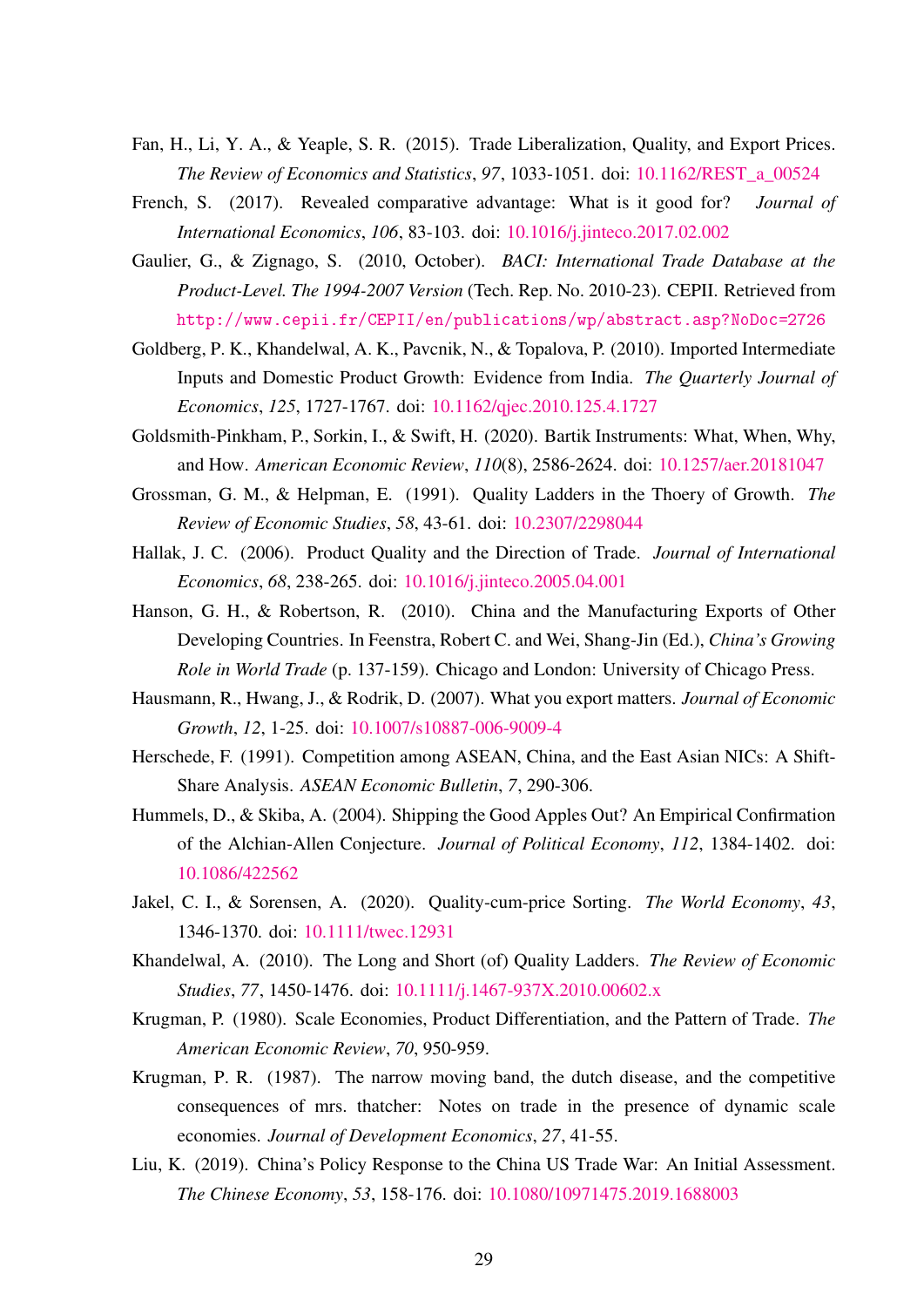- <span id="page-30-13"></span>Lopez-Acevedo, G., & Robertson, R. (2012). *Sewing Success? Employment, Wages, and Poverty following the End of the Multi-Fibre Arrangement*. The World Bank. doi: [10.1596/978-0-8213-8778-8](https://doi.org/10.1596/978-0-8213-8778-8)
- <span id="page-30-2"></span>Martin, J., & Mejean, I. (2014). Low-wage country competition and the quality content of high-wage country exports. *Journal of International Economics*, *93*, 140-152. doi: [10.1016/j.jinteco.2014.02.002](https://doi.org/10.1016/j.jinteco.2014.02.002)
- <span id="page-30-4"></span>Mion, G., & Zhu, L. (2012). Import competition from and offshoring to China: A curse or blessing for firms? *Journal of International Economics*, *89*, 202-215. doi: [10.1016/j.jinteco.2012.06.004](https://doi.org/10.1016/j.jinteco.2012.06.004)
- <span id="page-30-10"></span>Nickell, S. J. (1996). Competition and Corporate Performance. *Journal of Political Economy*, *104*, 724-746.
- <span id="page-30-0"></span>Pellegrino, B., & Zingales, L. (2018). Diagnosing the Italian Disease. *NBER Working Paper*. doi: [10.3386/w23964](https://doi.org/10.3386/w23964)
- <span id="page-30-9"></span>Pierce, J. R., & Schott, P. K. (2009). *A Concordance Between Ten-Digit U.S. Harmonized System Codes and SIC/NAICS Product Classes and Industries* (Tech. Rep. No. 15548). National Bureau of Economic Research. doi: [10.3386/w15548](https://doi.org/10.3386/w15548)
- <span id="page-30-12"></span>Rahman, M. M. (2008). The Foreign Trade of Bangladesh: Its Composition, Performance, Trend, and Policy. *Journal of Bangladesh Studies*, *9*(2), 26-37.
- <span id="page-30-6"></span>Rauch, J. E. (1999). Networks Versus Markets in International Trade. *Journal of International Economics*, *48*, 7-35. doi: [10.1016/S0022-1996\(98\)00009-9](https://doi.org/10.1016/S0022-1996(98)00009-9)
- <span id="page-30-8"></span>Schott, P. K. (2008). The Relative Sophistication of Chinese Exports. *Economic Policy*, 5-49.
- <span id="page-30-11"></span>Szczygielski, K., & Grabowski, W. (2012). Are Unit Export Values Correct Measures of the Exports' Quality. *Economic Modelling*, *29*, 1189-1196. doi: [10.2139/ssrn.1517756](https://doi.org/10.2139/ssrn.1517756)
- <span id="page-30-3"></span>Utar, H. (2014). When the Floodgates Open: "Northern" Firms' Response to Removal of Trade Quotas on Chinese Goods. *American Economic Journal: Applied Economics*, *6*, 226-250. doi: [10.1257/app.6.4.226](https://doi.org/10.1257/app.6.4.226)
- <span id="page-30-1"></span>Utar, H., & Ruiz, L. B. T. (2013). International competition and industrial evolution: Evidence from the impact of Chinese competition on Mexican maquiladoras. *Journal of Development Economics*, *105*, 267-287. doi: [10.1016/j.jdeveco.2013.08.004](https://doi.org/10.1016/j.jdeveco.2013.08.004)
- <span id="page-30-7"></span>Wood, A., & Mayer, J. (2011). Has China De-industrialised Other Developing Countries? *Review of World Economics*, *147*, 325-350. doi: [10.1007/sl0290-01](https://doi.org/10.1007/sl0290-01)
- <span id="page-30-5"></span>Young, A. (1991). Learning by Doing and the Dynamic Effects of International Trade. *The Quarterly Journal of Economics*, *106*, 369-405. doi: [10.2307/2937942](https://doi.org/10.2307/2937942)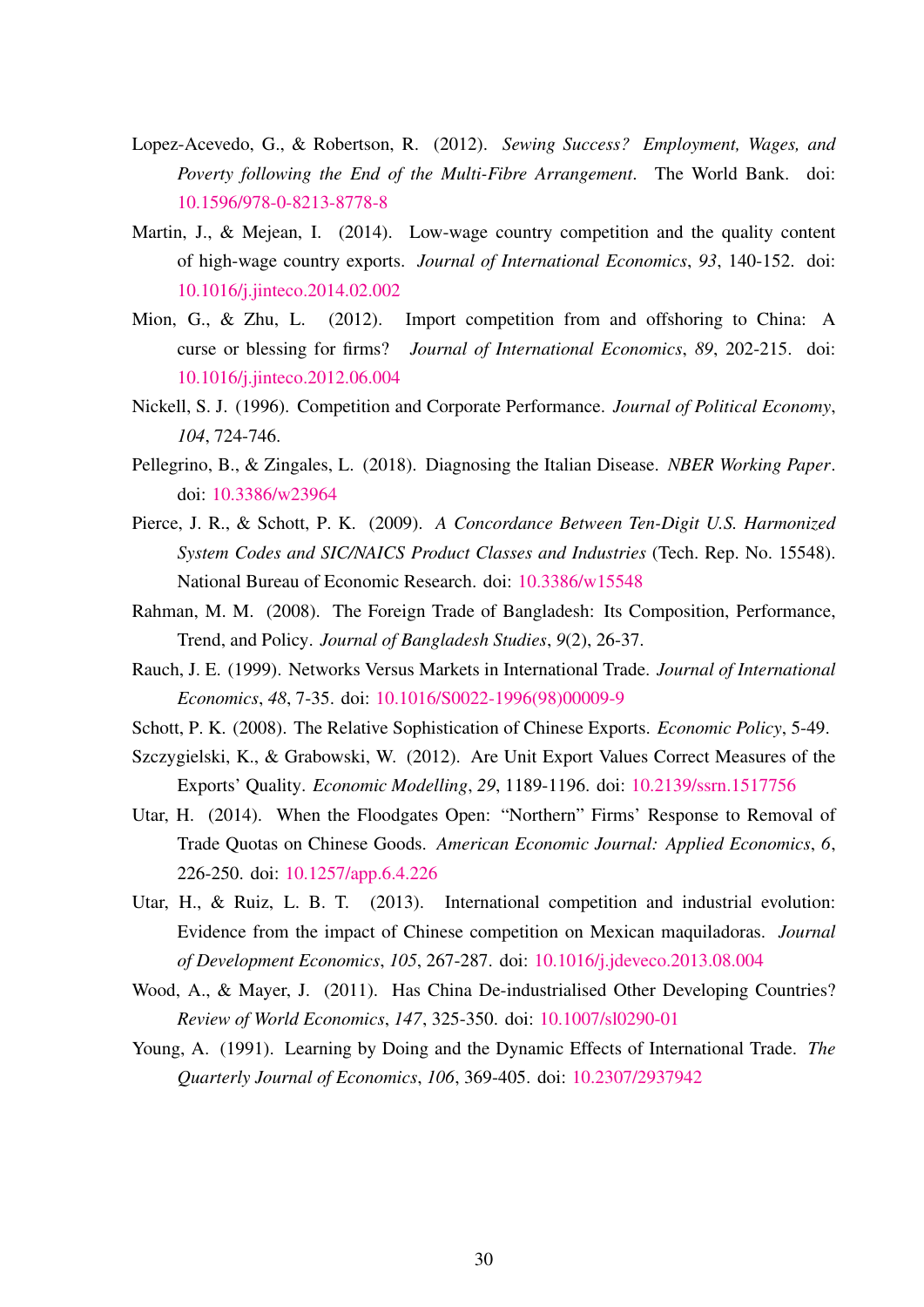# Appendices

# A Tables

<span id="page-31-0"></span>

|             |                        | 1995           |              | 2005           | 2015         |                |
|-------------|------------------------|----------------|--------------|----------------|--------------|----------------|
|             | Rank<br><sub>1</sub> n | Share in total | in<br>Rank   | Share in total | Rank<br>in   | Share in total |
|             | destinations           | exports        | destinations | exports        | destinations | exports        |
|             | $\left(1\right)$       | (2)            | (3)          | (4)            | (5)          | (6)            |
| Bangladesh  |                        | 33.68          |              | 27.67          |              | 17.34          |
| India       |                        | 16.33          |              | 17.38          |              | 15.94          |
| Indonesia   | 2                      | 15.17          | 2            | 12.05          |              | 12.42          |
| Malaysia    | $\mathfrak{D}$         | 21.25          |              | 19.65          | ↑            | 12.75          |
| Pakistan    |                        | 17.76          |              | 21.86          |              | 15.01          |
| Philippines |                        | 39.62          | っ            | 15.52          | 3            | 13.08          |
| SriLanka    |                        | 39.32          |              | 31.85          |              | 25.44          |
| Thailand    |                        | 20.17          |              | 16.54          |              | 12.37          |
| Vietnam     | 6                      | 3.82           |              | 19.07          |              | 20.57          |
| China       | 2                      | 19.64          |              | 23.70          |              | 19.28          |

Table 1: US as a main export destination of Asian countries

Source: Author's calculation from BACI database.

Notes: Columns 1, 3, and 5 report rank of the US in the top export destinations of each country. Columns 2, 4, and 6 report share of exports to the US in total exports of each country in 1995, 2005, and 2015, respectively.

<span id="page-31-1"></span>Table 2: Correlation coefficients between structure of products exported to the US of each country and China

|                 | 1995    | 2000    | 2005    | 2008    | 2009    | 2010    | 2011    | 2012    | 2013    | 2014    | 2015    |
|-----------------|---------|---------|---------|---------|---------|---------|---------|---------|---------|---------|---------|
| Vietnam         | 0.01    | $0.16*$ | $0.17*$ | $0.19*$ | $0.19*$ | $0.19*$ | $0.16*$ | $0.22*$ | $0.51*$ | $0.66*$ | $0.67*$ |
| Bangladesh      | $0.09*$ | $0.05*$ | $0.05*$ | $0.06*$ | $0.07*$ | $0.07*$ | $0.05*$ | $0.05*$ | $0.05*$ | $0.04*$ | $0.05*$ |
| <b>SriLanka</b> | $0.16*$ | $0.08*$ | $0.06*$ | $0.08*$ | $0.09*$ | $0.08*$ | $0.06*$ | $0.05*$ | $0.05*$ | $0.05*$ | $0.05*$ |
| India           | $0.05*$ | $0.04*$ | $0.05*$ | $0.07*$ | $0.06*$ | $0.04*$ | 0.03    | 0.02    | 0.02    | 0.02    | 0.02    |
| Pakistan        | $0.07*$ | $0.06*$ | $0.04*$ | $0.05*$ | $0.07*$ | $0.06*$ | $0.05*$ | $0.04*$ | $0.05*$ | $0.04*$ | $0.04*$ |
| Indonesia       | $0.34*$ | $0.51*$ | $0.25*$ | $0.17*$ | $0.22*$ | $0.15*$ | $0.09*$ | $0.11*$ | $0.11*$ | $0.10*$ | $0.11*$ |
| Malaysia        | $0.19*$ | $0.53*$ | $0.72*$ | $0.76*$ | $0.67*$ | $0.48*$ | $0.32*$ | $0.29*$ | $0.30*$ | $0.25*$ | $0.17*$ |
| Philippines     | $0.14*$ | $0.22*$ | $0.24*$ | $0.20*$ | $0.25*$ | $0.21*$ | $0.19*$ | $0.21*$ | $0.17*$ | $0.22*$ | $0.16*$ |
| Thailand        | $0.32*$ | $0.45*$ | $0.39*$ | $0.32*$ | $0.25*$ | $0.25*$ | $0.21*$ | $0.20*$ | $0.20*$ | $0.21*$ | $0.19*$ |
| Average         | 0.15    | 0.23    | 0.22    | 0.21    | 0.21    | 0.17    | 0.13    | 0.13    | 0.16    | 0.18    | 0.16    |

Source: Author's calculation from BACI database.

Notes: The export correlation coefficient between exports to the US of each country and China is defined as follows: *corr*  $\left(\frac{E_{ht}^{cUS}}{E_{H}^{cUS}}\right)$  $E_t^{cUS}$  $\frac{E_{ht}^{CHUS}}{E_{HUS}}$ *E CHUS t*  $\setminus$ , where  $E_{ht}^{cUS}$  refers to total value of country *c*'s exports of product *h* to the US at time *t*,  $E_{ht}^{CHUS}$  indicates total value of China's exports of product *h* to the US at time *t*, and  $E_t^{cUS}$  and  $E_t^{CHUS}$  are respectively total exports to the US of country *c* and China at time *t*. \* indicates coefficients significantly different from zero at the 5% level.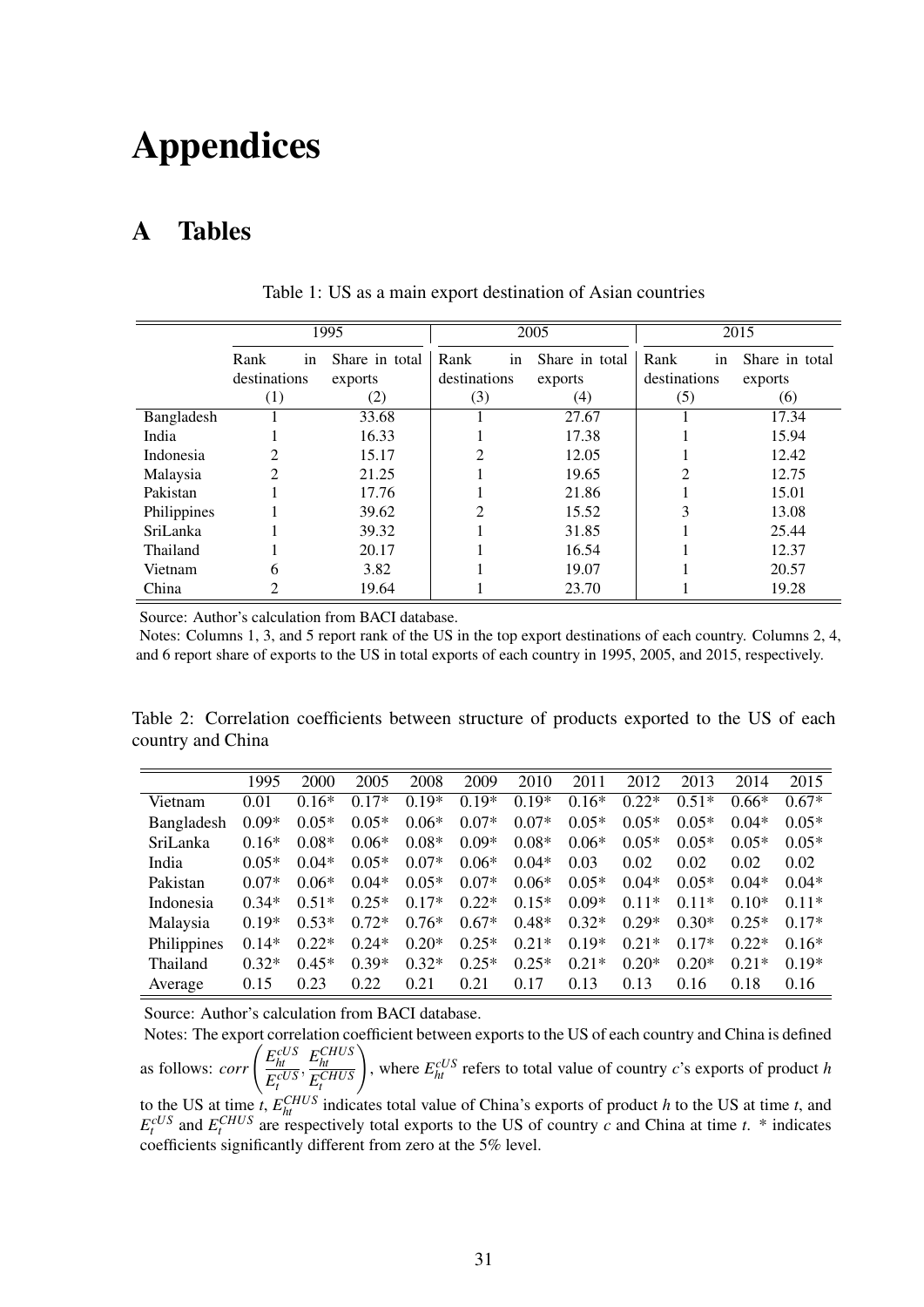|             |      | # products exported to US where both China & country c have CA | $*100$ |
|-------------|------|----------------------------------------------------------------|--------|
| Country     |      | Total CA products exported to US of c                          |        |
|             | 1995 | 2005                                                           | 2015   |
| Vietnam     | 85.2 | 77.0                                                           | 74.4   |
| Bangladesh  | 88.0 | 83.0                                                           | 85.0   |
| Sri Lanka   | 82.8 | 72.4                                                           | 68.8   |
| Indonesia   | 63.8 | 64.0                                                           | 65.4   |
| Malaysia    | 51.1 | 54.1                                                           | 47.0   |
| Pakistan    | 79.2 | 75.3                                                           | 71.1   |
| Philippines | 74.9 | 67.9                                                           | 55.6   |
| India       | 53.4 | 54.5                                                           | 58.8   |
| Thailand    | 64.2 | 58.4                                                           | 54.2   |

<span id="page-32-0"></span>Table 3: Similarity in the number of comparative advantage products exported to the US

Source: Author's calculation from BACI database.

Notes: Comparative advantage products (CA products) are HS6 products with revealed comparative advantage indices greater than 1. The revealed comparative advantage index for each product is the ratio of product *h*'s share in country *c*'s exports  $(E_{ht}^c/E_t^c)$  to its share in world trade  $(E_{ht}/E_t)$ :  $RCA_{ht}^c =$  $(E_{ht}^c/E_t^c)/(E_{ht}/E_t) = (E_{ht}^c/E_{ht})/(E_t^c/E_t)$ . The columns present the proportion of the number of HS6 products exported to the US that both China and country  $c$  have comparative advantages in their production in country *c*'s total number of comparative advantage products exported to the US.

<span id="page-32-1"></span>Table 4: Correlation coefficients between imports from China of the US and other high-income countries

|                | Correlation with US's imports from China |
|----------------|------------------------------------------|
| Australia      | 0.58                                     |
| Denmark        | 0.49                                     |
| Finland        | 0.51                                     |
| Germany        | 0.66                                     |
| New Zealand    | 0.54                                     |
| Spain          | 0.62                                     |
| Switzerland    | 0.48                                     |
| United Kingdom | 0.67                                     |

Source: Author's calculation from BACI-CEPII database.

The correlation coefficient between imports from China of country *d* and US's imports from China is defined as:  $corr \left( \frac{M_{hl}^{dCH}}{M_{hl}^{d}} \right)$  $\left(\frac{M_{ht}^{USCH}}{M_{ht}^{US}}\right)$ , where  $M_{ht}^{dCH}$ refers to country *d*'s import of product *h* from China at time *t*,  $M_{ht}^d$  is *d*'s total

imports of product *h* at time *t*,  $M_{ht}^{USCH}$  indicates US's import of product *h* from China at time *t*, and  $M_{ht}^{US}$  denotes US's total imports of product *h* at time *t*.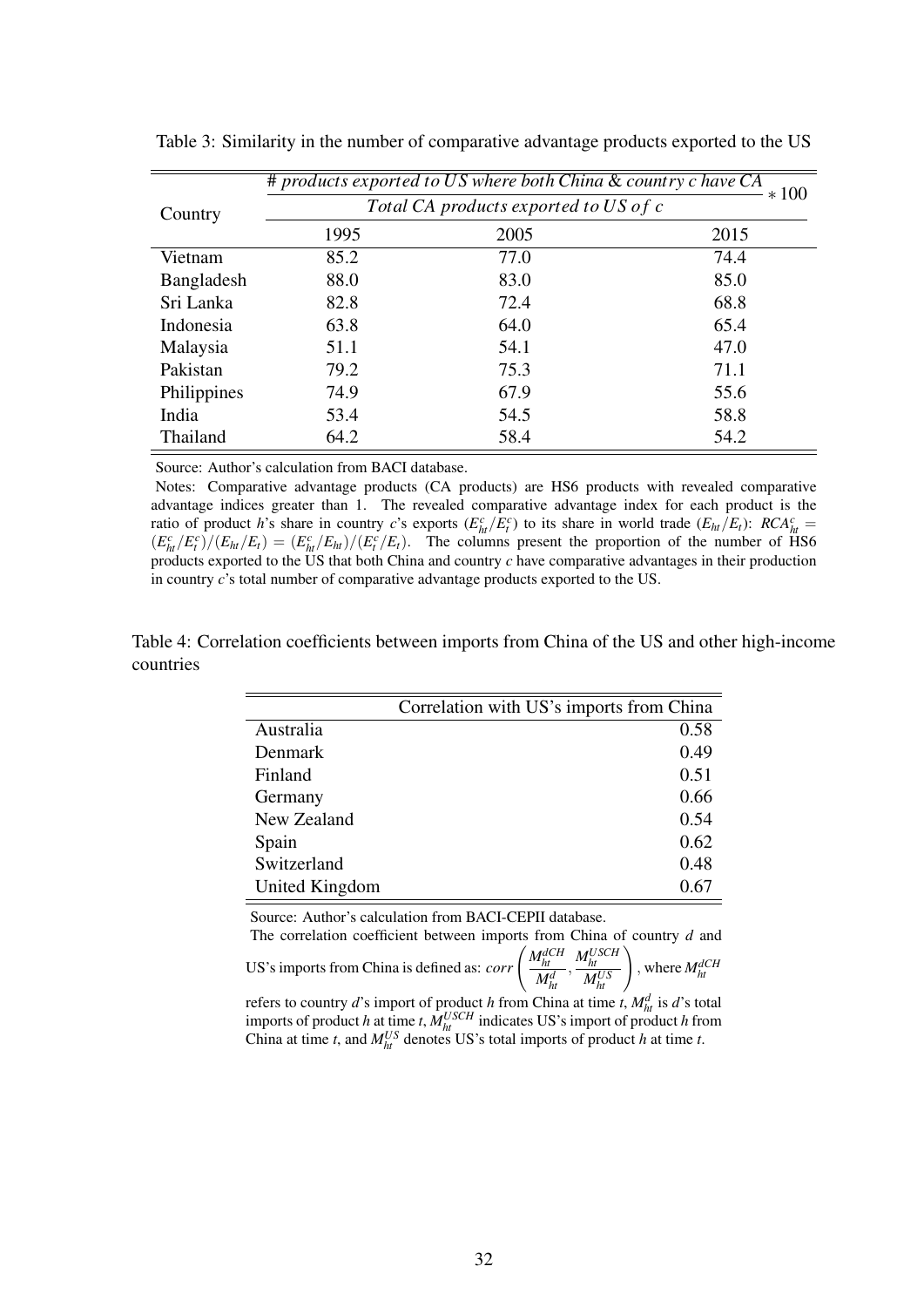|             | Value       | Quantity    |
|-------------|-------------|-------------|
| Bangladesh  | $2.587***$  | $3.468***$  |
|             | (0.510)     | (0.594)     |
| Vietnam     | 3.978***    | $3.882***$  |
|             | (0.450)     | (0.502)     |
| Sri Lanka   | $-0.536$    | 0.113       |
|             | (0.445)     | (0.549)     |
| India       | $-0.664***$ | 0.180       |
|             | (0.187)     | (0.210)     |
| Indonesia   | $-1.109***$ | $-0.381$    |
|             | (0.239)     | (0.280)     |
| Malaysia    | $-2.691***$ | $-2.013***$ |
|             | (0.278)     | (0.315)     |
| Pakistan    | $-0.575*$   | $-0.392$    |
|             | (0.298)     | (0.378)     |
| Philippines | $-1.896***$ | $-1.562***$ |
|             | (0.244)     | (0.269)     |
| Thailand    | $-2.885***$ | $-3.187***$ |
|             | (0.230)     | (0.277)     |
|             |             |             |

<span id="page-33-0"></span>Table 5: Impact on value and quantity

Notes: All regressions are estimated for exports at the HS6 product level for each country. The dependent variables are log of value and log of quantity of exports from each country to the US. All regressions control for year fixed effects and HS6 level product fixed effects. China's share is instrumented with China's share in other high-income countries including Australia, Denmark, Finland, Germany, New Zealand, Spain, Switzerland, and the United Kingdom. Standard errors clustered at the year-HS4 industry level are shown in parentheses. \* and \*\*\* indicate coefficients significantly different from zero at the 10% and 1% level, respectively.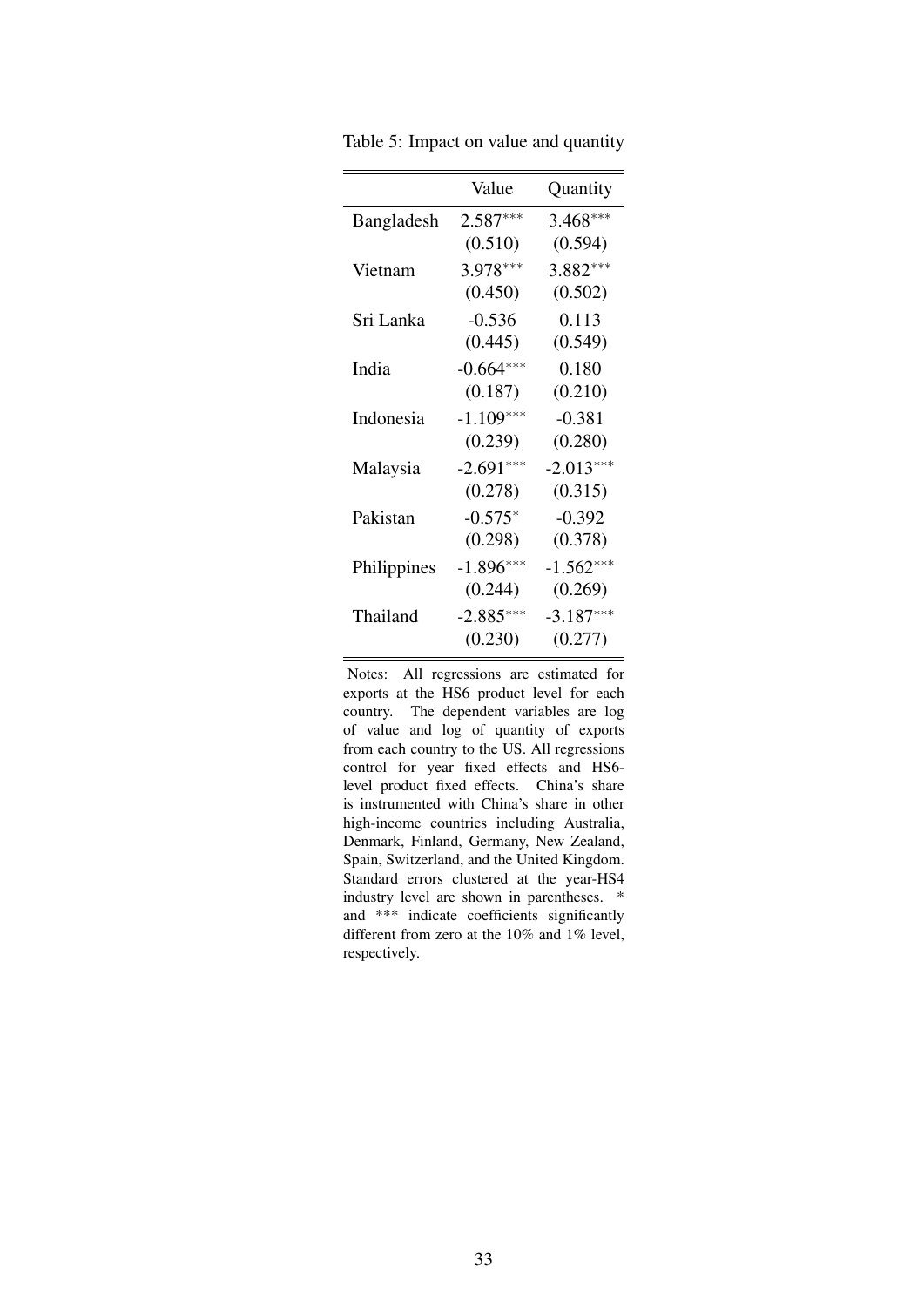<span id="page-34-0"></span>

|                       | <b>All Products</b> |            |           | Homogeneous Products | <b>Differentiated Products</b> |            |
|-----------------------|---------------------|------------|-----------|----------------------|--------------------------------|------------|
|                       | Value               | Quantity   | Value     | Quantity             | Value                          | Quantity   |
|                       | (1)                 | (2)        | (3)       | (4)                  | (5)                            | (6)        |
| L.China share         | $2.055***$          | $2.417***$ | $-5.312$  | $-120.245$           | $1.999***$                     | $2.357***$ |
|                       | (0.286)             | (0.331)    | (204.454) | (393.083)            | (0.288)                        | (0.334)    |
| Year FE               | X                   | X          | X         | X                    | X                              | X          |
| Exporter-HS6 FE       | X                   | X          | X         | X                    | X                              | X          |
| <b>Observations</b>   | 41944               | 38742      | 317       | 306                  | 41627                          | 38436      |
| <b>KP LM</b> stat     | 692.631             | 610.531    | 0.062     | 0.126                | 683.933                        | 602.033    |
| <b>KP</b> Wald F stat | 1108.310            | 969.606    | 0.046     | 0.094                | 1091.965                       | 953.717    |

Table 6: Impact on value and quantity, Group 1

Notes: All regressions are estimated for exports at the HS6 product level from countries in group 1 which includes Bangladesh, Vietnam, and Sri Lanka. Homogeneous and differentiated products are categorized according to the classification by [Rauch](#page-30-6) [\(1999\)](#page-30-6). The dependent variables are log of value and log of quantity of exports from countries in group 1 to the US. China's share is instrumented with China's share in other high-income countries including Australia, Denmark, Finland, Germany, New Zealand, Spain, Switzerland, and the United Kingdom. The Kleibergen-Paap LM statistic for underidentification and the Kleibergen-Paap Wald F statistic for weak identification of the instrumental variable are reported at the bottom of the table. Standard errors clustered at the year-HS4 industry level are shown in parentheses. \*\*\* indicates coefficients significantly different from zero at the 1% level.

<span id="page-34-1"></span>

|                       | <b>All Products</b> |             |         | Homogeneous Products | <b>Differentiated Products</b> |             |
|-----------------------|---------------------|-------------|---------|----------------------|--------------------------------|-------------|
|                       | Value               | Quantity    | Value   | Quantity             | Value                          | Quantity    |
|                       | (1)                 | (2)         | (3)     | (4)                  | (5)                            | (6)         |
| L.China share         | $-1.688***$         | $-1.211***$ | 0.650   | 2.126                | $-1.777***$                    | $-1.307***$ |
|                       | (0.128)             | (0.141)     | (1.250) | (1.429)              | (0.130)                        | (0.143)     |
| <b>Year FE</b>        | X                   | X           | X       | X                    | X                              | X           |
| Exporter-HS6 FE       | X                   | X           | X       | X                    | X                              | X           |
| <b>Observations</b>   | 224651              | 216879      | 3724    | 3651                 | 220927                         | 213228      |
| <b>KP LM</b> stat     | 1570.313            | 1509.836    | 36.222  | 35.952               | 1532.109                       | 1472.281    |
| <b>KP</b> Wald F stat | 3588.976            | 3397.645    | 42.248  | 42.065               | 3491.830                       | 3303.539    |

Table 7: Impact on value and quantity, Group 2

Notes: All regressions are estimated for exports at the HS6 product level from countries in group 2 which includes India, Indonesia, Malaysia, Pakistan, Philippines, and Thailand. Homogeneous and differentiated products are categorized according to the classification by [Rauch](#page-30-6) [\(1999\)](#page-30-6). The dependent variables are log of value and log of quantity of exports from countries in group 2 to the US. China's share is instrumented with China's share in other high-income countries including Australia, Denmark, Finland, Germany, New Zealand, Spain, Switzerland, and the United Kingdom. The Kleibergen-Paap LM statistic for underidentification and the Kleibergen-Paap Wald F statistic for weak identification of the instrumental variable are reported at the bottom of the table. Standard errors clustered at the year-HS4 industry level are shown in parentheses. \*\*\* indicates coefficients significantly different from zero at the 1% level.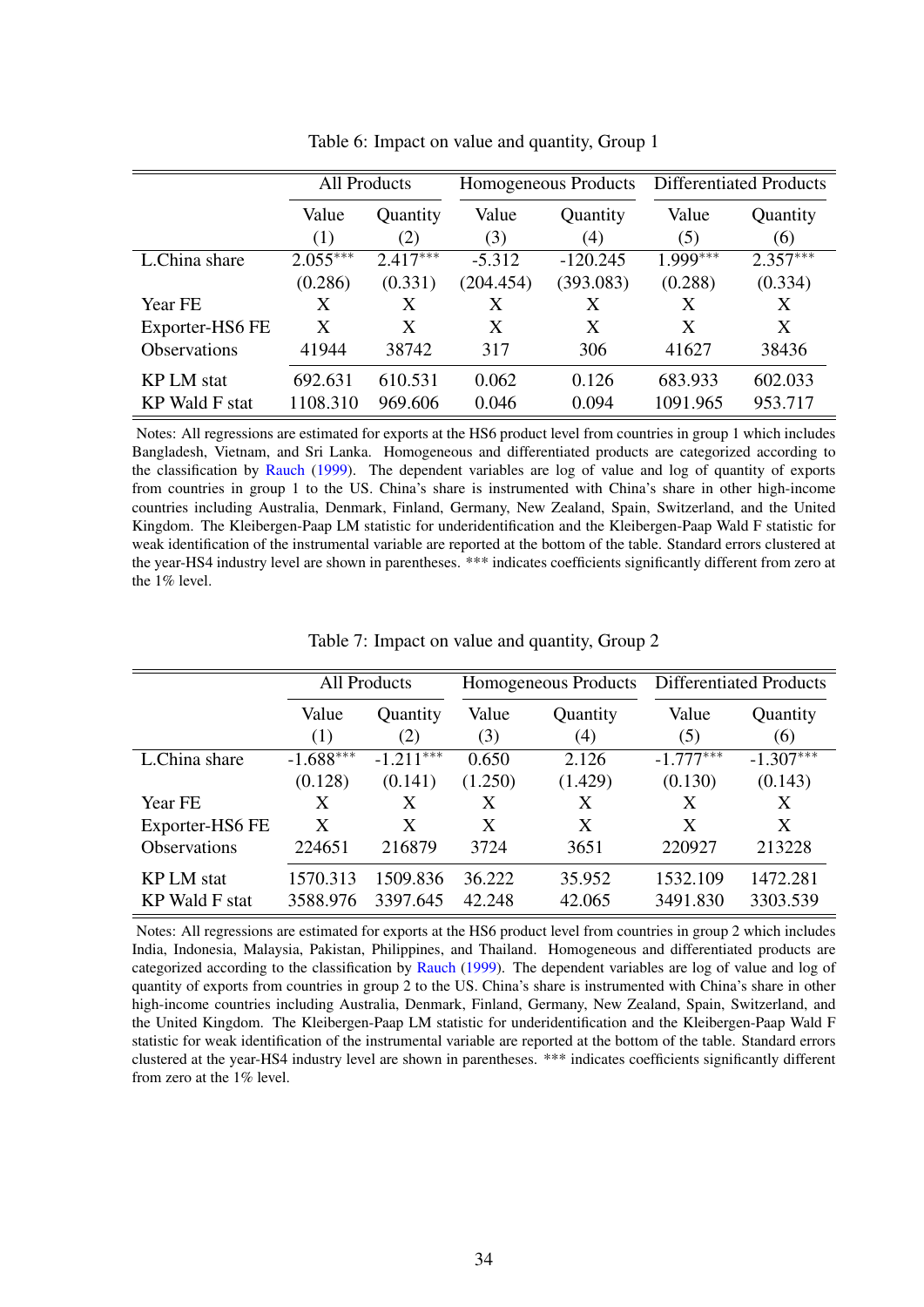<span id="page-35-0"></span>

|                             | Mean      | Median     | 3rd quarter | s.d.   |
|-----------------------------|-----------|------------|-------------|--------|
| FE price coefficient        | $-0.0004$ | $-0.00002$ | $\theta$    | 0.002  |
| IV price coefficient        | $-0.0023$ | $-0.0002$  | $-0.00004$  | 0.0104 |
| FE nest share coefficient   | 0.957     | 0.975      | 0.991       | 0.051  |
| IV nest share coefficient   | 0.685     | 0.789      | 0.917       | 0.283  |
| Observations per estimation | 1968      | 1226       | 2550        | 2360   |
| <b>Quality FE</b>           | $-1.507$  | $-2.043$   | 1.064       | 8.508  |
| <b>Quality IV</b>           | $-1.821$  | $-2.646$   | 1.738       | 17.760 |

Table 8: Quality estimation results

Notes: The table reports estimation statistics of estimating equation  $(4.1.3)$  separately for each of the 129 HS4 manufacturing industries. The standard errors of regressions are clustered at the exporter level. FE refers to fixed effect regression and IV refers to regression using instrumental variables for price and nest share.

<span id="page-35-1"></span>

|                     |            | Group 1    | Group 2    |            |
|---------------------|------------|------------|------------|------------|
|                     | FE.        | IV         | FE         | IV         |
|                     | (1)        | (2)        | (3)        | (4)        |
| L.China share       | $0.867***$ | $2.844***$ | $0.651***$ | $1.819***$ |
|                     | (0.168)    | (0.596)    | (0.103)    | (0.275)    |
| <b>Year FE</b>      | X          | X          | X          | X          |
| Exporter-HS6 FE     | X          | X          | X          | X          |
| <b>Observations</b> | 4889       | 4889       | 23043      | 23043      |
| <b>KP LM</b> stat   |            | 65.309     |            | 191.244    |
| KP Wald F stat      |            | 93.835     |            | 342.776    |

Table 9: Impact on product quality

Notes: Group 1 includes Bangladesh, Vietnam, and Sri Lanka. Group 2 includes India, Indonesia, Malaysia, Pakistan, Philippines, and Thailand. All regressions are estimated for exports at the HS6 product level. The dependent variable is product quality estimated by regressions using instrumental variables for unit price and nest share. The table trims all observations with estimated quality that are below the bottom 1st percentile or above the top 99th percentile of the quality distribution. China's share is instrumented with China's share in other high-income countries including Australia, Denmark, Finland, Germany, New Zealand, Spain, Switzerland, and the United Kingdom. The Kleibergen-Paap LM statistic for underidentification and the Kleibergen-Paap Wald F statistic for weak identification of the instrumental variable are reported at the bottom of the table. Standard errors clustered at the year-HS4 industry level are shown in parentheses. \*\*\* indicates coefficients significantly different from zero at the 1% level.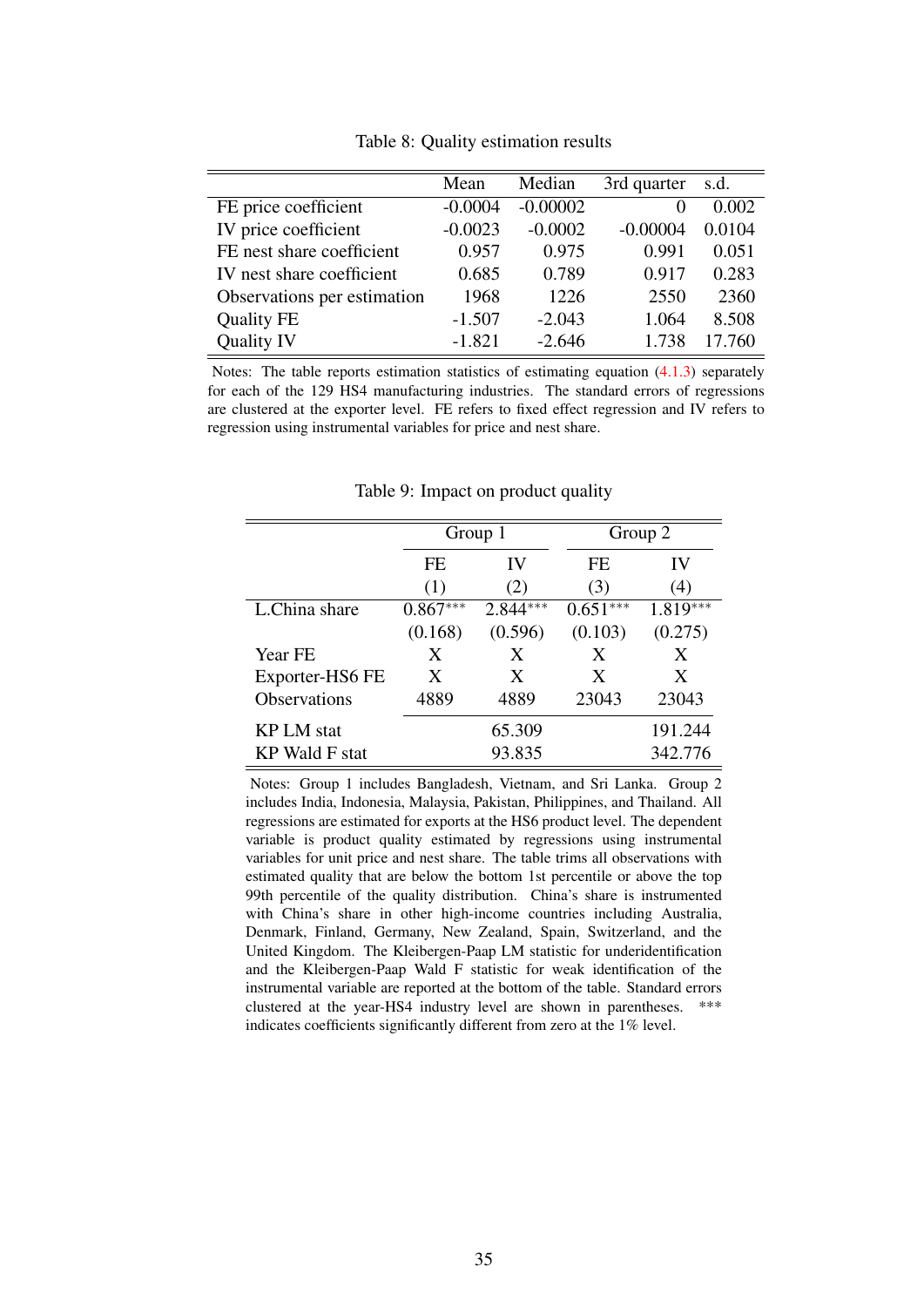|                                |            | <b>Frontier Products</b> |            | Long Ladder Products |
|--------------------------------|------------|--------------------------|------------|----------------------|
|                                | Group 1    | Group 2                  | Group 1    | Group 2              |
|                                | (1)        | (2)                      | (3)        | (4)                  |
| L.China share                  | $5.204***$ | $2.388***$               | $2.996***$ | $2.009***$           |
|                                | (1.428)    | (0.343)                  | (0.586)    | (0.296)              |
| L.China share*( $PF1995$ >p75) | $2.109***$ | $-0.180$                 |            |                      |
|                                | (0.791)    | (0.339)                  |            |                      |
| L.China share*(Ladder1995>p75) |            |                          | $-0.616$   | $-1.204***$          |
|                                |            |                          | (0.712)    | (0.286)              |
| <b>Year FE</b>                 | X          | X                        | X          | X                    |
| Exporter-HS6 FE                | X          | X                        | X          | X                    |
| <b>Observations</b>            | 1683       | 13704                    | 4436       | 20869                |
| <b>KP LM</b> stat              | 19.683     | 130.589                  | 62.041     | 191.226              |
| KP Wald F stat                 | 8.650      | 113.848                  | 44.996     | 160.129              |

Table 10: Proximity to the frontier, length of quality ladder, and quality upgrading

Notes: Group 1 includes Bangladesh, Vietnam, and Sri Lanka. Group 2 includes India, Indonesia, Malaysia, Pakistan, Philippines, and Thailand. All regressions are estimated for exports at the HS6 product level. The dependent variable is product quality estimated by regressions using instrumental variables for unit price and nest share. The table trims all observations with estimated quality that are below the bottom 1st percentile or above the top 99th percentile of the quality distribution. PF1995>p75 is a dummy variable where the proximity to the quality frontier of a HS6-exporter variety belongs to the fourth quartile of the distance to the frontier distribution of the HS6 product in 1995. Ladder1995>p75 is a dummy variable where the ladder of a HS6 product belongs to the fourth quartile of the ladder distribution of all products in 1995. China's share is instrumented with China's share in other high-income countries including Australia, Denmark, Finland, Germany, New Zealand, Spain, Switzerland, and the United Kingdom. The Kleibergen-Paap LM statistic for underidentification and the Kleibergen-Paap Wald F statistic for weak identification of the instrumental variable are reported at the bottom of the table. Standard errors clustered at the year-HS4 industry level are shown in parentheses. \*\*\* indicates coefficients significantly different from zero at the 1% level.

## B Comparative advantage, competition, and quality upgrading

As being mentioned in Section [2.2,](#page-7-0) China and Asian developing countries reveal substantial similarity in comparative advantage. This raises the question of the role of comparative advantage in these countries' responses to China's rising competitive pressure. I test for heterogeneous impacts of China's rise according to comparative advantage by including an interaction between China's share in the US market and a dummy for country *c* having comparative advantage in the production of product *h* in 1995:

<span id="page-36-0"></span>
$$
\hat{Q}_{cht} = \beta China\_share_{ht-1} + \gamma_1 China\_share_{ht-1} * RCA_{h95}^c \n+ \alpha_1 ln(GDP_{ct-1}) + \delta_{ch} + \delta_t + \varepsilon_{cht}
$$
\n(2.0.1)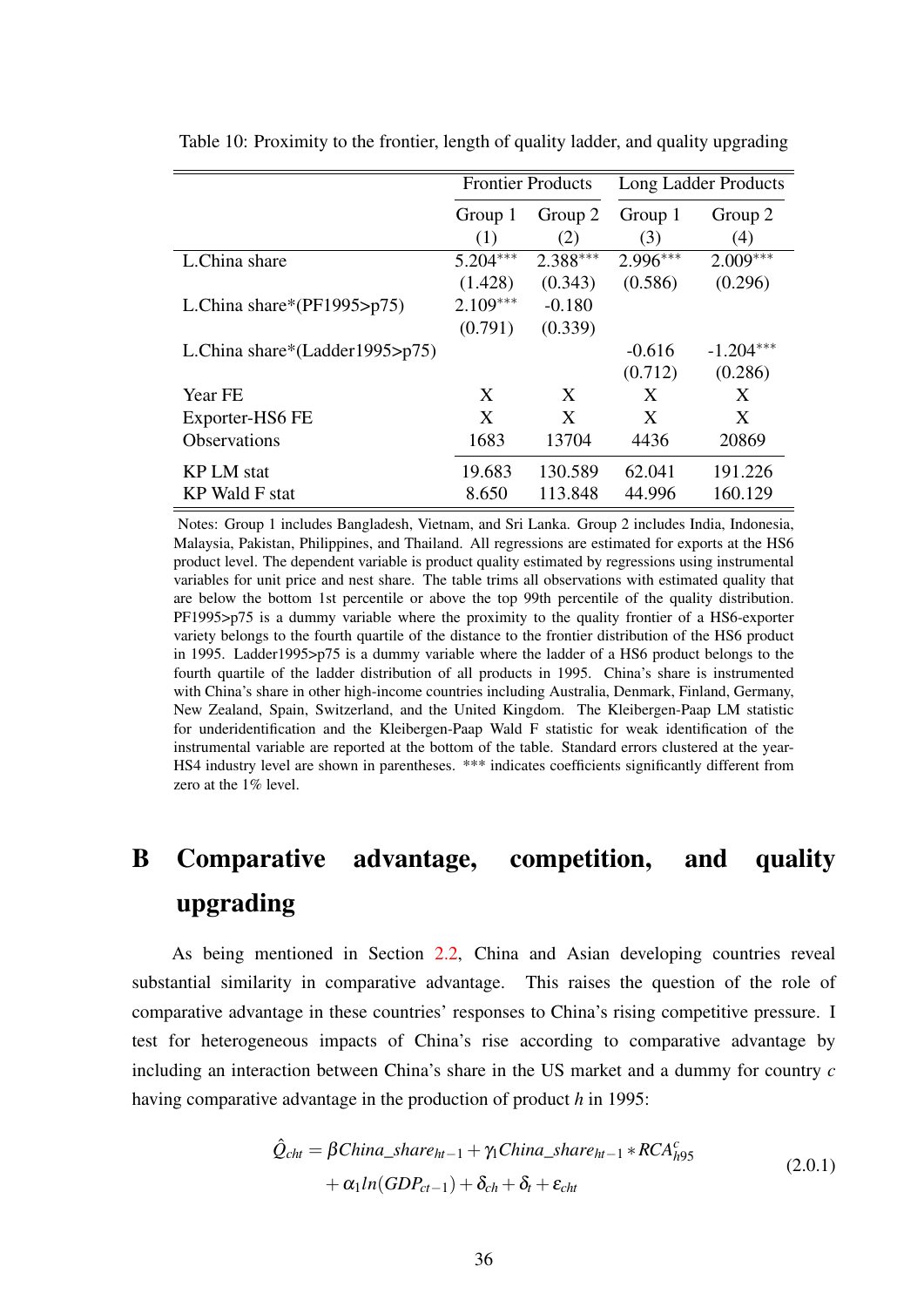where  $\hat{Q}_{cht}$  refers to quality estimated according to the method described in Section [4.1.](#page-15-0)  $RCA_{h95}^c$ is a dummy equal one if country *c* had comparative advantage in the production of product *h* in 1995, i.e. the revealed comparative advantage index for product *h* exported by country *c* in 1995 was greater than one. I fix the revealed comparative advantage at the index computed in 1995, the first period in the sample, to mitigate endogeneity concerns. I apply the same method as in equation  $(4.2.1)$  to solve the endogeneity problems in equation  $(2.0.1)$ .

<span id="page-37-0"></span>

|                            |            | Exporter's CA |            | China's CA |
|----------------------------|------------|---------------|------------|------------|
|                            | Group 1    | Group 2       | Group 1    | Group 2    |
|                            | (1)        | (2)           | (3)        | (4)        |
| L.China share              | $2.214***$ | $1.663***$    | $1.105***$ | $1.276***$ |
|                            | (0.562)    | (0.248)       | (0.418)    | (0.210)    |
| L.China share*RCA1995      | $1.544***$ | $0.347*$      |            |            |
|                            | (0.423)    | (0.202)       |            |            |
| L.China share* $RCA1995CH$ |            |               | $1.719***$ | $0.590**$  |
|                            |            |               | (0.392)    | (0.236)    |
| Year FE                    | X          | X             | X          | X          |
| Exporter-HS6 FE            | X          | X             | X          | X          |
| <b>Observations</b>        | 4889       | 23043         | 4889       | 23043      |
| <b>KP LM</b> stat          | 65.841     | 192.995       | 69.775     | 195.314    |
| <b>KP</b> Wald F stat      | 40.025     | 172.135       | 49.444     | 186.912    |

Table 11: Comparative advantage, competition, and quality upgrading

Notes: Group 1 includes Bangladesh, Vietnam, and Sri Lanka. Group 2 includes India, Indonesia, Malaysia, Pakistan, Philippines, and Thailand. All regressions are estimated for exports at the HS6 product level. The dependent variable is product quality estimated by regressions using instrumental variables for unit price and nest share. The table trims all observations with estimated quality that are below the bottom 1st percentile or above the top 99th percentile of the quality distribution.  $RCA1995<sub>CH</sub>$  is a dummy equal to 1 if China had a revealed comparative advantage index greater than 1 for a HS6 product in 1995. *RCA*1995 is an indicator equal to 1 if the exporter had a revealed comparative advantage index greater than 1 for a HS6 product in 1995. China's share is instrumented with China's share in other high-income countries including Australia, Denmark, Finland, Germany, New Zealand, Spain, Switzerland, and the United Kingdom. The Kleibergen-Paap LM statistic for underidentification and the Kleibergen-Paap Wald F statistic for weak identification of the instrumental variable are reported at the bottom of the table. Standard errors clustered at the year-HS4 industry level are shown in parentheses. \*, \*\*, and \*\*\* indicate coefficients significantly different from zero at the 10, 5, and 1% level, respectively.

The first two columns in table  $11$  reports results for equation  $(2.0.1)$ . The coefficient on *China share* is still significantly positive, which confirms that quality upgrading happens when facing tougher competition. The coefficient on the interaction term *China\_share*<sub>*ht*−1</sub> ∗  $RCA<sup>c</sup><sub>h95</sub>$ is positive for both groups but more significant for group 1 than group 2. It appears that the impact on product quality differs according to the comparative advantage of each country. Countries tend to upgrade quality more for products they have a comparative advantage in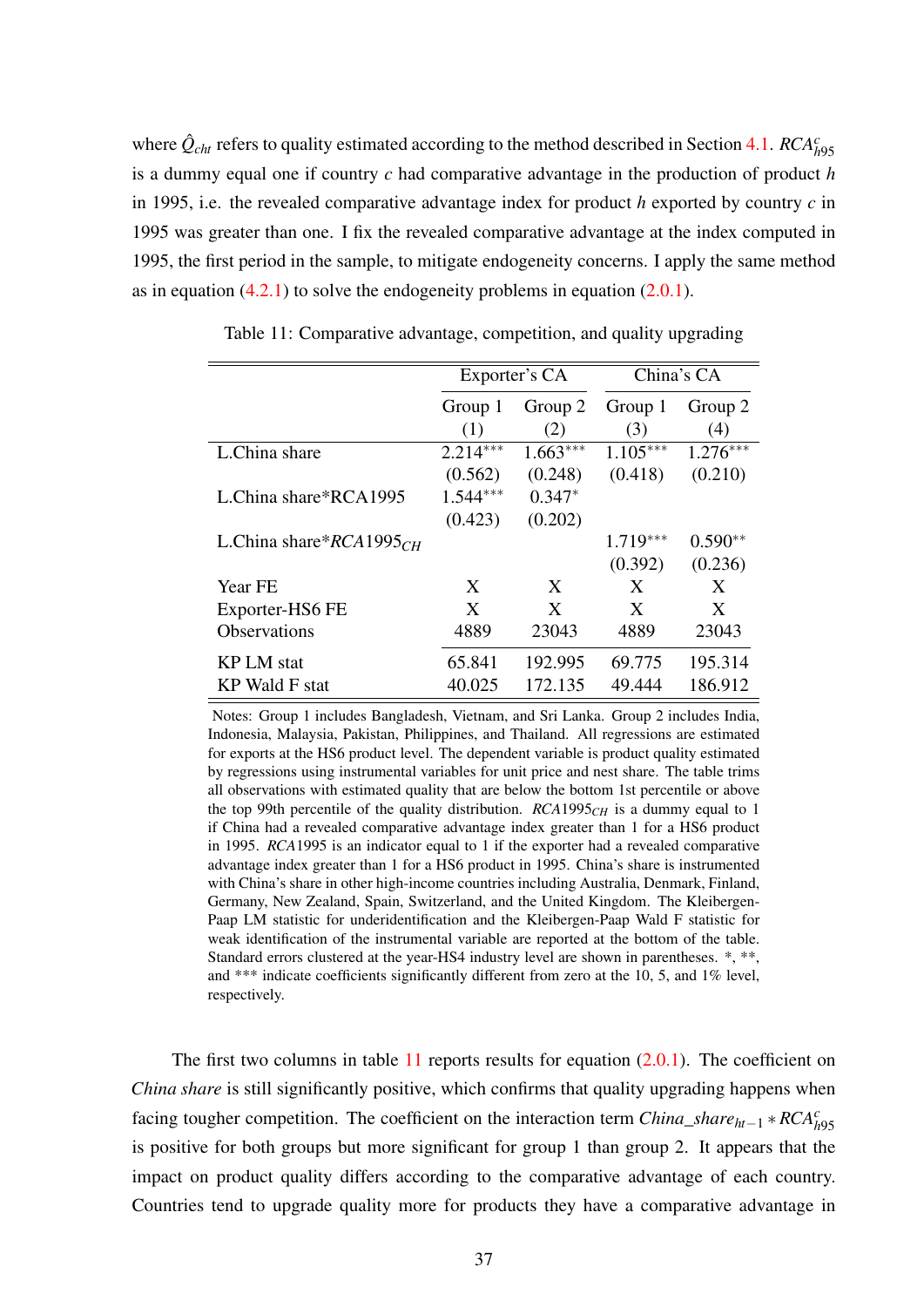their production, but the rate of quality upgrading is higher for countries in group 1 than group 2. This result is compliant with the finding in the literature where productivity growth or quality growth is associated with comparative advantage sectors [\(Bernard et al.,](#page-28-0) [2007;](#page-28-0) Amiti  $\&$ [Khandelwal,](#page-27-0) [2013\)](#page-27-0) and is consistent with the learning-by-doing models of productivity evolution by [P. R. Krugman](#page-29-0) [\(1987\)](#page-29-0) and [Young](#page-30-0) [\(1991\)](#page-30-0).

Next, I analyze the heterogeneity in the effect according to the comparative advantage of China. The competitive intensity from China might be different between products where China has comparative advantages and those where China does not have comparative advantages. Therefore, the impact on the quality of products where China's rise was more prominent might be different from the impact on products where China's rise was less pronounced.

To separate the impact on products that are highly exposed to Chinese competition from the impact on low-exposure products, I interact the *China share* variable with a dummy variable for China having comparative advantage in the production of a product in 1995:

<span id="page-38-0"></span>
$$
\hat{Q}_{cht} = \beta China\_share_{ht-1} + \gamma_2 China\_share_{ht-1} * RCA_{h95}^{CH}
$$
  
+  $\alpha_1 ln(GDP_{ct-1}) + \delta_{ch} + \delta_t + \varepsilon_{cht}$  (2.0.2)

where  $\hat{Q}_{cht}$  refers to quality estimated according to the method described in Section [4.1.](#page-15-0)  $RCA_{h95}^{CH}$ is a dummy equal one if China had a comparative advantage in the production of product *h* in 1995, i.e. the revealed comparative advantage index of product *h* from China in 1995 was greater than one. Countries face the toughest competition from China in products that the rise of China was more pronounced, i.e. China had a comparative advantage in their production. I apply the same method as in equation  $(4.2.1)$  to deal with the endogeneity concerns.

Results of regression [\(2.0.2\)](#page-38-0) are reported in the last two columns in tables [11.](#page-37-0) The coefficient of the interaction term is positive for both groups, but the magnitude for group 2 is smaller than that of the coefficient for group 1. Both groups improve the quality of products where China's rise was more pronounced more than the quality of China's comparative disadvantage products, but the upgrading rate is higher for group 1. The results are consistent with the summary statistics where most countries in group 2 are diverging their exports from China's export products while Vietnam's exports are converging toward China's export products. This finding is also compliant with the escape-competition theory in [Nickell](#page-30-1) [\(1996\)](#page-30-1) and [Bastos and Straume](#page-28-1) [\(2012\)](#page-28-1).

## C Robustness check results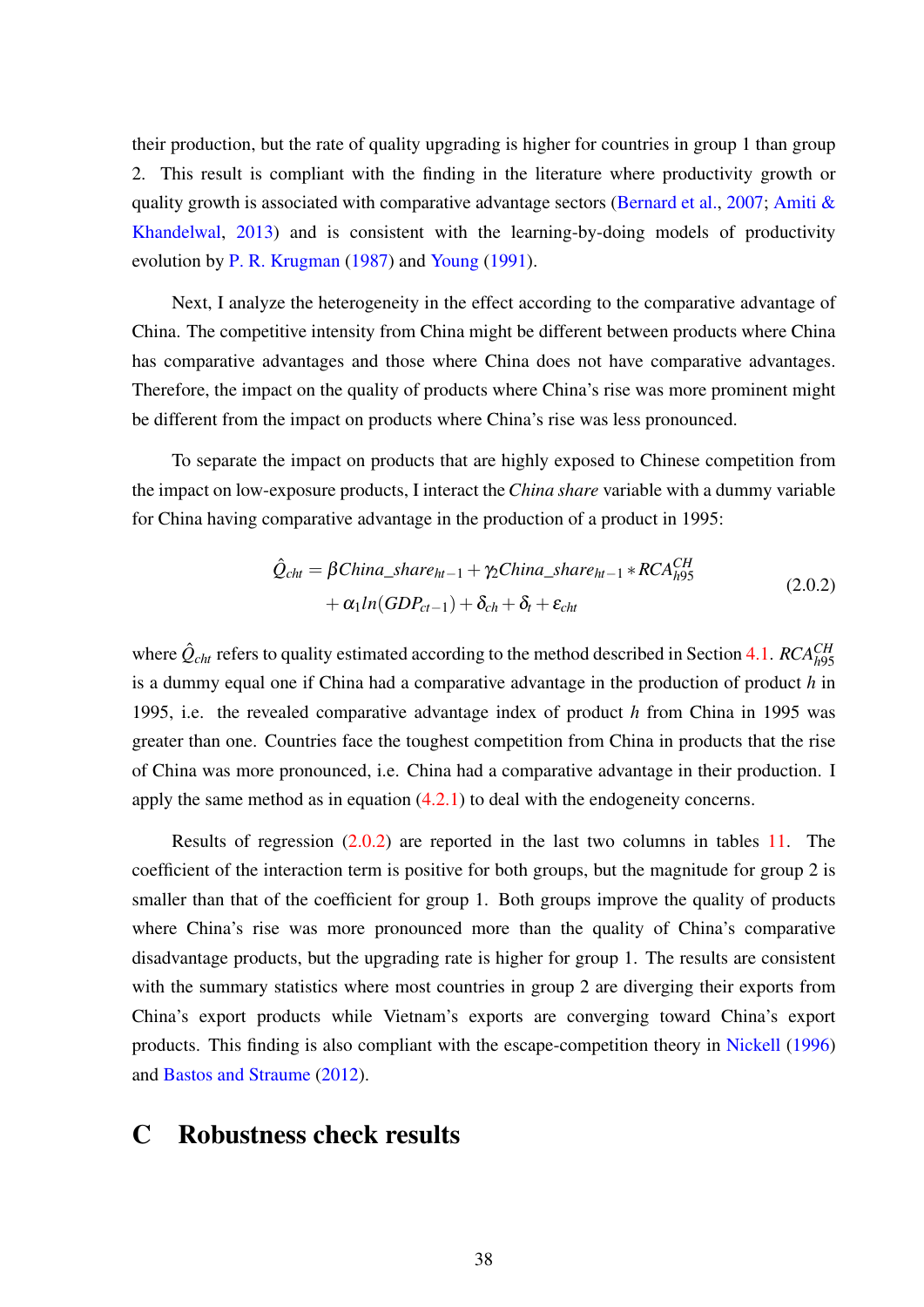|                                              | $\widetilde{\Xi}$ | $2.692***$    | (0.360) |             |         |            |           |              |                | ×   | ×           |                      |                 |             | X      |              | X                | Year-HS4      | 32719        | 500.761    | 625.980        |                                                                                                                                                                                                                                                                                                                                                                                                                                                                                                                                                                                                                                                                                                                                                                                                                                                                                                                                                                                                                                                                                                                                                                                                                             |
|----------------------------------------------|-------------------|---------------|---------|-------------|---------|------------|-----------|--------------|----------------|-----|-------------|----------------------|-----------------|-------------|--------|--------------|------------------|---------------|--------------|------------|----------------|-----------------------------------------------------------------------------------------------------------------------------------------------------------------------------------------------------------------------------------------------------------------------------------------------------------------------------------------------------------------------------------------------------------------------------------------------------------------------------------------------------------------------------------------------------------------------------------------------------------------------------------------------------------------------------------------------------------------------------------------------------------------------------------------------------------------------------------------------------------------------------------------------------------------------------------------------------------------------------------------------------------------------------------------------------------------------------------------------------------------------------------------------------------------------------------------------------------------------------|
|                                              |                   | $.857***$     | (0.372) |             |         |            |           |              |                | ×   |             | $\times\times\times$ |                 |             |        |              |                  | Year-HS4      | 32386        | 447.810    | 521.549        | the HS6 level. Chind's RCA is China's normalized revealed comparative advantage index at the HS6 level. The Kleibergen-Paap LM                                                                                                                                                                                                                                                                                                                                                                                                                                                                                                                                                                                                                                                                                                                                                                                                                                                                                                                                                                                                                                                                                              |
|                                              | $\widehat{\Xi}$   | $1.661***$    | (0.429) |             |         |            |           |              | ×              |     |             | ×                    | ×               |             |        |              |                  | Year-HS4      | 30211        | 462.085    | 579.846        |                                                                                                                                                                                                                                                                                                                                                                                                                                                                                                                                                                                                                                                                                                                                                                                                                                                                                                                                                                                                                                                                                                                                                                                                                             |
|                                              | ම                 | $.962***$     | (0.285) |             |         |            |           | ×            |                |     |             | ×                    | ×               |             |        |              |                  | Year-HS4      | 41944        | 693.597    | 1109.707       |                                                                                                                                                                                                                                                                                                                                                                                                                                                                                                                                                                                                                                                                                                                                                                                                                                                                                                                                                                                                                                                                                                                                                                                                                             |
|                                              | $\circledast$     | $2.255***$    | (0.306) |             |         |            |           |              |                |     |             |                      | ×               |             | ×      | $\mathsf{X}$ |                  | Year-HS4      | 42680        | 605.719    | 988.082        |                                                                                                                                                                                                                                                                                                                                                                                                                                                                                                                                                                                                                                                                                                                                                                                                                                                                                                                                                                                                                                                                                                                                                                                                                             |
|                                              | E                 | $2.291***$    | (0.275) |             |         |            |           |              |                |     |             | ×                    |                 | ×           | ×      |              |                  | Year-HS4      | 42816        | 762.048    | 1331.032       |                                                                                                                                                                                                                                                                                                                                                                                                                                                                                                                                                                                                                                                                                                                                                                                                                                                                                                                                                                                                                                                                                                                                                                                                                             |
|                                              | $\widehat{\circ}$ |               |         | $2.201***$  | (0.281) |            |           |              |                |     |             | ×                    | ×               |             |        |              |                  | Year-HS4      | 42965        | 473.204    | 887.992        |                                                                                                                                                                                                                                                                                                                                                                                                                                                                                                                                                                                                                                                                                                                                                                                                                                                                                                                                                                                                                                                                                                                                                                                                                             |
|                                              | $\widehat{c}$     | $.938***$     | (0.285) |             |         |            | $\times$  |              |                |     |             | ×                    | X               |             |        |              |                  | Year-HS4      | 41944        | 699.491    | 1121.714       |                                                                                                                                                                                                                                                                                                                                                                                                                                                                                                                                                                                                                                                                                                                                                                                                                                                                                                                                                                                                                                                                                                                                                                                                                             |
| Robustness checks for impact on value, Group | $\widehat{\pm}$   | $2.361***$    | (0.278) |             |         | ×          |           |              |                |     |             | ×                    | ×               |             |        |              |                  | Year-HS4      | 41758        | 682.930    | 1092.405       |                                                                                                                                                                                                                                                                                                                                                                                                                                                                                                                                                                                                                                                                                                                                                                                                                                                                                                                                                                                                                                                                                                                                                                                                                             |
| Table 12:                                    | $\widehat{c}$     | $2.055***$    | (0.483) |             |         |            |           |              |                |     |             | ×                    | ×               |             |        |              |                  | HS6           | 41944        | 124.396    | 205.785        |                                                                                                                                                                                                                                                                                                                                                                                                                                                                                                                                                                                                                                                                                                                                                                                                                                                                                                                                                                                                                                                                                                                                                                                                                             |
|                                              | ପି                | $2.055***$    | (0.415) |             |         |            |           |              |                |     |             | ×                    | ×               |             |        |              |                  | Exporter-Year | 41944        | 50.908     | 1281.357       |                                                                                                                                                                                                                                                                                                                                                                                                                                                                                                                                                                                                                                                                                                                                                                                                                                                                                                                                                                                                                                                                                                                                                                                                                             |
|                                              |                   | $2.055***$    | (0.541) |             |         |            |           |              |                |     |             | ×                    | ×               |             |        |              |                  | Exporter-HS4  | 41944        | 187.269    | 533.974        |                                                                                                                                                                                                                                                                                                                                                                                                                                                                                                                                                                                                                                                                                                                                                                                                                                                                                                                                                                                                                                                                                                                                                                                                                             |
|                                              |                   | L.China share |         | China share |         | Tot Export | US Import | Input Import | China's Export | RCA | China's RCA | Year FE              | Exporter-HS6 FE | Exporter FE | HS6 FE | Year-HS2 FE  | Exporter-Year FE | S.E. Cluster  | Observations | KP LM stat | KP Wald F stat | Notes: All regressions are estimated for exports at the HS6 product level from countries in group 1 which includes Bangladesh, Vietnam, and Sri Lanka. The dependent variable is log of value of exports<br>from countries in group 1 to the US. In all regressions, China's share is instrumented with China's share in other high-income countries including Australia, Denmark, Finland, Germany, New Zealand, Spain,<br>statistic for underidentification and the Kleibergen-Paap Wald F statistic for weak identification of the instrumental variable are reported at the bottom of the table. **** indicates coefficients significantly different<br>Switzerland, and the United Kingdom. Total Export refers to log of total exports to the world of each country in Group 1 at the HS4 industry level. US Import refers to log of total US imports at the HS4 industry<br>evel. Input Import refers to shares of intermediate inputs and capital of each country in Group 1 that come from China in their total imports. <i>Chind's Export</i> refers to China's exports to country c at the HS6 level.<br>RCA is the normalized revealed comparative advantage index of country c at<br>from zero at the 1% level |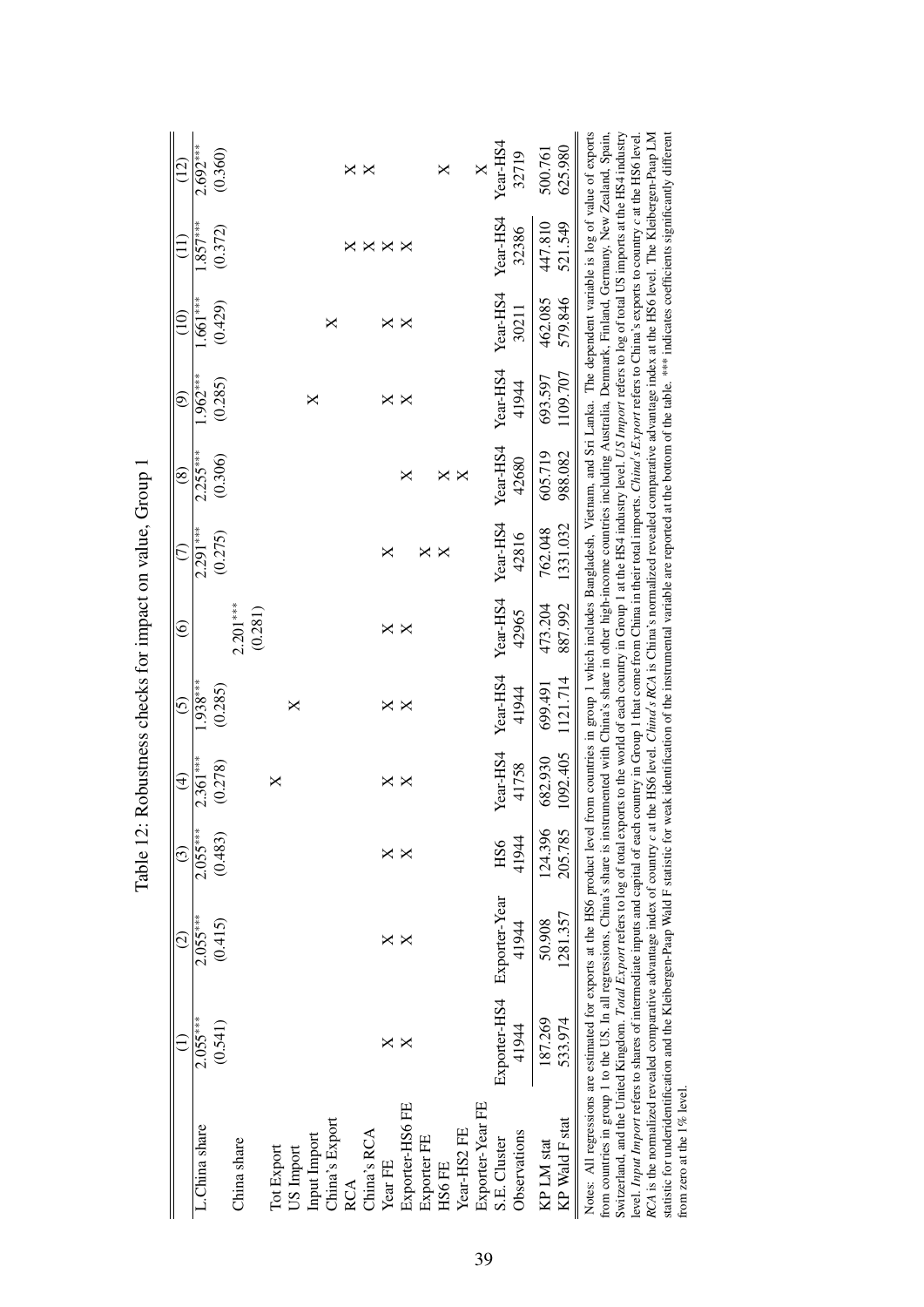|                                                             | $\widetilde{2}$          | $3.297***$    | (0.418) |                       |            |           |              |                | ×   | ×           |                |                 |             | X        |             | X                | Year-HS4      | 30488        | 443.661    | 542.998        |                                                                                                                                                                                                                                                                                                                                                                                                                                                                                                                                                                                                                                                                                                                                                                                                                                                                                                                                                                                                                                                                                                                                                                                                                         |
|-------------------------------------------------------------|--------------------------|---------------|---------|-----------------------|------------|-----------|--------------|----------------|-----|-------------|----------------|-----------------|-------------|----------|-------------|------------------|---------------|--------------|------------|----------------|-------------------------------------------------------------------------------------------------------------------------------------------------------------------------------------------------------------------------------------------------------------------------------------------------------------------------------------------------------------------------------------------------------------------------------------------------------------------------------------------------------------------------------------------------------------------------------------------------------------------------------------------------------------------------------------------------------------------------------------------------------------------------------------------------------------------------------------------------------------------------------------------------------------------------------------------------------------------------------------------------------------------------------------------------------------------------------------------------------------------------------------------------------------------------------------------------------------------------|
|                                                             |                          | $2.430***$    | (0.432) |                       |            |           |              |                | ×   | ×           | $\times\times$ |                 |             |          |             |                  | Year-HS4      | 30153        | 396.368    | 452.268        | the HS6 level. Chind's RCA is China's normalized revealed comparative advantage index at the HS6 level. The Kleibergen-Paap LM                                                                                                                                                                                                                                                                                                                                                                                                                                                                                                                                                                                                                                                                                                                                                                                                                                                                                                                                                                                                                                                                                          |
|                                                             | $\frac{1}{2}$            | $2.019***$    | (0.486) |                       |            |           |              | ×              |     |             | ×.             | ×               |             |          |             |                  | Year-HS4      | 27954        | 416.777    | 530.393        |                                                                                                                                                                                                                                                                                                                                                                                                                                                                                                                                                                                                                                                                                                                                                                                                                                                                                                                                                                                                                                                                                                                                                                                                                         |
|                                                             | ම                        | $2.318***$    | (0.328) |                       |            |           | ×            |                |     |             | ×              | ×               |             |          |             |                  | Year-HS4      | 38742        | 611.373    | 970.845        |                                                                                                                                                                                                                                                                                                                                                                                                                                                                                                                                                                                                                                                                                                                                                                                                                                                                                                                                                                                                                                                                                                                                                                                                                         |
|                                                             | @                        | $2.861***$    | (0.364) |                       |            |           |              |                |     |             |                | ×               |             | ×        | ×           |                  | Year-HS4      | 39480        | 531.132    | 857.641        |                                                                                                                                                                                                                                                                                                                                                                                                                                                                                                                                                                                                                                                                                                                                                                                                                                                                                                                                                                                                                                                                                                                                                                                                                         |
|                                                             | E                        | $2.611***$    | (0.319) |                       |            |           |              |                |     |             | ×              |                 | ×           | $\times$ |             |                  | Year-HS4      | 39614        | 667.704    | 1154.527       |                                                                                                                                                                                                                                                                                                                                                                                                                                                                                                                                                                                                                                                                                                                                                                                                                                                                                                                                                                                                                                                                                                                                                                                                                         |
| Table 13: Robustness checks for impact on quantity, Group 1 | $\widehat{\circ}$        |               |         | $2.606***$<br>(0.321) |            |           |              |                |     |             | ×              | $\times$        |             |          |             |                  | Year-HS4      | 39538        | 411.029    | 769.502        |                                                                                                                                                                                                                                                                                                                                                                                                                                                                                                                                                                                                                                                                                                                                                                                                                                                                                                                                                                                                                                                                                                                                                                                                                         |
|                                                             | <u>ර</u>                 | $2.323***$    | (0.330) |                       |            | X         |              |                |     |             | ×              | $\times$        |             |          |             |                  | Year-HS4      | 38742        | 616.258    | 981.539        |                                                                                                                                                                                                                                                                                                                                                                                                                                                                                                                                                                                                                                                                                                                                                                                                                                                                                                                                                                                                                                                                                                                                                                                                                         |
|                                                             | $\widehat{\mathfrak{t}}$ | $2.782***$    | (0.321) |                       | ×          |           |              |                |     |             | ×              | ×               |             |          |             |                  | Year-HS4      | 38590        | 602.023    | 956.320        |                                                                                                                                                                                                                                                                                                                                                                                                                                                                                                                                                                                                                                                                                                                                                                                                                                                                                                                                                                                                                                                                                                                                                                                                                         |
|                                                             | $\widehat{c}$            | $2.417***$    | (0.540) |                       |            |           |              |                |     |             | ×              |                 |             |          |             |                  | HS6           | 38742        | 107.296    | 177.308        |                                                                                                                                                                                                                                                                                                                                                                                                                                                                                                                                                                                                                                                                                                                                                                                                                                                                                                                                                                                                                                                                                                                                                                                                                         |
|                                                             | $\widehat{c}$            | $2.417***$    | (0.409) |                       |            |           |              |                |     |             | ×              | ×               |             |          |             |                  | Exporter-Year | 38742        | 50.571     | 1261.207       |                                                                                                                                                                                                                                                                                                                                                                                                                                                                                                                                                                                                                                                                                                                                                                                                                                                                                                                                                                                                                                                                                                                                                                                                                         |
|                                                             |                          | $2.417***$    | (0.614) |                       |            |           |              |                |     |             | ×              |                 |             |          |             |                  | Exporter-HS4  | 38742        | 164.793    | 471.458        |                                                                                                                                                                                                                                                                                                                                                                                                                                                                                                                                                                                                                                                                                                                                                                                                                                                                                                                                                                                                                                                                                                                                                                                                                         |
|                                                             |                          | L.China share |         | China share           | Tot Export | US Import | Input Import | China's Export | RCA | China's RCA | Year FE        | Exporter-HS6 FE | Exporter FE | HS6 FE   | Year-HS2 FE | Exporter-Year FE | S.E. Cluster  | Observations | KP LM stat | KP Wald F stat | Notes: All regressions are estimated for exports at the HS6 product level from countries in group 1 which includes Bangladesh, Vietnam, and Sri Lanka. The dependent variable is log of quantity of exports<br>from countries in group 1 to the US. In all regressions, China's share is instrumented with China's share in other high-income countries including Australia, Denmark, Finland, Germany, New Zealand, Spain,<br>statistic for underidentification and the Kleibergen-Paap Wald F statistic for weak identification of the instrumental variable are reported at the bottom of the table. **** indicates coefficients significantly different<br>Switzerland, and the United Kingdom. Total Export refers to log of total exports to the world of each country in Group 1 at the HS4 industry level. US Import refers to log of total US imports at the HS4 industry<br>evel. Input Import refers to shares of intermediate inputs and capital of each country in Group 1 that come from China in their total imports. China's Export refers to China's exports to country c at the HS6 level.<br>RCA is the normalized revealed comparative advantage index of country c at<br>from zero at the 1% level |

| ı<br>l                                                   |
|----------------------------------------------------------|
| I                                                        |
| j                                                        |
| I<br>i                                                   |
|                                                          |
| l                                                        |
| . Change Color of Color that the fight color color color |
|                                                          |
| I                                                        |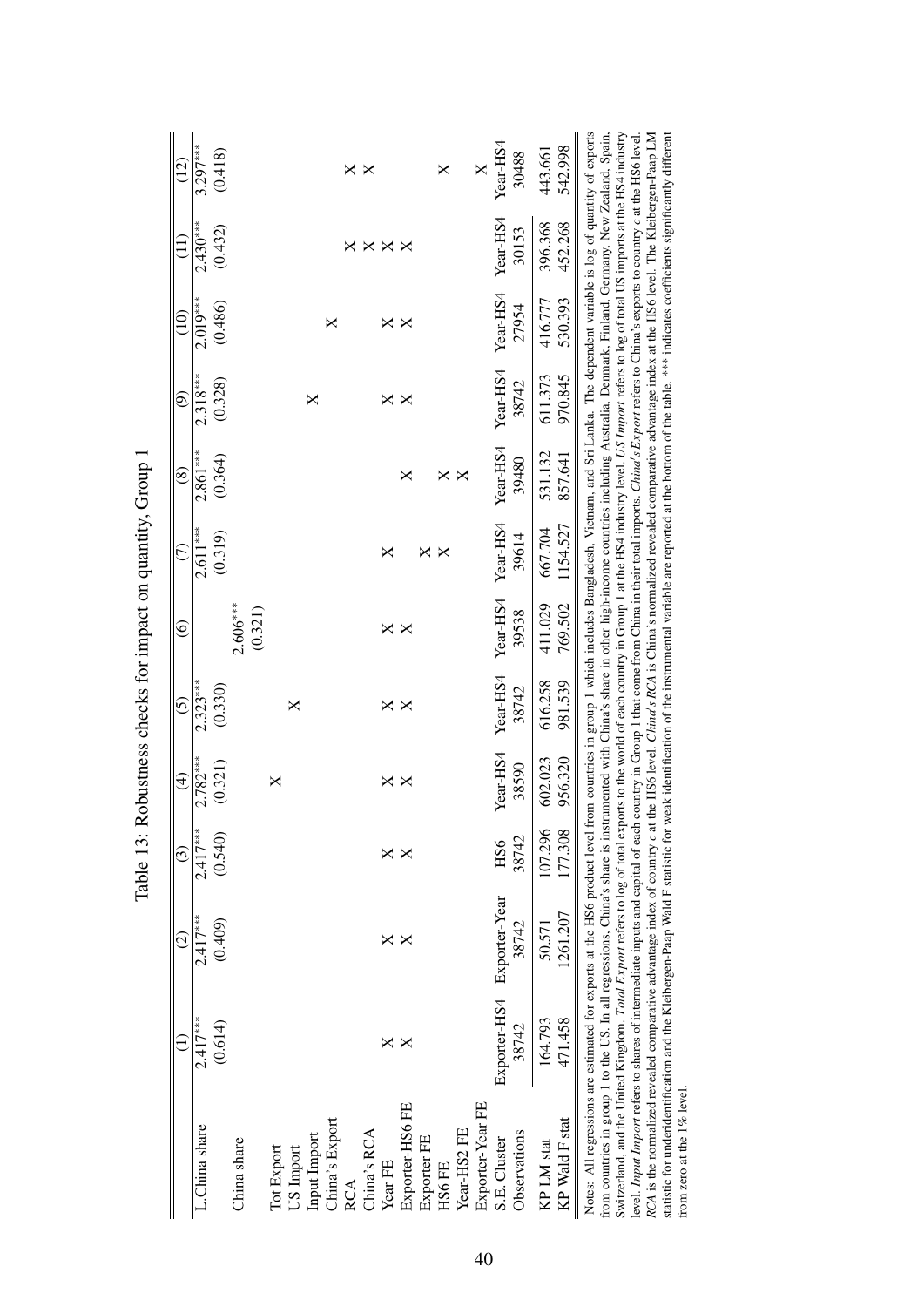|                                                                                                                                                                                                                                                                                                                                                                                                                                                                                                                                                                                                                                                                                                                                                                                                                                                                                                                                                                                                                                                                                                                                                                                                                                                                                                                                    |              |                        | THUND I.      | The moment is the company of the company of the company of |                   |                        |             |               |             |               |             |                   |
|------------------------------------------------------------------------------------------------------------------------------------------------------------------------------------------------------------------------------------------------------------------------------------------------------------------------------------------------------------------------------------------------------------------------------------------------------------------------------------------------------------------------------------------------------------------------------------------------------------------------------------------------------------------------------------------------------------------------------------------------------------------------------------------------------------------------------------------------------------------------------------------------------------------------------------------------------------------------------------------------------------------------------------------------------------------------------------------------------------------------------------------------------------------------------------------------------------------------------------------------------------------------------------------------------------------------------------|--------------|------------------------|---------------|------------------------------------------------------------|-------------------|------------------------|-------------|---------------|-------------|---------------|-------------|-------------------|
|                                                                                                                                                                                                                                                                                                                                                                                                                                                                                                                                                                                                                                                                                                                                                                                                                                                                                                                                                                                                                                                                                                                                                                                                                                                                                                                                    |              | $\widehat{\varrho}$    | $\widehat{c}$ | $\widehat{t}$                                              | $\widehat{\circ}$ | $\widehat{\circ}$      | E           | $\circledast$ | ම           | $\frac{1}{2}$ | $\Xi$       | $\widetilde{\Xi}$ |
| L.China share                                                                                                                                                                                                                                                                                                                                                                                                                                                                                                                                                                                                                                                                                                                                                                                                                                                                                                                                                                                                                                                                                                                                                                                                                                                                                                                      | $-1.688***$  | $-1.688***$<br>(0.175) | $-1.688***$   | $-0.703***$                                                | $-1.855***$       |                        | $-1.572***$ | $-1.047***$   | $-1.694***$ | $-2.358***$   | $-0.825***$ | $0.461***$        |
|                                                                                                                                                                                                                                                                                                                                                                                                                                                                                                                                                                                                                                                                                                                                                                                                                                                                                                                                                                                                                                                                                                                                                                                                                                                                                                                                    | (0.208)      |                        | (0.222)       | (0.110)                                                    | (0.115)           |                        | (0.118)     | (0.122)       | (0.128)     | (0.146)       | (0.132)     | (0.125)           |
| China share                                                                                                                                                                                                                                                                                                                                                                                                                                                                                                                                                                                                                                                                                                                                                                                                                                                                                                                                                                                                                                                                                                                                                                                                                                                                                                                        |              |                        |               |                                                            |                   | $-1.219***$<br>(0.121) |             |               |             |               |             |                   |
| Tot Export                                                                                                                                                                                                                                                                                                                                                                                                                                                                                                                                                                                                                                                                                                                                                                                                                                                                                                                                                                                                                                                                                                                                                                                                                                                                                                                         |              |                        |               | X                                                          |                   |                        |             |               |             |               |             |                   |
| US Import                                                                                                                                                                                                                                                                                                                                                                                                                                                                                                                                                                                                                                                                                                                                                                                                                                                                                                                                                                                                                                                                                                                                                                                                                                                                                                                          |              |                        |               |                                                            | ×                 |                        |             |               |             |               |             |                   |
| Input Import                                                                                                                                                                                                                                                                                                                                                                                                                                                                                                                                                                                                                                                                                                                                                                                                                                                                                                                                                                                                                                                                                                                                                                                                                                                                                                                       |              |                        |               |                                                            |                   |                        |             |               | ×           |               |             |                   |
| China's Export                                                                                                                                                                                                                                                                                                                                                                                                                                                                                                                                                                                                                                                                                                                                                                                                                                                                                                                                                                                                                                                                                                                                                                                                                                                                                                                     |              |                        |               |                                                            |                   |                        |             |               |             | ×             |             |                   |
| RCA                                                                                                                                                                                                                                                                                                                                                                                                                                                                                                                                                                                                                                                                                                                                                                                                                                                                                                                                                                                                                                                                                                                                                                                                                                                                                                                                |              |                        |               |                                                            |                   |                        |             |               |             |               |             | ×                 |
| China's RCA                                                                                                                                                                                                                                                                                                                                                                                                                                                                                                                                                                                                                                                                                                                                                                                                                                                                                                                                                                                                                                                                                                                                                                                                                                                                                                                        |              |                        |               |                                                            |                   |                        |             |               |             |               | ×           | ×                 |
| $Year$ FE                                                                                                                                                                                                                                                                                                                                                                                                                                                                                                                                                                                                                                                                                                                                                                                                                                                                                                                                                                                                                                                                                                                                                                                                                                                                                                                          | ×            | ×                      | ×             | ×                                                          | ×                 | ×                      | ×           |               | ×           | ×             | ×           |                   |
| Exporter-HS6 FE                                                                                                                                                                                                                                                                                                                                                                                                                                                                                                                                                                                                                                                                                                                                                                                                                                                                                                                                                                                                                                                                                                                                                                                                                                                                                                                    |              | ×                      |               | $\times$                                                   | $\times$          | ×                      |             | ×             | $\times$    | ×             | ×           |                   |
| Exporter FE                                                                                                                                                                                                                                                                                                                                                                                                                                                                                                                                                                                                                                                                                                                                                                                                                                                                                                                                                                                                                                                                                                                                                                                                                                                                                                                        |              |                        |               |                                                            |                   |                        | ×           |               |             |               |             |                   |
| HS6FE                                                                                                                                                                                                                                                                                                                                                                                                                                                                                                                                                                                                                                                                                                                                                                                                                                                                                                                                                                                                                                                                                                                                                                                                                                                                                                                              |              |                        |               |                                                            |                   |                        | ×           | ×             |             |               |             | $\times$          |
| Year-HS2 FE                                                                                                                                                                                                                                                                                                                                                                                                                                                                                                                                                                                                                                                                                                                                                                                                                                                                                                                                                                                                                                                                                                                                                                                                                                                                                                                        |              |                        |               |                                                            |                   |                        |             | X             |             |               |             |                   |
| Exporter-Year FE                                                                                                                                                                                                                                                                                                                                                                                                                                                                                                                                                                                                                                                                                                                                                                                                                                                                                                                                                                                                                                                                                                                                                                                                                                                                                                                   |              |                        |               |                                                            |                   |                        |             |               |             |               |             | X                 |
| S.E. Cluster                                                                                                                                                                                                                                                                                                                                                                                                                                                                                                                                                                                                                                                                                                                                                                                                                                                                                                                                                                                                                                                                                                                                                                                                                                                                                                                       | Exporter-HS4 | Exporter-Year          | HS6           | Year-HS4                                                   | Year-HS4          | Year-HS4               | Year-HS4    | Year-HS4      | Year-HS4    | Year-HS4      | Year-HS4    | Year-HS4          |
| Observations                                                                                                                                                                                                                                                                                                                                                                                                                                                                                                                                                                                                                                                                                                                                                                                                                                                                                                                                                                                                                                                                                                                                                                                                                                                                                                                       | 224651       | 224651                 | 224651        | 224498                                                     | 224651            | 238023                 | 226401      | 226391        | 224651      | 187465        | 194507      | 195895            |
| KP LM stat                                                                                                                                                                                                                                                                                                                                                                                                                                                                                                                                                                                                                                                                                                                                                                                                                                                                                                                                                                                                                                                                                                                                                                                                                                                                                                                         | 632.962      | 93.261                 | 352.287       | 1532.881                                                   | 1599.764          | 1599.943               | 1495.801    | 1247.169      | 1569.402    | 1397.988      | 1444.161    | 1382.033          |
| KP Wald F stat                                                                                                                                                                                                                                                                                                                                                                                                                                                                                                                                                                                                                                                                                                                                                                                                                                                                                                                                                                                                                                                                                                                                                                                                                                                                                                                     | 2429.474     | 2728.347               | 801.449       | 3444.291                                                   | 3637.988          | 3875.742               | 3756.031    | 2871.946      | 3584.808    | 2913.077      | 2962.337    | 3197.407          |
| c at the HS6 level. RCA is the normalized revealed comparative advantage index of country c at the HS6 level. Chind's RCA is China's normalized revealed comparative advantage index at the HS6 level. The<br>Notes: All regressions are estimated for exports at the HS6 product level from countries in group 2 which includes India, Indonesia, Malaysia, Pakistan, Philippines, and Thailand. The dependent variable is log<br>Zealand, Spain, Switzerland, and the United Kingdom. Total Export refers to log of total exports to the world of each country in Group 2 at the HS4 industry level. <i>US Import</i> refers to log of total US imports at<br>Kleibergen-Paap LM statistic for underidentification and the Kleibergen-Paap Wald F statistic for weak identification of the instrumental variable are reported at the bottom of the table. *** indicates coefficients<br>of value of exports from countries in group 2 to the US. In all regressions, China's share is instrumented with China's share in other high-income countries including Australia, Dennark, Finland, Germany, New<br>the H34 industry level. Input Import refers to shares of intermediate inputs and capital of each country in Group 2 that come from China in their total imports. China's Export refers to China's exports to country |              |                        |               |                                                            |                   |                        |             |               |             |               |             |                   |
| significantly different from zero at the 1% level.                                                                                                                                                                                                                                                                                                                                                                                                                                                                                                                                                                                                                                                                                                                                                                                                                                                                                                                                                                                                                                                                                                                                                                                                                                                                                 |              |                        |               |                                                            |                   |                        |             |               |             |               |             |                   |

Table 14: Robustness checks for impact on value. Group 2 Table 14: Robustness checks for impact on value, Group 2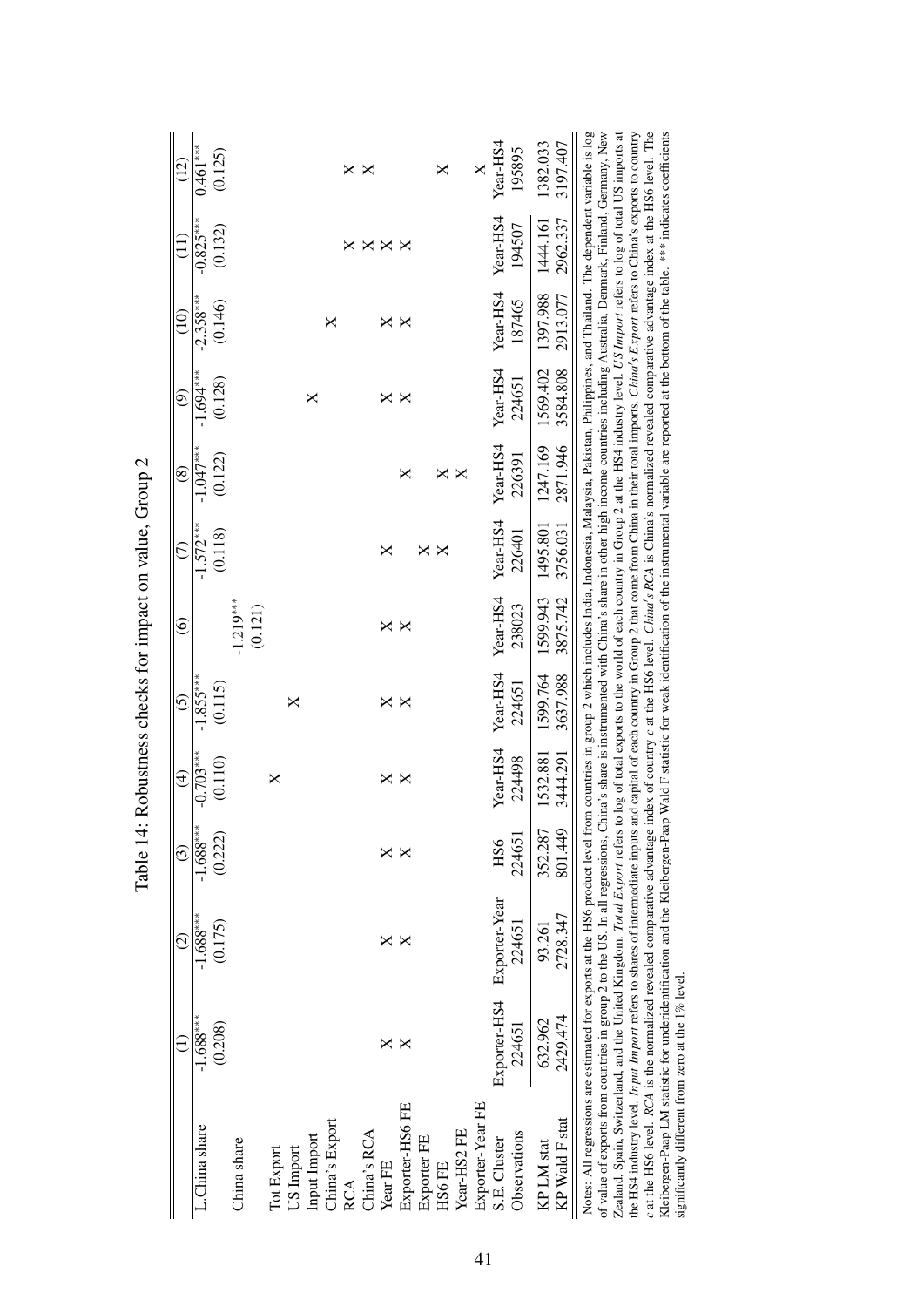|                                                                                                                                                                                                                                                                                                                                                                                                                                                                                                                                                                                                                                                                                                                                                                                                                                                                                                                                                                                                                                                                                                                                                                                      |              |               |               | Tanix 17. Thomas principal in the particular contract of the parties of the contract of the contract of the contract of the contract of the contract of the contract of the contract of the contract of the contract of the co |                   |                        |             |             |           |                |                                                                                                                                            |                 |
|--------------------------------------------------------------------------------------------------------------------------------------------------------------------------------------------------------------------------------------------------------------------------------------------------------------------------------------------------------------------------------------------------------------------------------------------------------------------------------------------------------------------------------------------------------------------------------------------------------------------------------------------------------------------------------------------------------------------------------------------------------------------------------------------------------------------------------------------------------------------------------------------------------------------------------------------------------------------------------------------------------------------------------------------------------------------------------------------------------------------------------------------------------------------------------------|--------------|---------------|---------------|--------------------------------------------------------------------------------------------------------------------------------------------------------------------------------------------------------------------------------|-------------------|------------------------|-------------|-------------|-----------|----------------|--------------------------------------------------------------------------------------------------------------------------------------------|-----------------|
|                                                                                                                                                                                                                                                                                                                                                                                                                                                                                                                                                                                                                                                                                                                                                                                                                                                                                                                                                                                                                                                                                                                                                                                      |              |               | $\widehat{c}$ | $\widehat{\mathfrak{t}}$                                                                                                                                                                                                       | $\widehat{\odot}$ | $\widehat{\circ}$      | E           | $\circledS$ | ම         | $\frac{1}{10}$ | $\widetilde{\Xi}$                                                                                                                          | $\widehat{\Xi}$ |
| L.China share                                                                                                                                                                                                                                                                                                                                                                                                                                                                                                                                                                                                                                                                                                                                                                                                                                                                                                                                                                                                                                                                                                                                                                        | $-1.211***$  | $-1.211***$   | $-1.211***$   | $-0.199$                                                                                                                                                                                                                       | $-1.395***$       |                        | $-1.151***$ | $-0.818***$ | $.227***$ | $-1.876***$    | $-0.208$                                                                                                                                   | $.077***$       |
|                                                                                                                                                                                                                                                                                                                                                                                                                                                                                                                                                                                                                                                                                                                                                                                                                                                                                                                                                                                                                                                                                                                                                                                      | (0.228)      | (0.208)       | (0.242)       | (0.127)                                                                                                                                                                                                                        | (0.130)           |                        | (0.133)     | (0.142)     | (0.141)   | (0.157)        | (0.148)                                                                                                                                    | (0.143)         |
| China share                                                                                                                                                                                                                                                                                                                                                                                                                                                                                                                                                                                                                                                                                                                                                                                                                                                                                                                                                                                                                                                                                                                                                                          |              |               |               |                                                                                                                                                                                                                                |                   | $-0.734***$<br>(0.134) |             |             |           |                |                                                                                                                                            |                 |
| Tot Export                                                                                                                                                                                                                                                                                                                                                                                                                                                                                                                                                                                                                                                                                                                                                                                                                                                                                                                                                                                                                                                                                                                                                                           |              |               |               | X                                                                                                                                                                                                                              |                   |                        |             |             |           |                |                                                                                                                                            |                 |
| US Import                                                                                                                                                                                                                                                                                                                                                                                                                                                                                                                                                                                                                                                                                                                                                                                                                                                                                                                                                                                                                                                                                                                                                                            |              |               |               |                                                                                                                                                                                                                                | ×                 |                        |             |             |           |                |                                                                                                                                            |                 |
| Input Import                                                                                                                                                                                                                                                                                                                                                                                                                                                                                                                                                                                                                                                                                                                                                                                                                                                                                                                                                                                                                                                                                                                                                                         |              |               |               |                                                                                                                                                                                                                                |                   |                        |             |             | ×         |                |                                                                                                                                            |                 |
| China's Export                                                                                                                                                                                                                                                                                                                                                                                                                                                                                                                                                                                                                                                                                                                                                                                                                                                                                                                                                                                                                                                                                                                                                                       |              |               |               |                                                                                                                                                                                                                                |                   |                        |             |             |           | ╳              |                                                                                                                                            |                 |
| RCA                                                                                                                                                                                                                                                                                                                                                                                                                                                                                                                                                                                                                                                                                                                                                                                                                                                                                                                                                                                                                                                                                                                                                                                  |              |               |               |                                                                                                                                                                                                                                |                   |                        |             |             |           |                |                                                                                                                                            | ×               |
| China's RCA                                                                                                                                                                                                                                                                                                                                                                                                                                                                                                                                                                                                                                                                                                                                                                                                                                                                                                                                                                                                                                                                                                                                                                          |              |               |               |                                                                                                                                                                                                                                |                   |                        |             |             |           |                | ×                                                                                                                                          | ×               |
| Year FE                                                                                                                                                                                                                                                                                                                                                                                                                                                                                                                                                                                                                                                                                                                                                                                                                                                                                                                                                                                                                                                                                                                                                                              | ×            | ×             | ×             | ×                                                                                                                                                                                                                              | ×                 | ×                      | ×           |             | ×         | ×              | ×                                                                                                                                          |                 |
| Exporter-HS6 FE                                                                                                                                                                                                                                                                                                                                                                                                                                                                                                                                                                                                                                                                                                                                                                                                                                                                                                                                                                                                                                                                                                                                                                      |              | ×             |               | ×                                                                                                                                                                                                                              | ×                 | ×                      |             | ×           | ×         | ×              | ×                                                                                                                                          |                 |
| Exporter FE                                                                                                                                                                                                                                                                                                                                                                                                                                                                                                                                                                                                                                                                                                                                                                                                                                                                                                                                                                                                                                                                                                                                                                          |              |               |               |                                                                                                                                                                                                                                |                   |                        | ×           |             |           |                |                                                                                                                                            |                 |
| HS6 FE                                                                                                                                                                                                                                                                                                                                                                                                                                                                                                                                                                                                                                                                                                                                                                                                                                                                                                                                                                                                                                                                                                                                                                               |              |               |               |                                                                                                                                                                                                                                |                   |                        | ×           | ×           |           |                |                                                                                                                                            | X               |
| Year-HS2 FE                                                                                                                                                                                                                                                                                                                                                                                                                                                                                                                                                                                                                                                                                                                                                                                                                                                                                                                                                                                                                                                                                                                                                                          |              |               |               |                                                                                                                                                                                                                                |                   |                        |             | $\times$    |           |                |                                                                                                                                            |                 |
| Exporter-Year FE                                                                                                                                                                                                                                                                                                                                                                                                                                                                                                                                                                                                                                                                                                                                                                                                                                                                                                                                                                                                                                                                                                                                                                     |              |               |               |                                                                                                                                                                                                                                |                   |                        |             |             |           |                |                                                                                                                                            | X               |
| S.E. Cluster                                                                                                                                                                                                                                                                                                                                                                                                                                                                                                                                                                                                                                                                                                                                                                                                                                                                                                                                                                                                                                                                                                                                                                         | Exporter-HS4 | Exporter-Year | HS6           | Year-HS4                                                                                                                                                                                                                       | Year-HS4          | Year-HS4               | Year-HS4    | Year-HS4    | Year-HS4  | Year-HS4       | Year-HS4                                                                                                                                   | Year-HS4        |
| Observations                                                                                                                                                                                                                                                                                                                                                                                                                                                                                                                                                                                                                                                                                                                                                                                                                                                                                                                                                                                                                                                                                                                                                                         | 216879       | 216879        | 216879        | 216741                                                                                                                                                                                                                         | 216879            | 228501                 | 218679      | 218669      | 216879    | 182081         | 188403                                                                                                                                     | 189787          |
| KP LM stat                                                                                                                                                                                                                                                                                                                                                                                                                                                                                                                                                                                                                                                                                                                                                                                                                                                                                                                                                                                                                                                                                                                                                                           | 587.284      | 93.866        | 332.757       | 1470.719                                                                                                                                                                                                                       | 1543.055          | 1514.669               | 1434.412    | 1200.335    | 1509.033  | 1373.550       | 1401.251                                                                                                                                   | 1337.627        |
| KP Wald F stat                                                                                                                                                                                                                                                                                                                                                                                                                                                                                                                                                                                                                                                                                                                                                                                                                                                                                                                                                                                                                                                                                                                                                                       | 2259.716     | 2699.384      | 755.345       | 3261.856                                                                                                                                                                                                                       | 3447.790          | 3648.794               | 3572.441    | 2760.888    | 3394.755  | 2813.587       | 2817.627                                                                                                                                   | 3053.656        |
| c at the HS6 level. RCA is the normalized revealed comparative advantage index of country c at the HS6 level. Chind's RCA is China's normalized revealed comparative advantage index at the HS6 level. The<br>Notes: All regressions are estimated for exports at the HS6 product level from countries in group 2 which includes India, Indonesia, Malaysia, Pakistan, Philippines, and Thailand. The dependent variable is log of<br>quantity of exports from countries in group 2 to the US. In all regressions, China's share is instrumented with China's share in other high-income countries including Australia, Denmark, Finland, Germany, New<br>Zealand, Spain, Switzerland, and the United Kingdom. Total Export refers to log of total exports to the world of each country in Group 2 at the HS4 industry level. US Import refers to log of total US imports at<br>the HS4 industry level. Input Import refers to shares of intermediate inputs and capital of each country in Group 2 that come from China in their total imports. China's Export refers to China's exports to country<br>Kleibergen-Paap LM statistic for underidentification and the Kleibergen-Paap |              |               |               |                                                                                                                                                                                                                                |                   |                        |             |             |           |                | Wald F statistic for weak identification of the instrumental variable are reported at the bottom of the table. **** indicates coefficients |                 |
| significantly different from zero at the 1% level.                                                                                                                                                                                                                                                                                                                                                                                                                                                                                                                                                                                                                                                                                                                                                                                                                                                                                                                                                                                                                                                                                                                                   |              |               |               |                                                                                                                                                                                                                                |                   |                        |             |             |           |                |                                                                                                                                            |                 |

Table 15: Robustness checks for impact on quantity. Group 2 Table 15: Robustness checks for impact on quantity, Group 2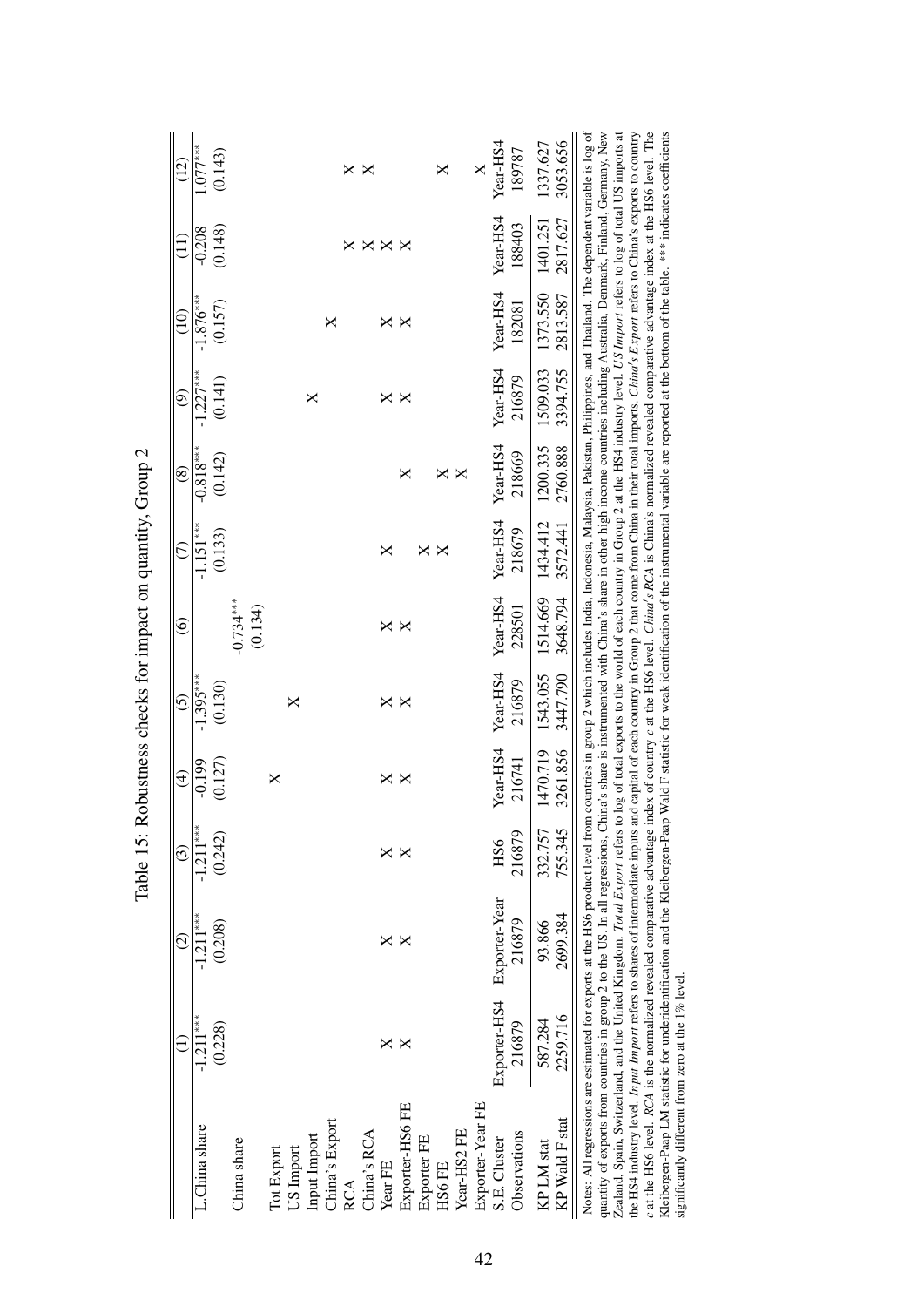| (13)<br>(12)    | $-0.541***$<br>(0.178)<br>$-0.579***$<br>(0.187) |                        |              |           |                                |     | ×           | $\times$ $\times$ | $\times$        |                   | ×     |             |                  | Year-HS4<br>Year-HS4       | 30488<br>30153 | 443.661<br>396.368 | 542.998<br>452.268 |                                                                                                                                                                                                                                                                                                                                                                                                                                                                                                                                                                                                                                                                                                                                                                                                                                                                                                                                                                                                                                                                                                                                                                                                                                                                                                                                                                                                                                                          |
|-----------------|--------------------------------------------------|------------------------|--------------|-----------|--------------------------------|-----|-------------|-------------------|-----------------|-------------------|-------|-------------|------------------|----------------------------|----------------|--------------------|--------------------|----------------------------------------------------------------------------------------------------------------------------------------------------------------------------------------------------------------------------------------------------------------------------------------------------------------------------------------------------------------------------------------------------------------------------------------------------------------------------------------------------------------------------------------------------------------------------------------------------------------------------------------------------------------------------------------------------------------------------------------------------------------------------------------------------------------------------------------------------------------------------------------------------------------------------------------------------------------------------------------------------------------------------------------------------------------------------------------------------------------------------------------------------------------------------------------------------------------------------------------------------------------------------------------------------------------------------------------------------------------------------------------------------------------------------------------------------------|
|                 |                                                  |                        |              |           |                                |     |             |                   |                 |                   |       |             |                  |                            |                |                    |                    |                                                                                                                                                                                                                                                                                                                                                                                                                                                                                                                                                                                                                                                                                                                                                                                                                                                                                                                                                                                                                                                                                                                                                                                                                                                                                                                                                                                                                                                          |
| $\frac{1}{1}$   | (0.200)<br>$-0.355$ <sup>*</sup>                 |                        |              |           | ×                              |     |             | ×                 | $\times$        |                   |       |             |                  | Year-HS4                   | 27954          | 416.777            | 530.393            |                                                                                                                                                                                                                                                                                                                                                                                                                                                                                                                                                                                                                                                                                                                                                                                                                                                                                                                                                                                                                                                                                                                                                                                                                                                                                                                                                                                                                                                          |
| $\overline{10}$ | $-0.342**$<br>(0.136)                            |                        |              |           | ×                              |     |             | ×                 | $\times$        |                   |       |             |                  | Year-HS4                   | 38742          | 611.373            | 970.845            |                                                                                                                                                                                                                                                                                                                                                                                                                                                                                                                                                                                                                                                                                                                                                                                                                                                                                                                                                                                                                                                                                                                                                                                                                                                                                                                                                                                                                                                          |
| ම               | $-0.385***$<br>(0.146)                           |                        |              |           |                                |     |             |                   | ×               |                   | ×     | $\times$    |                  | Year-HS4                   | 39480          | 531.132            | 857.641            |                                                                                                                                                                                                                                                                                                                                                                                                                                                                                                                                                                                                                                                                                                                                                                                                                                                                                                                                                                                                                                                                                                                                                                                                                                                                                                                                                                                                                                                          |
| $\circledast$   | $-0.268***$<br>(0.130)                           |                        |              |           |                                |     |             | ×                 |                 | $\times$ $\times$ |       |             |                  | Year-HS4                   | 39614          | 667.704            | 1154.527           |                                                                                                                                                                                                                                                                                                                                                                                                                                                                                                                                                                                                                                                                                                                                                                                                                                                                                                                                                                                                                                                                                                                                                                                                                                                                                                                                                                                                                                                          |
| E               |                                                  | $-0.376***$<br>(0.126) |              |           |                                |     |             | ×                 | $\times$        |                   |       |             |                  | Year-HS4                   | 39538          | 411.029            | 769.502            |                                                                                                                                                                                                                                                                                                                                                                                                                                                                                                                                                                                                                                                                                                                                                                                                                                                                                                                                                                                                                                                                                                                                                                                                                                                                                                                                                                                                                                                          |
| $\odot$         | $-0.350**$<br>(0.136)                            |                        |              | ×         |                                |     |             | ×                 | $\times$        |                   |       |             |                  | Year-HS4                   | 38742          | 616.258            | 981.539            |                                                                                                                                                                                                                                                                                                                                                                                                                                                                                                                                                                                                                                                                                                                                                                                                                                                                                                                                                                                                                                                                                                                                                                                                                                                                                                                                                                                                                                                          |
| $\overline{6}$  | $-0.332**$<br>(0.136)                            |                        | X            |           |                                |     |             | ×                 | $\times$        |                   |       |             |                  | Year-HS4                   | 38590          | 602.023            | 956.320            |                                                                                                                                                                                                                                                                                                                                                                                                                                                                                                                                                                                                                                                                                                                                                                                                                                                                                                                                                                                                                                                                                                                                                                                                                                                                                                                                                                                                                                                          |
| $\widehat{f}$   | $-0.347**$<br>.168)                              |                        |              |           |                                |     |             | ×                 | $\times$        |                   |       |             |                  | HS6                        | 38742          | 107.296            | 177.308            |                                                                                                                                                                                                                                                                                                                                                                                                                                                                                                                                                                                                                                                                                                                                                                                                                                                                                                                                                                                                                                                                                                                                                                                                                                                                                                                                                                                                                                                          |
| $\odot$         | $-0.347**$<br>(0.134)                            |                        |              |           |                                |     |             | $\times$ $\times$ |                 |                   |       |             |                  |                            | 38742          | 50.571             | 1261.207           |                                                                                                                                                                                                                                                                                                                                                                                                                                                                                                                                                                                                                                                                                                                                                                                                                                                                                                                                                                                                                                                                                                                                                                                                                                                                                                                                                                                                                                                          |
| $\odot$         | $-0.347**$<br>(0.166)                            |                        |              |           |                                |     |             | ×                 | $\times$        |                   |       |             |                  | Exporter-HS4 Exporter-Year | 38742          | 164.793            | 471.458            |                                                                                                                                                                                                                                                                                                                                                                                                                                                                                                                                                                                                                                                                                                                                                                                                                                                                                                                                                                                                                                                                                                                                                                                                                                                                                                                                                                                                                                                          |
|                 | $-0.347**$<br>(0.136)                            |                        |              |           |                                |     |             | ×                 | $\times$        |                   |       |             |                  | Year-HS4                   | 38742          | 610.531            | 969.606            |                                                                                                                                                                                                                                                                                                                                                                                                                                                                                                                                                                                                                                                                                                                                                                                                                                                                                                                                                                                                                                                                                                                                                                                                                                                                                                                                                                                                                                                          |
|                 | L.China share                                    | China share            | Total Export | US Import | China's Export<br>Input Import | RCA | China's RCA | Year FE           | Exporter-HS6 FE | Exporter FE       | HS6FE | Year-HS2 FE | Exporter-Year FE | S.E. Cluster               | Observations   | KP LM stat         | KP Wald F stat     | refers to log of total exports to the world of each country in Group 1 at the HS4 industry level. <i>US Import</i> serves to log of total US imports at the HS4 industry level. <i>Input Import</i> refers to shares of intermediate inp<br>identification of the instrumental variable are reported at the bottom of the table. Standard errors clustered at the year-HS4 industry level are shown in parentheses. ***, **, and * indicate coefficients significantly dif<br>Notes: All regressions are estimated for exports at the HS6 product level from countries in group 1 which includes Bangladesh, Vietnam, and Sri Lanka. The dependent variable is log of unit value of exports from countries i<br>capital of each country in Group 1 that come from China in their total imports. Chind's Export refers to China's exports to country c at the HS6 level. RCA is the normalized revealed comparative advantage index of country<br>c at the HS6 level. Chind's RCA is China's normalized revealed comparative advantage index at the HS6 level. The Kleibergen-Paap LM statistic for underidentification and the Kleibergen-Paap Wald F statistic for weak<br>group 1 to the US. China's share is instrumented with China's share in other high-income countries including Australia, Denmark, Finland, Germany, New Zealand, Spain, Switzerland, and the United Kingdom. Total Export<br>zero at the 1%, 5%, and 10% level, respectively. |

Table 16: Impact on Unit Value, Group 1 Table 16: Impact on Unit Value, Group 1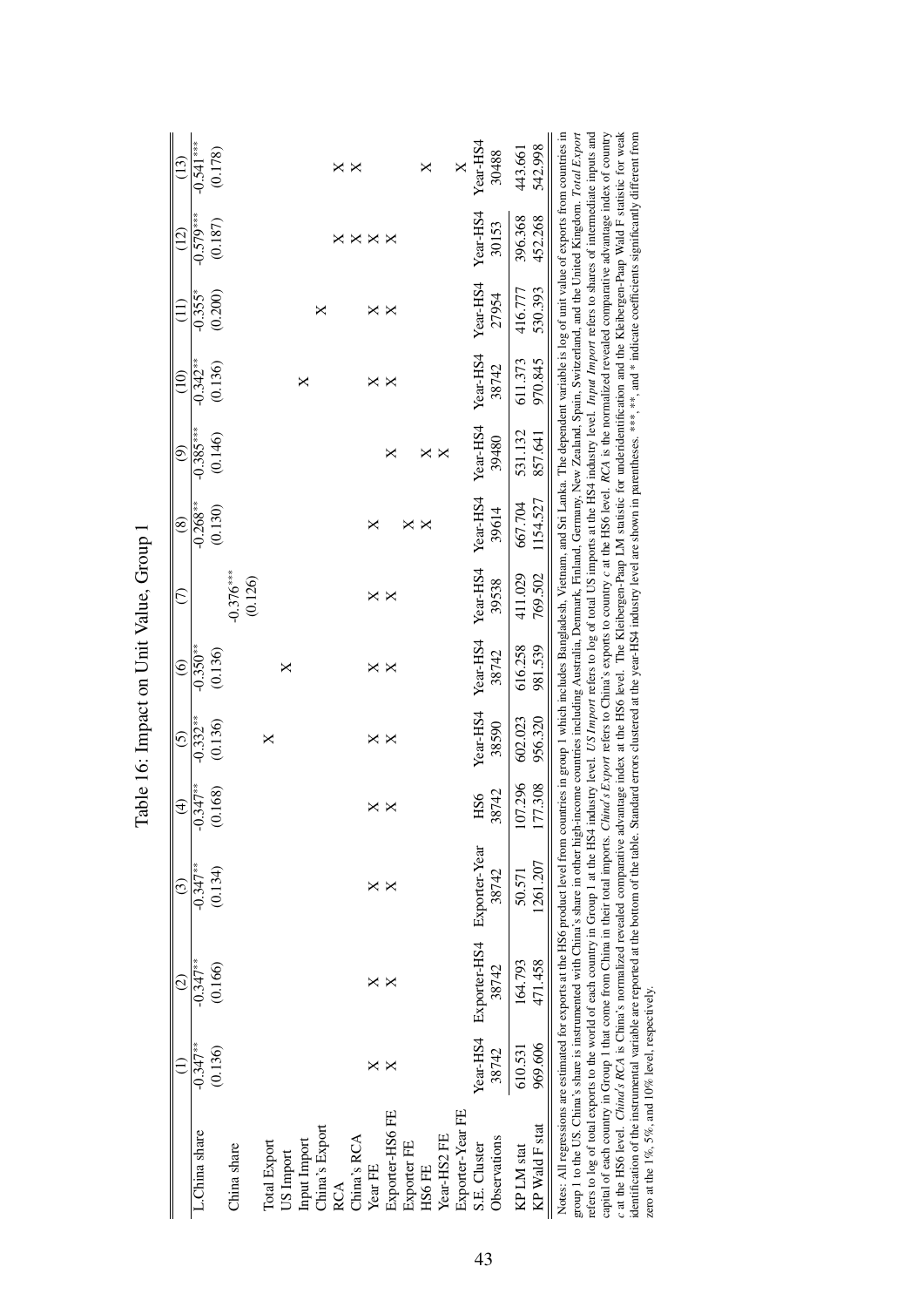|                                                                                                                                                                                                                                                                                                                                                                                                                                                                                                                                                                                                                                                                                                                                                                                                                                                                                                                                                                                                                                                                                                                                                                                                                                                                                                                                                                                                                                                 | Ξ                      | $\odot$                | ල                                    | $\widehat{f}$            | <u>ර</u>               | $\widehat{\circ}$      | E                      | $\circledast$          | ම                      | $\overline{10}$        | (II)                   | (12)                          | $\left(13\right)$              |
|-------------------------------------------------------------------------------------------------------------------------------------------------------------------------------------------------------------------------------------------------------------------------------------------------------------------------------------------------------------------------------------------------------------------------------------------------------------------------------------------------------------------------------------------------------------------------------------------------------------------------------------------------------------------------------------------------------------------------------------------------------------------------------------------------------------------------------------------------------------------------------------------------------------------------------------------------------------------------------------------------------------------------------------------------------------------------------------------------------------------------------------------------------------------------------------------------------------------------------------------------------------------------------------------------------------------------------------------------------------------------------------------------------------------------------------------------|------------------------|------------------------|--------------------------------------|--------------------------|------------------------|------------------------|------------------------|------------------------|------------------------|------------------------|------------------------|-------------------------------|--------------------------------|
| L.China share                                                                                                                                                                                                                                                                                                                                                                                                                                                                                                                                                                                                                                                                                                                                                                                                                                                                                                                                                                                                                                                                                                                                                                                                                                                                                                                                                                                                                                   | $-0.482***$<br>(0.068) | $-0.482***$<br>(0.092) | $-0.482***$<br>(0.084)               | $.482***$<br>0.101<br>ငှ | $-0.511***$<br>(0.070) | $-0.491***$<br>(0.069) |                        | $-0.461***$<br>(0.067) | $-0.312***$<br>(0.075) | $-0.469***$<br>(0.068) | $-0.456***$<br>(0.082) | $-0.602***$<br>(0.079)        | $-0.614**$<br>(0.075)          |
| China share                                                                                                                                                                                                                                                                                                                                                                                                                                                                                                                                                                                                                                                                                                                                                                                                                                                                                                                                                                                                                                                                                                                                                                                                                                                                                                                                                                                                                                     |                        |                        |                                      |                          |                        |                        | $-0.409***$<br>(0.065) |                        |                        |                        |                        |                               |                                |
| China's Export<br>Input Import<br>Tot Export<br>US Import                                                                                                                                                                                                                                                                                                                                                                                                                                                                                                                                                                                                                                                                                                                                                                                                                                                                                                                                                                                                                                                                                                                                                                                                                                                                                                                                                                                       |                        |                        |                                      |                          | ×                      | ×                      |                        |                        |                        | ×                      | ×                      |                               |                                |
| China's RCA<br><b>RCA</b>                                                                                                                                                                                                                                                                                                                                                                                                                                                                                                                                                                                                                                                                                                                                                                                                                                                                                                                                                                                                                                                                                                                                                                                                                                                                                                                                                                                                                       |                        |                        |                                      |                          |                        |                        |                        |                        |                        |                        |                        | $\times \times \times \times$ | $\times$ $\times$              |
| Year FE                                                                                                                                                                                                                                                                                                                                                                                                                                                                                                                                                                                                                                                                                                                                                                                                                                                                                                                                                                                                                                                                                                                                                                                                                                                                                                                                                                                                                                         | ×                      | $\times$ $\times$      | $\times$ $\times$                    | $\times$ $\times$        | $\times$ $\times$      | $\times$ $\times$      | $\times$ $\times$      | ×                      |                        | $\times$ $\times$      | $\times$ $\times$      |                               |                                |
| Exporter-HS6 FE<br>Exporter FE                                                                                                                                                                                                                                                                                                                                                                                                                                                                                                                                                                                                                                                                                                                                                                                                                                                                                                                                                                                                                                                                                                                                                                                                                                                                                                                                                                                                                  | $\times$               |                        |                                      |                          |                        |                        |                        | ×                      | ×                      |                        |                        |                               |                                |
| Year-HS2 FE<br><b>HS6 FE</b>                                                                                                                                                                                                                                                                                                                                                                                                                                                                                                                                                                                                                                                                                                                                                                                                                                                                                                                                                                                                                                                                                                                                                                                                                                                                                                                                                                                                                    |                        |                        |                                      |                          |                        |                        |                        | ×                      | $\times$ $\times$      |                        |                        |                               | $\times$                       |
| Exporter-Year FE<br>Observations<br>S.E. Cluster                                                                                                                                                                                                                                                                                                                                                                                                                                                                                                                                                                                                                                                                                                                                                                                                                                                                                                                                                                                                                                                                                                                                                                                                                                                                                                                                                                                                | Year-HS4<br>216879     | 216879                 | Exporter-HS4 Exporter-Year<br>216879 | 216879<br>HS6            | Year-HS4<br>216741     | Year-HS4<br>216879     | Year-HS4<br>228501     | Year-HS4<br>218679     | Year-HS4<br>218669     | Year-HS4<br>216879     | Year-HS4<br>182081     | Year-HS4<br>188403            | Year-HS4<br>189787<br>$\times$ |
| KP Wald F stat<br>KP LM stat                                                                                                                                                                                                                                                                                                                                                                                                                                                                                                                                                                                                                                                                                                                                                                                                                                                                                                                                                                                                                                                                                                                                                                                                                                                                                                                                                                                                                    | 1509.836<br>3397.645   | 2259.716<br>587.284    | 2699.384<br>93.866                   | 332.757<br>755.345       | 3261.856<br>1470.719   | 1543.055<br>3447.790   | 1514.669<br>3648.794   | 1434.412<br>3572.441   | 1200.335<br>2760.888   | 1509.033<br>3394.755   | 1373.550<br>2813.587   | 2817.627<br>1401.251          | 3053.656<br>1337.627           |
| of intermediate inputs and capital of each country in Group 1 that come from China in their total imports. China's Export refers to China's exports to country c at the HS6 level. RCA is the normalized revealed comparative<br>Kingdom. Total Export refers to log of total exports to the world of each country in Group 1 at the HS4 industry level. US Import refers to log of total US imports at the HS4 industry level. Input Import refers to shares<br>advantage index of country c at the HS6 level. China's RCA is China's normalized revealed comparative advantage index at the HS6 level. The Kleibergen-Paap LM statistic for underidentification and the Kleibergen-Paap Wald<br>F statistic for weak identification of the instrumental variable are reported at the bottom of the table. Standard errors clustered at the year-HS4 industry level are shown in parentheses. *** indicates coefficients signif<br>Notes: All regressions are estimated for exports at the HS6 product level from countries in group 2 which includes India, Indonesia, Malaysia, Pakistan, Philippines, and Thailand. The dependent variable is log of unit valu<br>exports from countries in group 1 to the US. China's share is instrumented with China's share in other in ogher high-income countries including Australia, Demnark, Finland, Germany, New Zealand, Spain, Switzerland, and the<br>different from zero at the $1\%$ level. |                        |                        |                                      |                          |                        |                        |                        |                        |                        |                        |                        |                               |                                |
|                                                                                                                                                                                                                                                                                                                                                                                                                                                                                                                                                                                                                                                                                                                                                                                                                                                                                                                                                                                                                                                                                                                                                                                                                                                                                                                                                                                                                                                 |                        |                        |                                      |                          |                        |                        |                        |                        |                        |                        |                        |                               |                                |

Table 17: Impact on Unit Value, Group 2 Table 17: Impact on Unit Value, Group 2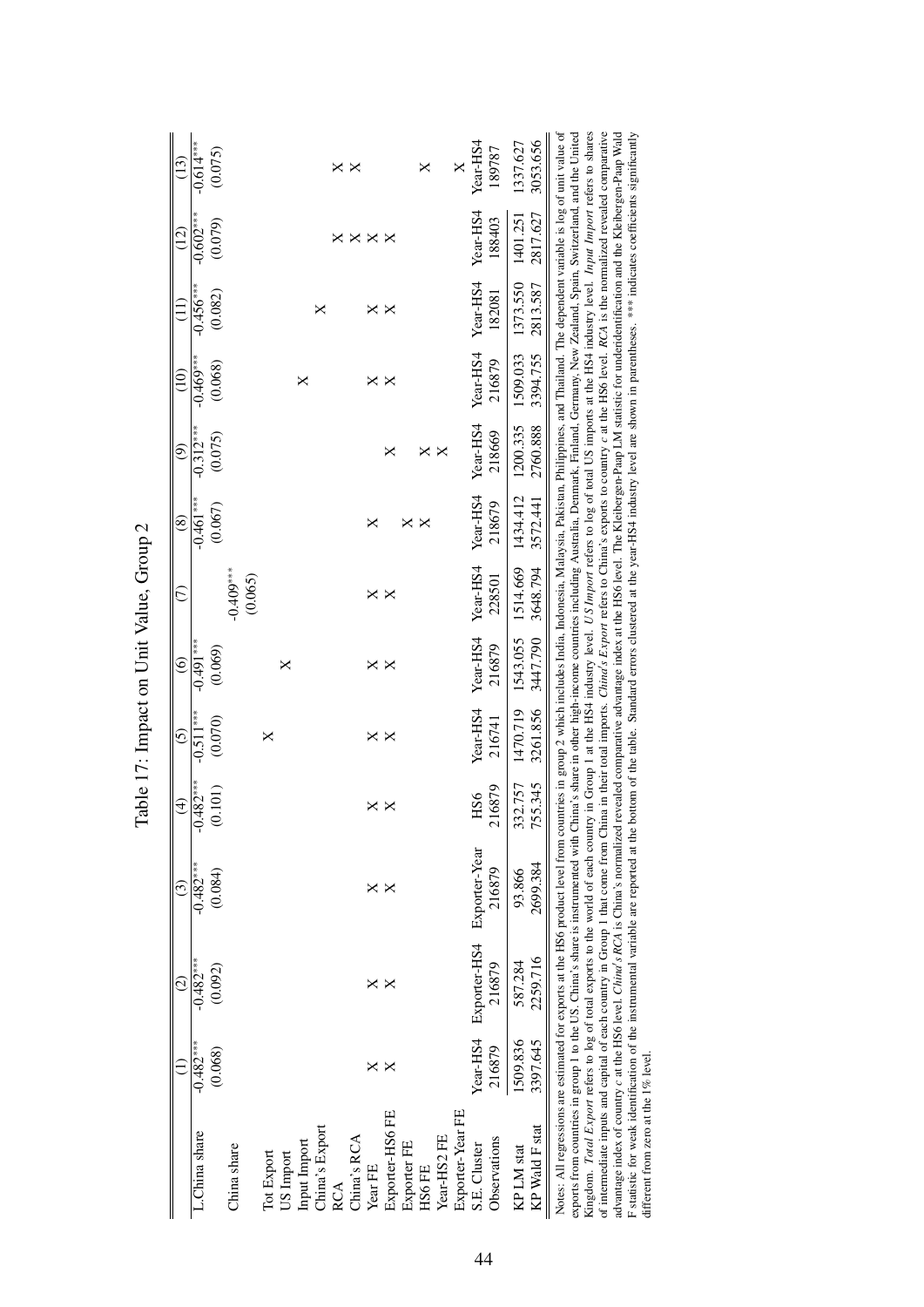|                     |             |          | Group 1    |            |             | Group 2     |             |          |
|---------------------|-------------|----------|------------|------------|-------------|-------------|-------------|----------|
|                     | Value       |          |            | Quantity   |             | Value       | Quantity    |          |
|                     | FE          | IV       | FE         | IV         | FE          | IV          | FE          | IV       |
| L.China share       | $-0.852***$ | $1.750*$ | $-0.579**$ | $2.853***$ | $-0.727***$ | $-0.994***$ | $-0.530***$ | $-0.221$ |
|                     | (0.240)     | (0.895)  | (0.268)    | (1.004)    | (0.128)     | (0.348)     | (0.146)     | (0.399)  |
| Year FE             | X           | X        | X          | X          | X           | X           | X           | X        |
| Exporter-HS6 FE     | X           | X        | X          | X          | X           | X           | X           | X        |
| <b>Observations</b> | 4939        | 4939     | 4939       | 4939       | 23429       | 23429       | 23429       | 23429    |
| <b>KPLM</b> stat    |             | 64.468   |            | 64.468     |             | 187.220     |             | 187.220  |
| KP Wald F stat      |             | 89.242   |            | 89.242     |             | 327.324     |             | 327.324  |

Table 18: Impact on value and quantity - Same sample as quality regressions

Notes: All regressions are estimated for exports at the HS6 product level. Group 1 includes Bangladesh, Vietnam, and Sri Lanka. Group 2 includes India, Indonesia, Malaysia, Pakistan, Philippines, and Thailand. The sample includes all products used in the regressions for the impact on product quality. The dependent variables are log of value and log of quantity of exports from countries in groups 1 and 2 to the US. In the IV regressions, China's share is instrumented with China's share in other high-income countries including Australia, Denmark, Finland, Germany, New Zealand, Spain, Switzerland, and the United Kingdom. The Kleibergen-Paap LM statistic for underidentification and the Kleibergen-Paap Wald F statistic for weak identification of the instrumental variable are reported at the bottom of the table. Standard errors clustered at the year-HS4 industry level are shown in parentheses. \*, \*\*, and \*\*\* indicate coefficients significantly different from zero at the 10%, 5%, and 1% level, respectively.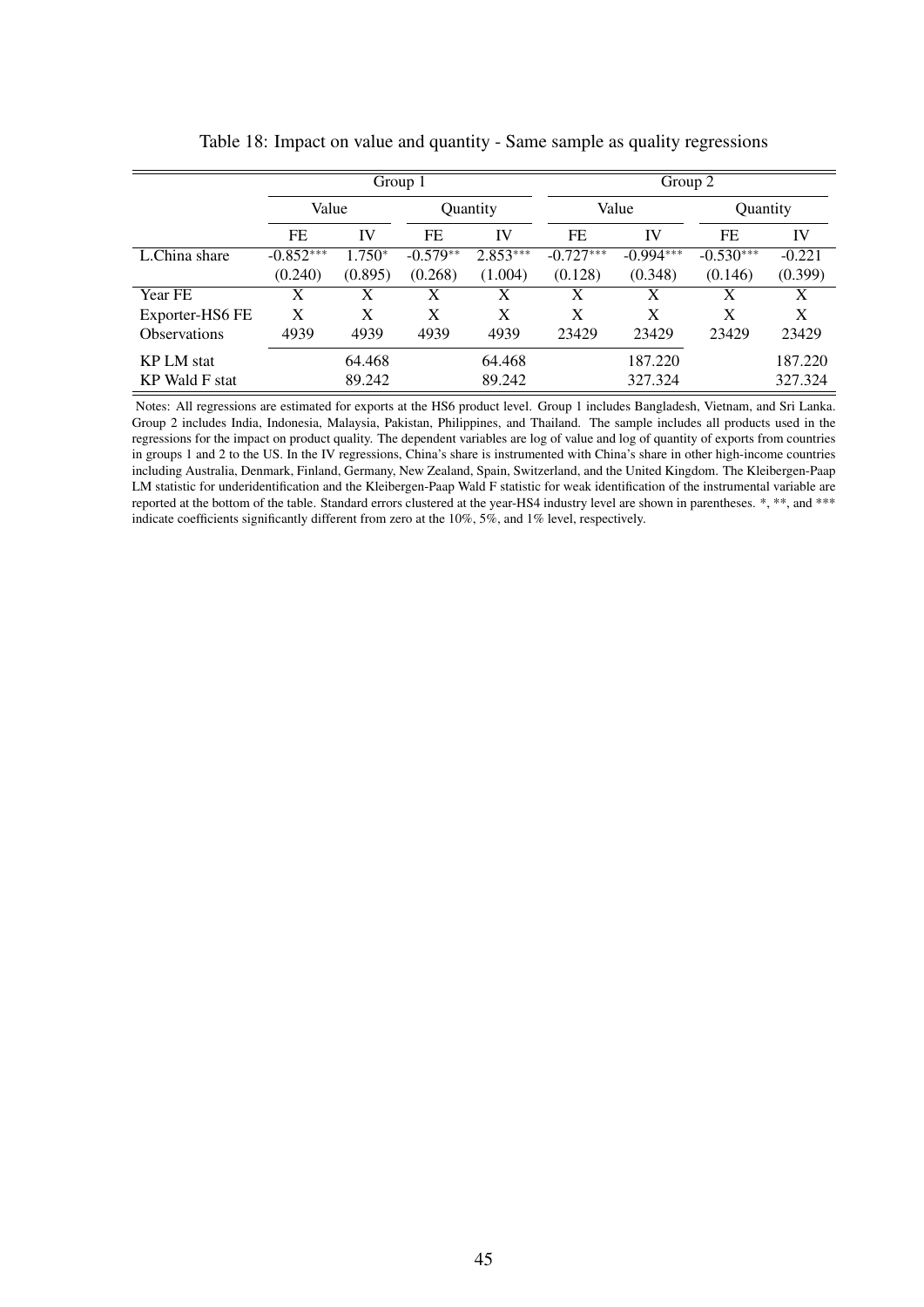|             |            | <b>Quality FE</b> |            | <b>Quality IV</b> |
|-------------|------------|-------------------|------------|-------------------|
|             | FE         | <b>IV</b>         | FE         | IV                |
| Bangladesh  | $1.135***$ | $2.137***$        | $0.814***$ | $2.234***$        |
|             | (0.219)    | (0.614)           | (0.267)    | (0.721)           |
| Vietnam     | $0.751***$ | 1.999***          | $0.782***$ | $2.571***$        |
|             | (0.140)    | (0.483)           | (0.181)    | (0.724)           |
| Sri Lanka   | $1.127***$ | 2.991***          | $0.932***$ | $3.424***$        |
|             | (0.188)    | (0.581)           | (0.218)    | (0.743)           |
| India       | $0.684***$ | $2.038***$        | $0.655***$ | $1.864***$        |
|             | (0.101)    | (0.260)           | (0.131)    | (0.308)           |
| Indonesia   | $0.912***$ | $2.011***$        | $0.579***$ | $1.879***$        |
|             | (0.101)    | (0.285)           | (0.130)    | (0.340)           |
| Malaysia    | $0.816***$ | $1.931***$        | $0.629***$ | $2.020***$        |
|             | (0.121)    | (0.331)           | (0.187)    | (0.468)           |
| Pakistan    | $0.622***$ | $2.282***$        | $0.689***$ | $2.157***$        |
|             | (0.133)    | (0.464)           | (0.157)    | (0.515)           |
| Philippines | $1.174***$ | 2.327***          | $0.916***$ | $2.050***$        |
|             | (0.118)    | (0.340)           | (0.152)    | (0.395)           |
| Thailand    | $0.746***$ | $1.553***$        | $0.529***$ | 1.218***          |
|             | (0.091)    | (0.255)           | (0.147)    | (0.360)           |

Table 19: Impact on quality of products exported by each country

Notes: All regressions are estimated for exports at the HS6 product level for each country. The dependent variables are product quality estimated by regressions using instrumental variables for unit price and nest share (quality IV) and product quality estimated by fixedeffect regressions (quality FE). The table trims all observations with estimated quality that are below the bottom 1st percentile or above the top 99th percentile of the quality distribution. All regressions control for year fixed effects and HS6-level product fixed effects. China's share is instrumented with China's share in other high-income countries including Australia, Denmark, Finland, Germany, New Zealand, Spain, Switzerland, and the United Kingdom. Standard errors clustered at the year-HS4 industry level are shown in parentheses. \*\*\* indicates coefficients significantly different from zero at the 1% level.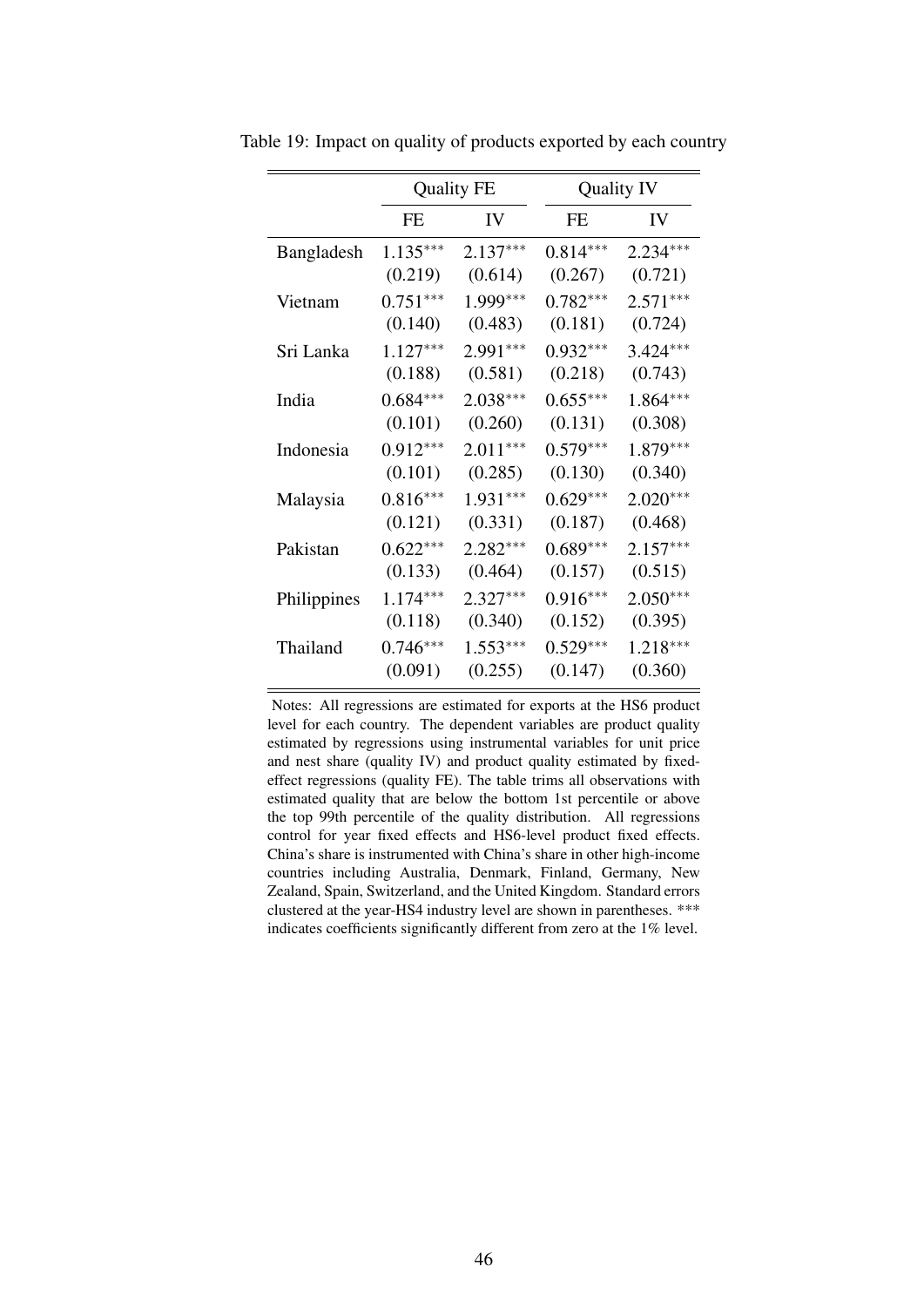|                                | (1)        | (2)       | (3)        | (4)       | (5)        |
|--------------------------------|------------|-----------|------------|-----------|------------|
| L.China share                  | $2.844***$ | $2.214**$ | $1.105***$ | $5.204**$ | $2.996***$ |
|                                | (0.893)    | (0.878)   | (0.556)    | (2.093)   | (0.876)    |
| L.China share*RCA1995          |            | $1.544**$ |            |           |            |
|                                |            | (0.740)   |            |           |            |
| L.China share* $RCA1995CH$     |            |           | $1.719***$ |           |            |
|                                |            |           | (0.596)    |           |            |
| L.China share*( $PF1995$ >p75) |            |           |            | 2.109     |            |
|                                |            |           |            | (1.488)   |            |
| L.China share*(Ladder1995>p75) |            |           |            |           | $-0.616$   |
|                                |            |           |            |           | (1.293)    |
| Year FE                        | X          | X         | X          | X         | X          |
| Exporter-HS6 FE                | X          | X         | X          | X         | X          |
| <b>Observations</b>            | 4889       | 4889      | 4889       | 1683      | 4436       |
| <b>KP LM</b> stat              | 21.628     | 23.364    | 22.930     | 5.251     | 20.621     |
| KP Wald F stat                 | 42.345     | 19.430    | 22.485     | 2.824     | 20.179     |
|                                |            |           |            |           |            |

Table 20: Impact on quality, Group 1 - S.E. clustered at the Exporter-HS4 level

Notes: Group 1 includes Bangladesh, Vietnam, and Sri Lanka. All regressions are estimated for exports at the HS6 product level. The dependent variable is product quality estimated by regressions using instrumental variables for unit price and nest share. The table trims all observations with estimated quality that are below the bottom 1st percentile or above the top 99th percentile of the quality distribution. *RCA*1995*CH* is a dummy equal to 1 if China had a revealed comparative advantage index greater than 1 for a HS6 product in 1995. *RCA*1995 is an indicator equal to 1 if the exporter had a revealed comparative advantage index greater than 1 for a HS6 product in 1995. PF1995>p75 is a dummy variable where the proximity to the quality frontier of a HS6-exporter variety belongs to the fourth quartile of the distance to the frontier distribution of the HS6 product in 1995. Ladder1995>p75 is a dummy variable where the ladder of a HS6 product belongs to the fourth quartile of the ladder distribution in 1995. China's share is instrumented with China's share in other high-income countries including Australia, Denmark, Finland, Germany, New Zealand, Spain, Switzerland, and the United Kingdom. The Kleibergen-Paap LM statistic for underidentification and the Kleibergen-Paap Wald F statistic for weak identification of the instrumental variable are reported at the bottom of the table. Standard errors clustered at the exporter-HS4 industry level are shown in parentheses. \*\* and \*\*\* indicate coefficients significantly different from zero at the 5% and 1% level, respectively.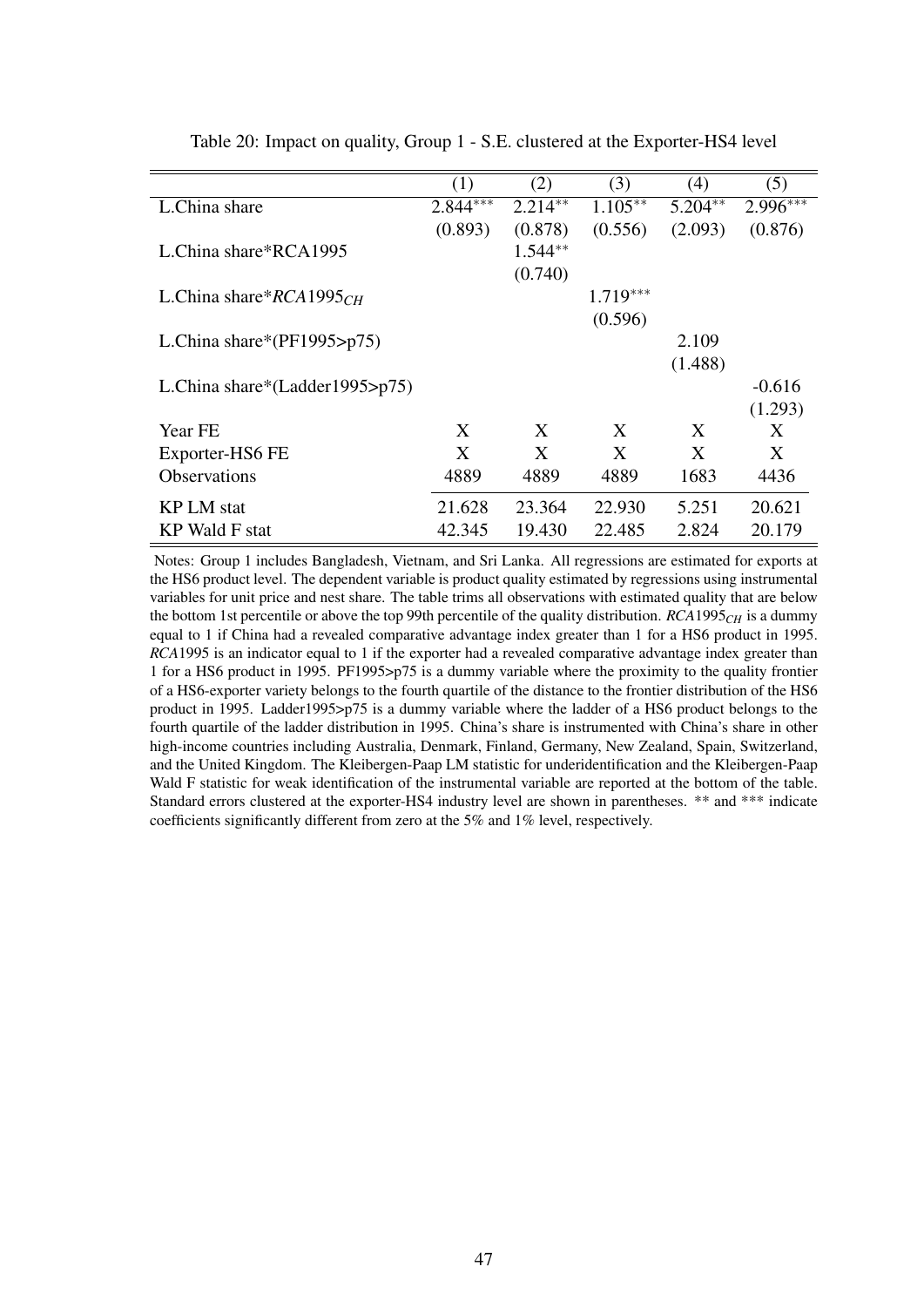|                                    | (1)        | (2)        | (3)        | (4)        | (5)         |
|------------------------------------|------------|------------|------------|------------|-------------|
| L.China share                      | $1.819***$ | $1.663***$ | $1.276***$ | $2.388***$ | $2.009***$  |
|                                    | (0.306)    | (0.302)    | (0.248)    | (0.439)    | (0.335)     |
| L.China share*RCA1995              |            | 0.347      |            |            |             |
|                                    |            | (0.347)    |            |            |             |
| L.China share* $RCA1995CH$         |            |            | $0.590**$  |            |             |
|                                    |            |            | (0.259)    |            |             |
| L.China share*( $PF1995$ >p75)     |            |            |            | $-0.180$   |             |
|                                    |            |            |            | (0.531)    |             |
| L.China share*(Ladder1995> $p75$ ) |            |            |            |            | $-1.204***$ |
|                                    |            |            |            |            | (0.424)     |
| <b>Year FE</b>                     | X          | X          | X          | X          | X           |
| Exporter-HS6 FE                    | X          | X          | X          | X          | X           |
|                                    |            |            |            |            |             |
| <b>Observations</b>                | 23043      | 23043      | 23043      | 13704      | 20869       |
| <b>KP LM</b> stat                  | 100.162    | 101.928    | 100.629    | 63.899     | 100.193     |
| KP Wald F stat                     | 265.584    | 135.180    | 153.971    | 81.390     | 119.186     |

Table 21: Impact on quality, Group 2 - S.E. clustered at the Exporter-HS4 level

Notes: Group 2 includes India, Indonesia, Malaysia, Pakistan, Philippines, and Thailand. All regressions are estimated for exports at the HS6 product level. The dependent variable is product quality estimated by regressions using instrumental variables for unit price and nest share. The table trims all observations with estimated quality that are below the bottom 1st percentile or above the top 99th percentile of the quality distribution. *RCA*1995<sub>*CH*</sub> is a dummy equal to 1 if China had a revealed comparative advantage index greater than 1 for a HS6 product in 1995. *RCA*1995 is an indicator equal to 1 if the exporter had a revealed comparative advantage index greater than 1 for a HS6 product in 1995. PF1995>p75 is a dummy variable where the proximity to the quality frontier of a HS6-exporter variety belongs to the fourth quartile of the distance to the frontier distribution of the HS6 product in 1995. Ladder1995>p75 is a dummy variable where the ladder of a HS6 product belongs to the fourth quartile of the ladder distribution of all products in 1995. China's share is instrumented with China's share in other high-income countries including Australia, Denmark, Finland, Germany, New Zealand, Spain, Switzerland, and the United Kingdom. The Kleibergen-Paap LM statistic for underidentification and the Kleibergen-Paap Wald F statistic for weak identification of the instrumental variable are reported at the bottom of the table. Standard errors clustered at the exporter-HS4 industry level are shown in parentheses. \*\* and \*\*\* indicate coefficients significantly different from zero at the 5% and 1% level, respectively.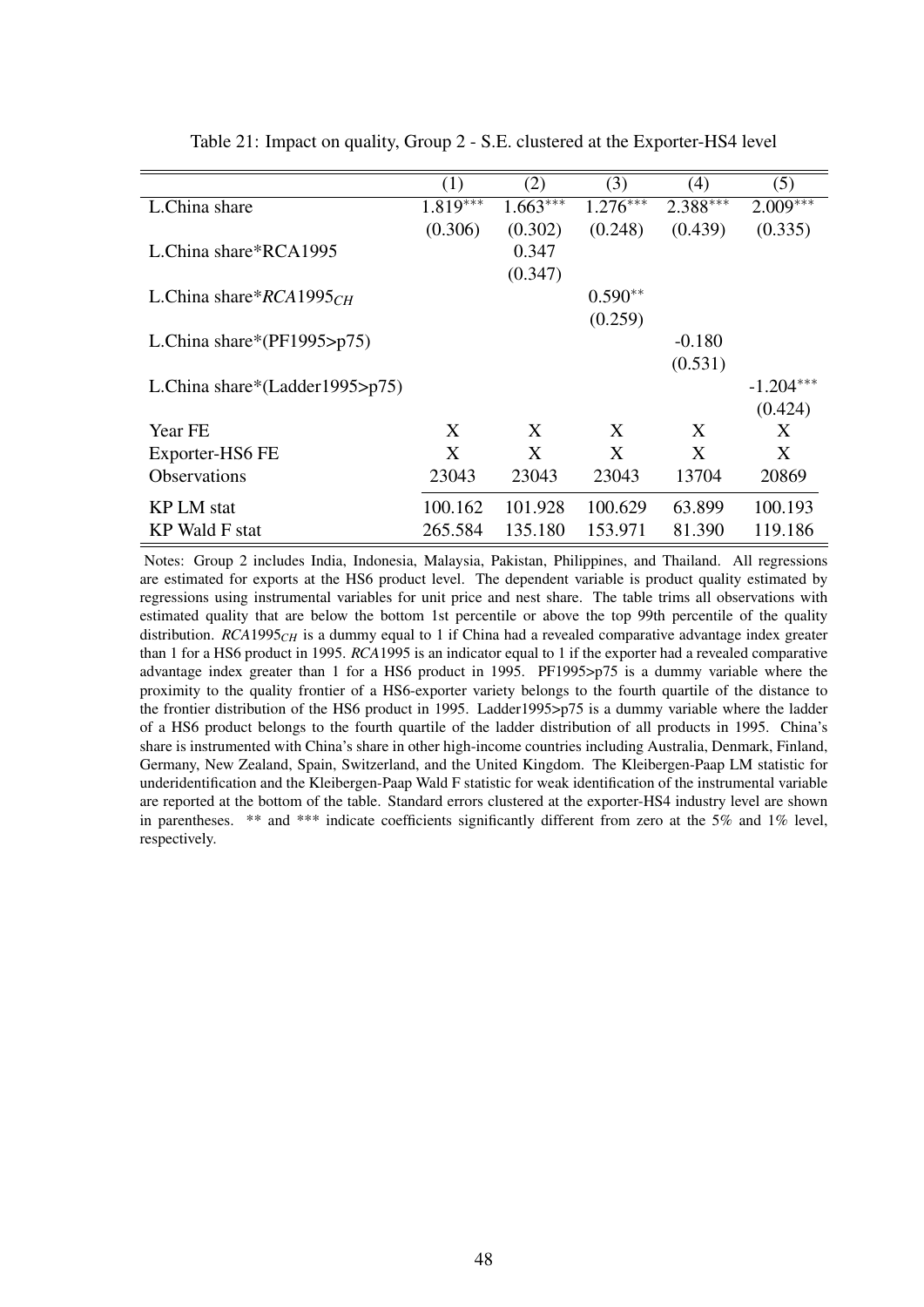|                                    | (1)        | (2)        | (3)        | (4)        | (5)        |
|------------------------------------|------------|------------|------------|------------|------------|
| L.China share                      | $2.844***$ | $2.214***$ | $1.105***$ | $5.204***$ | $2.996***$ |
|                                    | (0.365)    | (0.374)    | (0.311)    | (0.939)    | (0.389)    |
| L.China share*RCA1995              |            | $1.544***$ |            |            |            |
|                                    |            | (0.250)    |            |            |            |
| L.China share* $RCA1995CH$         |            |            | $1.719***$ |            |            |
|                                    |            |            | (0.239)    |            |            |
| L.China share*( $PF1995$ >p75)     |            |            |            | $2.109***$ |            |
|                                    |            |            |            | (0.483)    |            |
| L.China share*(Ladder1995> $p75$ ) |            |            |            |            | $-0.616$   |
|                                    |            |            |            |            | (0.623)    |
| Year FE                            | X          | X          | X          | X          | X          |
| Exporter-HS6 FE                    | X          | X          | X          | X          | X          |
| <b>Observations</b>                | 4889       | 4889       | 4889       | 1683       | 4436       |
| <b>KP LM</b> stat                  | 39.322     | 38.956     | 40.572     | 25.073     | 38.847     |
| <b>KP</b> Wald F stat              | 248.233    | 105.511    | 129.927    | 26.733     | 127.174    |

Table 22: Impact on quality, Group 1 - S.E. clustered at the Exporter-Year level

Notes: Group 1 includes Bangladesh, Vietnam, and Sri Lanka. All regressions are estimated for exports at the HS6 product level. The dependent variable is product quality estimated by regressions using instrumental variables for unit price and nest share. The table trims all observations with estimated quality that are below the bottom 1st percentile or above the top 99th percentile of the quality distribution. *RCA*1995*CH* is a dummy equal to 1 if China had a revealed comparative advantage index greater than 1 for a HS6 product in 1995. *RCA*1995 is an indicator equal to 1 if the exporter had a revealed comparative advantage index greater than 1 for a HS6 product in 1995. PF1995>p75 is a dummy variable where the proximity to the quality frontier of a HS6 exporter variety belongs to the fourth quartile of the distance to the frontier distribution of the HS6 product in 1995. Ladder1995>p75 is a dummy variable where the ladder of a HS6 product belongs to the fourth quartile of the ladder distribution in 1995. China's share is instrumented with China's share in other high-income countries including Australia, Denmark, Finland, Germany, New Zealand, Spain, Switzerland, and the United Kingdom. The Kleibergen-Paap LM statistic for underidentification and the Kleibergen-Paap Wald F statistic for weak identification of the instrumental variable are reported at the bottom of the table. Standard errors clustered at the exporter-year level are shown in parentheses. \*\*\* indicates coefficients significantly different from zero at the 1% level.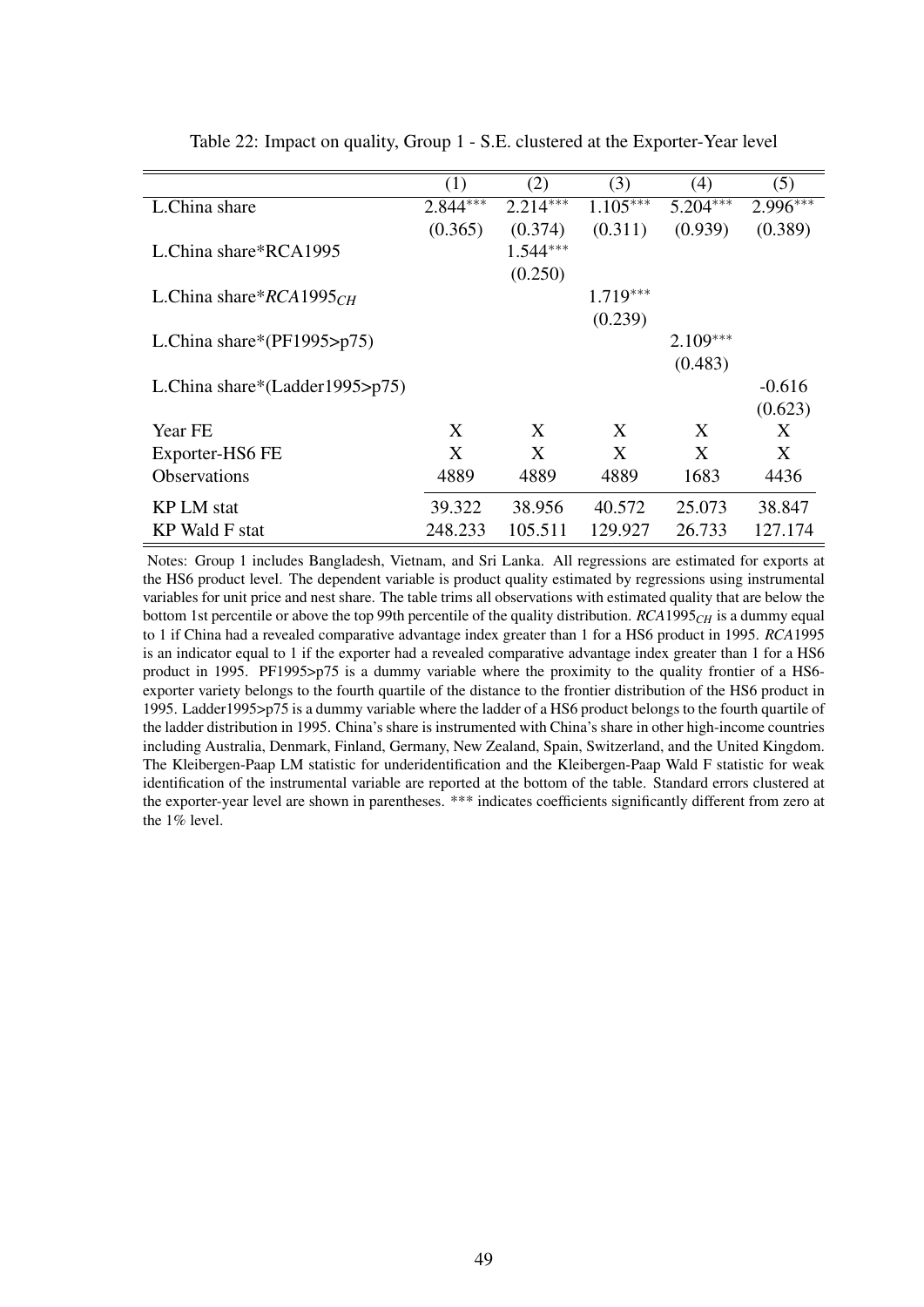|                                | (1)        | (2)        | (3)        | (4)        | (5)         |
|--------------------------------|------------|------------|------------|------------|-------------|
| L.China share                  | $1.819***$ | $1.663***$ | $1.276***$ | $2.388***$ | $2.009***$  |
|                                | (0.128)    | (0.128)    | (0.112)    | (0.156)    | (0.131)     |
| L.China share*RCA1995          |            | $0.347**$  |            |            |             |
|                                |            | (0.141)    |            |            |             |
| L.China share* $RCA1995CH$     |            |            | $0.590***$ |            |             |
|                                |            |            | (0.112)    |            |             |
| L.China share*( $PF1995$ >p75) |            |            |            | $-0.180$   |             |
|                                |            |            |            | (0.212)    |             |
| L.China share*(Ladder1995>p75) |            |            |            |            | $-1.204***$ |
|                                |            |            |            |            | (0.188)     |
| Year FE                        | X          | X          | X          | X          | X           |
| Exporter-HS6 FE                | X          | X          | X          | X          | X           |
| <b>Observations</b>            | 23043      | 23043      | 23043      | 13704      | 20869       |
| KP LM stat                     | 85.784     | 85.427     | 85.753     | 72.175     | 85.318      |
|                                |            |            |            |            |             |
| KP Wald F stat                 | 1395.559   | 685.060    | 637.664    | 444.575    | 693.376     |

Table 23: Impact on quality, Group 2 - S.E. clustered at the Exporter-Year level

Notes: Group 2 includes India, Indonesia, Malaysia, Pakistan, Philippines, and Thailand. All regressions are estimated for exports at the HS6 product level. The dependent variable is product quality estimated by regressions using instrumental variables for unit price and nest share. The table trims all observations with estimated quality that are below the bottom 1st percentile or above the top 99th percentile of the quality distribution. *RCA*1995*CH* is a dummy equal to 1 if China had a revealed comparative advantage index greater than 1 for a HS6 product in 1995. *RCA*1995 is an indicator equal to 1 if the exporter had a revealed comparative advantage index greater than 1 for a HS6 product in 1995. PF1995>p75 is a dummy variable where the proximity to the quality frontier of a HS6-exporter variety belongs to the fourth quartile of the distance to the frontier distribution of the HS6 product in 1995. Ladder1995>p75 is a dummy variable where the ladder of a HS6 product belongs to the fourth quartile of the ladder distribution of all products in 1995. China's share is instrumented with China's share in other high-income countries including Australia, Denmark, Finland, Germany, New Zealand, Spain, Switzerland, and the United Kingdom. The Kleibergen-Paap LM statistic for underidentification and the Kleibergen-Paap Wald F statistic for weak identification of the instrumental variable are reported at the bottom of the table. Standard errors clustered at the exporter-year level are shown in parentheses. \*\* and \*\*\* indicate coefficients significantly different from zero at the 5% and 1% level, respectively.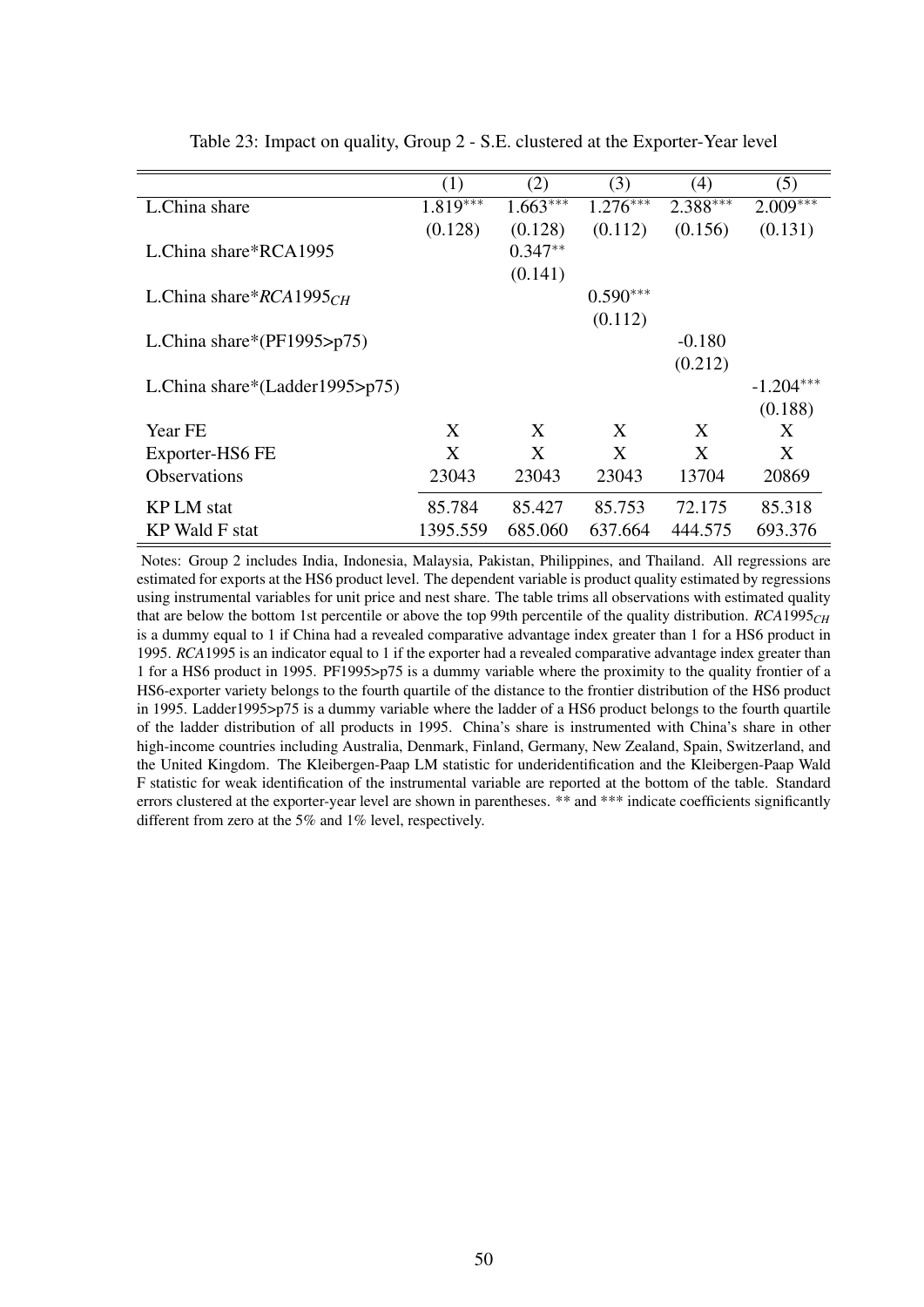|                                    | (1)       | (2)       | (3)       | (4)     | (5)       |
|------------------------------------|-----------|-----------|-----------|---------|-----------|
| L.China share                      | $2.844**$ | $2.214**$ | 1.105     | 5.204   | $2.996**$ |
|                                    | (1.196)   | (1.119)   | (0.760)   | (3.188) | (1.172)   |
| L.China share*RCA1995              |           | $1.544*$  |           |         |           |
|                                    |           | (0.827)   |           |         |           |
| L.China share $RCA1995CH$          |           |           | $1.719**$ |         |           |
|                                    |           |           | (0.768)   |         |           |
| L.China share*( $PF1995 \ge p75$ ) |           |           |           | 2.109   |           |
|                                    |           |           |           | (1.854) |           |
| L.China share*(Ladder1995> $p75$ ) |           |           |           |         | $-0.616$  |
|                                    |           |           |           |         | (1.452)   |
| <b>Year FE</b>                     | X         | X         | X         | X       | X         |
| Exporter-HS6 FE                    | X         | X         | X         | X       | X         |
| <b>Observations</b>                | 4889      | 4889      | 4889      | 1683    | 4436      |
| <b>KP LM</b> stat                  | 8.822     | 10.217    | 9.466     | 3.083   | 8.337     |
| KP Wald F stat                     | 17.746    | 8.338     | 9.355     | 1.440   | 8.320     |

Table 24: Impact on quality, Group 1 - S.E. clustered at the HS6 level

Notes: Group 1 includes Bangladesh, Vietnam, and Sri Lanka. All regressions are estimated for exports at the HS6 product level. The dependent variable is product quality estimated by regressions using instrumental variables for unit price and nest share. The table trims all observations with estimated quality that are below the bottom 1st percentile or above the top 99th percentile of the quality distribution. *RCA*1995*CH* is a dummy equal to 1 if China had a revealed comparative advantage index greater than 1 for a HS6 product in 1995. *RCA*1995 is an indicator equal to 1 if the exporter had a revealed comparative advantage index greater than 1 for a HS6 product in 1995. PF1995>p75 is a dummy variable where the proximity to the quality frontier of a HS6-exporter variety belongs to the fourth quartile of the distance to the frontier distribution of the HS6 product in 1995. Ladder1995>p75 is a dummy variable where the ladder of a HS6 product belongs to the fourth quartile of the ladder distribution in 1995. China's share is instrumented with China's share in other high-income countries including Australia, Denmark, Finland, Germany, New Zealand, Spain, Switzerland, and the United Kingdom. The Kleibergen-Paap LM statistic for underidentification and the Kleibergen-Paap Wald F statistic for weak identification of the instrumental variable are reported at the bottom of the table. Standard errors clustered at the HS6 product level are shown in parentheses. \* and \*\* indicate coefficients significantly different from zero at the 10% and 5% level, respectively.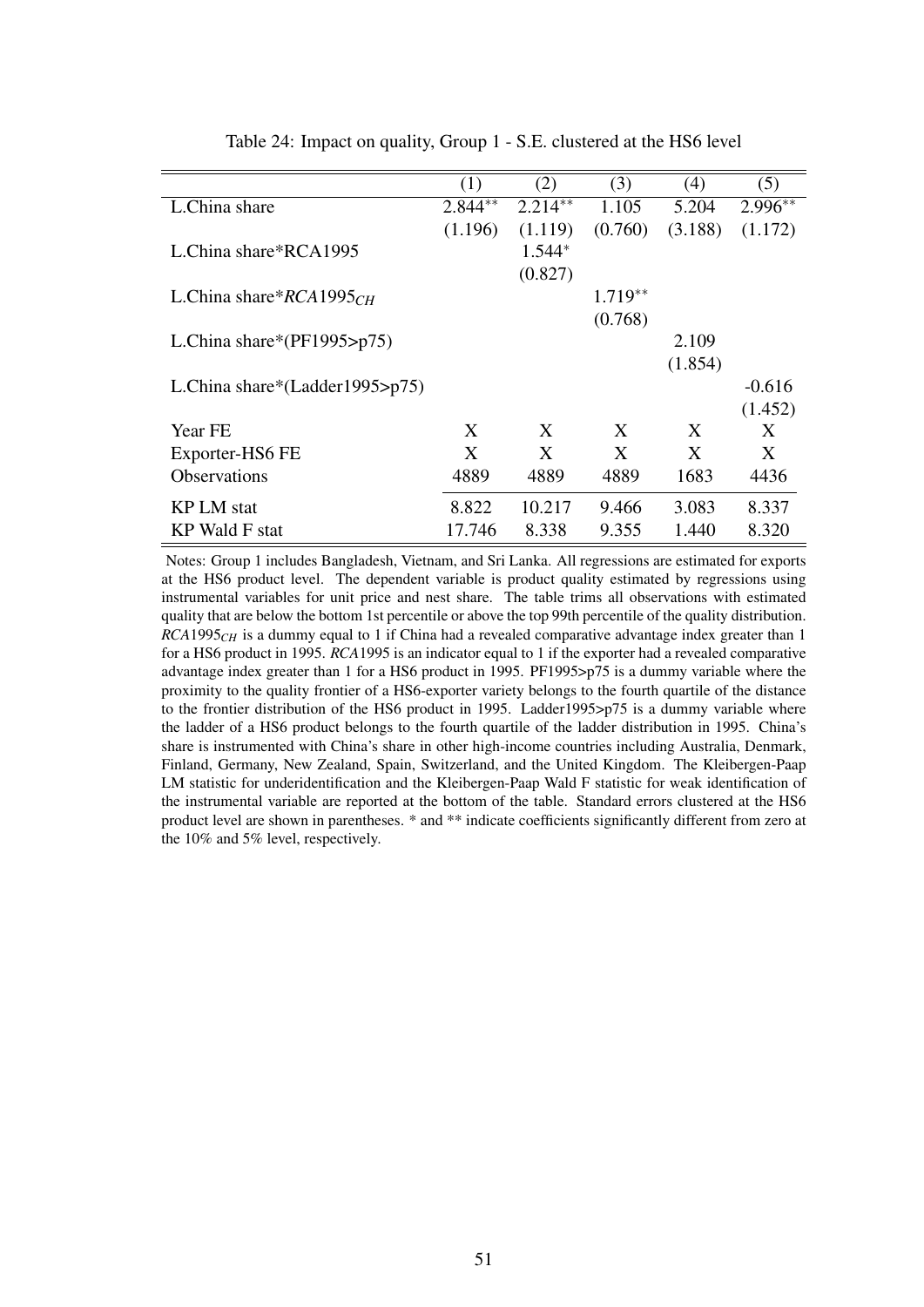|                                | (1)        | (2)        | (3)        | (4)        | (5)        |
|--------------------------------|------------|------------|------------|------------|------------|
| L.China share                  | $1.819***$ | $1.663***$ | $1.276***$ | $2.388***$ | $2.009***$ |
|                                | (0.454)    | (0.426)    | (0.439)    | (0.566)    | (0.488)    |
| L.China share*RCA1995          |            | 0.347      |            |            |            |
|                                |            | (0.352)    |            |            |            |
| L.China share $RCA1995CH$      |            |            | 0.590      |            |            |
|                                |            |            | (0.429)    |            |            |
| L.China share*( $PF1995$ >p75) |            |            |            | $-0.180$   |            |
|                                |            |            |            | (0.525)    |            |
| L.China share*(Ladder1995>p75) |            |            |            |            | $-1.204**$ |
|                                |            |            |            |            | (0.573)    |
| Year FE                        | X          | X          | X          | X          | X          |
| Exporter-HS6 FE                | X          | X          | X          | X          | X          |
| <b>Observations</b>            | 23043      | 23043      | 23043      | 13704      | 20869      |
| <b>KPLM</b> stat               | 34.941     | 35.862     | 36.673     | 30.857     | 33.626     |
| KP Wald F stat                 | 76.836     | 39.170     | 41.311     | 26.342     | 35.495     |

Table 25: Impact on quality, Group 2 - S.E. clustered at the HS6 level

Notes: Group 2 includes India, Indonesia, Malaysia, Pakistan, Philippines, and Thailand. All regressions are estimated for exports at the HS6 product level. The dependent variable is product quality estimated by regressions using instrumental variables for unit price and nest share. The table trims all observations with estimated quality that are below the bottom 1st percentile or above the top 99th percentile of the quality distribution. *RCA*1995<sub>*CH*</sub> is a dummy equal to 1 if China had a revealed comparative advantage index greater than 1 for a HS6 product in 1995. *RCA*1995 is an indicator equal to 1 if the exporter had a revealed comparative advantage index greater than 1 for a HS6 product in 1995. PF1995>p75 is a dummy variable where the proximity to the quality frontier of a HS6-exporter variety belongs to the fourth quartile of the distance to the frontier distribution of the HS6 product in 1995. Ladder1995>p75 is a dummy variable where the ladder of a HS6 product belongs to the fourth quartile of the ladder distribution of all products in 1995. China's share is instrumented with China's share in other high-income countries including Australia, Denmark, Finland, Germany, New Zealand, Spain, Switzerland, and the United Kingdom. The Kleibergen-Paap LM statistic for underidentification and the Kleibergen-Paap Wald F statistic for weak identification of the instrumental variable are reported at the bottom of the table. Standard errors clustered at the HS6 product level are shown in parentheses. \*\* and \*\*\* indicate coefficients significantly different from zero at the 5% and 1% level, respectively.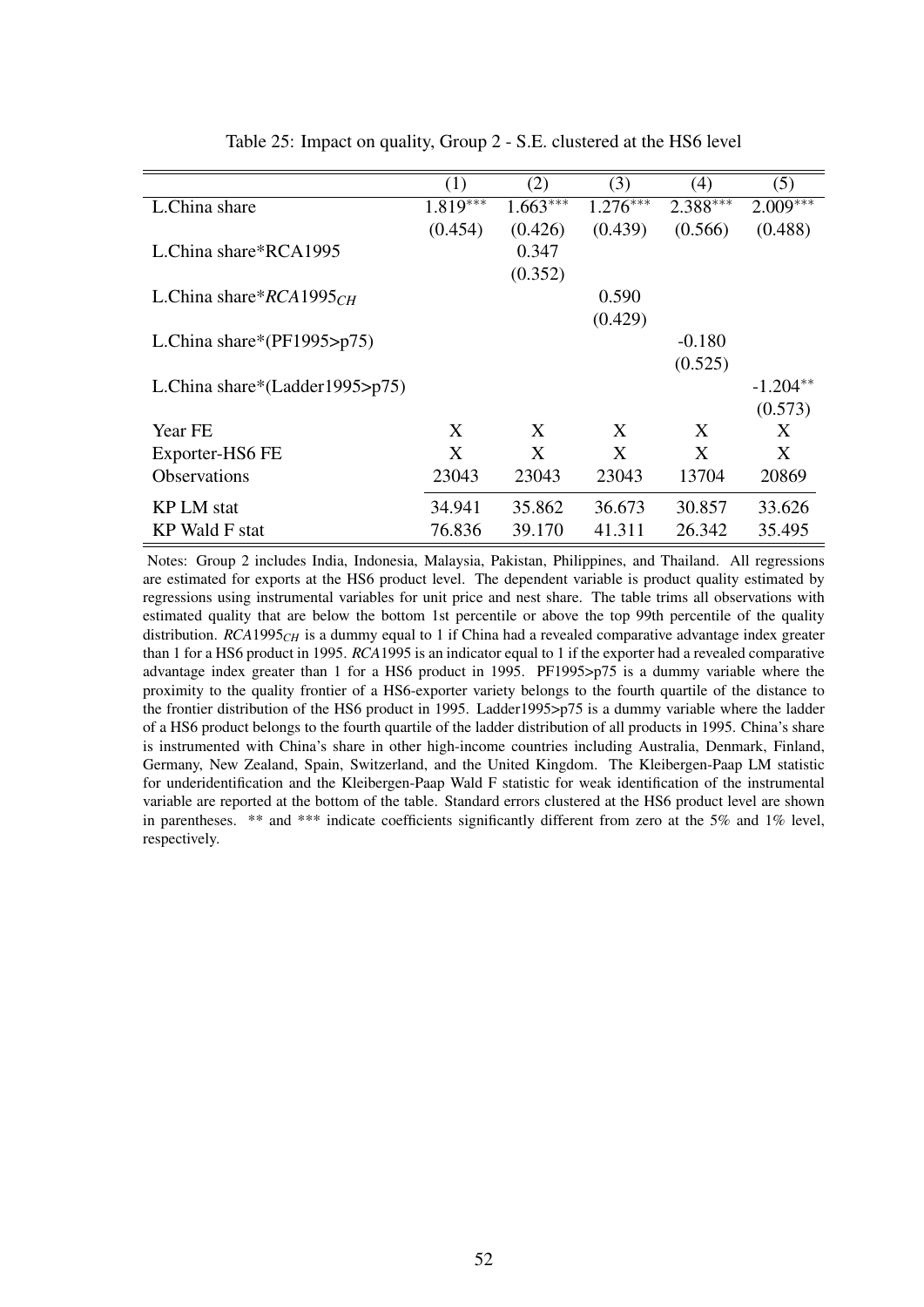|                                    | (1)        | (2)        | (3)        | (4)        | (5)        |
|------------------------------------|------------|------------|------------|------------|------------|
| L.China share                      | $2.755***$ | $2.059***$ | $0.906**$  | $4.625***$ | $2.906***$ |
|                                    | (0.585)    | (0.548)    | (0.408)    | (1.268)    | (0.578)    |
| L.China share*RCA1995              |            | $1.669***$ |            |            |            |
|                                    |            | (0.428)    |            |            |            |
| L.China share* $RCA1995CH$         |            |            | $1.814***$ |            |            |
|                                    |            |            | (0.385)    |            |            |
| L.China share*( $PF1995$ >p75)     |            |            |            | $2.653***$ |            |
|                                    |            |            |            | (0.822)    |            |
| L.China share*(Ladder1995> $p75$ ) |            |            |            |            | $-0.585$   |
|                                    |            |            |            |            | (0.701)    |
| Year FE                            | X          | X          | X          | X          | X          |
| Exporter-HS6 FE                    | X          | X          | X          | X          | X          |
| <b>Observations</b>                | 4881       | 4881       | 4881       | 1683       | 4428       |
|                                    |            |            |            |            |            |
| <b>KP LM</b> stat                  | 64.878     | 65.606     | 69.790     | 20.999     | 61.642     |
| KP Wald F stat                     | 93.178     | 40.228     | 49.743     | 9.475      | 44.731     |

Table 26: Impact on quality, Group 1 - Control for exporters' total HS4 exports

Notes: Group 1 includes Bangladesh, Vietnam, and Sri Lanka. All regressions are estimated for exports at the HS6 product level. The dependent variable is product quality estimated by regressions using instrumental variables for unit price and nest share. The table trims all observations with estimated quality that are below the bottom 1st percentile or above the top 99th percentile of the quality distribution. *RCA*1995*CH* is a dummy equal to 1 if China had a revealed comparative advantage index greater than 1 for a HS6 product in 1995. *RCA*1995 is an indicator equal to 1 if the exporter had a revealed comparative advantage index greater than 1 for a HS6 product in 1995. PF1995>p75 is a dummy variable where the proximity to the quality frontier of a HS6 exporter variety belongs to the fourth quartile of the distance to the frontier distribution of the HS6 product in 1995. Ladder1995>p75 is a dummy variable where the ladder of a HS6 product belongs to the fourth quartile of the ladder distribution in 1995. China's share is instrumented with China's share in other high-income countries including Australia, Denmark, Finland, Germany, New Zealand, Spain, Switzerland, and the United Kingdom. The Kleibergen-Paap LM statistic for underidentification and the Kleibergen-Paap Wald F statistic for weak identification of the instrumental variable are reported at the bottom of the table. Standard errors clustered at the year-HS4 industry level are shown in parentheses. \*\* and \*\*\* indicate coefficients significantly different from zero at the 5% and 1% level, respectively.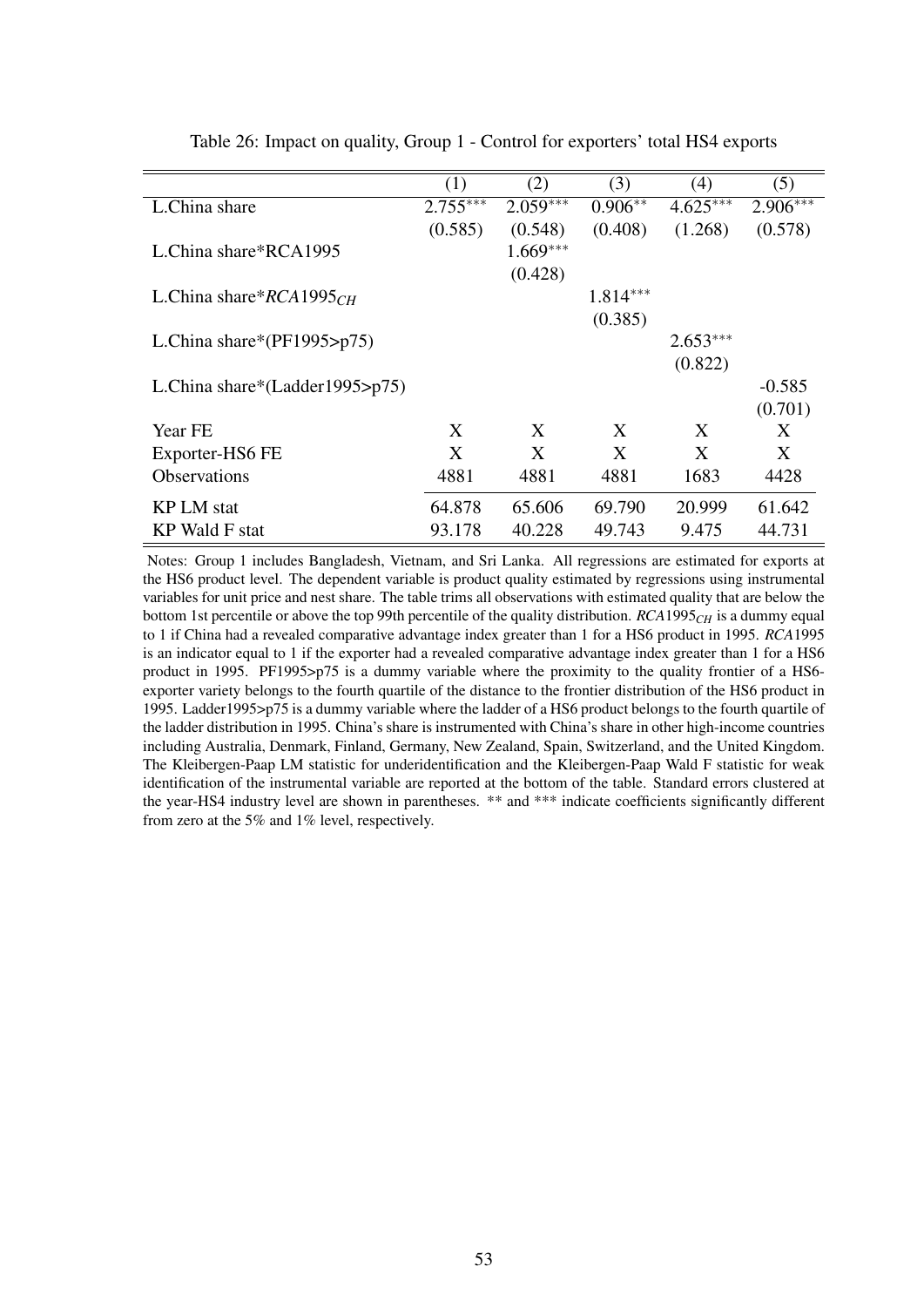|                                    | (1)        | (2)        | (3)        | (4)        | (5)         |
|------------------------------------|------------|------------|------------|------------|-------------|
| L.China share                      | $1.967***$ | $1.768***$ | $1.318***$ | $2.515***$ | $2.116***$  |
|                                    | (0.281)    | (0.255)    | (0.213)    | (0.357)    | (0.300)     |
| L.China share*RCA1995              |            | $0.478**$  |            |            |             |
|                                    |            | (0.205)    |            |            |             |
| L.China share* $RCA1995CH$         |            |            | $0.718***$ |            |             |
|                                    |            |            | (0.235)    |            |             |
| L.China share*( $PF1995$ >p75)     |            |            |            | $-0.107$   |             |
|                                    |            |            |            | (0.338)    |             |
| L.China share*(Ladder1995> $p75$ ) |            |            |            |            | $-1.133***$ |
|                                    |            |            |            |            | (0.291)     |
| Year FE                            | X          | X          | X          | X          | X           |
|                                    |            |            |            |            |             |
| Exporter-HS6 FE                    | X          | X          | X          | X          | X           |
| <b>Observations</b>                | 23037      | 23037      | 23037      | 13704      | 20863       |
| KP LM stat                         | 182.485    | 185.217    | 186.227    | 121.566    | 183.685     |
|                                    |            |            |            |            |             |
| KP Wald F stat                     | 331.945    | 164.918    | 177.061    | 107.375    | 153.324     |

Table 27: Impact on quality, Group 2 - Control for exporters' total HS4 exports

Notes: Group 2 includes India, Indonesia, Malaysia, Pakistan, Philippines, and Thailand. All regressions are estimated for exports at the HS6 product level. The dependent variable is product quality estimated by regressions using instrumental variables for unit price and nest share. The table trims all observations with estimated quality that are below the bottom 1st percentile or above the top 99th percentile of the quality distribution. *RCA*1995<sub>*CH*</sub> is a dummy equal to 1 if China had a revealed comparative advantage index greater than 1 for a HS6 product in 1995. *RCA*1995 is an indicator equal to 1 if the exporter had a revealed comparative advantage index greater than 1 for a HS6 product in 1995. PF1995>p75 is a dummy variable where the proximity to the quality frontier of a HS6-exporter variety belongs to the fourth quartile of the distance to the frontier distribution of the HS6 product in 1995. Ladder1995>p75 is a dummy variable where the ladder of a HS6 product belongs to the fourth quartile of the ladder distribution of all products in 1995. China's share is instrumented with China's share in other high-income countries including Australia, Denmark, Finland, Germany, New Zealand, Spain, Switzerland, and the United Kingdom. The Kleibergen-Paap LM statistic for underidentification and the Kleibergen-Paap Wald F statistic for weak identification of the instrumental variable are reported at the bottom of the table. Standard errors clustered at the year-HS4 industry level are shown in parentheses. \*\* and \*\*\* indicate coefficients significantly different from zero at the 5% and 1% level, respectively.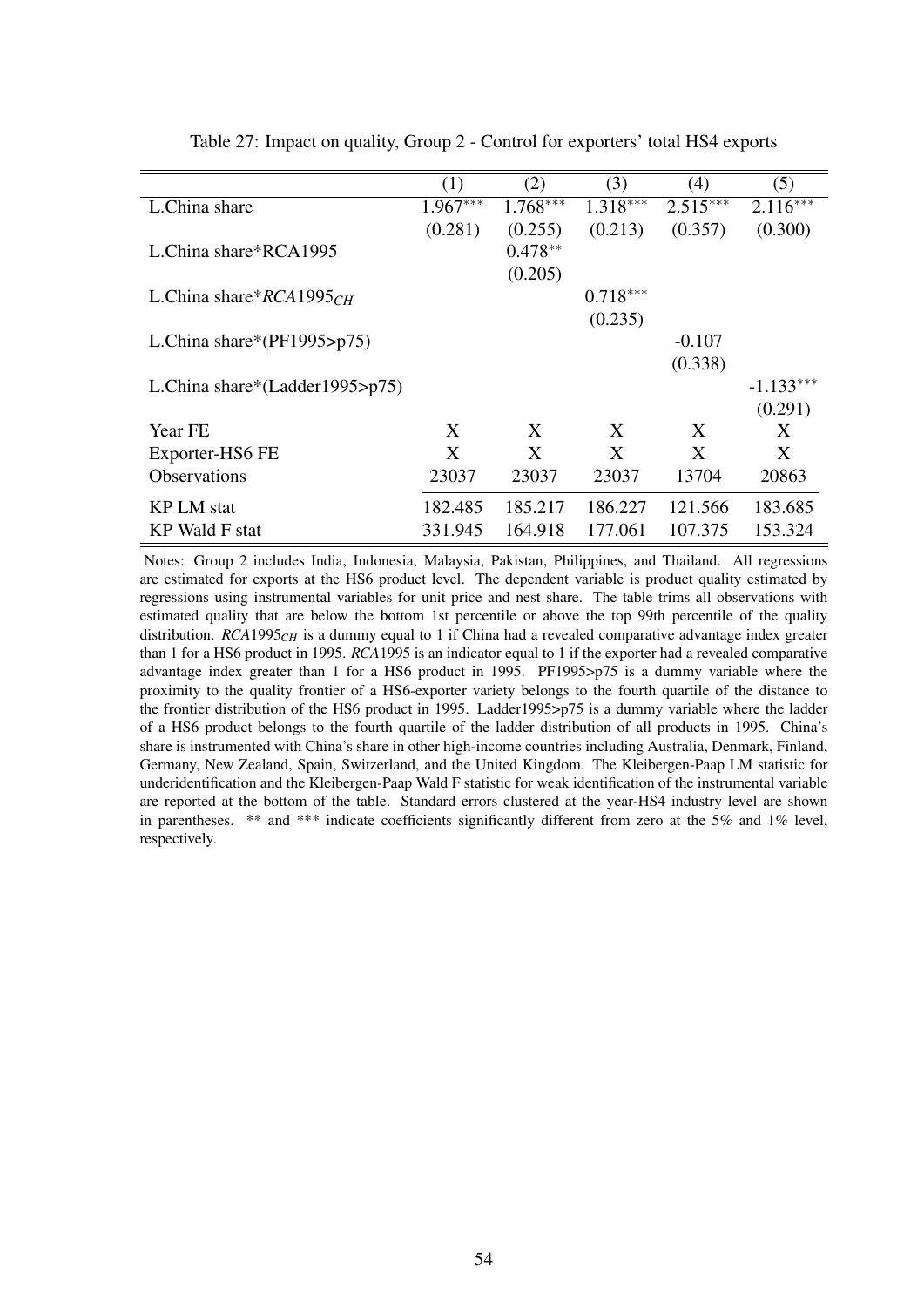|                                | (1)        | (2)        | (3)        | (4)        | (5)        |
|--------------------------------|------------|------------|------------|------------|------------|
| L.China share                  | $2.875***$ | $2.202***$ | $1.127***$ | $5.095***$ | $3.077***$ |
|                                | (0.598)    | (0.565)    | (0.420)    | (1.407)    | (0.580)    |
| L.China share*RCA1995          |            | $1.550***$ |            |            |            |
|                                |            | (0.421)    |            |            |            |
| L.China share* $RCA1995CH$     |            |            | $1.729***$ |            |            |
|                                |            |            | (0.394)    |            |            |
| L.China share*( $PF1995$ >p75) |            |            |            | $2.100***$ |            |
|                                |            |            |            | (0.779)    |            |
| L.China share*(Ladder1995>p75) |            |            |            |            | $-0.675$   |
|                                |            |            |            |            | (0.728)    |
| Year FE                        | X          | X          | X          | X          | X          |
| Exporter-HS6 FE                | X          | X          | X          | X          | X          |
| <b>Observations</b>            | 4889       | 4889       | 4889       | 1683       | 4436       |
| <b>KP LM</b> stat              | 68.793     | 67.856     | 73.370     | 20.589     | 68.476     |
|                                |            |            |            |            |            |
| <b>KP</b> Wald F stat          | 95.559     | 41.148     | 50.311     | 9.093      | 48.377     |

Table 28: Impact on quality, Group 1 - Control for US total import at the HS4 level

Notes: Group 1 includes Bangladesh, Vietnam, and Sri Lanka. All regressions are estimated for exports at the HS6 product level. The dependent variable is product quality estimated by regressions using instrumental variables for unit price and nest share. The table trims all observations with estimated quality that are below the bottom 1st percentile or above the top 99th percentile of the quality distribution.  $RCA1995<sub>CH</sub>$  is a dummy equal to 1 if China had a revealed comparative advantage index greater than 1 for a HS6 product in 1995. *RCA*1995 is an indicator equal to 1 if the exporter had a revealed comparative advantage index greater than 1 for a HS6 product in 1995. PF1995>p75 is a dummy variable where the proximity to the quality frontier of a HS6-exporter variety belongs to the fourth quartile of the distance to the frontier distribution of the HS6 product in 1995. Ladder1995>p75 is a dummy variable where the ladder of a HS6 product belongs to the fourth quartile of the ladder distribution in 1995. China's share is instrumented with China's share in other high-income countries including Australia, Denmark, Finland, Germany, New Zealand, Spain, Switzerland, and the United Kingdom. The Kleibergen-Paap LM statistic for underidentification and the Kleibergen-Paap Wald F statistic for weak identification of the instrumental variable are reported at the bottom of the table. Standard errors clustered at the year-HS4 industry level are shown in parentheses. \*\*\* indicates coefficients significantly different from zero at the 1% level.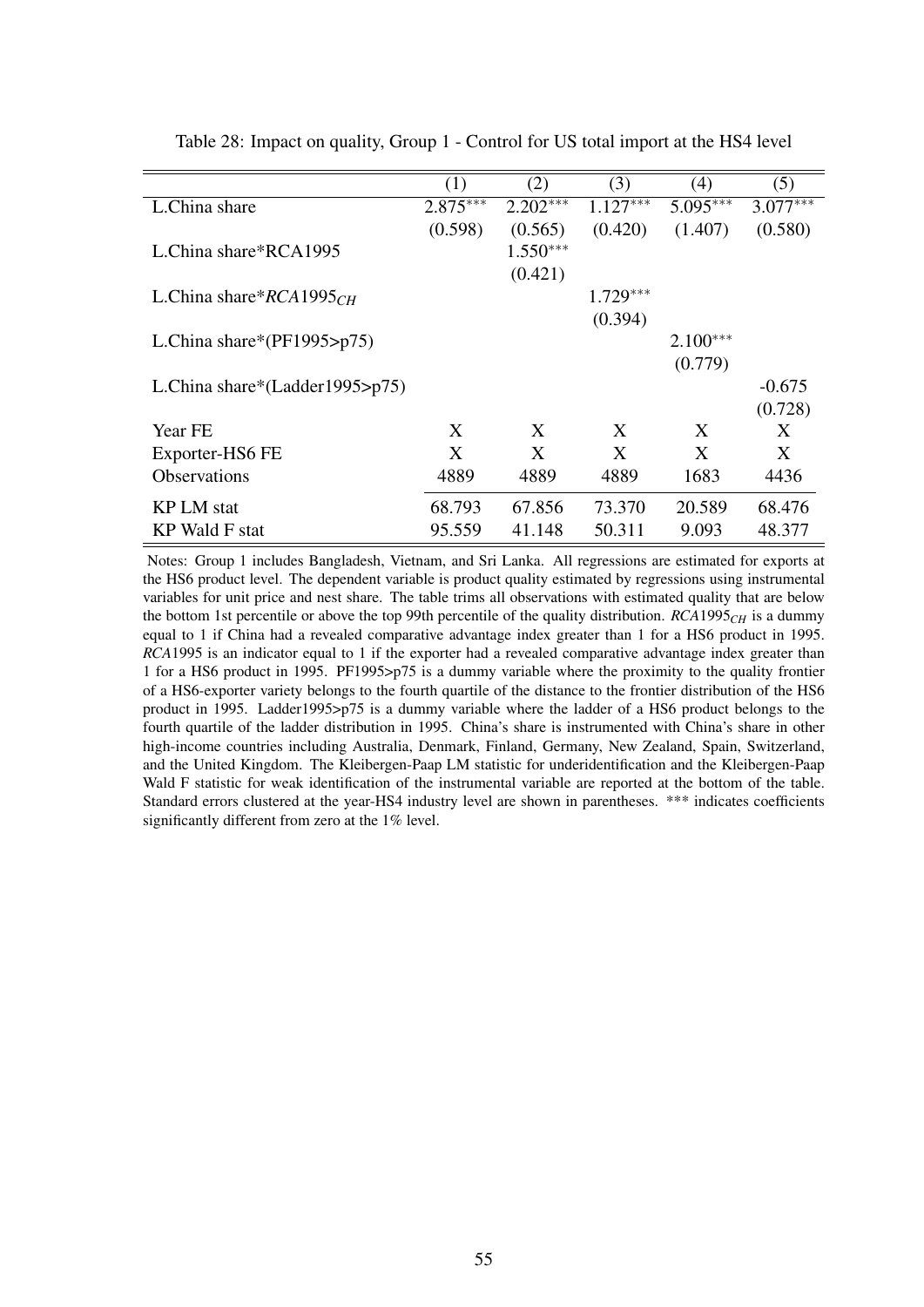|                                | Quality IV | Quality IV | <b>Quality IV</b> | <b>Quality IV</b> | Quality IV  |
|--------------------------------|------------|------------|-------------------|-------------------|-------------|
|                                | (1)        | (2)        | (3)               | (4)               | (5)         |
| L.China share                  | $1.800***$ | $1.639***$ | $1.261***$        | $2.337***$        | $2.013***$  |
|                                | (0.270)    | (0.243)    | (0.209)           | (0.331)           | (0.293)     |
| L.China share*RCA1995          |            | $0.350*$   |                   |                   |             |
|                                |            | (0.202)    |                   |                   |             |
| L.China share* $RCA1995CH$     |            |            | $0.583**$         |                   |             |
|                                |            |            | (0.234)           |                   |             |
| L.China share*(PF1995>p75)     |            |            |                   | $-0.167$          |             |
|                                |            |            |                   | (0.336)           |             |
| L.China share*(Ladder1995>p75) |            |            |                   |                   | $-1.209***$ |
|                                |            |            |                   |                   | (0.292)     |
| Year FE                        | X          | X          | X                 | X                 | X           |
| Exporter-HS6 FE                | X          | X          | X                 | X                 | X           |
| <b>Observations</b>            | 23043      | 23043      | 23043             | 13704             | 20869       |
| <b>KP LM</b> stat              | 203.154    | 204.307    | 207.034           | 141.017           | 199.108     |
| <b>KP Wald F stat</b>          | 347.675    | 175.081    | 190.341           | 117.569           | 166.649     |

Table 29: Impact on quality, Group 2 - Control for US total import at the HS4 level

Notes: Group 2 includes India, Indonesia, Malaysia, Pakistan, Philippines, and Thailand. All regressions are estimated for exports at the HS6 product level. The dependent variable is product quality estimated by regressions using instrumental variables for unit price and nest share. The table trims all observations with estimated quality that are below the bottom 1st percentile or above the top 99th percentile of the quality distribution. *RCA*1995*CH* is a dummy equal to 1 if China had a revealed comparative advantage index greater than 1 for a HS6 product in 1995. *RCA*1995 is an indicator equal to 1 if the exporter had a revealed comparative advantage index greater than 1 for a HS6 product in 1995. PF1995>p75 is a dummy variable where the proximity to the quality frontier of a HS6-exporter variety belongs to the fourth quartile of the distance to the frontier distribution of the HS6 product in 1995. Ladder1995>p75 is a dummy variable where the ladder of a HS6 product belongs to the fourth quartile of the ladder distribution of all products in 1995. China's share is instrumented with China's share in other high-income countries including Australia, Denmark, Finland, Germany, New Zealand, Spain, Switzerland, and the United Kingdom. The Kleibergen-Paap LM statistic for underidentification and the Kleibergen-Paap Wald F statistic for weak identification of the instrumental variable are reported at the bottom of the table. Standard errors clustered at the year-HS4 industry level are shown in parentheses. \*, \*\*, and \*\*\* indicate coefficients significantly different from zero at the 10%, 5%, and 1% level, respectively.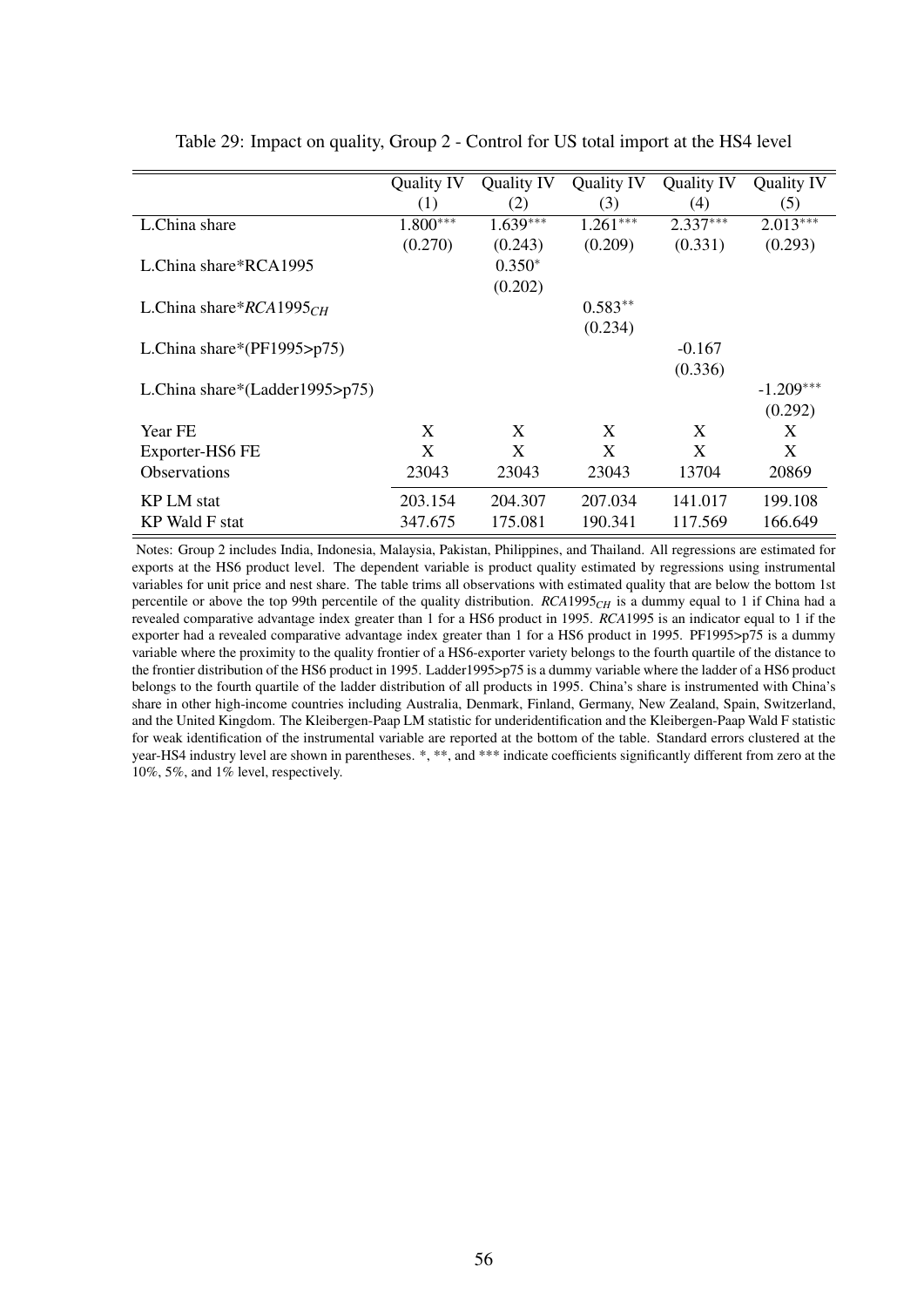|                                    | (1)        | (2)        | (3)        | (4)      | (5)        |
|------------------------------------|------------|------------|------------|----------|------------|
| L.China share                      | $3.090***$ | $2.675***$ | $1.404***$ | 5.566*** | $2.924***$ |
|                                    | (0.583)    | (0.580)    | (0.430)    | (1.436)  | (0.572)    |
| L.China share*RCA1995              |            | $1.369***$ |            |          |            |
|                                    |            | (0.331)    |            |          |            |
| L.China share* $RCA1995CH$         |            |            | $1.715***$ |          |            |
|                                    |            |            | (0.416)    |          |            |
| L.China share*( $PF1995$ >p75)     |            |            |            | 1.886*** |            |
|                                    |            |            |            | (0.374)  |            |
| L.China share*(Ladder1995> $p75$ ) |            |            |            |          | 0.489      |
|                                    |            |            |            |          | (0.809)    |
| Year FE                            | X          | X          | X          | X        | X          |
| Exporter FE                        | X          | X          | X          | X        | X          |
| HS <sub>6</sub> FE                 | X          | X          | X          | X        | X          |
| <b>Observations</b>                | 5002       | 5002       | 5002       | 1685     | 4526       |
|                                    |            |            |            |          |            |
| <b>KP LM</b> stat                  | 69.868     | 70.365     | 72.087     | 23.802   | 66.127     |
| KP Wald F stat                     | 104.025    | 50.723     | 53.114     | 11.763   | 49.542     |

Table 30: Impact on quality, Group 1 - Control for Exporter FE and HS6 FE

Notes: Group 1 includes Bangladesh, Vietnam, and Sri Lanka. All regressions are estimated for exports at the HS6 product level. The dependent variable is product quality estimated by regressions using instrumental variables for unit price and nest share. The table trims all observations with estimated quality that are below the bottom 1st percentile or above the top 99th percentile of the quality distribution. *RCA*1995*CH* is a dummy equal to 1 if China had a revealed comparative advantage index greater than 1 for a HS6 product in 1995. *RCA*1995 is an indicator equal to 1 if the exporter had a revealed comparative advantage index greater than 1 for a HS6 product in 1995. PF1995>p75 is a dummy variable where the proximity to the quality frontier of a HS6-exporter variety belongs to the fourth quartile of the distance to the frontier distribution of the HS6 product in 1995. Ladder1995>p75 is a dummy variable where the ladder of a HS6 product belongs to the fourth quartile of the ladder distribution in 1995. China's share is instrumented with China's share in other high-income countries including Australia, Denmark, Finland, Germany, New Zealand, Spain, Switzerland, and the United Kingdom. The Kleibergen-Paap LM statistic for underidentification and the Kleibergen-Paap Wald F statistic for weak identification of the instrumental variable are reported at the bottom of the table. Standard errors clustered at the year-HS4 industry level are shown in parentheses. \*\*\* indicates coefficients significantly different from zero at the 1% level.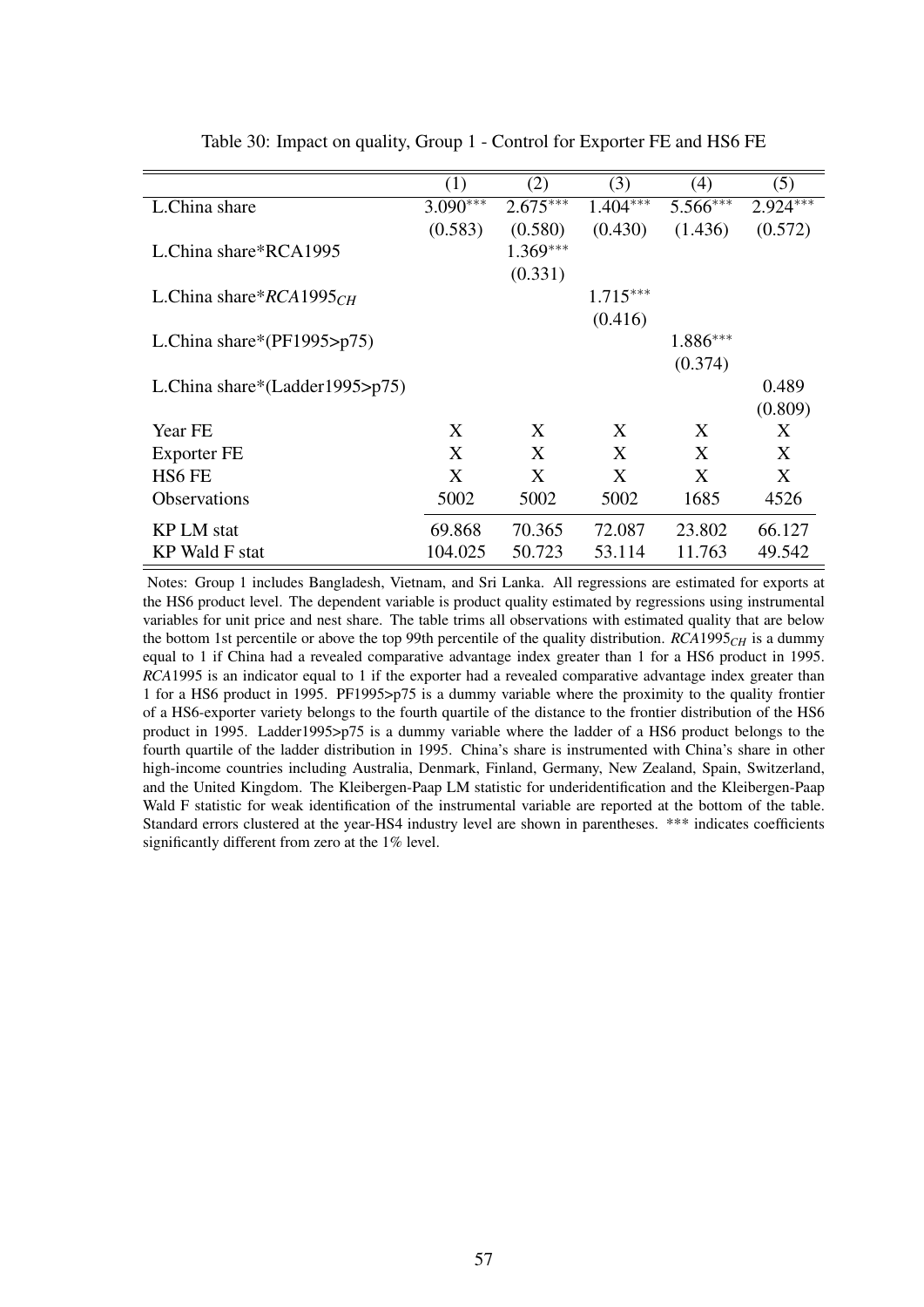|                                    | (1)        | (2)        | (3)        | (4)        | (5)         |
|------------------------------------|------------|------------|------------|------------|-------------|
| L.China share                      | $1.474***$ | $1.232***$ | $0.828***$ | $1.917***$ | $1.742***$  |
|                                    | (0.297)    | (0.292)    | (0.246)    | (0.367)    | (0.310)     |
| L.China share*RCA1995              |            | $0.584***$ |            |            |             |
|                                    |            | (0.126)    |            |            |             |
| L.China share* $RCA1995CH$         |            |            | $0.703***$ |            |             |
|                                    |            |            | (0.228)    |            |             |
| L.China share*( $PF1995$ >p75)     |            |            |            | $1.212***$ |             |
|                                    |            |            |            | (0.109)    |             |
| L.China share*(Ladder1995> $p75$ ) |            |            |            |            | $-1.159***$ |
|                                    |            |            |            |            | (0.296)     |
|                                    |            |            |            |            |             |
| Year FE                            | X          | X          | X          | X          | X           |
| Exporter FE                        | X          | X          | X          | X          | X           |
| HS <sub>6</sub> FE                 | X          | X          | X          | X          | X           |
| <b>Observations</b>                | 23371      | 23371      | 23371      | 13715      | 21106       |
| <b>KP LM</b> stat                  | 193.337    | 193.641    | 197.694    | 135.261    | 191.522     |
| <b>KP</b> Wald F stat              | 375.583    | 187.857    | 204.370    | 121.663    | 175.397     |

Table 31: Impact on quality, Group 2 - Control for Exporter FE and HS6 FE

Notes: Group 2 includes India, Indonesia, Malaysia, Pakistan, Philippines, and Thailand. All regressions are estimated for exports at the HS6 product level. The dependent variable is product quality estimated by regressions using instrumental variables for unit price and nest share. The table trims all observations with estimated quality that are below the bottom 1st percentile or above the top 99th percentile of the quality distribution. *RCA*1995*CH* is a dummy equal to 1 if China had a revealed comparative advantage index greater than 1 for a HS6 product in 1995. *RCA*1995 is an indicator equal to 1 if the exporter had a revealed comparative advantage index greater than 1 for a HS6 product in 1995. PF1995>p75 is a dummy variable where the proximity to the quality frontier of a HS6-exporter variety belongs to the fourth quartile of the distance to the frontier distribution of the HS6 product in 1995. Ladder1995>p75 is a dummy variable where the ladder of a HS6 product belongs to the fourth quartile of the ladder distribution of all products in 1995. China's share is instrumented with China's share in other high-income countries including Australia, Denmark, Finland, Germany, New Zealand, Spain, Switzerland, and the United Kingdom. The Kleibergen-Paap LM statistic for underidentification and the Kleibergen-Paap Wald F statistic for weak identification of the instrumental variable are reported at the bottom of the table. Standard errors clustered at the year-HS4 industry level are shown in parentheses. \*\*\* indicates coefficients significantly different from zero at the 1% level.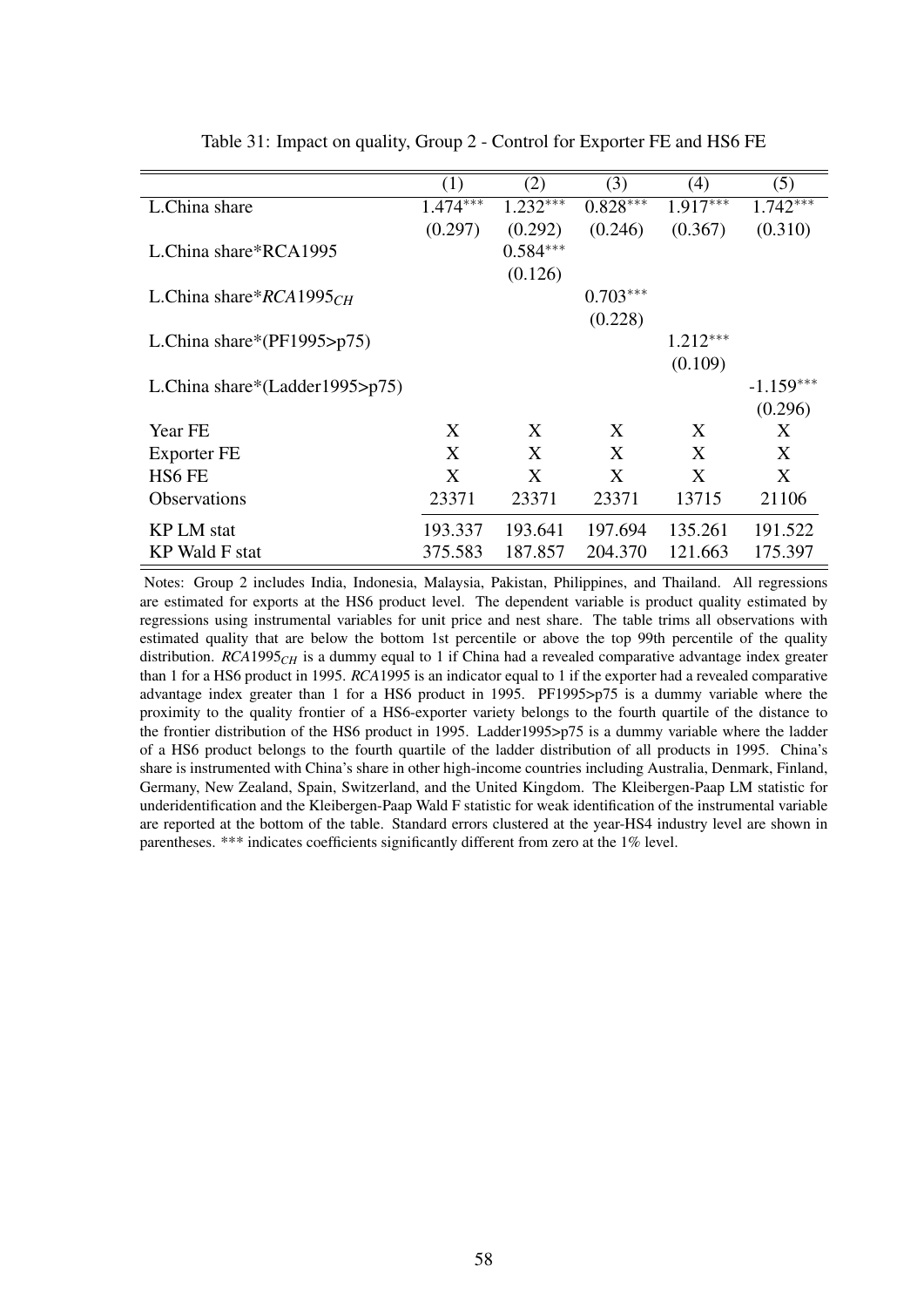|                                | (1)        | (2)        | (3)        | (4)        | (5)         |
|--------------------------------|------------|------------|------------|------------|-------------|
| L.China share                  | $2.268***$ | $2.006***$ | $1.598***$ | $2.556***$ | $2.728***$  |
|                                | (0.543)    | (0.549)    | (0.453)    | (0.811)    | (0.493)     |
| L.China share*RCA1995          |            | $1.186***$ |            |            |             |
|                                |            | (0.353)    |            |            |             |
| L.China share* $RCA1995CH$     |            |            | $0.698*$   |            |             |
|                                |            |            | (0.399)    |            |             |
| L.China share*( $PF1995$ >p75) |            |            |            | $1.920***$ |             |
|                                |            |            |            | (0.403)    |             |
| L.China share*(Ladder1995>p75) |            |            |            |            | $-1.798***$ |
|                                |            |            |            |            | (0.614)     |
| Year-HS2 FE                    | X          | X          | X          | X          | X           |
| Exporter FE                    | X          | X          | X          | X          | X           |
|                                |            |            |            |            |             |
| HS6 FE                         | X          | X          | X          | X          | X           |
| <b>Observations</b>            | 4871       | 4871       | 4871       | 1606       | 4420        |
| KP LM stat                     | 65.607     | 65.654     | 66.662     | 35.483     | 63.214      |
|                                |            |            |            |            |             |
| <b>KP</b> Wald F stat          | 100.192    | 48.545     | 51.088     | 20.035     | 46.949      |

Table 32: Impact on quality, Group 1 - Control for Year-HS2 FE

Notes: Group 1 includes Bangladesh, Vietnam, and Sri Lanka. All regressions are estimated for exports at the HS6 product level. The dependent variable is product quality estimated by regressions using instrumental variables for unit price and nest share. The table trims all observations with estimated quality that are below the bottom 1st percentile or above the top 99th percentile of the quality distribution.  $RCA1995<sub>CH</sub>$  is a dummy equal to 1 if China had a revealed comparative advantage index greater than 1 for a HS6 product in 1995. *RCA*1995 is an indicator equal to 1 if the exporter had a revealed comparative advantage index greater than 1 for a HS6 product in 1995. PF1995>p75 is a dummy variable where the proximity to the quality frontier of a HS6 exporter variety belongs to the fourth quartile of the distance to the frontier distribution of the HS6 product in 1995. Ladder1995>p75 is a dummy variable where the ladder of a HS6 product belongs to the fourth quartile of the ladder distribution in 1995. China's share is instrumented with China's share in other high-income countries including Australia, Denmark, Finland, Germany, New Zealand, Spain, Switzerland, and the United Kingdom. The Kleibergen-Paap LM statistic for underidentification and the Kleibergen-Paap Wald F statistic for weak identification of the instrumental variable are reported at the bottom of the table. Standard errors clustered at the year-HS4 industry level are shown in parentheses. \* and \*\*\* indicate coefficients significantly different from zero at the 10% and 1% level, respectively.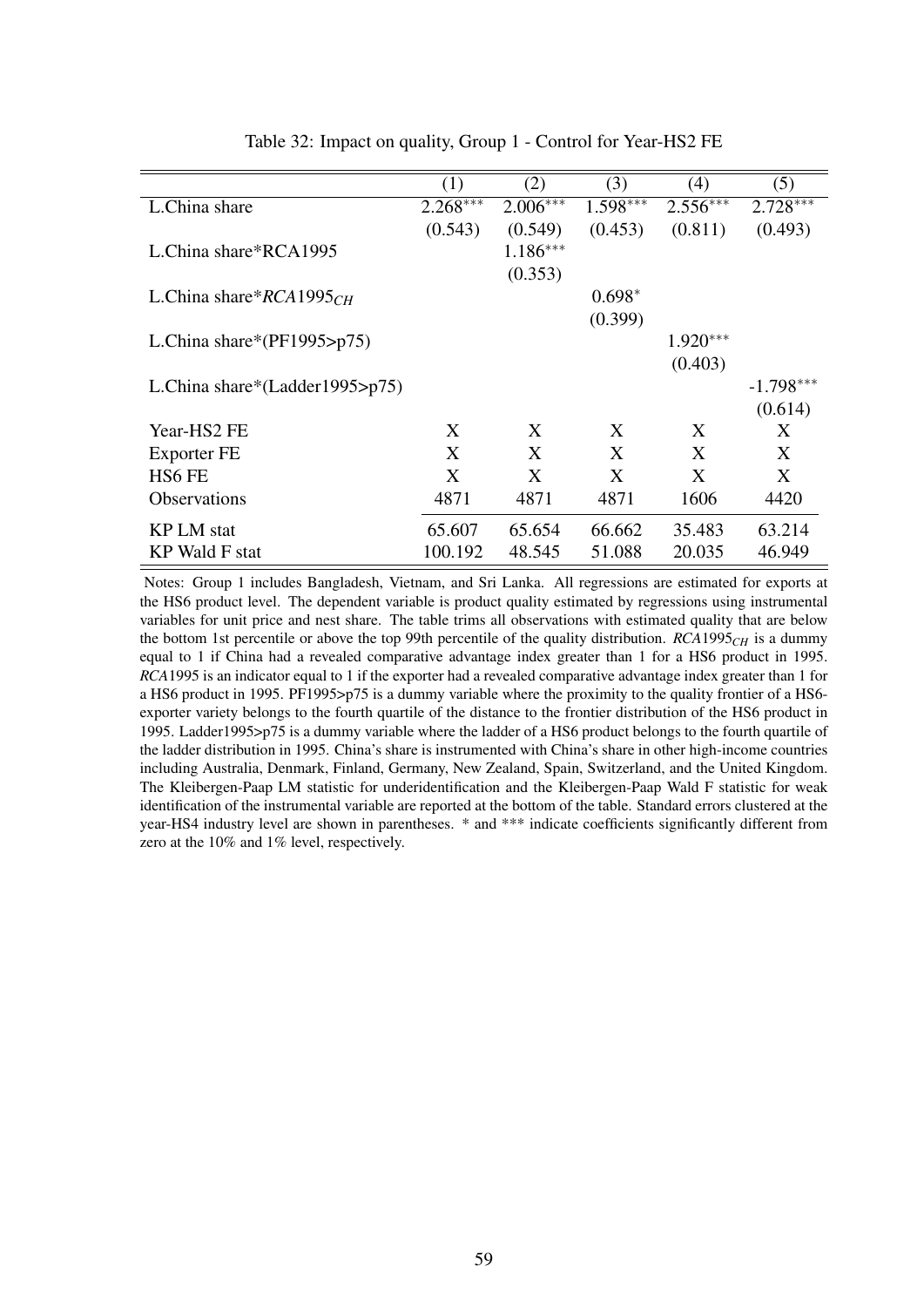|                                    | (1)        | (2)        | (3)        | (4)        | (5)         |
|------------------------------------|------------|------------|------------|------------|-------------|
| L.China share                      | $1.821***$ | $1.649***$ | $1.698***$ | $2.288***$ | $2.315***$  |
|                                    | (0.291)    | (0.294)    | (0.254)    | (0.356)    | (0.262)     |
| L.China share*RCA1995              |            | $0.531***$ |            |            |             |
|                                    |            | (0.128)    |            |            |             |
| L.China share* $RCA1995CH$         |            |            | 0.150      |            |             |
|                                    |            |            | (0.224)    |            |             |
| L.China share*( $PF1995$ >p75)     |            |            |            | $1.317***$ |             |
|                                    |            |            |            | (0.109)    |             |
| L.China share*(Ladder1995> $p75$ ) |            |            |            |            | $-2.373***$ |
|                                    |            |            |            |            | (0.393)     |
| Year-HS2 FE                        | X          | X          | X          | X          | X           |
| Exporter FE                        | X          | X          | X          | X          | X           |
| HS6 FE                             | X          | X          | X          | X          | X           |
| <b>Observations</b>                | 23329      | 23329      | 23329      | 13616      | 21067       |
| <b>KP LM</b> stat                  | 181.168    | 181.664    | 170.936    | 134.004    | 180.784     |
| <b>KP</b> Wald F stat              | 276.700    | 138.107    | 135.526    | 94.319     | 136.151     |

Table 33: Impact on quality, Group 2 - Control for Year-HS2 FE

Notes: Group 2 includes India, Indonesia, Malaysia, Pakistan, Philippines, and Thailand. All regressions are estimated for exports at the HS6 product level. The dependent variable is product quality estimated by regressions using instrumental variables for unit price and nest share. The table trims all observations with estimated quality that are below the bottom 1st percentile or above the top 99th percentile of the quality distribution. *RCA*1995*CH* is a dummy equal to 1 if China had a revealed comparative advantage index greater than 1 for a HS6 product in 1995. *RCA*1995 is an indicator equal to 1 if the exporter had a revealed comparative advantage index greater than 1 for a HS6 product in 1995. PF1995>p75 is a dummy variable where the proximity to the quality frontier of a HS6-exporter variety belongs to the fourth quartile of the distance to the frontier distribution of the HS6 product in 1995. Ladder1995>p75 is a dummy variable where the ladder of a HS6 product belongs to the fourth quartile of the ladder distribution of all products in 1995. China's share is instrumented with China's share in other high-income countries including Australia, Denmark, Finland, Germany, New Zealand, Spain, Switzerland, and the United Kingdom. The Kleibergen-Paap LM statistic for underidentification and the Kleibergen-Paap Wald F statistic for weak identification of the instrumental variable are reported at the bottom of the table. Standard errors clustered at the year-HS4 industry level are shown in parentheses. \*\*\* indicates coefficients significantly different from zero at the 1% level.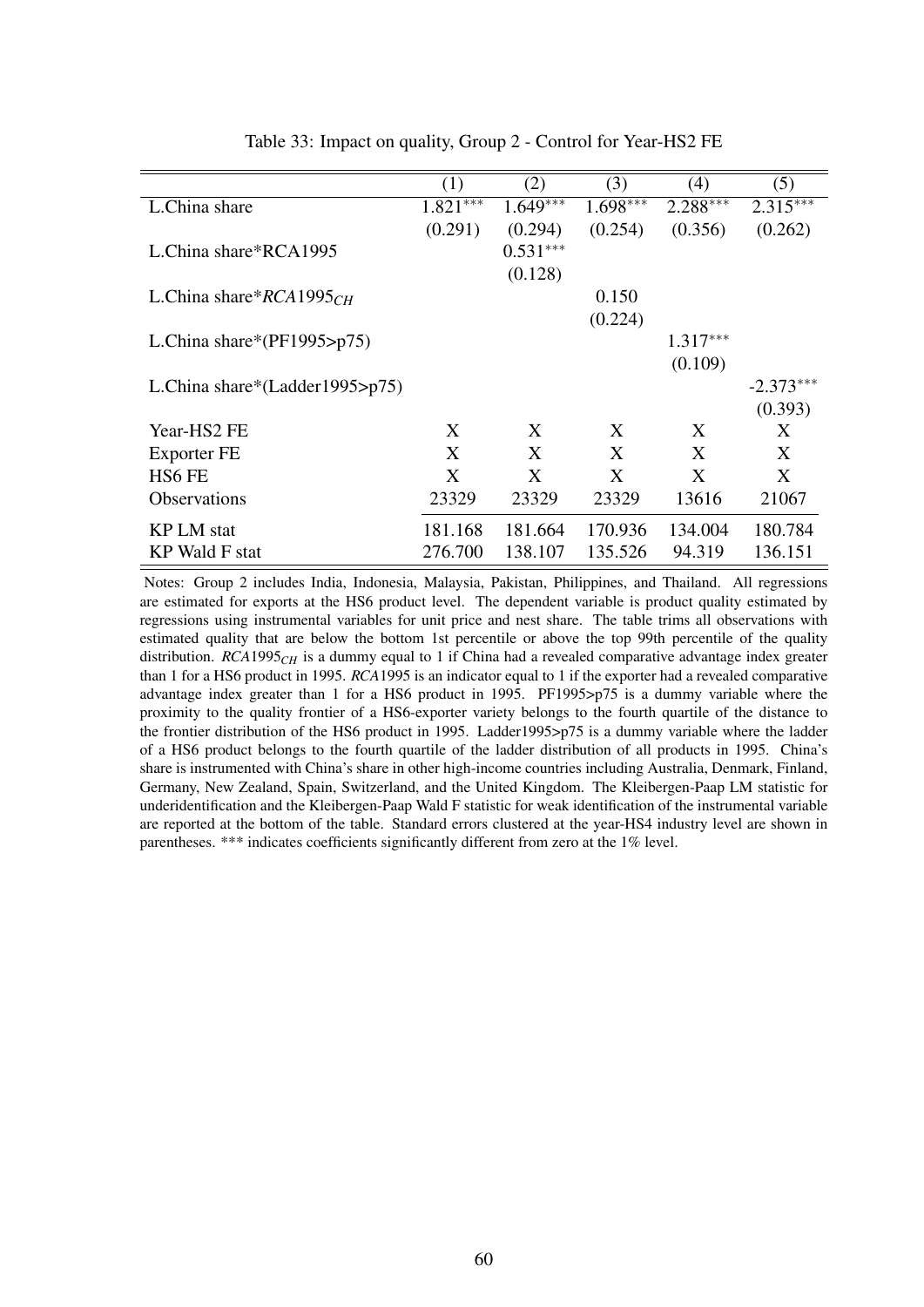|                                  | (1)        | (2)        | (3)        | (4)        | (5)        |
|----------------------------------|------------|------------|------------|------------|------------|
| China share                      | $2.600***$ | $2.024***$ | $0.835***$ | $4.150***$ | $2.705***$ |
|                                  | (0.488)    | (0.484)    | (0.375)    | (0.938)    | (0.482)    |
| China share*RCA1995              |            | $1.413***$ |            |            |            |
|                                  |            | (0.376)    |            |            |            |
| China share* $RCA1995CH$         |            |            | $1.805***$ |            |            |
|                                  |            |            | (0.354)    |            |            |
| China share*( $PF1995$ >p75)     |            |            |            | $1.545**$  |            |
|                                  |            |            |            | (0.667)    |            |
| China share*(Ladder1995> $p75$ ) |            |            |            |            | $-0.416$   |
|                                  |            |            |            |            | (0.624)    |
| Year FE                          | X          | X          | X          | X          | X          |
| Exporter-HS6 FE                  | X          | X          | X          | X          | X          |
| <b>Observations</b>              | 5026       | 5026       | 5026       | 1819       | 4572       |
|                                  |            |            |            |            |            |
| <b>KP LM</b> stat                | 71.964     | 73.151     | 74.476     | 29.452     | 69.797     |
| KP Wald F stat                   | 104.221    | 46.106     | 52.980     | 13.120     | 51.769     |

Table 34: Impact on quality, Group 1 - Contemporaneous effect

Notes: Group 1 includes Bangladesh, Vietnam, and Sri Lanka. All regressions are estimated for exports at the HS6 product level. The dependent variable is product quality estimated by regressions using instrumental variables for unit price and nest share. The table trims all observations with estimated quality that are below the bottom 1st percentile or above the top 99th percentile of the quality distribution. *RCA*1995*CH* is a dummy equal to 1 if China had a revealed comparative advantage index greater than 1 for a HS6 product in 1995. *RCA*1995 is an indicator equal to 1 if the exporter had a revealed comparative advantage index greater than 1 for a HS6 product in 1995. PF1995>p75 is a dummy variable where the proximity to the quality frontier of a HS6-exporter variety belongs to the fourth quartile of the distance to the frontier distribution of the HS6 product in 1995. Ladder1995>p75 is a dummy variable where the ladder of a HS6 product belongs to the fourth quartile of the ladder distribution in 1995. China's share is instrumented with China's share in other high-income countries including Australia, Denmark, Finland, Germany, New Zealand, Spain, Switzerland, and the United Kingdom. The Kleibergen-Paap LM statistic for underidentification and the Kleibergen-Paap Wald F statistic for weak identification of the instrumental variable are reported at the bottom of the table. Standard errors clustered at the year-HS4 industry level are shown in parentheses. \*\* and \*\*\* indicate coefficients significantly different from zero at the 5% and 1% level, respectively.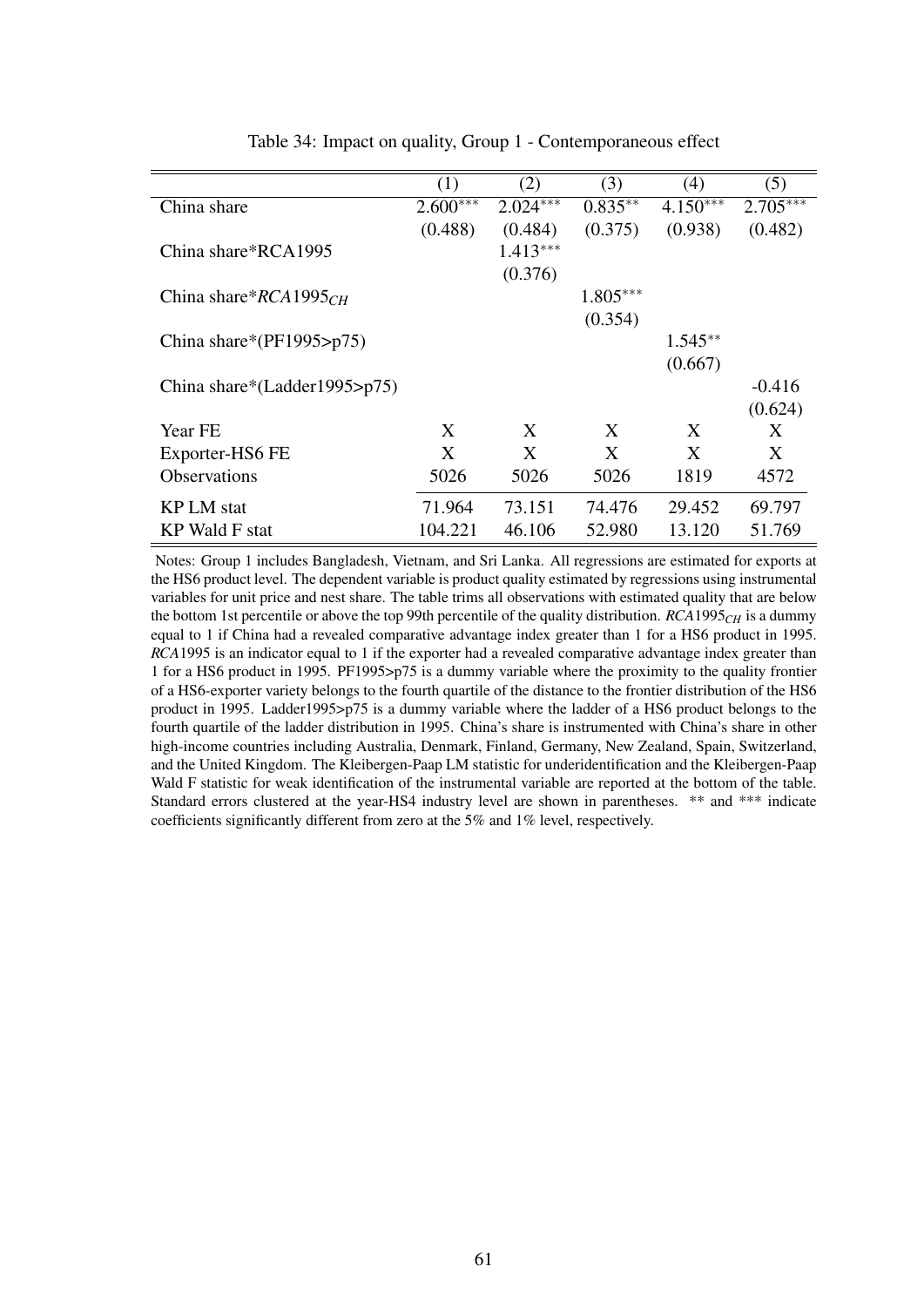|                              | (1)        | (2)        | (3)        | (4)        | (5)         |
|------------------------------|------------|------------|------------|------------|-------------|
| China share                  | $1.681***$ | $1.592***$ | $1.241***$ | $2.316***$ | $1.902***$  |
|                              | (0.238)    | (0.219)    | (0.190)    | (0.297)    | (0.254)     |
| China share*RCA1995          |            | 0.197      |            |            |             |
|                              |            | (0.193)    |            |            |             |
| China share* $RCA1995CH$     |            |            | $0.485**$  |            |             |
|                              |            |            | (0.219)    |            |             |
| China share*(PF1995>p75)     |            |            |            | $-0.486$   |             |
|                              |            |            |            | (0.331)    |             |
| China share*(Ladder1995>p75) |            |            |            |            | $-1.132***$ |
|                              |            |            |            |            | (0.281)     |
| Year FE                      | X          | X          | X          | X          | X           |
| Exporter-HS6 FE              | X          | X          | X          | X          | X           |
| <b>Observations</b>          | 24104      | 24104      | 24101      | 14671      | 21920       |
| <b>KP LM</b> stat            | 217.196    | 218.659    | 220.615    | 152.257    | 214.190     |
|                              |            |            |            |            |             |
| KP Wald F stat               | 397.176    | 199.263    | 217.066    | 131.744    | 192.259     |

Table 35: Impact on quality, Group 2 - Contemporaneous effect

Notes: Group 2 includes India, Indonesia, Malaysia, Pakistan, Philippines, and Thailand. All regressions are estimated for exports at the HS6 product level. The dependent variable is product quality estimated by regressions using instrumental variables for unit price and nest share. The table trims all observations with estimated quality that are below the bottom 1st percentile or above the top 99th percentile of the quality distribution. *RCA*1995<sub>*CH*</sub> is a dummy equal to 1 if China had a revealed comparative advantage index greater than 1 for a HS6 product in 1995. *RCA*1995 is an indicator equal to 1 if the exporter had a revealed comparative advantage index greater than 1 for a HS6 product in 1995. PF1995>p75 is a dummy variable where the proximity to the quality frontier of a HS6-exporter variety belongs to the fourth quartile of the distance to the frontier distribution of the HS6 product in 1995. Ladder1995>p75 is a dummy variable where the ladder of a HS6 product belongs to the fourth quartile of the ladder distribution of all products in 1995. China's share is instrumented with China's share in other high-income countries including Australia, Denmark, Finland, Germany, New Zealand, Spain, Switzerland, and the United Kingdom. The Kleibergen-Paap LM statistic for underidentification and the Kleibergen-Paap Wald F statistic for weak identification of the instrumental variable are reported at the bottom of the table. Standard errors clustered at the year-HS4 industry level are shown in parentheses. \*\* and \*\*\* indicate coefficients significantly different from zero at the 5% and 1% level, respectively.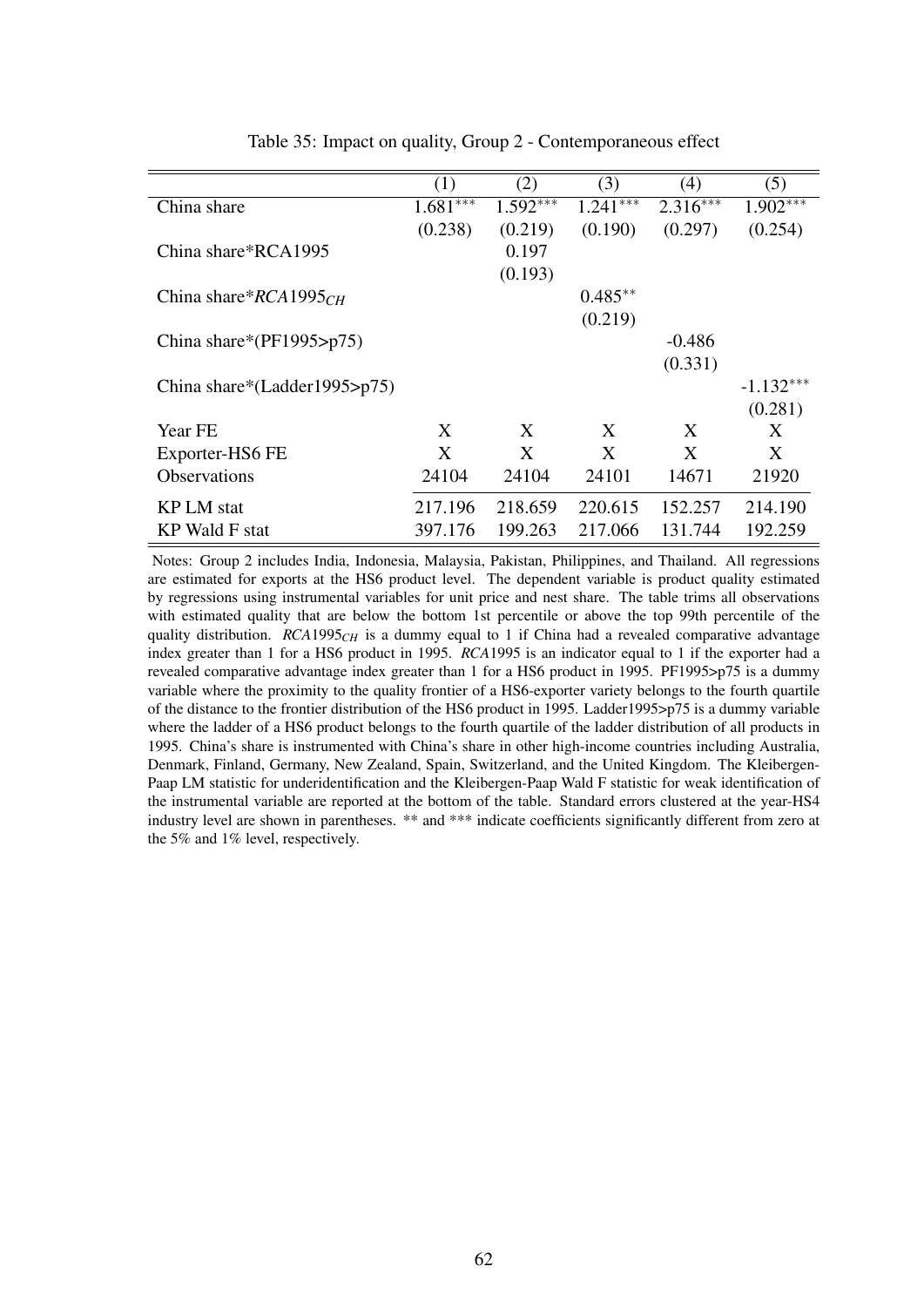|                                | (1)        | (2)        | (3)        | (4)        | (5)        |
|--------------------------------|------------|------------|------------|------------|------------|
| L.China share                  | $3.525***$ | $2.851***$ | $1.945***$ | $8.692***$ | $3.972***$ |
|                                | (0.849)    | (0.803)    | (0.960)    | (3.049)    | (0.902)    |
| L.China share*RCA1995          |            | $1.497***$ |            |            |            |
|                                |            | (0.464)    |            |            |            |
| L.China share* $RCA1995CH$     |            |            | $1.244***$ |            |            |
|                                |            |            | (0.461)    |            |            |
| L.China share*( $PF1995$ >p75) |            |            |            | $1.845**$  |            |
|                                |            |            |            | (0.921)    |            |
| L.China share*(Ladder1995>p75) |            |            |            |            | $-1.164*$  |
|                                |            |            |            |            | (0.660)    |
| Year FE                        | X          | X          | X          | X          | X          |
| Exporter-HS6 FE                | X          | X          | X          | X          | X          |
| <b>Observations</b>            | 4130       | 4130       | 4130       | 1584       | 3736       |
|                                |            |            |            |            |            |
| <b>KP LM</b> stat              | 39.598     | 41.646     | 38.272     | 10.767     | 36.761     |
| KP Wald F stat                 | 44.997     | 20.823     | 20.824     | 4.468      | 20.968     |

Table 36: Impact on quality in Group 1 - Controlling for Comparative Advantage overtime

Notes: Group 1 includes Bangladesh, Vietnam, and Sri Lanka. All regressions are estimated for exports at the HS6 product level. The dependent variable is product quality estimated by regressions using instrumental variables for unit price and nest share. The table trims all observations with estimated quality that are below the bottom 1st percentile or above the top 99th percentile of the quality distribution.  $RCA1995<sub>CH</sub>$  is a dummy equal to 1 if China had a revealed comparative advantage index greater than 1 for a HS6 product in 1995. *RCA*1995 is an indicator equal to 1 if the exporter had a revealed comparative advantage index greater than 1 for a HS6 product in 1995. PF1995>p75 is a dummy variable where the proximity to the quality frontier of a HS6-exporter variety belongs to the fourth quartile of the distance to the frontier distribution of the HS6 product in 1995. Ladder1995>p75 is a dummy variable where the ladder of a HS6 product belongs to the fourth quartile of the ladder distribution in 1995. China's share is instrumented with China's share in other high-income countries including Australia, Denmark, Finland, Germany, New Zealand, Spain, Switzerland, and the United Kingdom. The Kleibergen-Paap LM statistic for underidentification and the Kleibergen-Paap Wald F statistic for weak identification of the instrumental variable are reported at the bottom of the table. Standard errors clustered at the year-HS4 industry level are shown in parentheses. \*, \*\*, and \*\*\* indicate coefficients significantly different from zero at the 10%, 5%, and 1% level, respectively.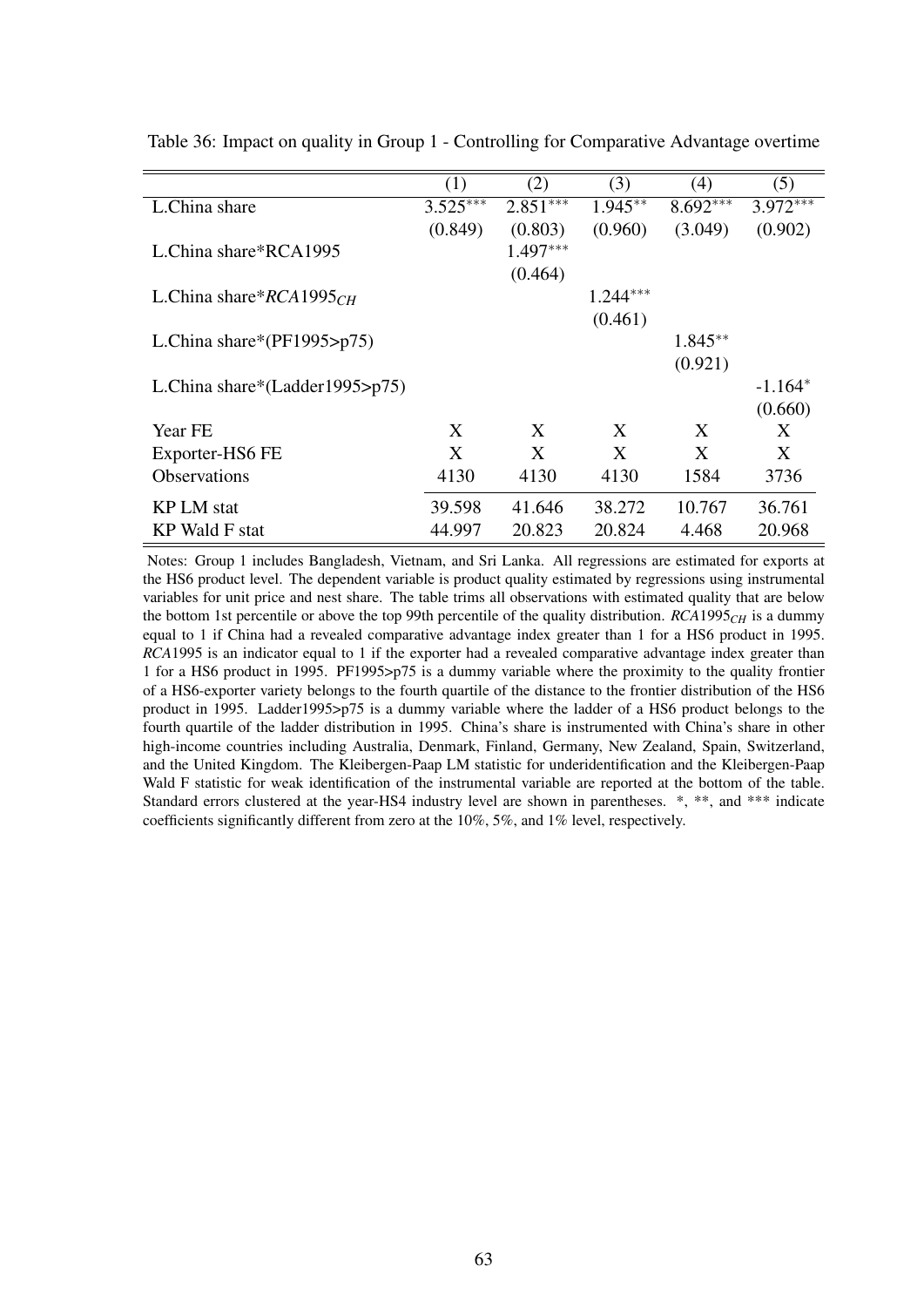|                                    | (1)        | (2)        | (3)        | (4)        | (5)         |
|------------------------------------|------------|------------|------------|------------|-------------|
| L.China share                      | $2.298***$ | $1.950***$ | $1.605***$ | $2.860***$ | $2.440***$  |
|                                    | (0.312)    | (0.285)    | (0.277)    | (0.388)    | (0.328)     |
| L.China share*RCA1995              |            | $0.786***$ |            |            |             |
|                                    |            | (0.184)    |            |            |             |
| L.China share* $RCA1995CH$         |            |            | $0.722***$ |            |             |
|                                    |            |            | (0.254)    |            |             |
| L.China share*( $PF1995$ >p75)     |            |            |            | $-0.025$   |             |
|                                    |            |            |            | (0.319)    |             |
| L.China share*(Ladder1995> $p75$ ) |            |            |            |            | $-1.136***$ |
|                                    |            |            |            |            | (0.299)     |
| Year FE                            | X          | X          | X          | X          | X           |
| Exporter-HS6 FE                    | X          | X          | X          | X          | X           |
| <b>Observations</b>                | 21451      | 21451      | 21451      | 13409      | 19390       |
| <b>KP LM</b> stat                  | 187.087    | 190.362    | 183.771    | 139.279    | 192.472     |
|                                    |            |            |            |            |             |
| KP Wald F stat                     | 290.143    | 142.883    | 161.806    | 103.776    | 131.648     |

Table 37: Impact on quality in Group 2 - Controlling for Comparative Advantage overtime

Notes: Group 2 includes India, Indonesia, Malaysia, Pakistan, Philippines, and Thailand. All regressions are estimated for exports at the HS6 product level. The dependent variable is product quality estimated by regressions using instrumental variables for unit price and nest share. The table trims all observations with estimated quality that are below the bottom 1st percentile or above the top 99th percentile of the quality distribution. *RCA*1995<sub>*CH*</sub> is a dummy equal to 1 if China had a revealed comparative advantage index greater than 1 for a HS6 product in 1995. *RCA*1995 is an indicator equal to 1 if the exporter had a revealed comparative advantage index greater than 1 for a HS6 product in 1995. PF1995>p75 is a dummy variable where the proximity to the quality frontier of a HS6-exporter variety belongs to the fourth quartile of the distance to the frontier distribution of the HS6 product in 1995. Ladder1995>p75 is a dummy variable where the ladder of a HS6 product belongs to the fourth quartile of the ladder distribution of all products in 1995. China's share is instrumented with China's share in other high-income countries including Australia, Denmark, Finland, Germany, New Zealand, Spain, Switzerland, and the United Kingdom. The Kleibergen-Paap LM statistic for underidentification and the Kleibergen-Paap Wald F statistic for weak identification of the instrumental variable are reported at the bottom of the table. Standard errors clustered at the year-HS4 industry level are shown in parentheses. \*\*\* indicates coefficients significantly different from zero at the 1% level.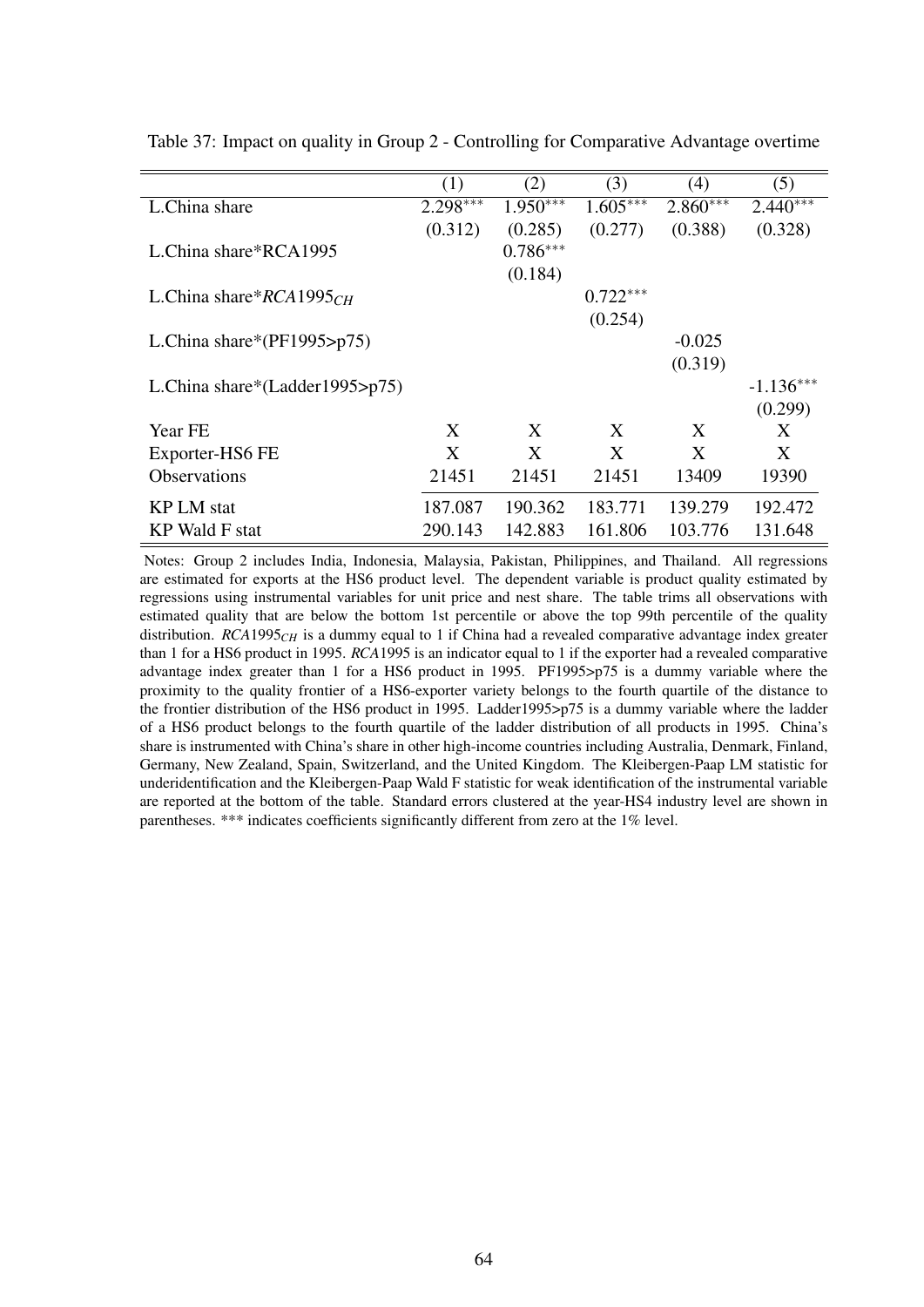| (1)        | (2)        | (3)        | (4)        | (5)        |
|------------|------------|------------|------------|------------|
| $3.513***$ | $3.270***$ | $2.012**$  | $9.544***$ | $3.729***$ |
| (0.827)    | (0.846)    | (0.881)    | (3.353)    | (0.845)    |
|            | $0.711**$  |            |            |            |
|            | (0.361)    |            |            |            |
|            |            | $1.204***$ |            |            |
|            |            | (0.473)    |            |            |
|            |            |            | $1.830***$ |            |
|            |            |            | (0.376)    |            |
|            |            |            |            | $-0.453$   |
|            |            |            |            | (0.692)    |
| X          | X          | X          | X          | X          |
| X          | X          | X          | X          | X          |
| 4191       | 4191       | 4191       | 1582       | 3783       |
| 39.804     | 40.571     | 42.590     | 10.979     | 36.595     |
| 46.005     | 23.107     | 23.814     | 4.791      | 21.149     |
|            |            |            |            |            |

Table 38: Impact on quality in Group 1 - Controlling for Comparative Advantage over time and Exporter-Year FE

Notes: Group 1 includes Bangladesh, Vietnam, and Sri Lanka. All regressions are estimated for exports at the HS6 product level. The dependent variable is product quality estimated by regressions using instrumental variables for unit price and nest share. The table trims all observations with estimated quality that are below the bottom 1st percentile or above the top 99th percentile of the quality distribution. *RCA*1995*CH* is a dummy equal to 1 if China had a revealed comparative advantage index greater than 1 for a HS6 product in 1995. *RCA*1995 is an indicator equal to 1 if the exporter had a revealed comparative advantage index greater than 1 for a HS6 product in 1995. PF1995>p75 is a dummy variable where the proximity to the quality frontier of a HS6-exporter variety belongs to the fourth quartile of the distance to the frontier distribution of the HS6 product in 1995. Ladder1995>p75 is a dummy variable where the ladder of a HS6 product belongs to the fourth quartile of the ladder distribution in 1995. China's share is instrumented with China's share in other high-income countries including Australia, Denmark, Finland, Germany, New Zealand, Spain, Switzerland, and the United Kingdom. The Kleibergen-Paap LM statistic for underidentification and the Kleibergen-Paap Wald F statistic for weak identification of the instrumental variable are reported at the bottom of the table. Standard errors clustered at the year-HS4 industry level are shown in parentheses. \*\* and \*\*\* indicate coefficients significantly different from zero at the 5% and 1% level, respectively.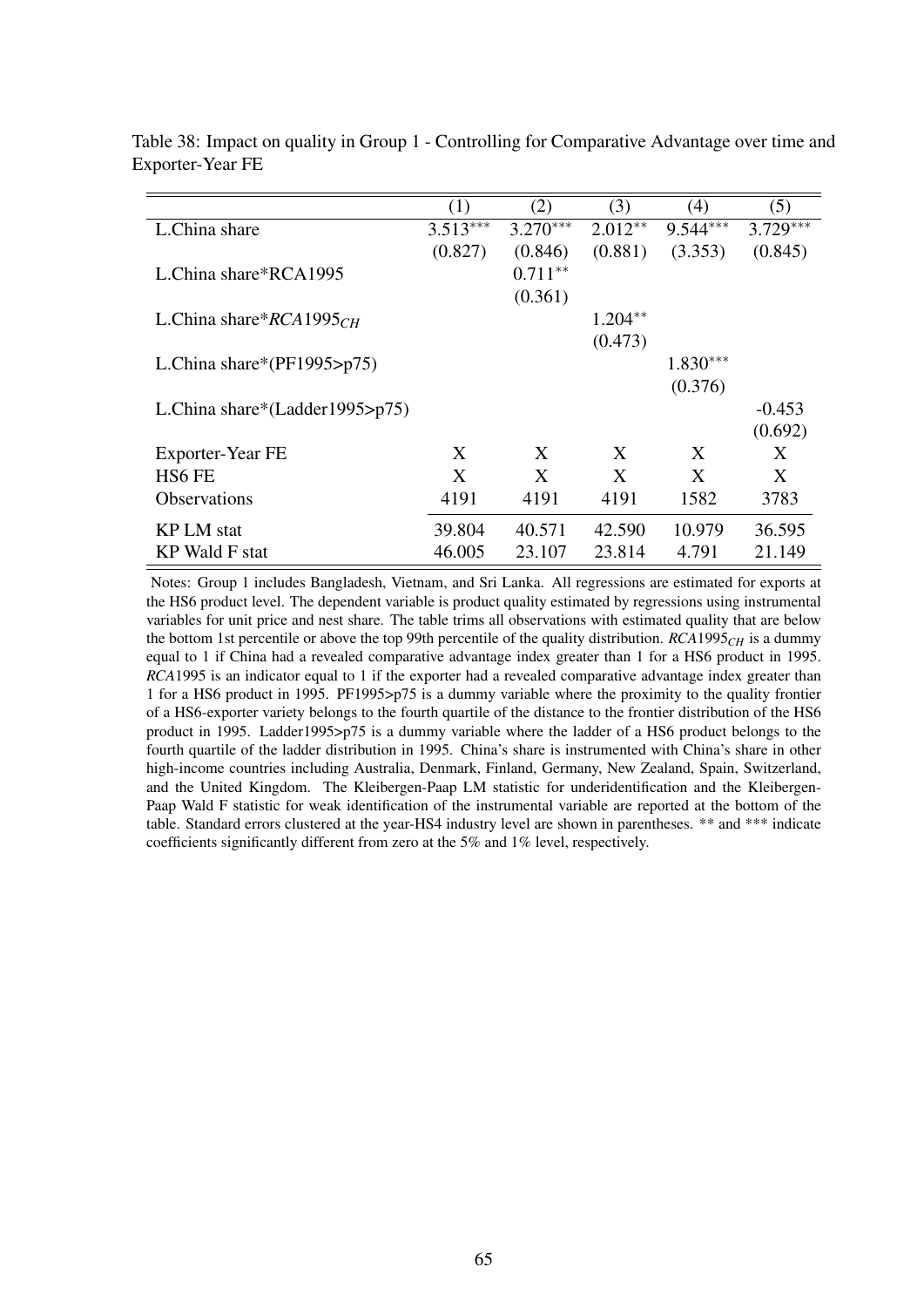|                                    | (1)        | (2)        | (3)        | (4)        | (5)         |
|------------------------------------|------------|------------|------------|------------|-------------|
| L.China share                      | $1.961***$ | $1.845***$ | $1.010***$ | $2.374***$ | $2.210***$  |
|                                    | (0.297)    | (0.303)    | (0.290)    | (0.384)    | (0.309)     |
| L.China share*RCA1995              |            | $0.217*$   |            |            |             |
|                                    |            | (0.127)    |            |            |             |
| L.China share* $RCA1995CH$         |            |            | $0.997***$ |            |             |
|                                    |            |            | (0.257)    |            |             |
| L.China share*( $PF1995$ >p75)     |            |            |            | $0.984***$ |             |
|                                    |            |            |            | (0.110)    |             |
| L.China share*(Ladder1995> $p75$ ) |            |            |            |            | $-1.174***$ |
|                                    |            |            |            |            | (0.306)     |
| Exporter-Year FE                   | X          | X          | X          | X          | X           |
| HS <sub>6</sub> FE                 | X          | X          | X          | X          | X           |
| <b>Observations</b>                | 21706      | 21706      | 21706      | 13422      | 19580       |
| <b>KP LM</b> stat                  | 193.269    | 191.786    | 187.227    | 149.871    | 195.241     |
| KP Wald F stat                     | 341.424    | 169.884    | 189.618    | 118.516    | 156.621     |

Table 39: Impact on quality in Group 2 - Controlling for Comparative Advantage over time and Exporter-Year FE

Notes: Group 2 includes India, Indonesia, Malaysia, Pakistan, Philippines, and Thailand. All regressions are estimated for exports at the HS6 product level. The dependent variable is product quality estimated by regressions using instrumental variables for unit price and nest share. The table trims all observations with estimated quality that are below the bottom 1st percentile or above the top 99th percentile of the quality distribution. *RCA*1995*CH* is a dummy equal to 1 if China had a revealed comparative advantage index greater than 1 for a HS6 product in 1995. *RCA*1995 is an indicator equal to 1 if the exporter had a revealed comparative advantage index greater than 1 for a HS6 product in 1995. PF1995>p75 is a dummy variable where the proximity to the quality frontier of a HS6-exporter variety belongs to the fourth quartile of the distance to the frontier distribution of the HS6 product in 1995. Ladder1995>p75 is a dummy variable where the ladder of a HS6 product belongs to the fourth quartile of the ladder distribution of all products in 1995. China's share is instrumented with China's share in other high-income countries including Australia, Denmark, Finland, Germany, New Zealand, Spain, Switzerland, and the United Kingdom. The Kleibergen-Paap LM statistic for underidentification and the Kleibergen-Paap Wald F statistic for weak identification of the instrumental variable are reported at the bottom of the table. Standard errors clustered at the year-HS4 industry level are shown in parentheses. \* and \*\*\* indicate coefficients significantly different from zero at the 10% and 1% level, respectively.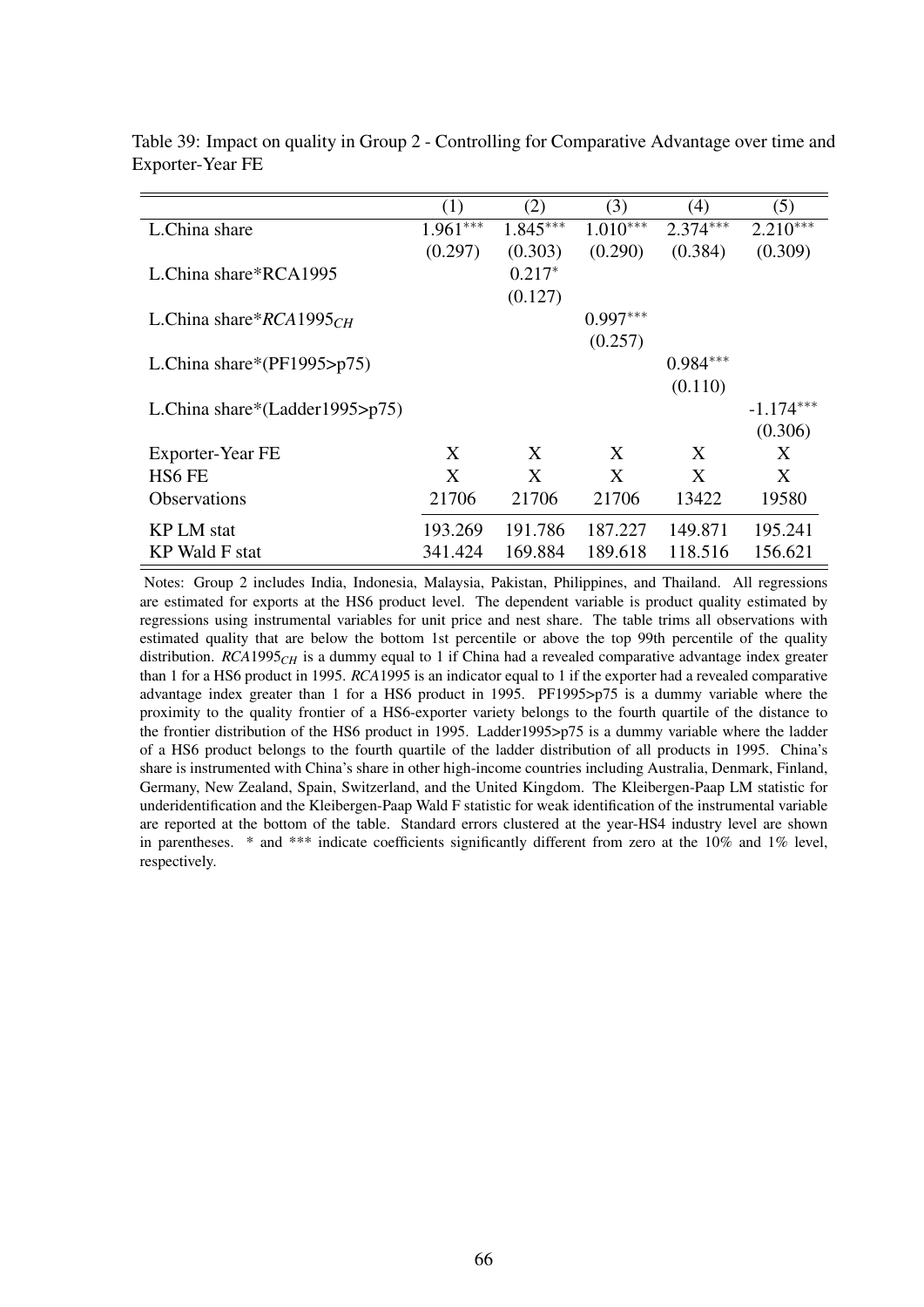|                                    | (1)        | (2)        | (3)        | (4)        | (5)        |
|------------------------------------|------------|------------|------------|------------|------------|
| L.China share                      | $2.803***$ | $2.141***$ | $1.104***$ | $5.207***$ | $2.973***$ |
|                                    | (0.594)    | (0.559)    | (0.417)    | (1.420)    | (0.586)    |
| L.China share*RCA1995              |            | $1.604***$ |            |            |            |
|                                    |            | (0.421)    |            |            |            |
| L.China share* $RCA1995CH$         |            |            | $1.682***$ |            |            |
|                                    |            |            | (0.392)    |            |            |
| L.China share*( $PF1995$ >p75)     |            |            |            | $2.050**$  |            |
|                                    |            |            |            | (0.800)    |            |
| L.China share*(Ladder1995> $p75$ ) |            |            |            |            | $-0.653$   |
|                                    |            |            |            |            | (0.704)    |
| Year FE                            | X          | X          | X          | X          | X          |
| Exporter-HS6 FE                    | X          | X          | X          | X          | X          |
| <b>Observations</b>                | 4889       | 4889       | 4889       | 1683       | 4436       |
|                                    |            |            |            |            |            |
| <b>KP LM</b> stat                  | 65.122     | 65.782     | 69.478     | 19.449     | 61.882     |
| KP Wald F stat                     | 93.217     | 40.006     | 49.060     | 8.536      | 44.688     |

Table 40: Impact on quality, Group 1 - Control for capital and input imports from China

Notes: Group 1 includes Bangladesh, Vietnam, and Sri Lanka. All regressions are estimated for exports at the HS6 product level. The dependent variable is product quality estimated by regressions using instrumental variables for unit price and nest share. The table trims all observations with estimated quality that are below the bottom 1st percentile or above the top 99th percentile of the quality distribution. *RCA*1995*CH* is a dummy equal to 1 if China had a revealed comparative advantage index greater than 1 for a HS6 product in 1995. *RCA*1995 is an indicator equal to 1 if the exporter had a revealed comparative advantage index greater than 1 for a HS6 product in 1995. PF1995>p75 is a dummy variable where the proximity to the quality frontier of a HS6 exporter variety belongs to the fourth quartile of the distance to the frontier distribution of the HS6 product in 1995. Ladder1995>p75 is a dummy variable where the ladder of a HS6 product belongs to the fourth quartile of the ladder distribution in 1995. China's share is instrumented with China's share in other high-income countries including Australia, Denmark, Finland, Germany, New Zealand, Spain, Switzerland, and the United Kingdom. The Kleibergen-Paap LM statistic for underidentification and the Kleibergen-Paap Wald F statistic for weak identification of the instrumental variable are reported at the bottom of the table. Standard errors clustered at the year-HS4 industry level are shown in parentheses. \*\* and \*\*\* indicate coefficients significantly different from zero at the 5% and 1% level, respectively.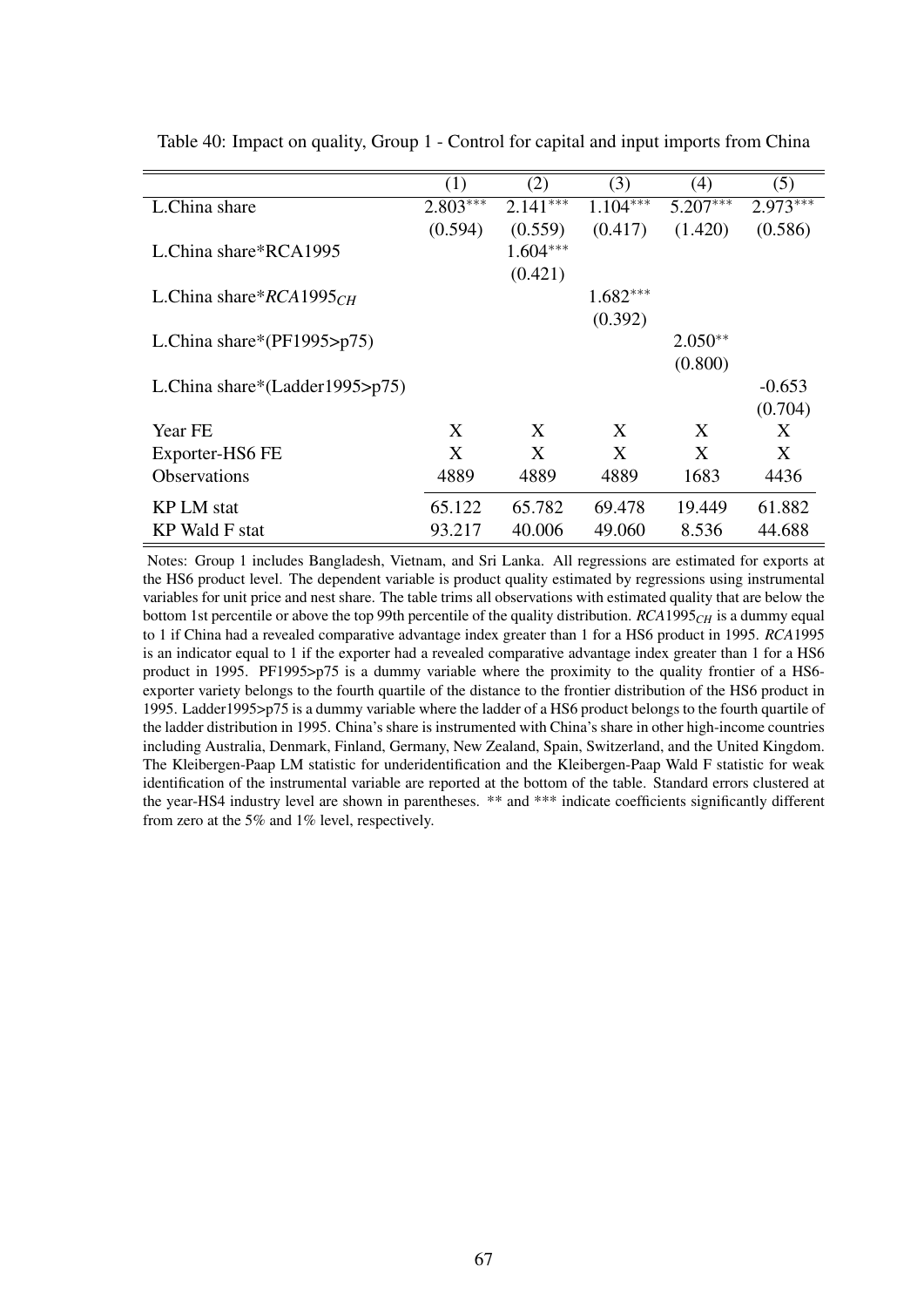|                                | (1)        | (2)        | (3)        | (4)        | (5)         |
|--------------------------------|------------|------------|------------|------------|-------------|
|                                | Quality IV | Quality IV | Quality IV | Quality IV | Quality IV  |
| L.China share                  | $1.805***$ | $1.650***$ | $1.274***$ | $2.374***$ | $1.994***$  |
|                                | (0.274)    | (0.248)    | (0.210)    | (0.342)    | (0.296)     |
| L.China share*RCA1995          |            | $0.344*$   |            |            |             |
|                                |            | (0.202)    |            |            |             |
| L.China share* $RCA1995CH$     |            |            | $0.578**$  |            |             |
|                                |            |            | (0.236)    |            |             |
| L.China share*(PF1995>p75)     |            |            |            | $-0.196$   |             |
|                                |            |            |            | (0.337)    |             |
| L.China share*(Ladder1995>p75) |            |            |            |            | $-1.198***$ |
|                                |            |            |            |            | (0.286)     |
| Year FE                        | X          | X          | X          | X          | X           |
| Exporter-HS6 FE                | X          | X          | X          | X          | X           |
| <b>Observations</b>            | 23043      | 23043      | 23043      | 13704      | 20869       |
| <b>KP LM</b> stat              | 191.274    | 192.978    | 195.378    | 130.353    | 191.042     |
| <b>KP</b> Wald F stat          | 341.847    | 171.658    | 186.298    | 113.454    | 159.888     |

Table 41: Impact on quality, Group 2 - Control for capital and input imports from China

Notes: Group 2 includes India, Indonesia, Malaysia, Pakistan, Philippines, and Thailand. All regressions are estimated for exports at the HS6 product level. The dependent variable is product quality estimated by regressions using instrumental variables for unit price and nest share. The table trims all observations with estimated quality that are below the bottom 1st percentile or above the top 99th percentile of the quality distribution. *RCA*1995*CH* is a dummy equal to 1 if China had a revealed comparative advantage index greater than 1 for a HS6 product in 1995. *RCA*1995 is an indicator equal to 1 if the exporter had a revealed comparative advantage index greater than 1 for a HS6 product in 1995. PF1995>p75 is a dummy variable where the proximity to the quality frontier of a HS6-exporter variety belongs to the fourth quartile of the distance to the frontier distribution of the HS6 product in 1995. Ladder1995>p75 is a dummy variable where the ladder of a HS6 product belongs to the fourth quartile of the ladder distribution of all products in 1995. China's share is instrumented with China's share in other high-income countries including Australia, Denmark, Finland, Germany, New Zealand, Spain, Switzerland, and the United Kingdom. The Kleibergen-Paap LM statistic for underidentification and the Kleibergen-Paap Wald F statistic for weak identification of the instrumental variable are reported at the bottom of the table. Standard errors clustered at the year-HS4 industry level are shown in parentheses. \*, \*\*, and \*\*\* indicate coefficients significantly different from zero at the 10%, 5%, and 1% level, respectively.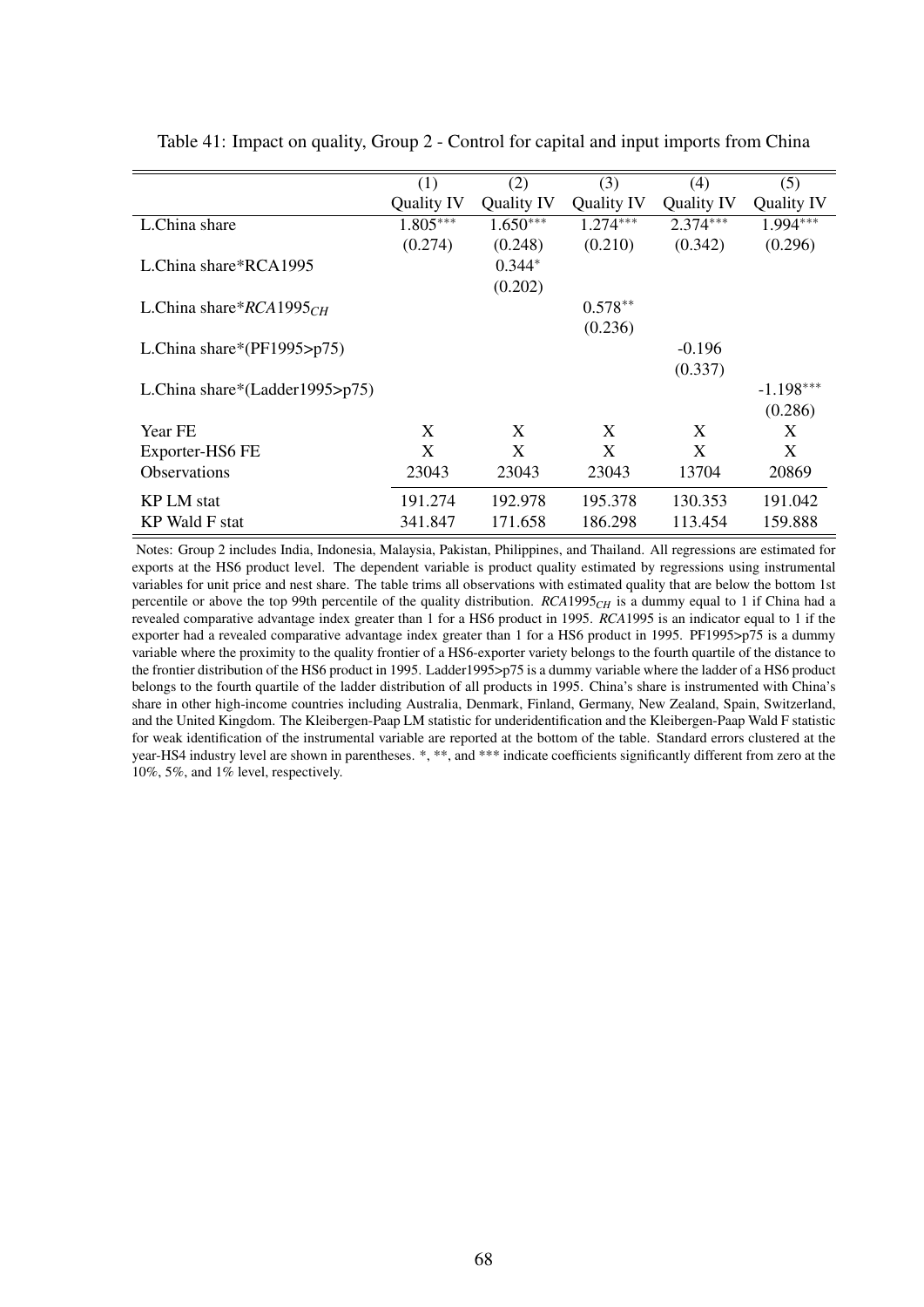|                                | (1)        | (2)        | (3)       | (4)     | (5)        |
|--------------------------------|------------|------------|-----------|---------|------------|
| L.China share                  | $1.926***$ | $1.543***$ | $1.063**$ | 9.585   | $1.977***$ |
|                                | (0.562)    | (0.550)    | (0.516)   | (9.019) | (0.592)    |
| L.China share*RCA1995          |            | $1.123***$ |           |         |            |
|                                |            | (0.407)    |           |         |            |
| L.China share* $RCA1995CH$     |            |            | $0.823**$ |         |            |
|                                |            |            | (0.403)   |         |            |
| L.China share*( $PF1995$ >p75) |            |            |           | 5.292   |            |
|                                |            |            |           | (4.319) |            |
| L.China share*(Ladder1995>p75) |            |            |           |         | $-0.079$   |
|                                |            |            |           |         | (0.645)    |
| Year FE                        | X          | X          | X         | X       | X          |
| Exporter-HS6 FE                | X          | X          | X         | X       | X          |
| <b>Observations</b>            | 3485       | 3485       | 3485      | 1001    | 3062       |
| <b>KP LM</b> stat              | 49.604     | 49.883     | 58.015    | 1.638   | 45.828     |
| KP Wald F stat                 | 70.361     | 29.176     | 39.286    | 0.661   | 32.634     |

Table 42: Impact on quality in Group 1 - Controlling for China's export at HS6 level

Notes: Group 1 includes Bangladesh, Vietnam, and Sri Lanka. All regressions are estimated for exports at the HS6 product level. The dependent variable is product quality estimated by regressions using instrumental variables for unit price and nest share. The table trims all observations with estimated quality that are below the bottom 1st percentile or above the top 99th percentile of the quality distribution. *RCA*1995*CH* is a dummy equal to 1 if China had a revealed comparative advantage index greater than 1 for a HS6 product in 1995. *RCA*1995 is an indicator equal to 1 if the exporter had a revealed comparative advantage index greater than 1 for a HS6 product in 1995. PF1995>p75 is a dummy variable where the proximity to the quality frontier of a HS6-exporter variety belongs to the fourth quartile of the distance to the frontier distribution of the HS6 product in 1995. Ladder1995>p75 is a dummy variable where the ladder of a HS6 product belongs to the fourth quartile of the ladder distribution in 1995. China's share is instrumented with China's share in other high-income countries including Australia, Denmark, Finland, Germany, New Zealand, Spain, Switzerland, and the United Kingdom. The Kleibergen-Paap LM statistic for underidentification and the Kleibergen-Paap Wald F statistic for weak identification of the instrumental variable are reported at the bottom of the table. Standard errors clustered at the year-HS4 industry level are shown in parentheses. \*\* and \*\*\* indicate coefficients significantly different from zero at the 5% and 1% level, respectively.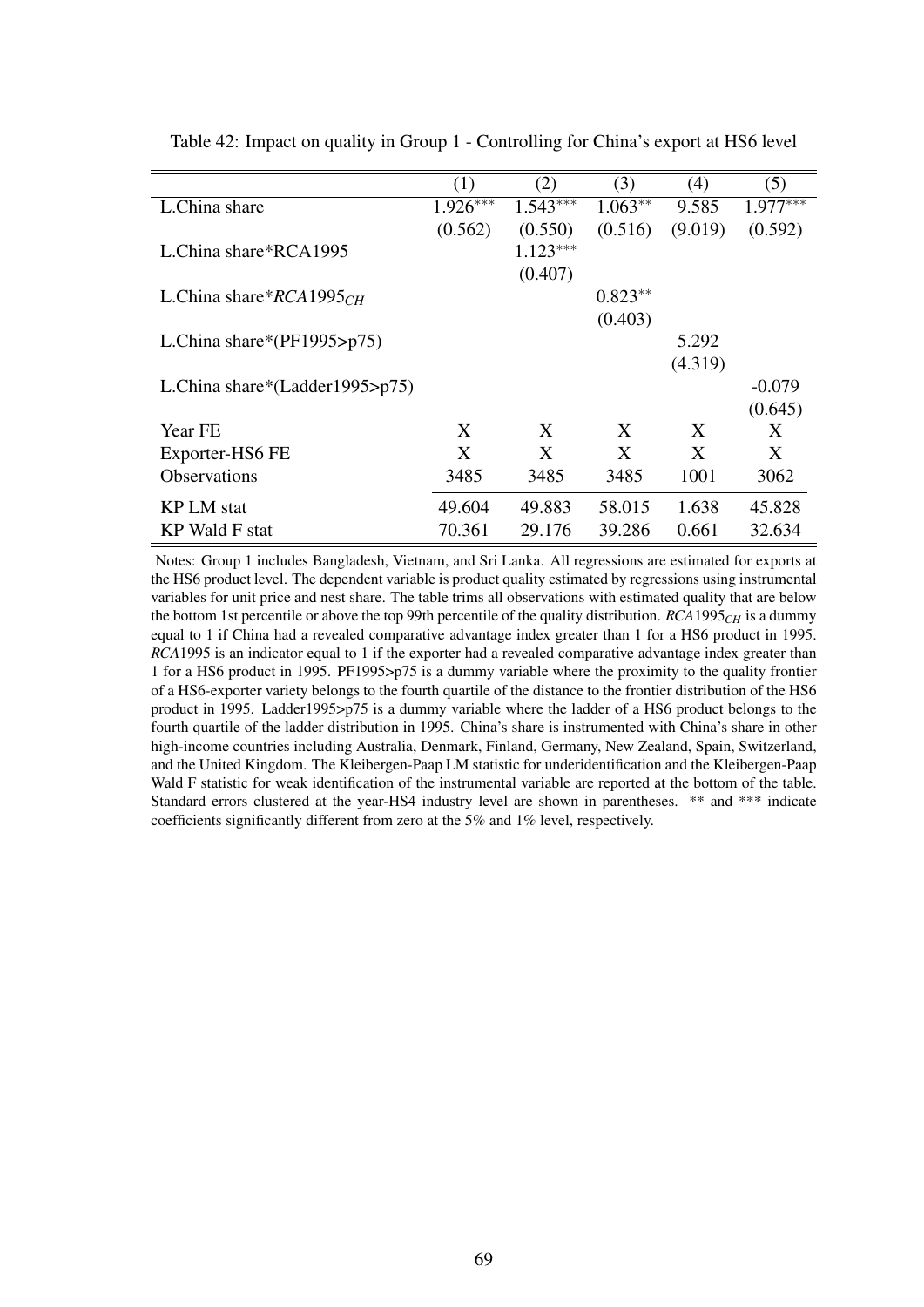|                                    | (1)        | (2)        | (3)        | (4)        | (5)         |
|------------------------------------|------------|------------|------------|------------|-------------|
| L.China share                      | $1.545***$ | $1.498***$ | $1.112***$ | $2.137***$ | $1.754***$  |
|                                    | (0.273)    | (0.260)    | (0.241)    | (0.325)    | (0.293)     |
| L.China share*RCA1995              |            | 0.105      |            |            |             |
|                                    |            | (0.197)    |            |            |             |
| L.China share* $RCA1995CH$         |            |            | $0.477**$  |            |             |
|                                    |            |            | (0.227)    |            |             |
| L.China share*( $PF1995$ >p75)     |            |            |            | $-0.504$   |             |
|                                    |            |            |            | (0.329)    |             |
| L.China share*(Ladder1995> $p75$ ) |            |            |            |            | $-1.031***$ |
|                                    |            |            |            |            | (0.283)     |
| Year FE                            | X          | X          | X          | X          | X           |
| Exporter-HS6 FE                    | X          | X          | X          | X          | X           |
| <b>Observations</b>                | 19560      | 19560      | 19560      | 11679      | 17538       |
| <b>KP LM</b> stat                  | 193.957    | 192.884    | 199.918    | 134.305    | 188.357     |
|                                    |            |            |            |            |             |
| KP Wald F stat                     | 336.733    | 168.119    | 177.288    | 113.104    | 164.843     |

Table 43: Impact on quality in Group 2 - Controlling for China's export at HS6 level

Notes: Group 2 includes India, Indonesia, Malaysia, Pakistan, Philippines, and Thailand. All regressions are estimated for exports at the HS6 product level. The dependent variable is product quality estimated by regressions using instrumental variables for unit price and nest share. The table trims all observations with estimated quality that are below the bottom 1st percentile or above the top 99th percentile of the quality distribution. *RCA*1995<sub>*CH*</sub> is a dummy equal to 1 if China had a revealed comparative advantage index greater than 1 for a HS6 product in 1995. *RCA*1995 is an indicator equal to 1 if the exporter had a revealed comparative advantage index greater than 1 for a HS6 product in 1995. PF1995>p75 is a dummy variable where the proximity to the quality frontier of a HS6-exporter variety belongs to the fourth quartile of the distance to the frontier distribution of the HS6 product in 1995. Ladder1995>p75 is a dummy variable where the ladder of a HS6 product belongs to the fourth quartile of the ladder distribution of all products in 1995. China's share is instrumented with China's share in other high-income countries including Australia, Denmark, Finland, Germany, New Zealand, Spain, Switzerland, and the United Kingdom. The Kleibergen-Paap LM statistic for underidentification and the Kleibergen-Paap Wald F statistic for weak identification of the instrumental variable are reported at the bottom of the table. Standard errors clustered at the year-HS4 industry level are shown in parentheses. \*\* and \*\*\* indicate coefficients significantly different from zero at the 5% and 1% level, respectively.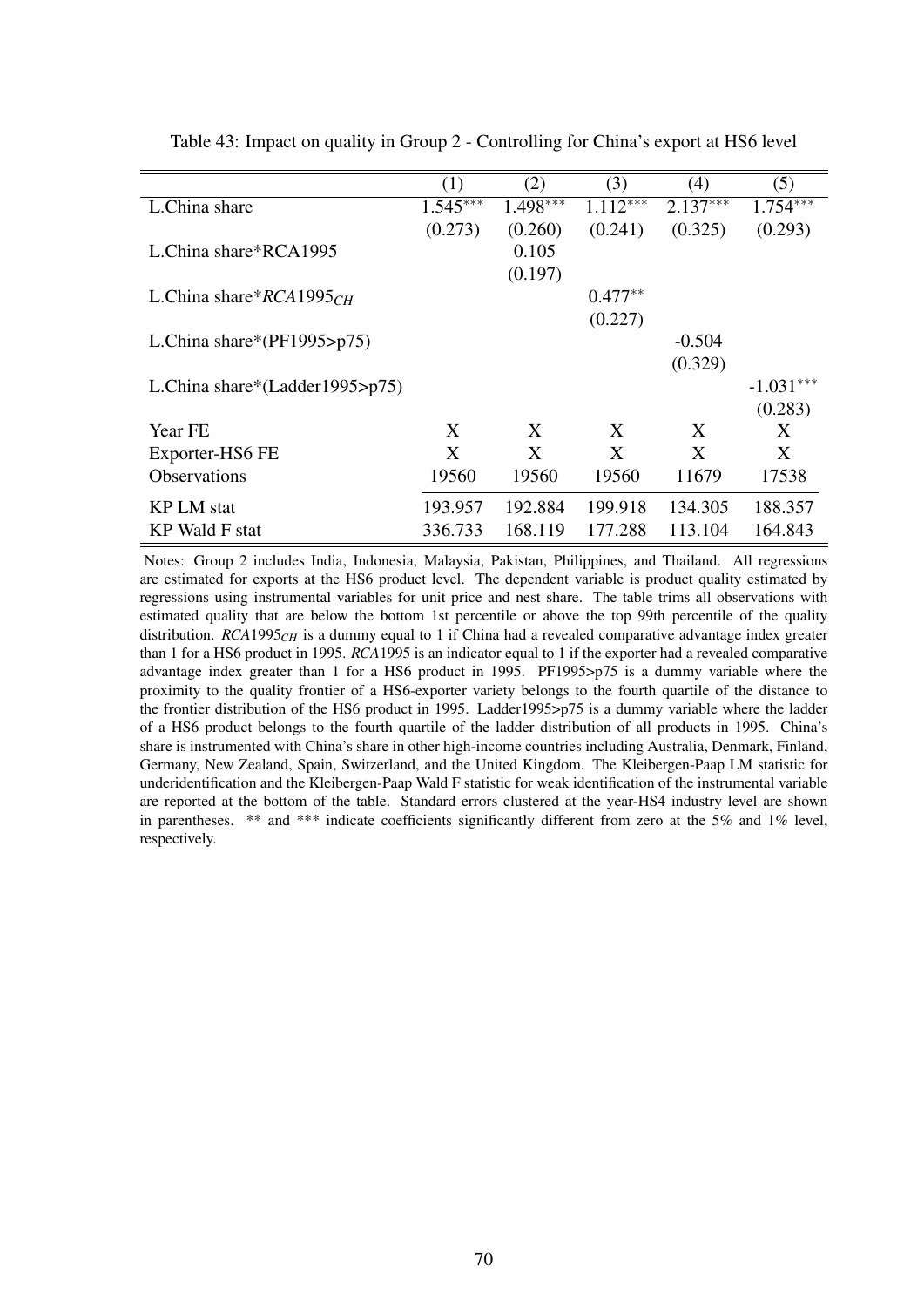|                                | (1)        | (2)        | (3)        | (4)        | (5)        |
|--------------------------------|------------|------------|------------|------------|------------|
| L.China share                  | $2.633***$ | $2.052***$ | $0.968**$  | $4.914***$ | $2.488***$ |
|                                | (0.565)    | (0.541)    | (0.409)    | (1.333)    | (0.547)    |
| L.China share*RCA1995          |            | $1.373***$ |            |            |            |
|                                |            | (0.398)    |            |            |            |
| L.China share* $RCA1995CH$     |            |            | $1.626***$ |            |            |
|                                |            |            | (0.384)    |            |            |
| L.China share*( $PF1995$ >p75) |            |            |            | $1.510**$  |            |
|                                |            |            |            | (0.700)    |            |
| L.China share*(Ladder1995>p75) |            |            |            |            | 0.646      |
|                                |            |            |            |            | (0.905)    |
| Year FE                        | X          | X          | X          | X          | X          |
| Exporter-HS6 FE                | X          | X          | X          | X          | X          |
| <b>Observations</b>            | 4545       | 4545       | 4545       | 1606       | 4152       |
|                                |            |            |            |            |            |
| <b>KPLM</b> stat               | 61.154     | 63.077     | 66.424     | 18.388     | 59.327     |
| <b>KP</b> Wald F stat          | 90.595     | 39.769     | 48.537     | 8.068      | 29.866     |

Table 44: Impact on quality, Group 1 - Redefine frontier and ladder

Notes: Group 1 includes Bangladesh, Vietnam, and Sri Lanka. All regressions are estimated for exports at the HS6 product level. The dependent variable is product quality estimated by regressions using instrumental variables for unit price and nest share. The table trims all observations with estimated quality that are below the bottom 1st percentile or above the top 99th percentile of the quality distribution. *RCA*1995*CH* is a dummy equal to 1 if China had a revealed comparative advantage index greater than 1 for a HS6 product in 1995. *RCA*1995 is an indicator equal to 1 if the exporter had a revealed comparative advantage index greater than 1 for a HS6 product in 1995. PF1995>p75 is a dummy variable where the proximity to the quality frontier of a HS6 exporter variety belongs to the fourth quartile of the distance to the frontier distribution of the HS6 product in 1995. Ladder1995>p75 is a dummy variable where the ladder of a HS6 product belongs to the fourth quartile of the ladder distribution in 1995. China's share is instrumented with China's share in other high-income countries including Australia, Denmark, Finland, Germany, New Zealand, Spain, Switzerland, and the United Kingdom. The Kleibergen-Paap LM statistic for underidentification and the Kleibergen-Paap Wald F statistic for weak identification of the instrumental variable are reported at the bottom of the table. Standard errors clustered at the year-HS4 industry level are shown in parentheses. \*\* and \*\*\* indicate coefficients significantly different from zero at the 5% and 1% level, respectively.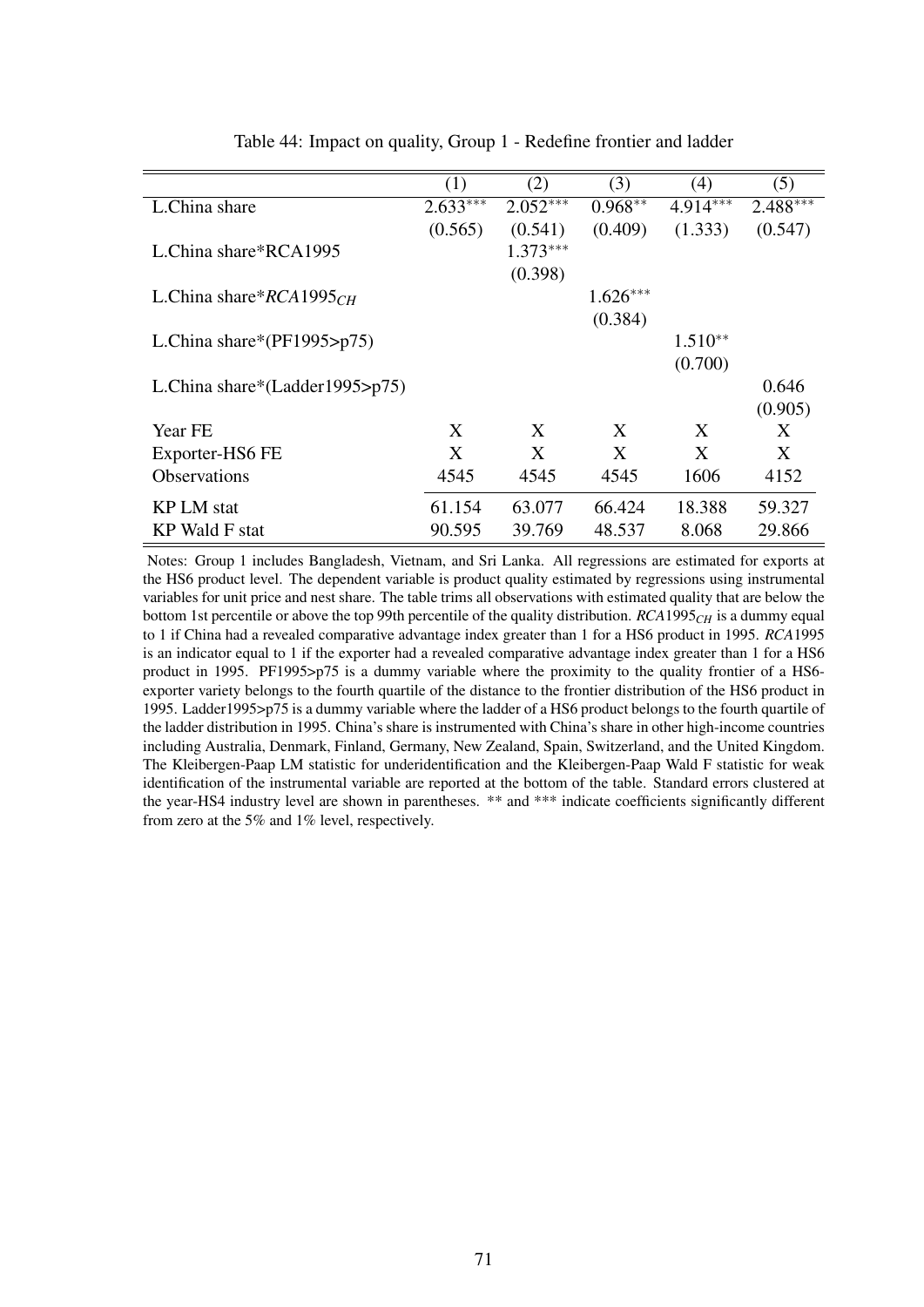|                                    | (1)        | (2)        | (3)        | (4)        | (5)         |
|------------------------------------|------------|------------|------------|------------|-------------|
| L.China share                      | $1.758***$ | $1.557***$ | $1.213***$ | $2.315***$ | $1.940***$  |
|                                    | (0.277)    | (0.253)    | (0.214)    | (0.344)    | (0.308)     |
| L.China share*RCA1995              |            | $0.455***$ |            |            |             |
|                                    |            | (0.186)    |            |            |             |
| L.China share* $RCA1995CH$         |            |            | $0.585**$  |            |             |
|                                    |            |            | (0.236)    |            |             |
| L.China share*( $PF1995$ >p75)     |            |            |            | $-0.215$   |             |
|                                    |            |            |            | (0.317)    |             |
| L.China share*(Ladder1995> $p75$ ) |            |            |            |            | $-1.033***$ |
|                                    |            |            |            |            | (0.318)     |
| Year FE                            | X          | X          | X          | X          | X           |
| Exporter-HS6 FE                    | X          | X          | X          | X          | X           |
| <b>Observations</b>                | 18163      | 18163      | 18163      | 11262      | 16595       |
|                                    |            |            |            |            |             |
| KP LM stat                         | 164.982    | 167.019    | 167.833    | 106.665    | 163.439     |
| KP Wald F stat                     | 316.141    | 159.568    | 176.138    | 103.256    | 147.920     |

Table 45: Impact on quality, Group 2 - Redefine frontier and ladder

Notes: Group 2 includes India, Indonesia, Malaysia, Pakistan, Philippines, and Thailand. All regressions are estimated for exports at the HS6 product level. The dependent variable is product quality estimated by regressions using instrumental variables for unit price and nest share. The table trims all observations with estimated quality that are below the bottom 1st percentile or above the top 99th percentile of the quality distribution. *RCA*1995<sub>*CH*</sub> is a dummy equal to 1 if China had a revealed comparative advantage index greater than 1 for a HS6 product in 1995. *RCA*1995 is an indicator equal to 1 if the exporter had a revealed comparative advantage index greater than 1 for a HS6 product in 1995. PF1995>p75 is a dummy variable where the proximity to the quality frontier of a HS6-exporter variety belongs to the fourth quartile of the distance to the frontier distribution of the HS6 product in 1995. Ladder1995>p75 is a dummy variable where the ladder of a HS6 product belongs to the fourth quartile of the ladder distribution of all products in 1995. China's share is instrumented with China's share in other high-income countries including Australia, Denmark, Finland, Germany, New Zealand, Spain, Switzerland, and the United Kingdom. The Kleibergen-Paap LM statistic for underidentification and the Kleibergen-Paap Wald F statistic for weak identification of the instrumental variable are reported at the bottom of the table. Standard errors clustered at the year-HS4 industry level are shown in parentheses. \*\* and \*\*\* indicate coefficients significantly different from zero at the 5% and 1% level, respectively.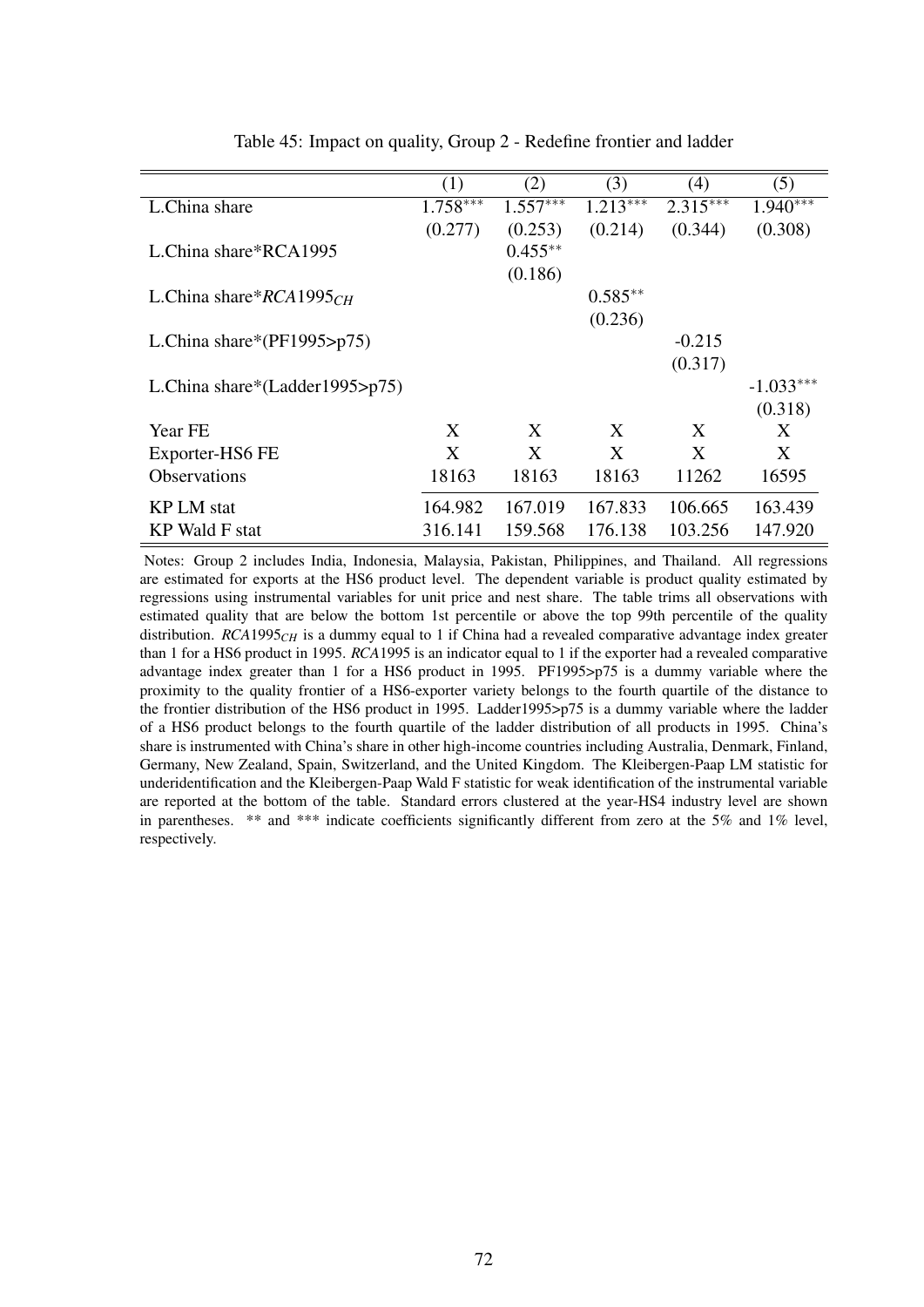|                                    | (1)        | (2)        | (3)        | (4)        | (5)      |
|------------------------------------|------------|------------|------------|------------|----------|
| L.China share                      | $1.868***$ | $0.992*$   | 0.460      | 2.529      | $1.289*$ |
|                                    | (0.665)    | (0.593)    | (0.689)    | (2.372)    | (0.782)  |
| L.China share*RCA1995              |            | $2.041***$ |            |            |          |
|                                    |            | (0.700)    |            |            |          |
| L.China share $RCA1995CH$          |            |            | $1.407***$ |            |          |
|                                    |            |            | (0.512)    |            |          |
| L.China share*( $PF1995$ >p75)     |            |            |            | $11.060**$ |          |
|                                    |            |            |            | (4.340)    |          |
| L.China share*(Ladder1995> $p75$ ) |            |            |            |            | $1.059*$ |
|                                    |            |            |            |            | (0.626)  |
| Year FE                            | X          | X          | X          | X          | X        |
| Exporter-HS6 FE                    | X          | X          | X          | X          | X        |
| <b>Observations</b>                | 3686       | 3686       | 3686       | 857        | 3173     |
| <b>KP LM</b> stat                  | 42.631     | 41.796     | 45.343     | 7.835      | 34.493   |
|                                    |            |            |            |            |          |
| KP Wald F stat                     | 55.408     | 21.001     | 29.162     | 3.274      | 23.932   |

Table 46: Impact on quality, Group 1 - Exclude China when estimating quality

Notes: Group 1 includes Bangladesh, Vietnam, and Sri Lanka. All regressions are estimated for exports at the HS6 product level. The dependent variable is product quality estimated by regressions using instrumental variables for unit price and nest share. The table trims all observations with estimated quality that are below the bottom 1st percentile or above the top 99th percentile of the quality distribution. *RCA*1995*CH* is a dummy equal to 1 if China had a revealed comparative advantage index greater than 1 for a HS6 product in 1995. *RCA*1995 is an indicator equal to 1 if the exporter had a revealed comparative advantage index greater than 1 for a HS6 product in 1995. PF1995>p75 is a dummy variable where the proximity to the quality frontier of a HS6-exporter variety belongs to the fourth quartile of the distance to the frontier distribution of the HS6 product in 1995. Ladder1995>p75 is a dummy variable where the ladder of a HS6 product belongs to the fourth quartile of the ladder distribution in 1995. China's share is instrumented with China's share in other high-income countries including Australia, Denmark, Finland, Germany, New Zealand, Spain, Switzerland, and the United Kingdom. The Kleibergen-Paap LM statistic for underidentification and the Kleibergen-Paap Wald F statistic for weak identification of the instrumental variable are reported at the bottom of the table. Standard errors clustered at the year-HS4 industry level are shown in parentheses. \*, \*\*, and \*\*\* indicate coefficients significantly different from zero at the 10%, 5%, and 1% level, respectively.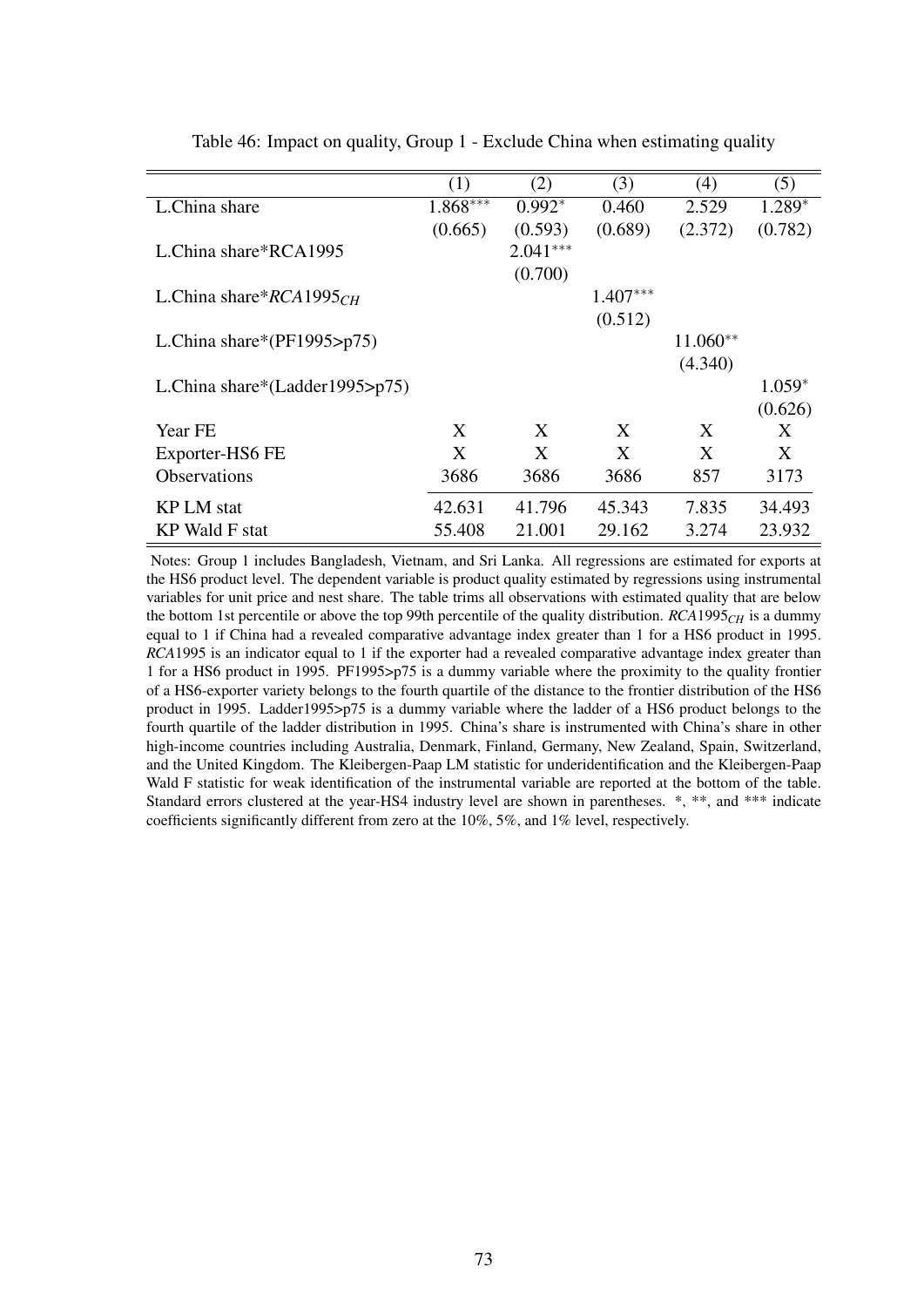|                                | (1)       | (2)      | (3)     | (4)        | (5)        |
|--------------------------------|-----------|----------|---------|------------|------------|
| L.China share                  | $0.697**$ | $0.521*$ | 0.425   | $1.144***$ | 0.409      |
|                                | (0.291)   | (0.279)  | (0.319) | (0.330)    | (0.300)    |
| L.China share*RCA1995          |           | 0.397    |         |            |            |
|                                |           | (0.257)  |         |            |            |
| L.China share* $RCA1995CH$     |           |          | 0.299   |            |            |
|                                |           |          | (0.278) |            |            |
| L.China share*(PF1995>p75)     |           |          |         | $0.874**$  |            |
|                                |           |          |         | (0.355)    |            |
| L.China share*(Ladder1995>p75) |           |          |         |            | $0.924***$ |
|                                |           |          |         |            | (0.334)    |
| Year FE                        | X         | X        | X       | X          | X          |
| Exporter-HS6 FE                | X         | X        | X       | X          | X          |
| <b>Observations</b>            | 20266     | 20266    | 20264   | 10998      | 18071      |
| <b>KP LM</b> stat              | 163.616   | 168.599  | 179.898 | 120.167    | 149.428    |
|                                |           |          |         |            |            |
| KP Wald F stat                 | 254.320   | 122.908  | 140.140 | 75.695     | 129.630    |

Table 47: Impact on quality, Group 2 - Exclude China when estimating quality

Notes: Group 2 includes India, Indonesia, Malaysia, Pakistan, Philippines, and Thailand. All regressions are estimated for exports at the HS6 product level. The dependent variable is product quality estimated by regressions using instrumental variables for unit price and nest share. The table trims all observations with estimated quality that are below the bottom 1st percentile or above the top 99th percentile of the quality distribution. *RCA*1995<sub>*CH*</sub> is a dummy equal to 1 if China had a revealed comparative advantage index greater than 1 for a HS6 product in 1995. *RCA*1995 is an indicator equal to 1 if the exporter had a revealed comparative advantage index greater than 1 for a HS6 product in 1995. PF1995>p75 is a dummy variable where the proximity to the quality frontier of a HS6-exporter variety belongs to the fourth quartile of the distance to the frontier distribution of the HS6 product in 1995. Ladder1995>p75 is a dummy variable where the ladder of a HS6 product belongs to the fourth quartile of the ladder distribution of all products in 1995. China's share is instrumented with China's share in other high-income countries including Australia, Denmark, Finland, Germany, New Zealand, Spain, Switzerland, and the United Kingdom. The Kleibergen-Paap LM statistic for underidentification and the Kleibergen-Paap Wald F statistic for weak identification of the instrumental variable are reported at the bottom of the table. Standard errors clustered at the year-HS4 industry level are shown in parentheses. \*, \*\*, and \*\*\* indicate coefficients significantly different from zero at the 10%, 5%, and 1% level, respectively.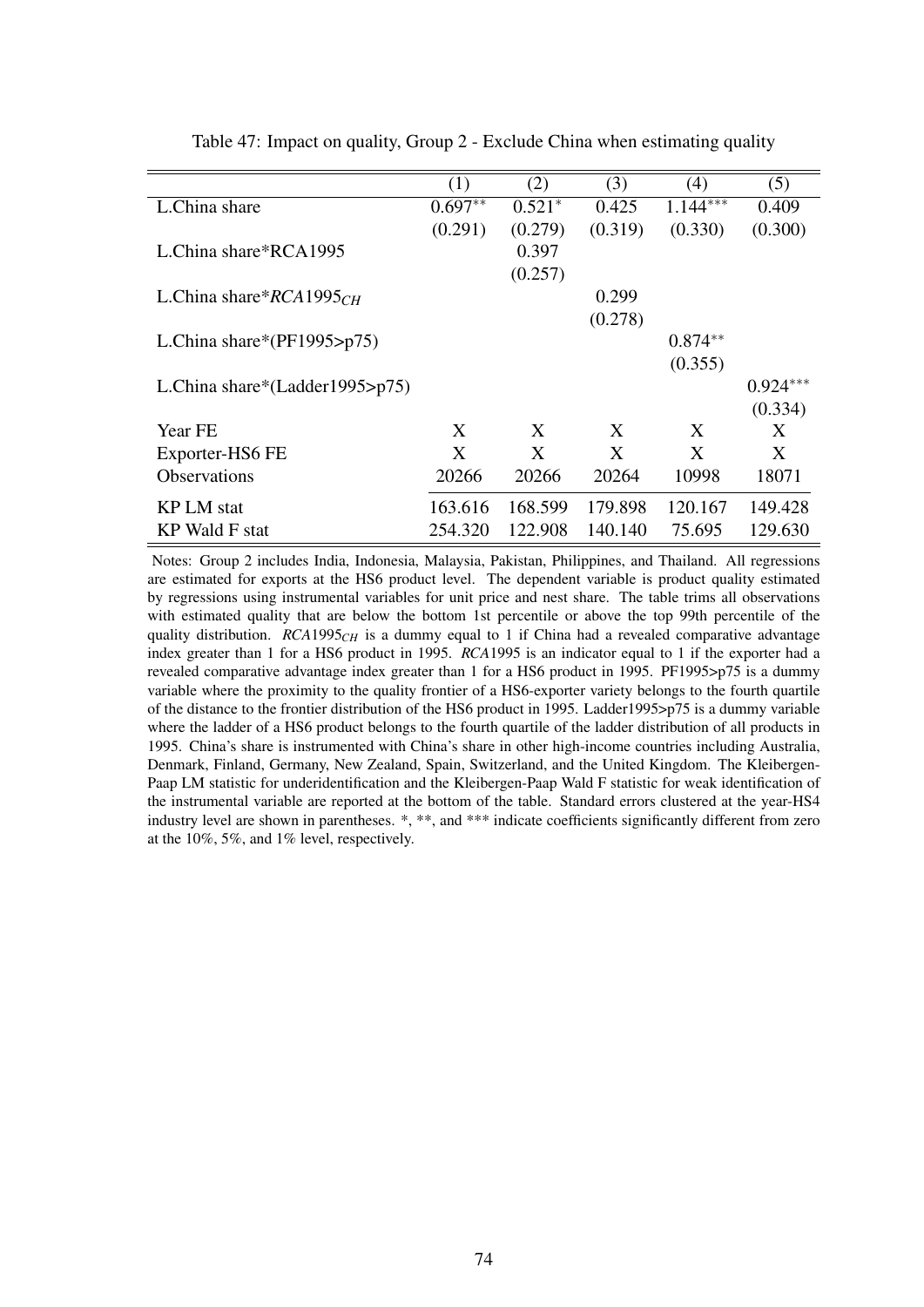|                            |            | Exporter's CA |            | China's CA |
|----------------------------|------------|---------------|------------|------------|
|                            | Group 1    | Group 2       | Group 1    | Group 2    |
| L.China share              | $1.745***$ | $1.680***$    | $0.918***$ | $1.309***$ |
|                            | (0.422)    | (0.227)       | (0.322)    | (0.177)    |
| L.China share*RCA1995      | $1.765***$ | $0.680***$    |            |            |
|                            | (0.377)    | (0.175)       |            |            |
| L.China share* $RCA1995CH$ |            |               | $1.519***$ | $0.734***$ |
|                            |            |               | (0.337)    | (0.224)    |
| Year FE                    | X          | X             | X          | X          |
| Exporter-HS6 FE            | X          | X             | X          | X          |
| <b>Observations</b>        | 4892       | 22936         | 4892       | 22936      |
| <b>KPLM</b> stat           | 64.694     | 192.478       | 68.583     | 194.348    |
| KP Wald F stat             | 38.490     | 169.838       | 48.029     | 183.787    |

Table 48: Comparative advantage, competition, and quality upgrading - Quality FE

Notes: Group 1 includes Bangladesh, Vietnam, and Sri Lanka. Group 2 includes India, Indonesia, Malaysia, Pakistan, Philippines, and Thailand. All regressions are estimated for exports at the HS6 product level. The dependent variable is product quality estimated by fixed effect regressions. The table trims all observations with estimated quality that are below the bottom 1st percentile or above the top 99th percentile of the quality distribution. *RCA*1995*CH* is a dummy equal to 1 if China had a revealed comparative advantage index greater than 1 for a HS6 product in 1995. *RCA*1995 is an indicator equal to 1 if the exporter had a revealed comparative advantage index greater than 1 for a HS6 product in 1995. China's share is instrumented with China's share in other high-income countries including Australia, Denmark, Finland, Germany, New Zealand, Spain, Switzerland, and the United Kingdom. The Kleibergen-Paap LM statistic for underidentification and the Kleibergen-Paap Wald F statistic for weak identification of the instrumental variable are reported at the bottom of the table. Standard errors clustered at the year-HS4 industry level are shown in parentheses. \*\*\* indicates coefficients significantly different from zero at the 1% level.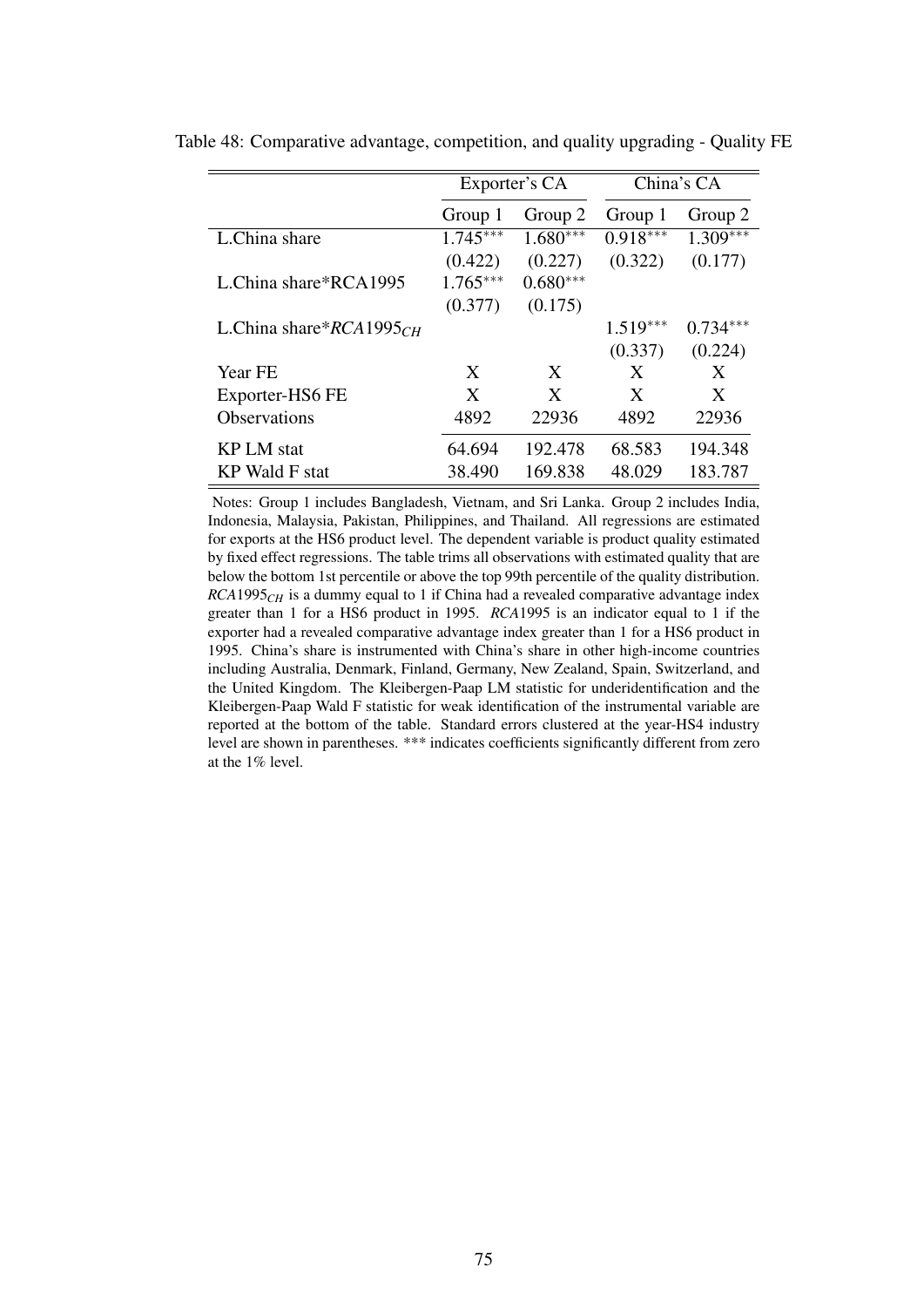|                                    |            | <b>Frontier Products</b> |             | Long Ladder Products |
|------------------------------------|------------|--------------------------|-------------|----------------------|
|                                    | Group 1    | Group 2                  | Group 1     | Group 2              |
| L.China share                      | $5.921***$ | $2.358***$               | $2.823***$  | $2.193***$           |
|                                    | (1.676)    | (0.335)                  | (0.559)     | (0.303)              |
| L.China share*( $PF1995$ >p75)     | $3.035***$ | 0.237                    |             |                      |
|                                    | (1.039)    | (0.311)                  |             |                      |
| L.China share*(Ladder1995> $p75$ ) |            |                          | $-1.652***$ | $-0.991***$          |
|                                    |            |                          | (0.407)     | (0.282)              |
| Year FE                            | X          | X                        | X           | X                    |
| Exporter-HS6 FE                    | X          | X                        | X           | X                    |
| <b>Observations</b>                | 1687       | 13624                    | 4441        | 20762                |
| <b>KP LM</b> stat                  | 14.725     | 127.683                  | 64.916      | 186.376              |
| KP Wald F stat                     | 6.333      | 111.141                  | 40.383      | 163.814              |

Table 49: Proximity to the frontier, length of quality ladder, and quality upgrading - Quality FE

Notes: Group 1 includes Bangladesh, Vietnam, and Sri Lanka. Group 2 includes India, Indonesia, Malaysia, Pakistan, Philippines, and Thailand. All regressions are estimated for exports at the HS6 product level. The dependent variable is product quality estimated by fixed effect regressions. The table trims all observations with estimated quality that are below the bottom 1st percentile or above the top 99th percentile of the quality distribution. PF1995>p75 is a dummy variable where the proximity to the quality frontier of a HS6-exporter variety belongs to the fourth quartile of the distance to the frontier distribution of the HS6 product in 1995. Ladder1995>p75 is a dummy variable where the ladder of a HS6 product belongs to the fourth quartile of the ladder distribution of all products in 1995. China's share is instrumented with China's share in other high-income countries including Australia, Denmark, Finland, Germany, New Zealand, Spain, Switzerland, and the United Kingdom. The Kleibergen-Paap LM statistic for underidentification and the Kleibergen-Paap Wald F statistic for weak identification of the instrumental variable are reported at the bottom of the table. Standard errors clustered at the year-HS4 industry level are shown in parentheses. \*\*\* indicates coefficients significantly different from zero at the 1% level.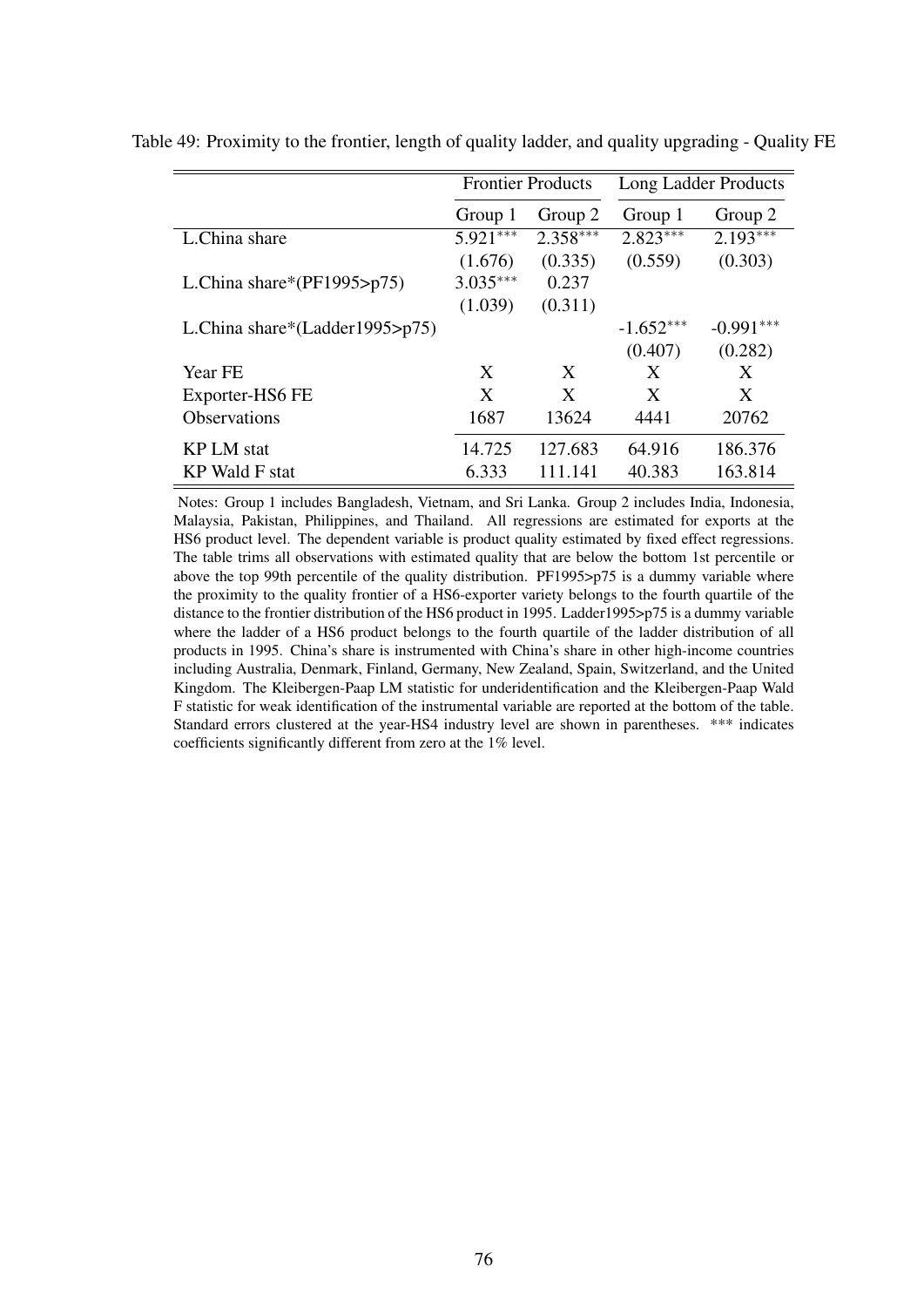|                                | (1)        | (2)        | (3)        | (4)        | (5)        |
|--------------------------------|------------|------------|------------|------------|------------|
|                                |            |            |            |            |            |
| L.China share                  | $2.960***$ | $2.222***$ | $1.310***$ | $4.845***$ | $2.937***$ |
|                                | (0.610)    | (0.594)    | (0.506)    | (1.092)    | (0.624)    |
| L.China share*RCA1995          |            | $1.712***$ |            |            |            |
|                                |            | (0.406)    |            |            |            |
| L.China share* $RCA1995CH$     |            |            | $1.684***$ |            |            |
|                                |            |            | (0.374)    |            |            |
| L.China share*( $PF1995$ >p75) |            |            |            | $1.757**$  |            |
|                                |            |            |            | (0.718)    |            |
| L.China share*(Ladder1995>p75) |            |            |            |            | 1.266      |
|                                |            |            |            |            | (1.222)    |
| Year FE                        | X          | X          | X          | X          | X          |
| Exporter-HS6 FE                | X          | X          | X          | X          | X          |
| <b>Observations</b>            | 5511       | 5511       | 5511       | 2018       | 5115       |
| <b>KP LM</b> stat              | 76.136     | 78.646     | 78.784     | 34.115     | 48.151     |
| KP Wald F stat                 | 109.852    | 49.367     | 56.136     | 15.380     | 17.269     |

Table 50: Impact on quality, Group 1 - IV for unit value: median unit cost

Notes: Group 1 includes Bangladesh, Vietnam, and Sri Lanka. All regressions are estimated for exports at the HS6 product level. The dependent variable is product quality estimated by regressions using instrumental variables for unit price and nest share. The table trims all observations with estimated quality that are below the bottom 1st percentile or above the top 99th percentile of the quality distribution. *RCA*1995*CH* is a dummy equal to 1 if China had a revealed comparative advantage index greater than 1 for a HS6 product in 1995. *RCA*1995 is an indicator equal to 1 if the exporter had a revealed comparative advantage index greater than 1 for a HS6 product in 1995. PF1995>p75 is a dummy variable where the proximity to the quality frontier of a HS6 exporter variety belongs to the fourth quartile of the distance to the frontier distribution of the HS6 product in 1995. Ladder1995>p75 is a dummy variable where the ladder of a HS6 product belongs to the fourth quartile of the ladder distribution in 1995. China's share is instrumented with China's share in other high-income countries including Australia, Denmark, Finland, Germany, New Zealand, Spain, Switzerland, and the United Kingdom. The Kleibergen-Paap LM statistic for underidentification and the Kleibergen-Paap Wald F statistic for weak identification of the instrumental variable are reported at the bottom of the table. Standard errors clustered at the year-HS4 industry level are shown in parentheses. \*\* and \*\*\* indicate coefficients significantly different from zero at the 5% and 1% level, respectively.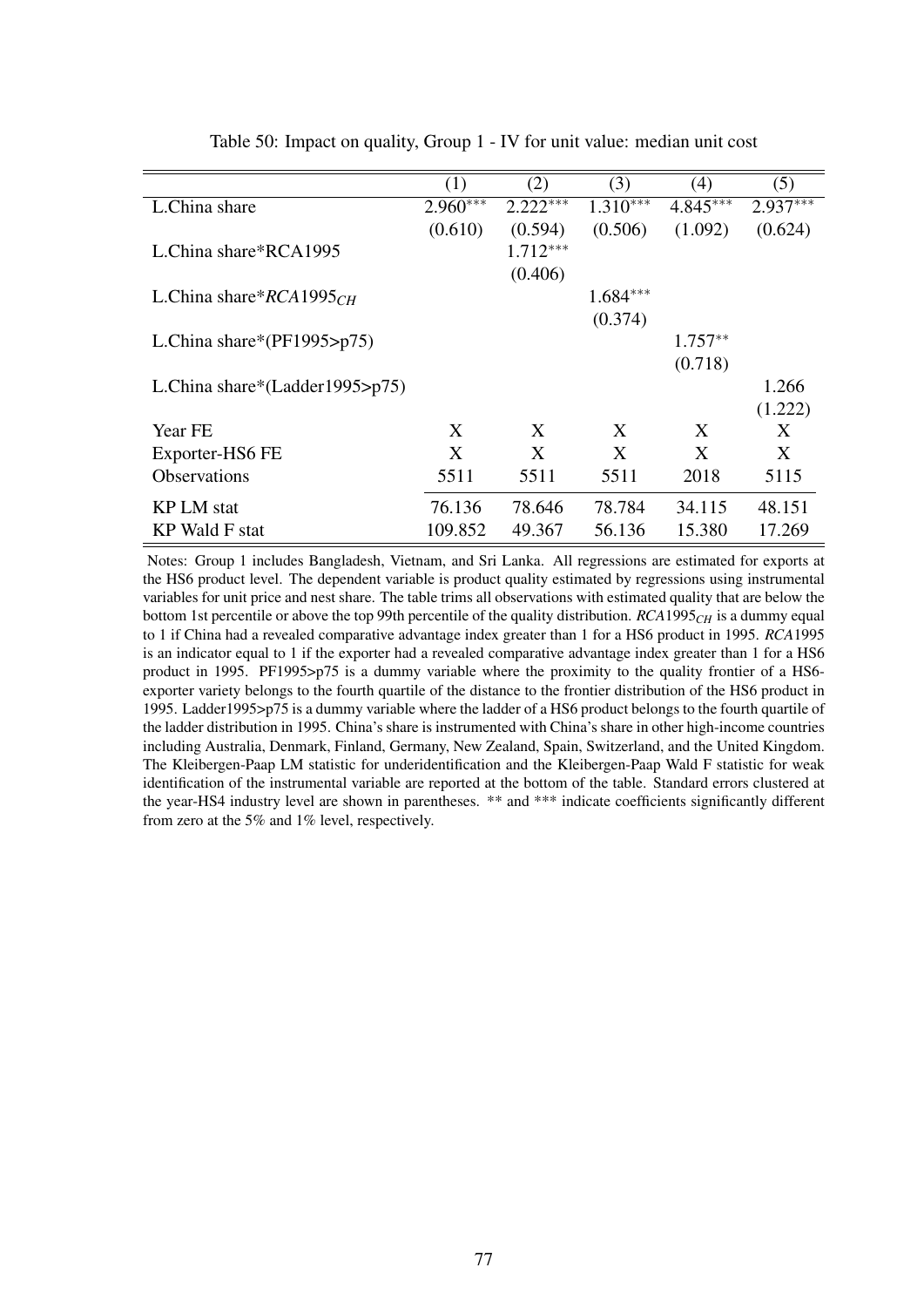|                                    | (1)        | (2)        | (3)        | (4)        | (5)         |
|------------------------------------|------------|------------|------------|------------|-------------|
| L.China share                      | $1.730***$ | $1.603***$ | $1.274***$ | $2.276***$ | $1.789***$  |
|                                    | (0.277)    | (0.257)    | (0.243)    | (0.341)    | (0.285)     |
| L.China share*RCA1995              |            | 0.279      |            |            |             |
|                                    |            | (0.191)    |            |            |             |
| L.China share* $RCA1995CH$         |            |            | $0.510**$  |            |             |
|                                    |            |            | (0.232)    |            |             |
| L.China share*( $PF1995$ >p75)     |            |            |            | $-0.536*$  |             |
|                                    |            |            |            | (0.317)    |             |
| L.China share*(Ladder1995> $p75$ ) |            |            |            |            | $-0.967***$ |
|                                    |            |            |            |            | (0.314)     |
| Year FE                            | X          | X          | X          | X          | X           |
| Exporter-HS6 FE                    | X          | X          | X          | X          | X           |
| <b>Observations</b>                | 25818      | 25818      | 25818      | 15794      | 24025       |
|                                    |            |            |            |            |             |
| KP LM stat                         | 204.130    | 207.266    | 204.661    | 137.760    | 220.902     |
| KP Wald F stat                     | 363.316    | 182.214    | 192.515    | 116.830    | 144.139     |

Table 51: Impact on quality, Group 2 - IV for unit value: median unit cost

Notes: Group 2 includes India, Indonesia, Malaysia, Pakistan, Philippines, and Thailand. All regressions are estimated for exports at the HS6 product level. The dependent variable is product quality estimated by regressions using instrumental variables for unit price and nest share. The table trims all observations with estimated quality that are below the bottom 1st percentile or above the top 99th percentile of the quality distribution. *RCA*1995<sub>*CH*</sub> is a dummy equal to 1 if China had a revealed comparative advantage index greater than 1 for a HS6 product in 1995. *RCA*1995 is an indicator equal to 1 if the exporter had a revealed comparative advantage index greater than 1 for a HS6 product in 1995. PF1995>p75 is a dummy variable where the proximity to the quality frontier of a HS6-exporter variety belongs to the fourth quartile of the distance to the frontier distribution of the HS6 product in 1995. Ladder1995>p75 is a dummy variable where the ladder of a HS6 product belongs to the fourth quartile of the ladder distribution of all products in 1995. China's share is instrumented with China's share in other high-income countries including Australia, Denmark, Finland, Germany, New Zealand, Spain, Switzerland, and the United Kingdom. The Kleibergen-Paap LM statistic for underidentification and the Kleibergen-Paap Wald F statistic for weak identification of the instrumental variable are reported at the bottom of the table. Standard errors clustered at the year-HS4 industry level are shown in parentheses. \*, \*\*, and \*\*\* indicate coefficients significantly different from zero at the 10%, 5%, and 1% level, respectively.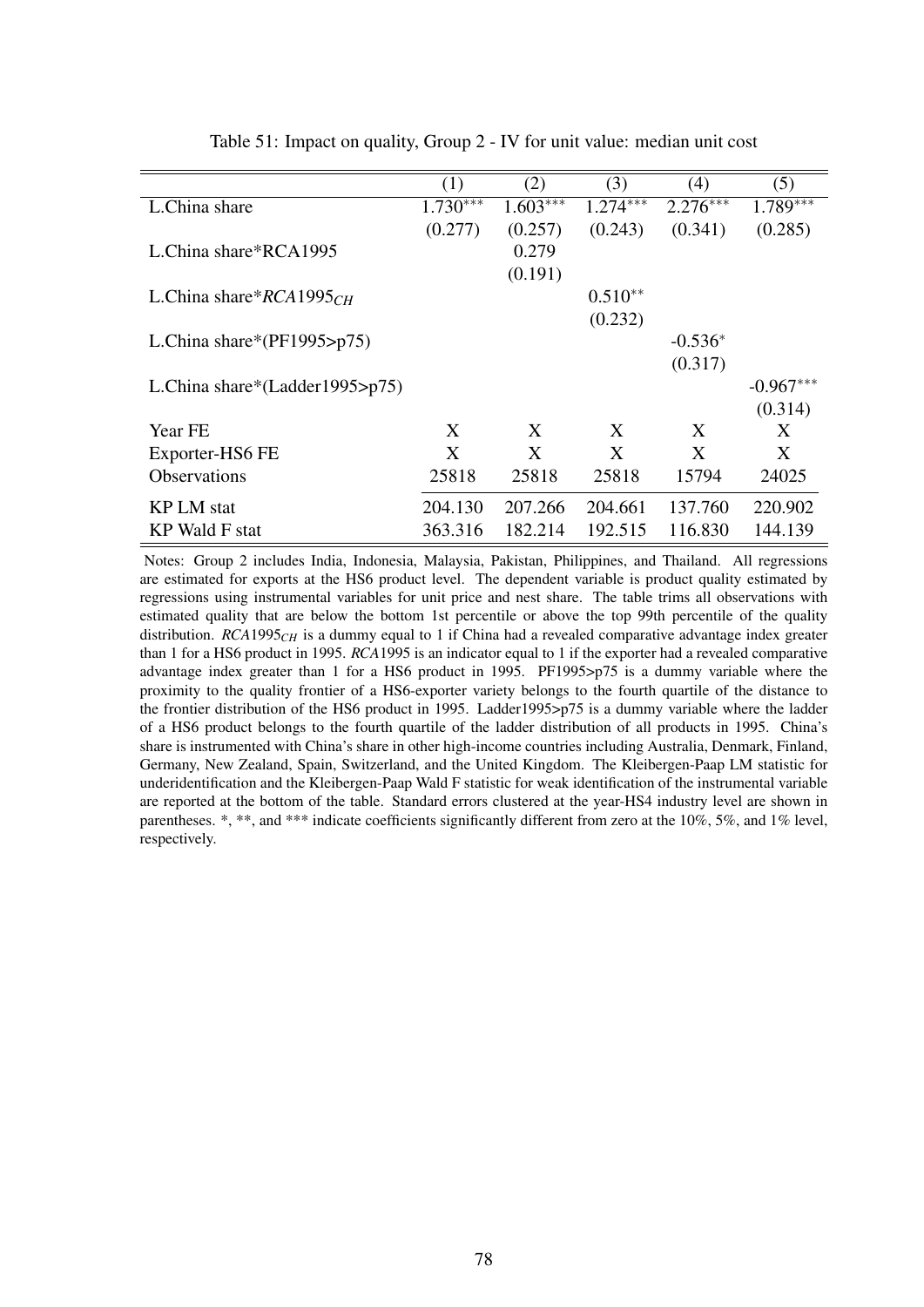|                                | (1)        | (2)        | (3)        | (4)        | (5)        |
|--------------------------------|------------|------------|------------|------------|------------|
|                                | Quality IV | Quality IV | Quality IV | Quality IV | Quality IV |
| L.China share                  | $4.615***$ | $4.091***$ | $3.261***$ | $6.220***$ | $4.543***$ |
|                                | (0.690)    | (0.778)    | (0.890)    | (1.091)    | (0.703)    |
| L.China share*RCA1995          |            | 0.794      |            |            |            |
|                                |            | (0.634)    |            |            |            |
| L.China share* $RCA1995CH$     |            |            | 1.258      |            |            |
|                                |            |            | (0.779)    |            |            |
| L.China share*( $PF1995$ >p75) |            |            |            | $1.954**$  |            |
|                                |            |            |            | (0.968)    |            |
| L.China share*(Ladder1995>p75) |            |            |            |            | $5.607***$ |
|                                |            |            |            |            | (1.769)    |
| Year FE                        | X          | X          | X          | X          | X          |
| Exporter-HS6 FE                | X          | X          | X          | X          | X          |
| <b>Observations</b>            | 11072      | 11072      | 11072      | 4390       | 10269      |
| <b>KP LM</b> stat              | 123.710    | 123.881    | 136.861    | 61.076     | 127.901    |
| <b>KP Wald F stat</b>          | 178.399    | 93.174     | 98.401     | 29.944     | 87.073     |

Table 52: Impact on quality, Group 1 - Do not trim industries after estimating quality

Notes: Group 1 includes Bangladesh, Vietnam, and Sri Lanka. All regressions are estimated for exports at the HS6 product level. The dependent variable is product quality estimated by regressions using instrumental variables for unit price and nest share. The table trims all observations with estimated quality that are below the bottom 1st percentile or above the top 99th percentile of the quality distribution.  $RCA$ 1995<sub>*CH*</sub> is a dummy equal to 1 if China had a revealed comparative advantage index greater than 1 for a HS6 product in 1995. *RCA*1995 is an indicator equal to 1 if the exporter had a revealed comparative advantage index greater than 1 for a HS6 product in 1995. PF1995>p75 is a dummy variable where the proximity to the quality frontier of a HS6-exporter variety belongs to the fourth quartile of the distance to the frontier distribution of the HS6 product in 1995. Ladder1995>p75 is a dummy variable where the ladder of a HS6 product belongs to the fourth quartile of the ladder distribution in 1995. China's share is instrumented with China's share in other high-income countries including Australia, Denmark, Finland, Germany, New Zealand, Spain, Switzerland, and the United Kingdom. The Kleibergen-Paap LM statistic for underidentification and the Kleibergen-Paap Wald F statistic for weak identification of the instrumental variable are reported at the bottom of the table. Standard errors clustered at the year-HS4 industry level are shown in parentheses. \*\* and \*\*\* indicate coefficients significantly different from zero at the 5% and 1% level, respectively.